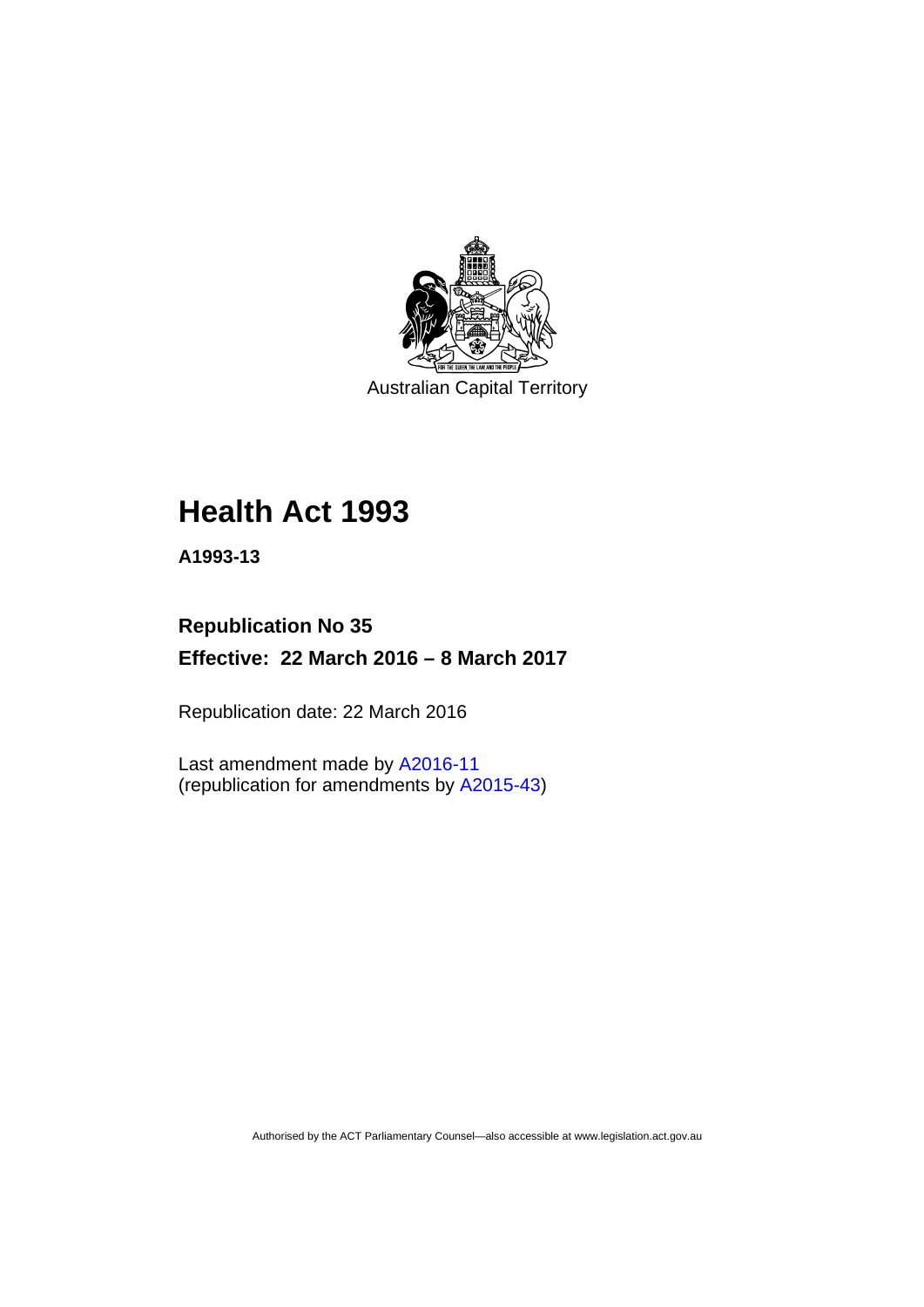#### **About this republication**

#### **The republished law**

This is a republication of the *Health Act 1993* (including any amendment made under the *[Legislation Act 2001](http://www.legislation.act.gov.au/a/2001-14)*, part 11.3 (Editorial changes)) as in force on 22 March 2016*.* It also includes any commencement, amendment, repeal or expiry affecting this republished law to 22 March 2016.

The legislation history and amendment history of the republished law are set out in endnotes 3 and 4.

#### **Kinds of republications**

The Parliamentary Counsel's Office prepares 2 kinds of republications of ACT laws (see the ACT legislation register at [www.legislation.act.gov.au](http://www.legislation.act.gov.au/)):

- authorised republications to which the *[Legislation Act 2001](http://www.legislation.act.gov.au/a/2001-14)* applies
- unauthorised republications.

The status of this republication appears on the bottom of each page.

#### **Editorial changes**

The *[Legislation Act 2001](http://www.legislation.act.gov.au/a/2001-14)*, part 11.3 authorises the Parliamentary Counsel to make editorial amendments and other changes of a formal nature when preparing a law for republication. Editorial changes do not change the effect of the law, but have effect as if they had been made by an Act commencing on the republication date (see *[Legislation Act 2001](http://www.legislation.act.gov.au/a/2001-14)*, s 115 and s 117). The changes are made if the Parliamentary Counsel considers they are desirable to bring the law into line, or more closely into line, with current legislative drafting practice.

This republication does not include amendments made under part 11.3 (see endnote 1).

#### **Uncommenced provisions and amendments**

If a provision of the republished law has not commenced, the symbol  $\mathbf{U}$  appears immediately before the provision heading. Any uncommenced amendments that affect this republished law are accessible on the ACT legislation register [\(www.legislation.act.gov.au\)](http://www.legislation.act.gov.au/). For more information, see the home page for this law on the register.

#### **Modifications**

If a provision of the republished law is affected by a current modification, the symbol  $\mathbf{M}$ appears immediately before the provision heading. The text of the modifying provision appears in the endnotes. For the legal status of modifications, see the *[Legislation Act 2001](http://www.legislation.act.gov.au/a/2001-14)*, section 95.

#### **Penalties**

At the republication date, the value of a penalty unit for an offence against this law is \$150 for an individual and \$750 for a corporation (see *[Legislation Act 2001](http://www.legislation.act.gov.au/a/2001-14)*, s 133).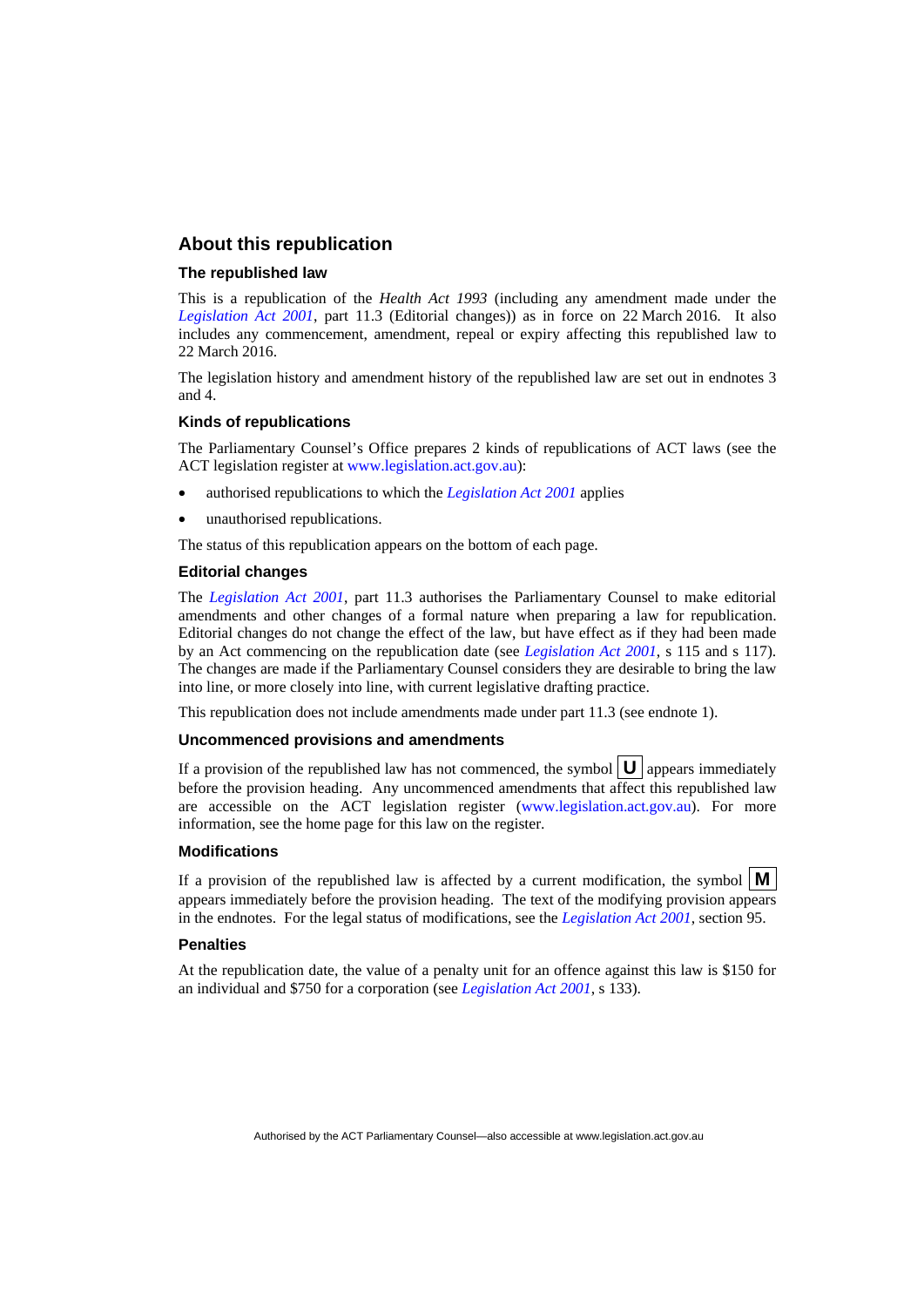

Australian Capital Territory

# **Health Act 1993**

# **Contents**

l,

|                 |                                                       | Page       |
|-----------------|-------------------------------------------------------|------------|
| Part 1          | <b>Preliminary</b>                                    |            |
| 1               | Name of Act                                           | 2          |
| 2               | Dictionary                                            | 2          |
| 3               | <b>Notes</b>                                          | 2          |
| 4               | Offences against Act-application of Criminal Code etc | 3          |
| Part 2          | <b>Important concepts</b>                             |            |
| 5               | What is a <i>health service</i> ?                     | 4          |
| 6               | What is a <i>health facility</i> ?                    | 4          |
| $\overline{7}$  | Who is a health service provider?                     | 4          |
| 8               | What is the local hospital network?                   | 5          |
| Part 3          | Health care principles                                |            |
| 10              | Objectives                                            | 6          |
| 11              | Medicare principles and commitments                   | 6          |
| R <sub>35</sub> | Health Act 1993                                       | contents 1 |
| 22/03/16        | Effective: 22/03/16-08/03/17                          |            |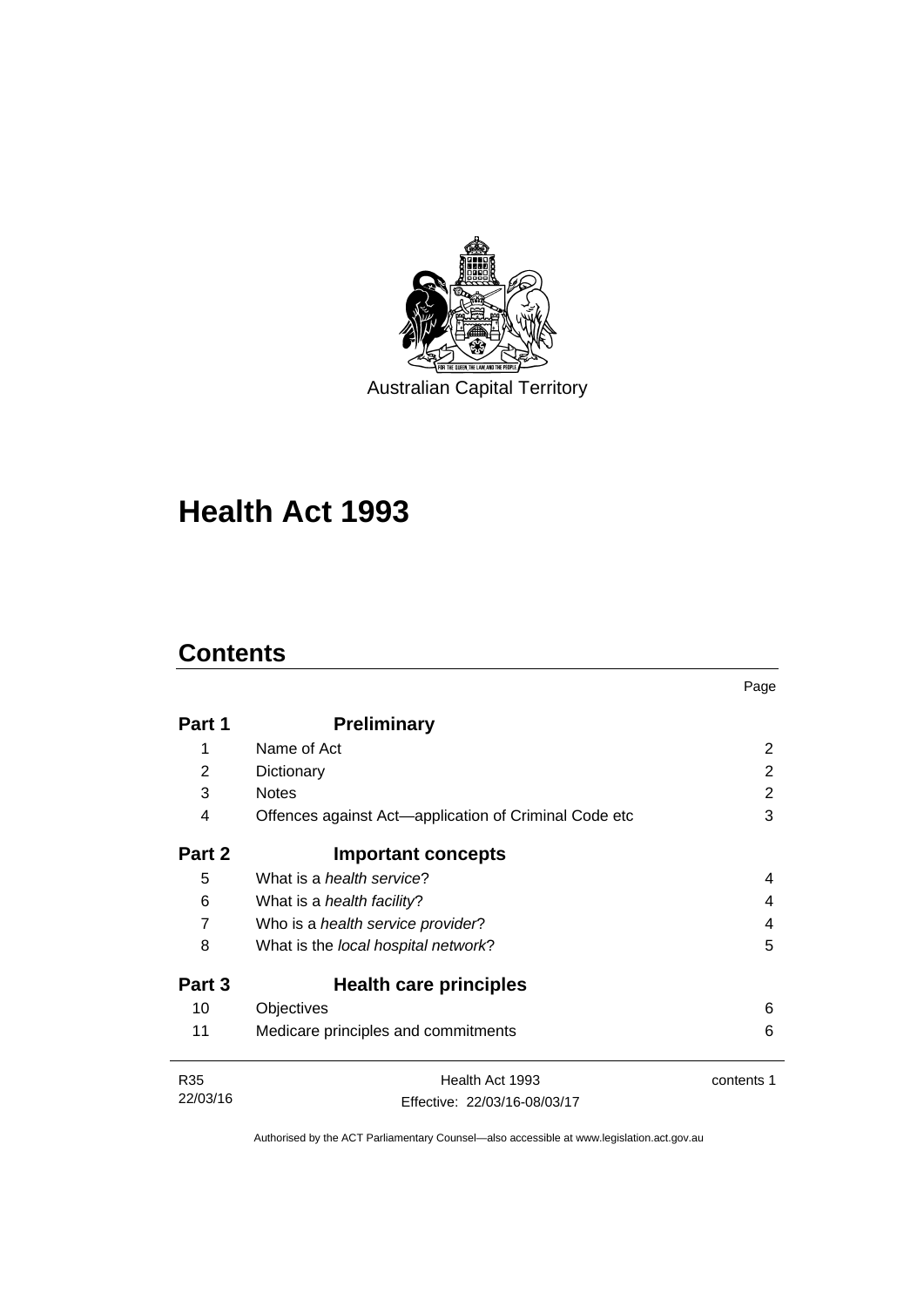| 12                  | Legal effect                                                             | Page<br>8 |
|---------------------|--------------------------------------------------------------------------|-----------|
| Part 4              | <b>Quality assurance</b>                                                 |           |
| <b>Division 4.1</b> | Quality assurance-important concepts                                     |           |
| 20                  | Definitions-pt 4                                                         | 9         |
| 21                  | What is a health professional organisation?                              | 10        |
| 22                  | Who is the CEO of a health facility?                                     | 10        |
| 23                  | Who is the CEO of a health professional organisation?                    | 10        |
| <b>Division 4.2</b> | Quality assurance-quality assurance committees                           |           |
| 24                  | What is a quality assurance committee?                                   | 10        |
| 25                  | Approval of health facility QACs                                         | 11        |
| 26                  | Approval of health professional organisation QACs                        | 11        |
| 27                  | Approval of special purpose QACs                                         | 11        |
| 27A                 | <b>Quality Assurance Committees-term</b>                                 | 11        |
| 28                  | Quality assurance committees-criteria for approval                       | 12        |
| 29                  | Quality assurance committees—revocation of approval                      | 12        |
| 30                  | Quality assurance committees-functions                                   | 13        |
| 31                  | Quality assurance committees—appointment of members                      | 13        |
| 32                  | Quality assurance committees-disclosure of interests                     | 14        |
| 33                  | Quality assurance committees-procedure                                   | 14        |
| 34                  | Quality assurance committees-protection of members etc from<br>liability | 14        |
| 35                  | Quality assurance committees-obtaining information                       | 15        |
| <b>Division 4.3</b> | Assessment and evaluation of health services                             |           |
| 36                  | Assessment and evaluation of health services                             | 16        |
| 37                  | Approval of quality assurance activities                                 | 17        |
| 38                  | Preparing health service reports                                         | 17        |
| 38A                 | <b>Extraordinary reports</b>                                             |           |
| 38B                 | Interim reports                                                          |           |
| 39                  | Giving health service reports to CEO or director-general                 | 19        |
| 40                  | Monitoring implementation of recommendations                             | 19        |
| Division 4.4        | Quality assurance committees-reporting                                   |           |
| 41                  | Annual quality assurance committee report to Minister                    | 19        |
| 42                  | Other quality assurance committee reports                                | 20        |
|                     |                                                                          |           |

contents 2 Health Act 1993 Effective: 22/03/16-08/03/17

R35 22/03/16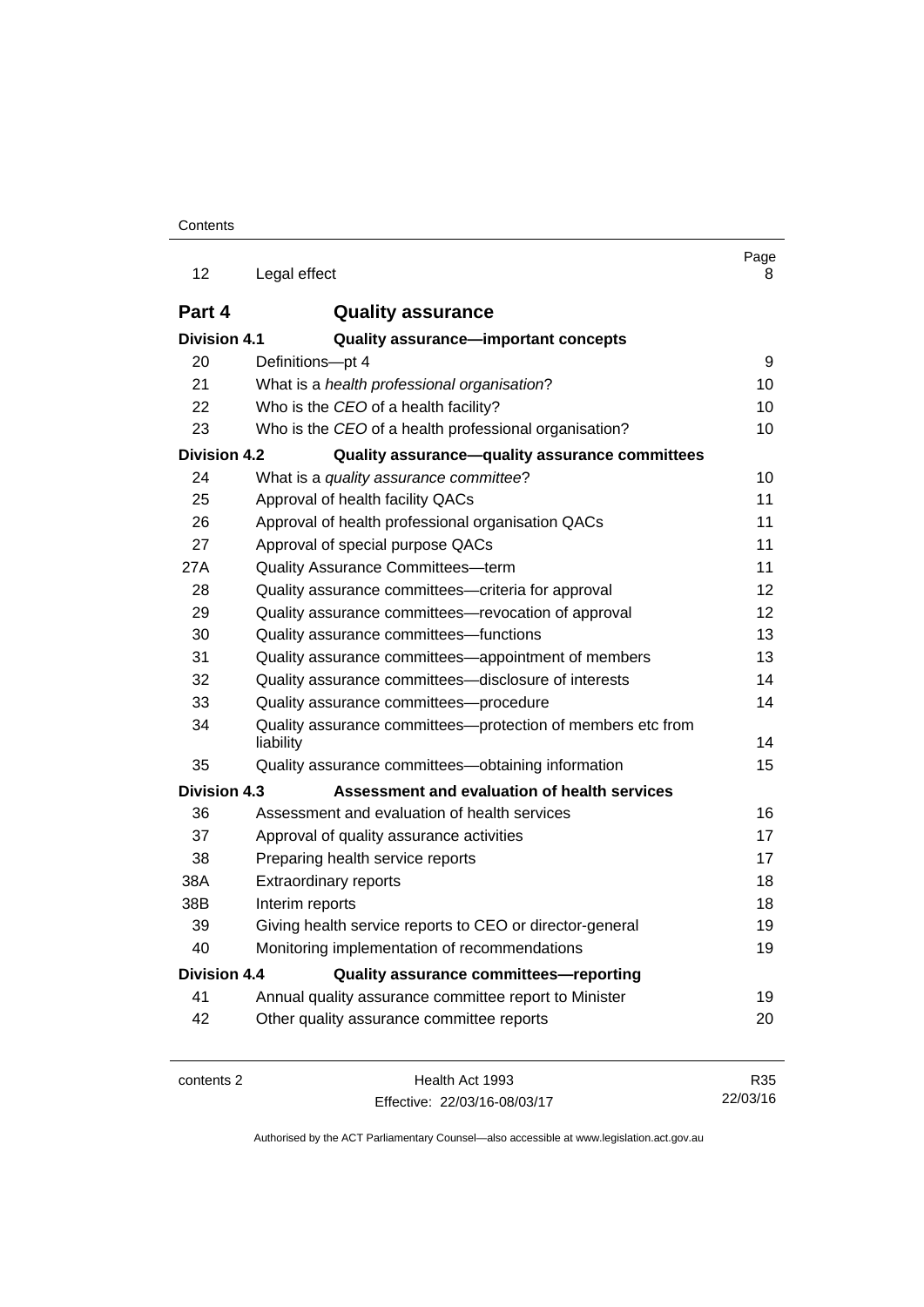| <b>Division 4.5</b> | Quality assurance committees-information sharing                                                               |
|---------------------|----------------------------------------------------------------------------------------------------------------|
| 43                  | Quality assurance committees-giving information to the Coroner's                                               |
|                     | Court                                                                                                          |
| 44                  | Quality assurance committees-giving information to other quality<br>assurance committees                       |
| 45                  | Quality assurance committees-giving information to health board and<br>health services commissioner            |
| 46                  | Quality assurance committees-giving information to Minister                                                    |
| 47                  | Quality assurance committees-admissibility of evidence                                                         |
| Part 5              | Reviewing scope of clinical practice                                                                           |
| 50                  | Definitions-pt 5                                                                                               |
| 51                  | What is a scope of clinical practice committee?                                                                |
| 52                  | Who is a doctor, dentist or eligible midwife for a health facility?                                            |
| 53                  | Who is the CEO of a health facility?                                                                           |
| 54                  | What is scope of clinical practice?                                                                            |
| 55                  | Meaning of review scope of clinical practice                                                                   |
| 56                  | Approval of scope of clinical practice committees                                                              |
| 57                  | Scope of clinical practice committees-criteria for approval                                                    |
| 58                  | Scope of clinical practice committees-revocation of approval                                                   |
| 59                  | Scope of clinical practice committees—functions                                                                |
| 60                  | Scope of clinical practice committees—appointment of members                                                   |
| 61                  | Scope of clinical practice committees-disclosure of interests                                                  |
| 62                  | Scope of clinical practice committees-procedure                                                                |
| 63                  | Scope of clinical practice committees—protection of members etc from<br>liability                              |
| 64                  | Scope of clinical practice committees—obtaining information                                                    |
| 65                  | Scope of clinical practice committee must give doctor, dentist or<br>eligible midwife opportunity to explain   |
| 66                  | Interim and emergency withdrawal or amendment of scope of clinical<br>practice by committee                    |
| 67                  | Preparing scope of clinical practice reports                                                                   |
| 68                  | Giving scope of clinical practice reports to CEO of health facility and<br>doctor, dentist or eligible midwife |
| 69                  | CEO may make interim or emergency decision on scope of clinical<br>practice                                    |

| R35      | Health Act 1993              | contents 3 |
|----------|------------------------------|------------|
| 22/03/16 | Effective: 22/03/16-08/03/17 |            |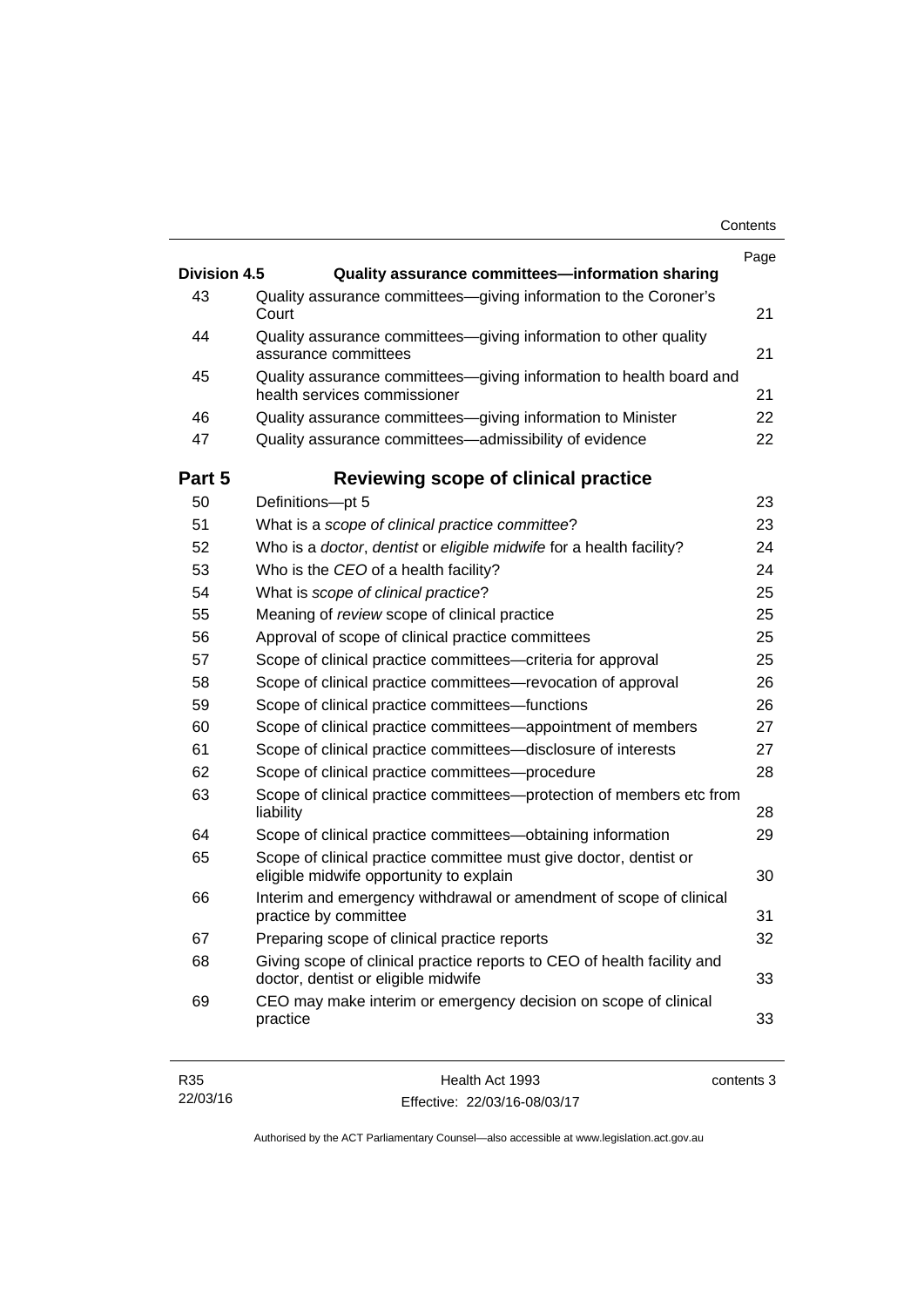| Contents     |                                                                     |      |
|--------------|---------------------------------------------------------------------|------|
|              |                                                                     | Page |
| 70           | CEO must make decision on scope of clinical practice report         | 35   |
| 71           | When CEO decision on scope of clinical practice report takes effect | 38   |
| 72           | CEO may give information about decision to health facility outside  |      |
|              | <b>ACT</b>                                                          | 38   |
| 73           | Request for information by health facility outside ACT              | 38   |
| 74           | Scope of clinical practice committees—giving information to health  |      |
|              | board and health services commissioner                              | 40   |
| 75           | Scope of clinical practice committees—admissibility of evidence     | 40   |
| 76           | Sharing information with other committees                           | 41   |
| 77           | Sharing information with 3rd parties                                | 41   |
| 78           | Complainants to remain anonymous                                    | 42   |
| Part 6       | <b>Abortions</b>                                                    |      |
| Division 6.1 | Abortions-generally                                                 |      |
| 80           | Meaning of abortion for pt 6                                        | 43   |
| 81           | Only doctor may carry out abortion                                  | 43   |
| 82           | Abortion to be carried out in approved medical facility             | 43   |
| 83           | Approval of facilities                                              | 43   |
| 84           | No obligation to carry out abortion                                 | 44   |
| Division 6.2 | Patient privacy in protected areas                                  |      |
|              |                                                                     |      |

| 85  | Definitions—div 6.2                                      | 44 |
|-----|----------------------------------------------------------|----|
| 86  | Declaration of protected area                            | 45 |
| -87 | Prohibited behaviour in or in relation to protected area | 46 |

# **Part 7 [VMO service contracts](#page-55-0)**

| 100 | Definitions for pt 7                       | 48 |
|-----|--------------------------------------------|----|
| 101 | Service contracts                          | 48 |
| 102 | Core conditions                            | 49 |
| 103 | Collective negotiations                    | 49 |
| 104 | Negotiating agents                         | 49 |
| 105 | Authorised representatives                 | 51 |
| 106 | Arbitration                                | 51 |
| 107 | Competition and Consumer Act authorisation | 52 |
|     |                                            |    |

contents 4 Health Act 1993 Effective: 22/03/16-08/03/17

R35 22/03/16

Page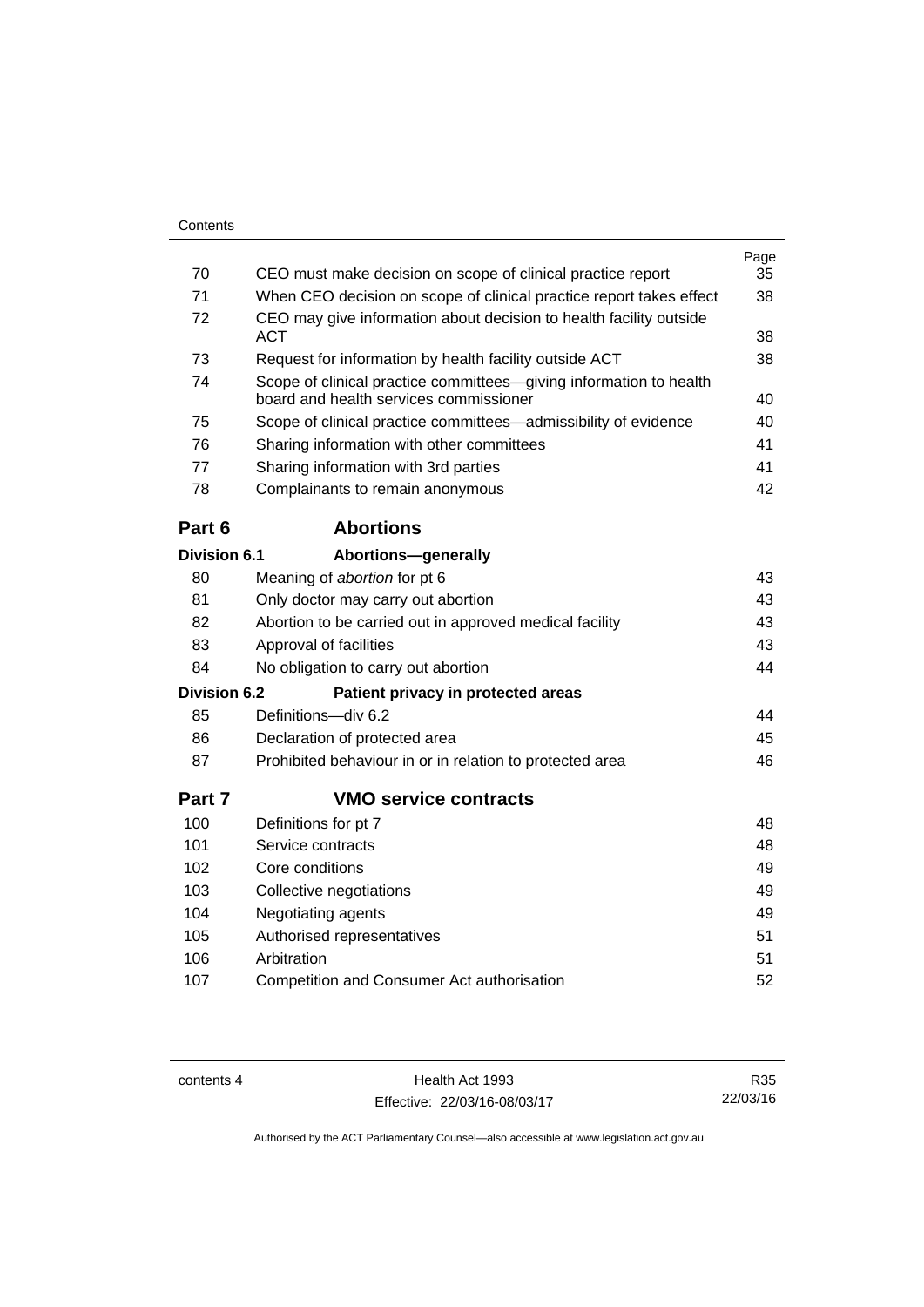|                   |                                                                         | Page |
|-------------------|-------------------------------------------------------------------------|------|
| Part 8            | <b>Secrecy</b>                                                          |      |
| 120               | Definitions-pt 8                                                        | 53   |
| 121               | When is information divulged?                                           | 53   |
| 122               | Who is an information holder?                                           | 53   |
| 123               | What is protected information?                                          | 54   |
| 124               | What is sensitive information?                                          | 54   |
| 125               | Offence-secrecy of protected information                                | 55   |
| 126               | Information may be given to Medicare Australia                          | 57   |
| Part 8A           | Offence-provision of health services by non-<br>health practitioners    |      |
| 127               | Provision of regulated health service by person not health practitioner | 58   |
| Part 10           | <b>Review of decisions</b>                                              |      |
| 130               | Review of decisions                                                     | 60   |
| 131               | Pt 10 obligations-no contracting out                                    | 60   |
| Part 15           | <b>Miscellaneous</b>                                                    |      |
| 189               | Protection of doctor, dentist or eligible midwife from liability in     |      |
|                   | emergency                                                               | 61   |
| 190               | Disclosure of interests by committee members                            | 62   |
| 191               | References to Health and Community Care Service                         | 64   |
| 192               | Determination of fees                                                   | 64   |
| 193               | Payment of fees and interest                                            | 65   |
| 194               | Approved forms                                                          | 66   |
| 195               | Regulations about nurse practitioners                                   | 66   |
| 196               | Regulation-making power                                                 | 67   |
| <b>Dictionary</b> |                                                                         | 68   |
| <b>Endnotes</b>   |                                                                         |      |
| 1                 | About the endnotes                                                      | 73   |
| $\overline{2}$    | Abbreviation key                                                        | 73   |
| 3                 | Legislation history                                                     | 74   |
|                   |                                                                         |      |

| R35      | Health Act 1993              | contents 5 |
|----------|------------------------------|------------|
| 22/03/16 | Effective: 22/03/16-08/03/17 |            |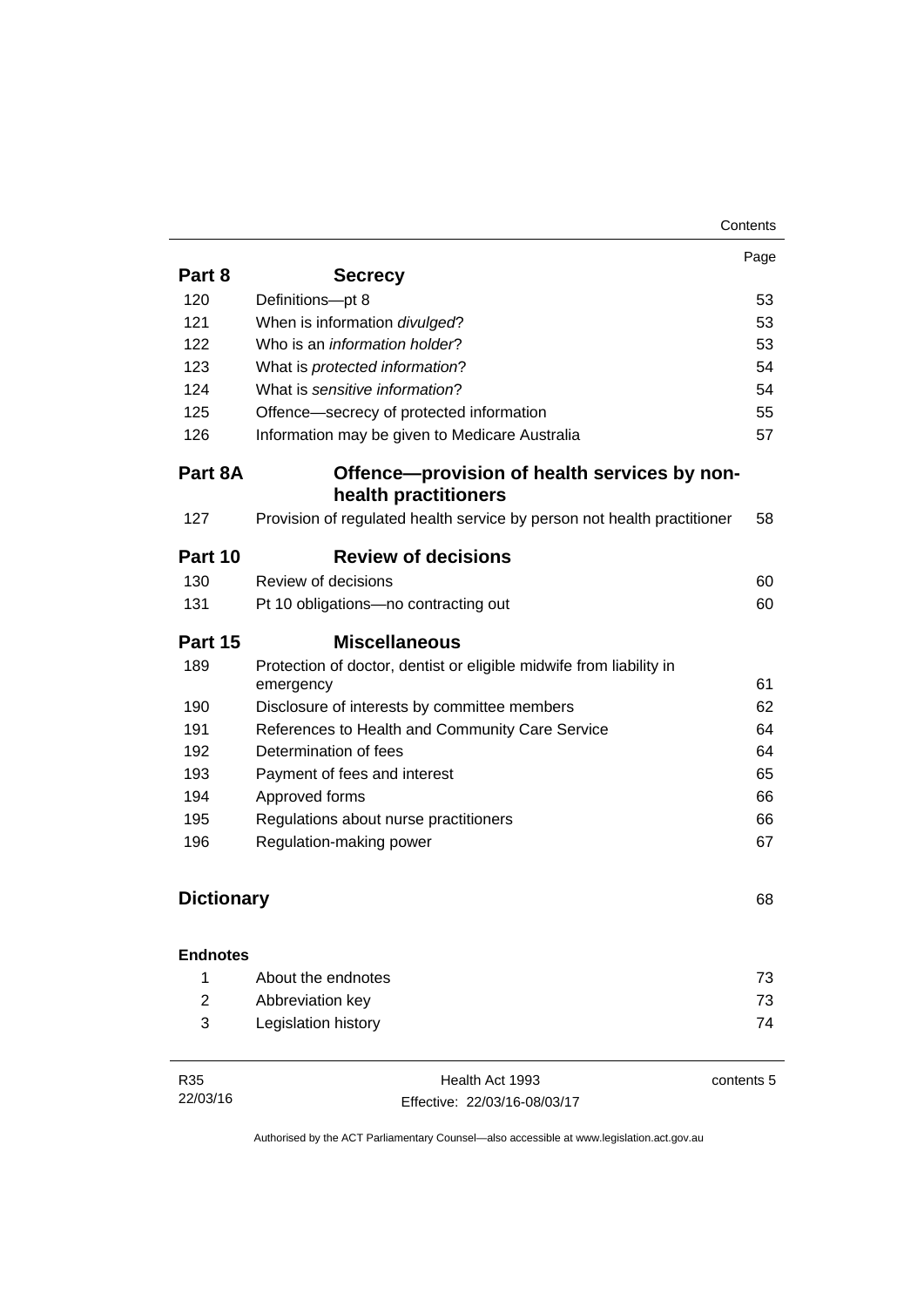| Contents |
|----------|
|----------|

|   |                                               | Page |
|---|-----------------------------------------------|------|
| 4 | Amendment history                             | 79   |
| 5 | Earlier republications                        | 102  |
| 6 | Expired transitional or validating provisions | 103  |
|   | Renumbered provisions                         | 103  |

contents 6 Health Act 1993 Effective: 22/03/16-08/03/17

R35 22/03/16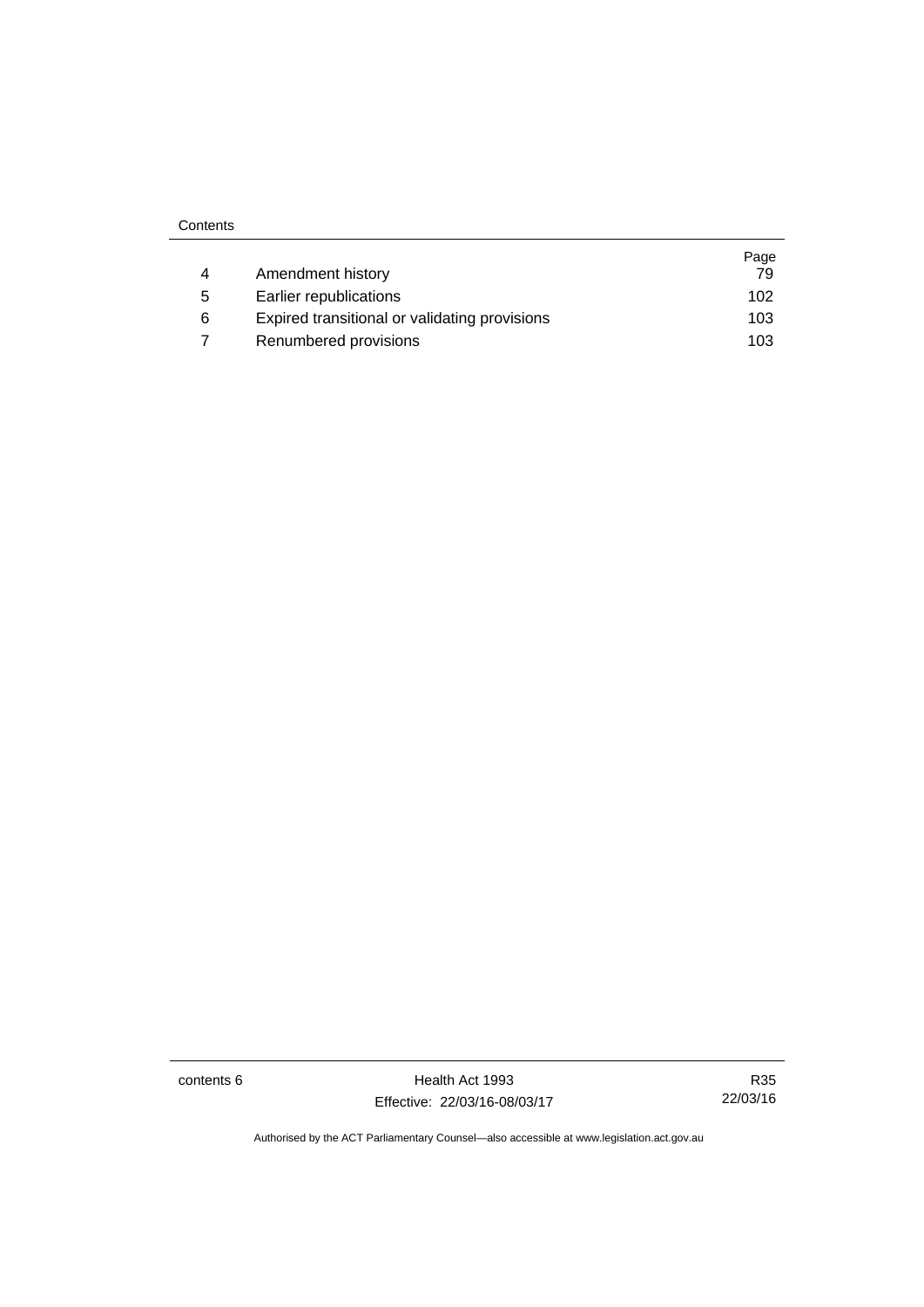

# **Health Act 1993**

An Act relating to the provision of health services

R35 22/03/16

l

page 1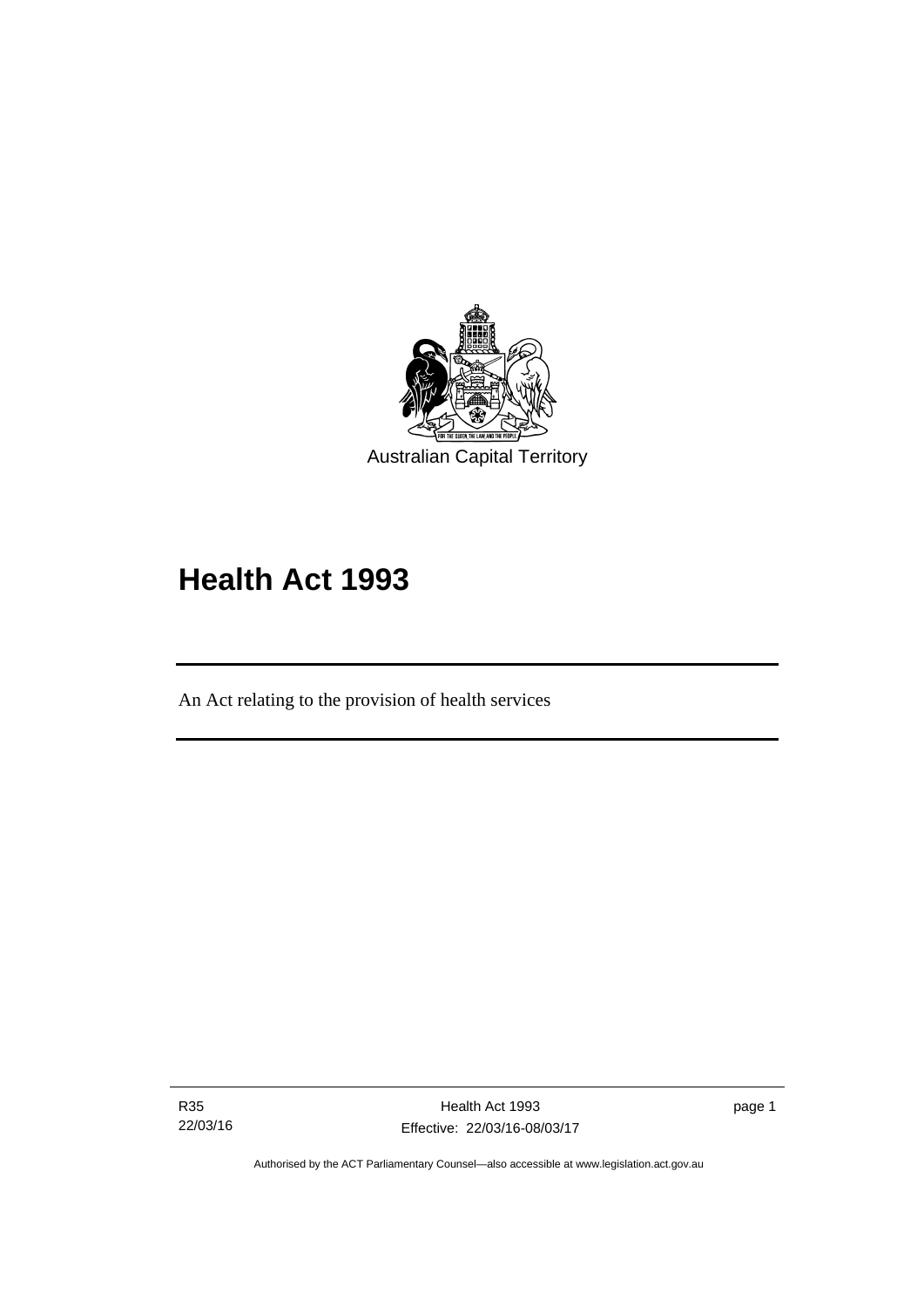#### Part 1 **Preliminary**

Section 1

# <span id="page-9-0"></span>**Part 1** Preliminary

#### <span id="page-9-1"></span>**1 Name of Act**

This Act is the *Health Act 1993*.

#### <span id="page-9-2"></span>**2 Dictionary**

The dictionary at the end of this Act is part of this Act.

*Note 1* The dictionary at the end of this Act defines certain terms used in this Act, and includes references (*signpost definitions*) to other terms defined elsewhere in this Act.

> For example, the signpost definition '*health facility*—see section 6.' means that the term 'health facility' is defined in that section.

*Note* 2 A definition in the dictionary (including a signpost definition) applies to the entire Act unless the definition, or another provision of the Act, provides otherwise or the contrary intention otherwise appears (see [Legislation Act,](http://www.legislation.act.gov.au/a/2001-14)  $s$  155 and  $s$  156 (1)).

#### <span id="page-9-3"></span>**3 Notes**

A note included in this Act is explanatory and is not part of this Act.

*Note* See [Legislation Act,](http://www.legislation.act.gov.au/a/2001-14) s 127 (1), (4) and (5) for the legal status of notes.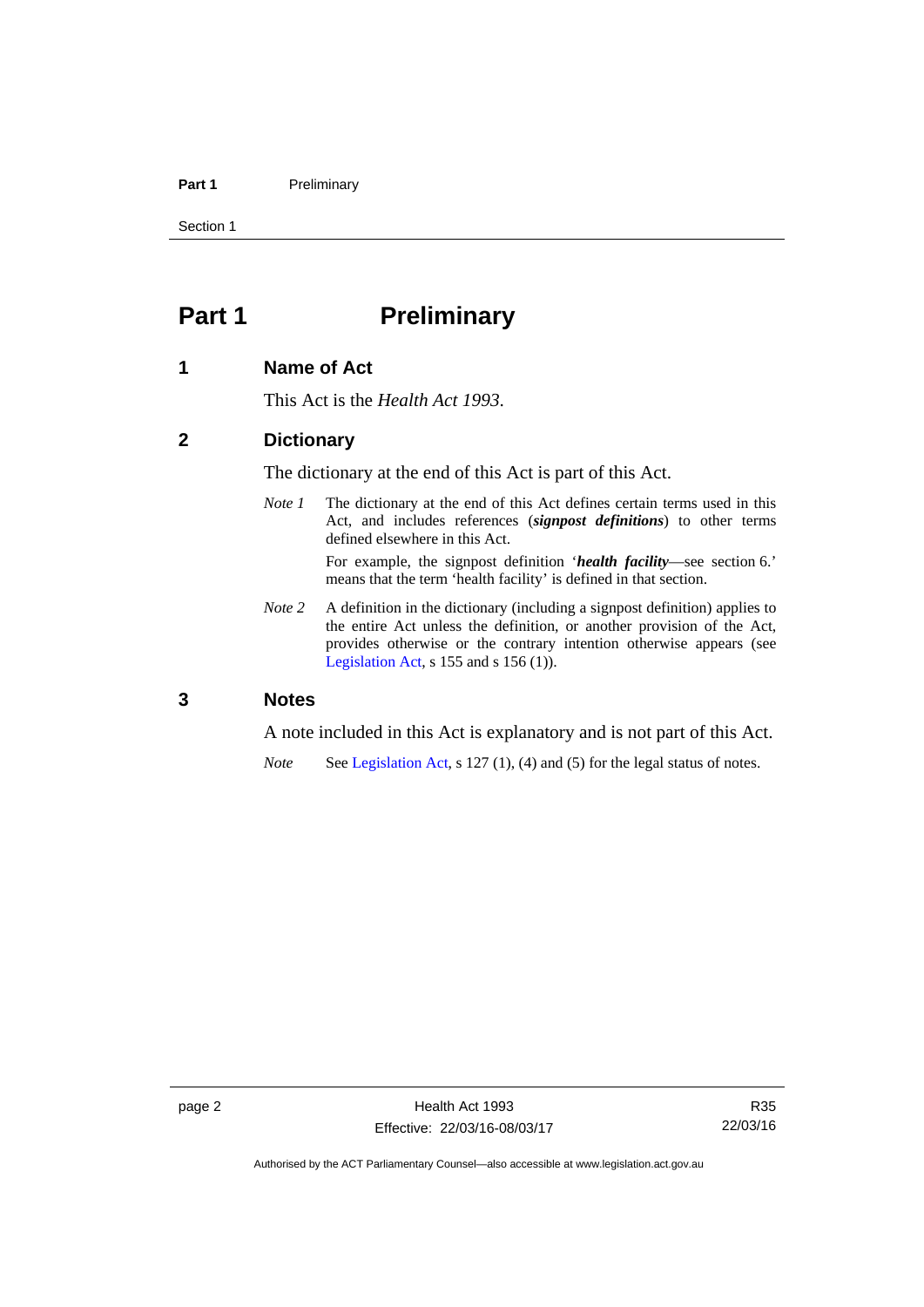#### <span id="page-10-0"></span>**4 Offences against Act—application of Criminal Code etc**

Other legislation applies in relation to offences against this Act.

#### *Note 1 Criminal Code* The [Criminal Code](http://www.legislation.act.gov.au/a/2002-51), ch 2 applies to all offences against this Act (see Code, pt 2.1). The chapter sets out the general principles of criminal responsibility (including burdens of proof and general defences), and defines terms used for offences to which the Code applies (eg *conduct*, *intention*, *recklessness* and *strict liability*).

*Note 2 Penalty units* 

The [Legislation Act](http://www.legislation.act.gov.au/a/2001-14), s 133 deals with the meaning of offence penalties that are expressed in penalty units.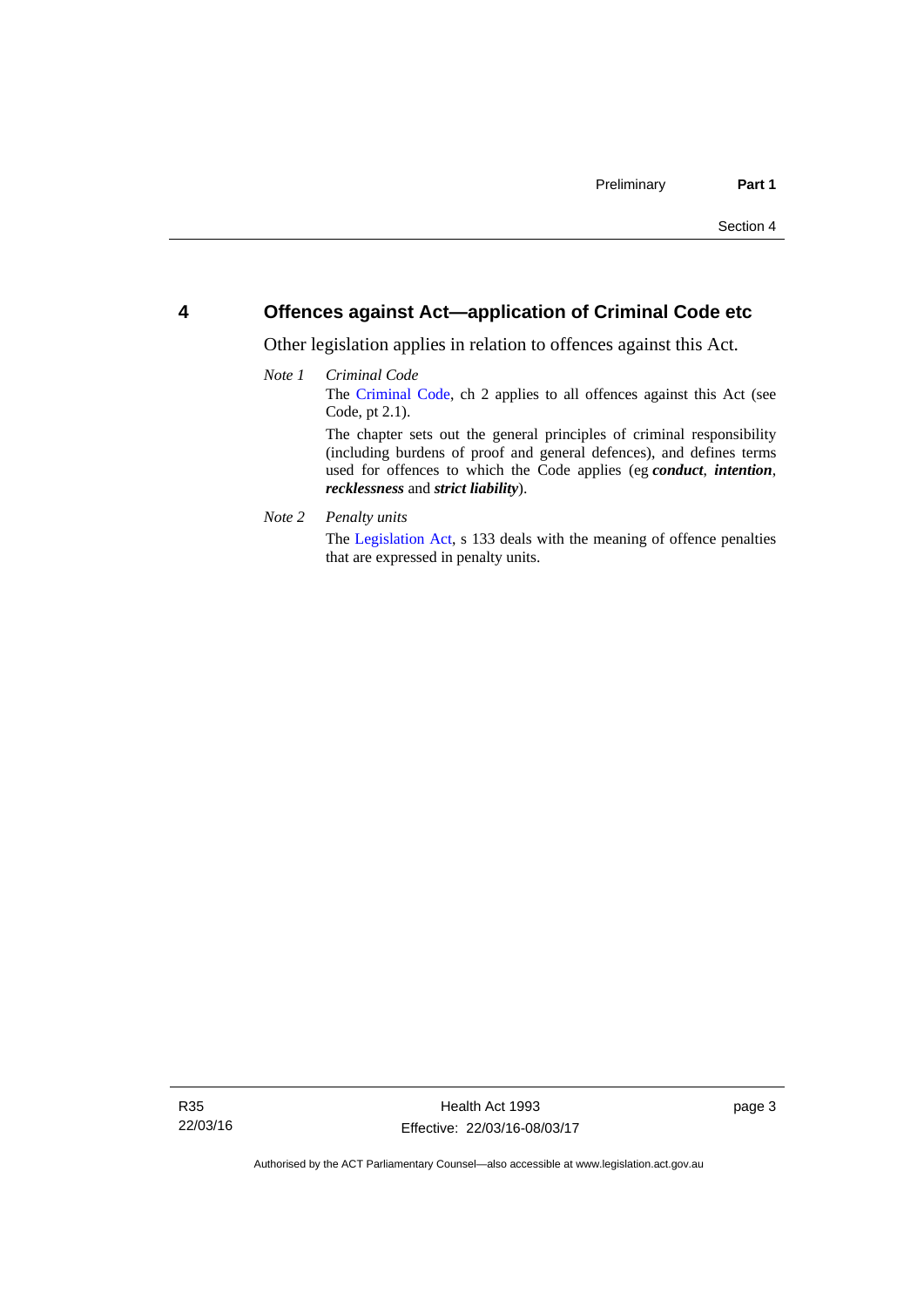#### **Part 2 Important concepts**

Section 5

# <span id="page-11-0"></span>**Part 2 Important concepts**

#### <span id="page-11-1"></span>**5 What is a** *health service***?**

For this Act, a *health service* is a service provided to someone (the *service user*) for any of the following purposes:

- (a) assessing, recording, maintaining or improving the physical, mental or emotional health, comfort or wellbeing of the service user;
- (b) diagnosing, treating or preventing an illness, disability, disorder or condition of the service user.

#### <span id="page-11-2"></span>**6 What is a** *health facility***?**

In this Act:

*health facility* means the following facilities where health services are provided:

- (a) a hospital, including a day hospital;
- (b) a hospice;
- (c) a nursing home;
- (d) a health practitioner's consulting room;
- (e) another facility ordinarily used by the Territory to provide health services;
- (f) any other facility prescribed by regulation for this section.

#### <span id="page-11-3"></span>**7 Who is a** *health service provider***?**

In this Act:

#### *health service provider*—

 (a) means a health practitioner or other person who provides a health service; and

R35 22/03/16

Authorised by the ACT Parliamentary Counsel—also accessible at www.legislation.act.gov.au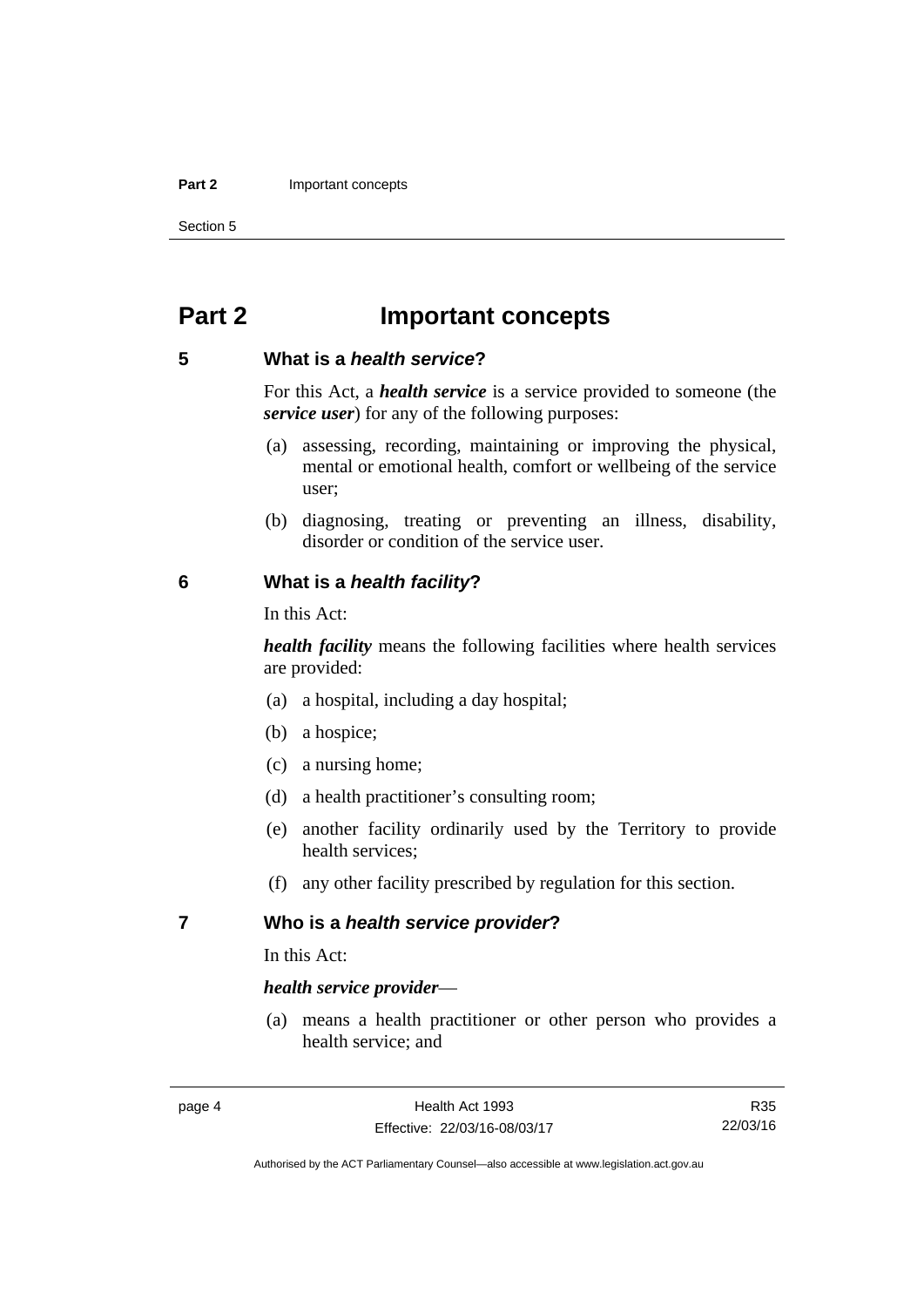- (b) for a health facility, means a health service provider who—
	- (i) provides a health service at the health facility; or
	- (ii) uses the equipment or other facilities of the health facility to provide a health service elsewhere.

#### **Examples of people who may be health service providers**

- 1 a chiropractor
- 2 a dentist
- 3 a dental technician
- 4 a dental prosthetist
- 5 a doctor
- 6 a nurse
- 7 an osteopath
- 8 an optometrist
- 9 a pharmacist
- 10 a physiotherapist
- *Note* An example is part of the Act, is not exhaustive and may extend, but does not limit, the meaning of the provision in which it appears (see [Legislation Act,](http://www.legislation.act.gov.au/a/2001-14) s 126 and s 132).

#### <span id="page-12-0"></span>**8 What is the** *local hospital network***?**

In this Act:

*local hospital network* means the system of health services in the ACT that is made up of health services provided by each of the following health facilities in accordance with an agreement between each facility and ACT Health:

- (a) Calvary Hospital (as a deliverer of hospital services to public patients);
- (b) Canberra Hospital;
- (c) Clare Holland House;
- (d) Queen Elizabeth II Family Centre.

page 5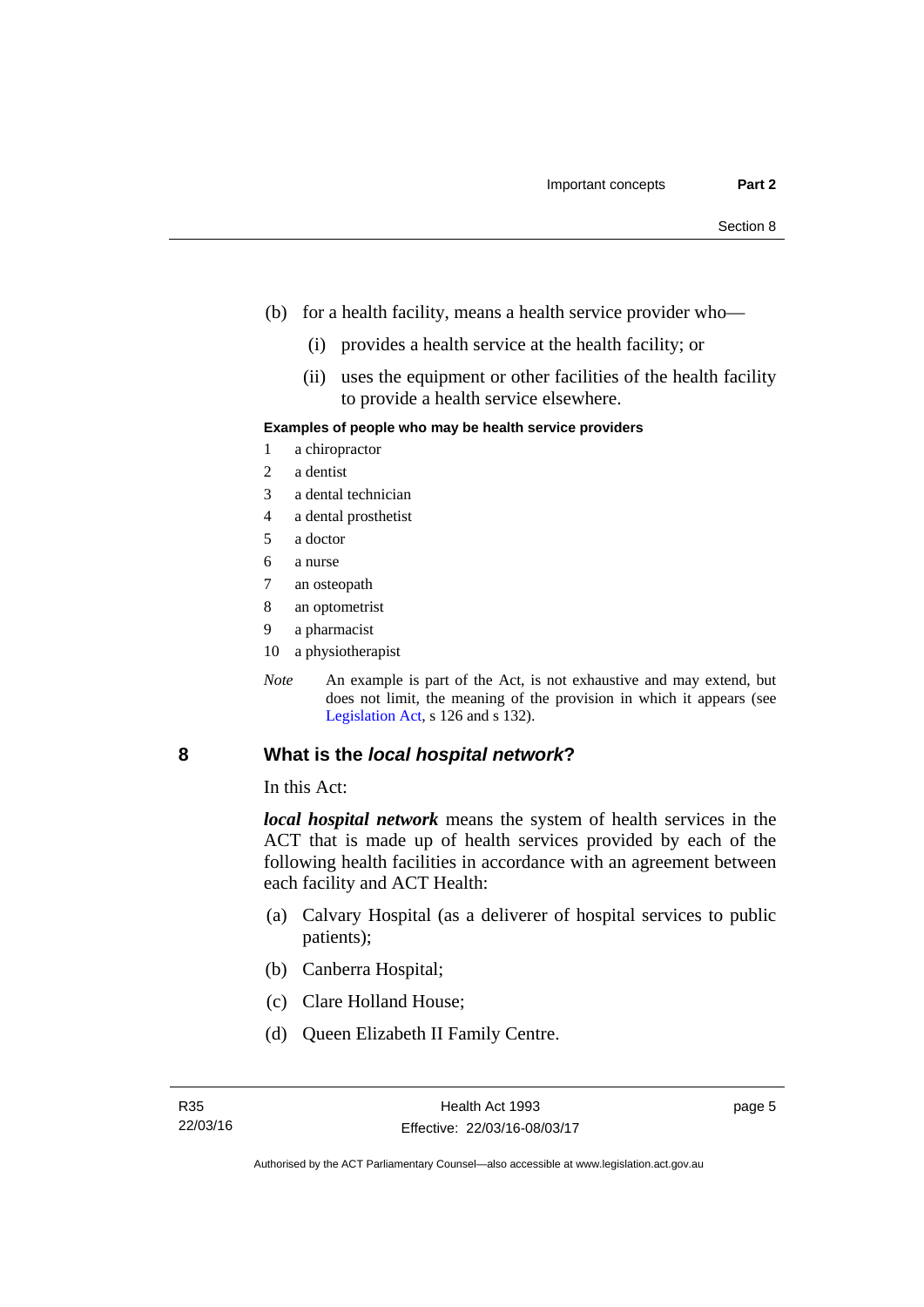#### **Part 3 Health care principles**

Section 10

# <span id="page-13-0"></span>**Part 3 Health care principles**

#### <span id="page-13-1"></span>**10 Objectives**

In providing health services the Territory must have regard to the following objectives:

- (a) to improve the efficiency, effectiveness and quality of health services;
- (b) to guarantee equitable access to and participation in health services and to ensure that language and cultural differences are not barriers to such access or participation;
- (c) to maintain a strong and viable public hospital system and a full range of community health services;
- (d) to support worker and community participation in the development of policies for the delivery of health services;
- (e) to ensure that the community is aware of the range of health services that is available and that patients have information that is sufficient to enable them to make informed choices;
- (f) to foster disease prevention and primary health care;
- (g) to cooperate with community groups in the provision of health services.

#### <span id="page-13-2"></span>**11 Medicare principles and commitments**

- (1) The following guidelines govern the delivery of public hospital services to eligible persons in the ACT:
	- *Note* The guidelines focus on the provision of public hospital services to eligible persons, but operate in an environment where eligible persons have the right to choose private health care in public and private hospitals supported by private health insurance.

Authorised by the ACT Parliamentary Counsel—also accessible at www.legislation.act.gov.au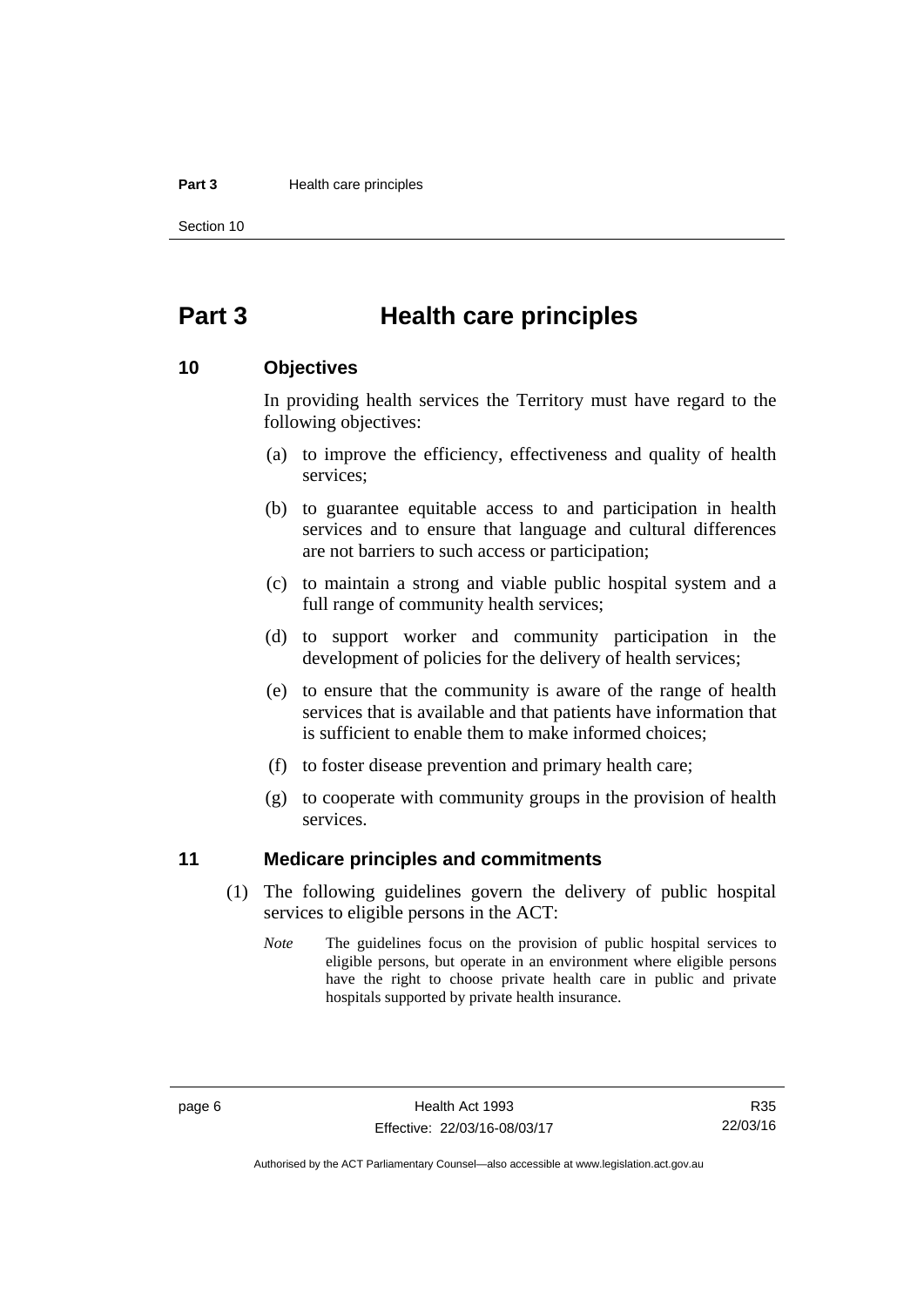- (a) eligible persons must be given the choice to receive public hospital services free of charge as public patients;
	- *Note 1* Hospital services include in-patient, outpatient, emergency services (including primary care where appropriate) and day patient services consistent with currently acceptable medical and health service standards.
	- *Note 2* At the time of admission to a hospital, or as soon as practicable after that, an eligible person will be required to elect or confirm whether he or she wishes to be treated as a public or private patient.
- (b) access to public hospital services is to be on the basis of clinical need;
	- *Note 1* None of the following factors are to be a determinant of an eligible person's priority for receiving hospital services:
		- (a) whether or not an eligible person has health insurance;
		- (b) an eligible person's financial status or place of residence;
		- (c) whether or not an eligible person intends to elect, or elects, to be treated as a public or private patient.
	- *Note 2* This guideline applies equally to waiting times for elective surgery.
- (c) to the maximum practicable extent, the Territory will ensure the provision of public hospital services equitably to all eligible persons, regardless of their geographical location;
	- *Note 1* This guideline does not require a local hospital to be equipped to provide eligible persons with every hospital service they may need.
	- *Note 2* In rural and remote areas, the Territory should ensure provision of reasonable public access to a basic range of hospital services that are in accord with clinical practices.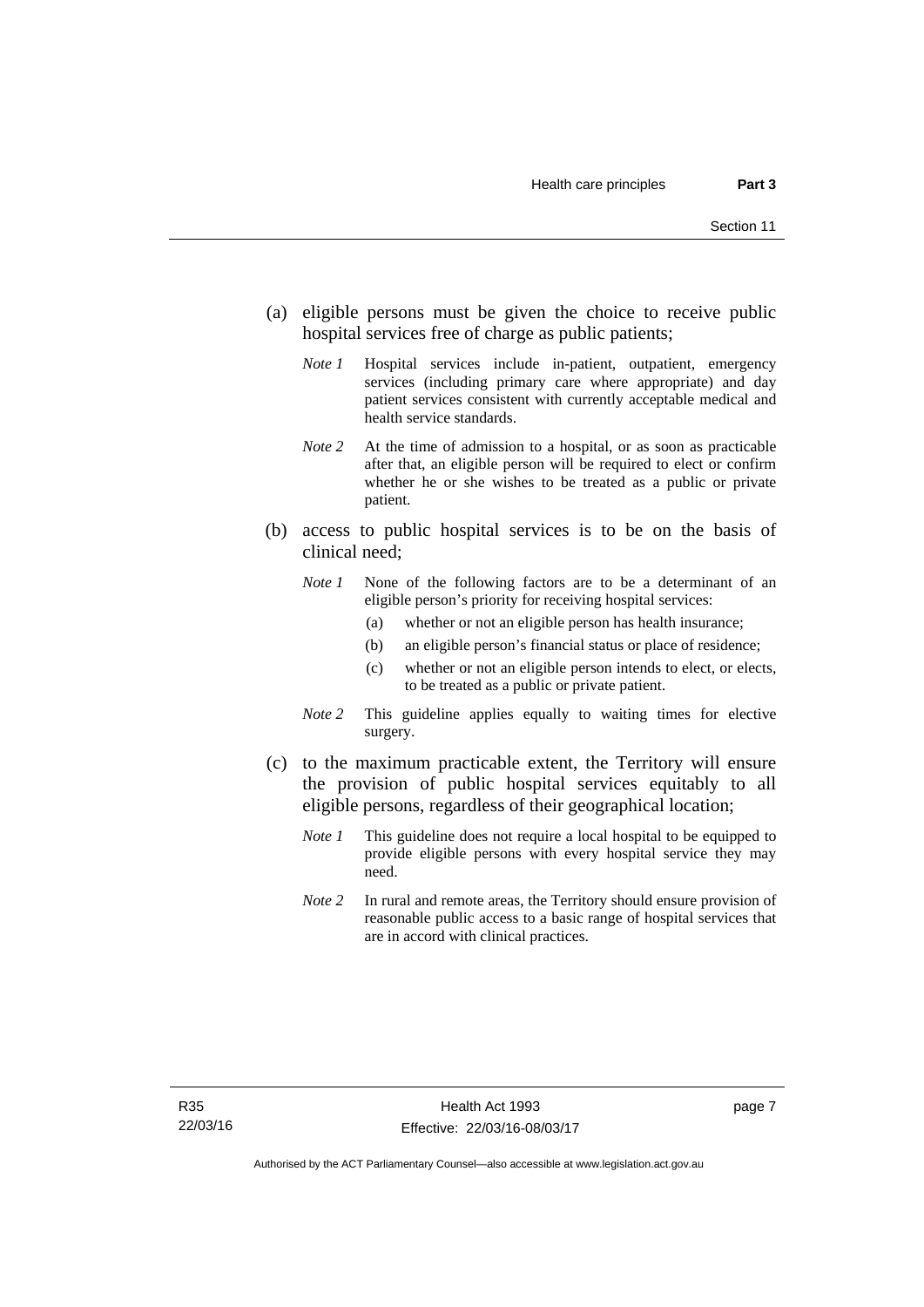Section 12

- (d) the Commonwealth and the Territory must make available information on the public hospital services eligible persons can expect to receive as public patients;
	- *Note 1* The joint Commonwealth/Territory development of a Public Patients Hospital Charter for the Territory will be a vehicle for the public dissemination of this information.
	- *Note 2* The Charter will set out the public hospital services available to public patients.
- (e) the Commonwealth and the Territory are committed to making improvements in the efficiency, effectiveness and quality of hospital service delivery.
	- *Note* This includes a commitment to quality improvement, outcome measurement, management efficiency and effort to integrate the delivery of hospital and other health and community services.
- (2) A word or expression used in the *[Medicare Agreements Act 1992](http://www.comlaw.gov.au/Details/C2006C00041)* (Cwlth) has the same meaning in subsection (1).

#### <span id="page-15-0"></span>**12 Legal effect**

Nothing in this part is to be taken to create any legal rights not in existence before the enactment of this part or to affect any legal rights in existence before that enactment or that would, apart from this part, have come into existence after that enactment.

R35 22/03/16

Authorised by the ACT Parliamentary Counsel—also accessible at www.legislation.act.gov.au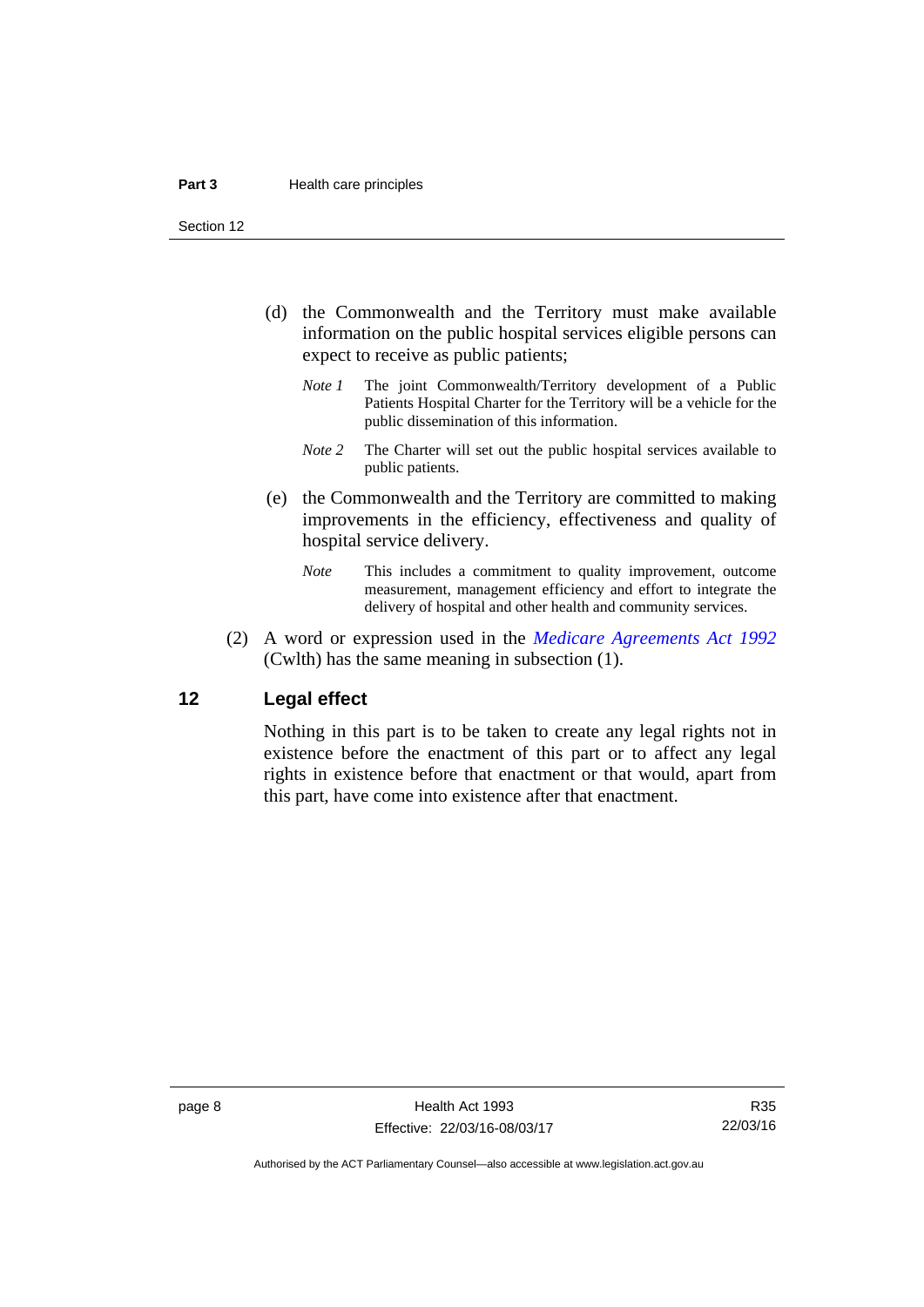# <span id="page-16-0"></span>**Part 4 Quality assurance**

# <span id="page-16-1"></span>**Division 4.1 Quality assurance—important concepts**

#### <span id="page-16-2"></span>**20 Definitions—pt 4**

In this part:

*CEO*—

- (a) of a health facility—see section 22; and
- (b) of a health professional organisation—see section 23.

*health facility QAC*, for a health facility, means a committee approved under section 25 as a quality assurance committee for the health facility.

#### *health professional organisation*—see section 21.

*health professional organisation QAC*, for a health professional organisation, means a committee approved under section 26 as a quality assurance committee for the health professional organisation.

*health service report*—see section 38.

*ministerial report*—see section 41.

*special purpose QAC* means a committee approved under section 27 for a purpose.

*Note Quality assurance committee* is defined for the Act in s 24.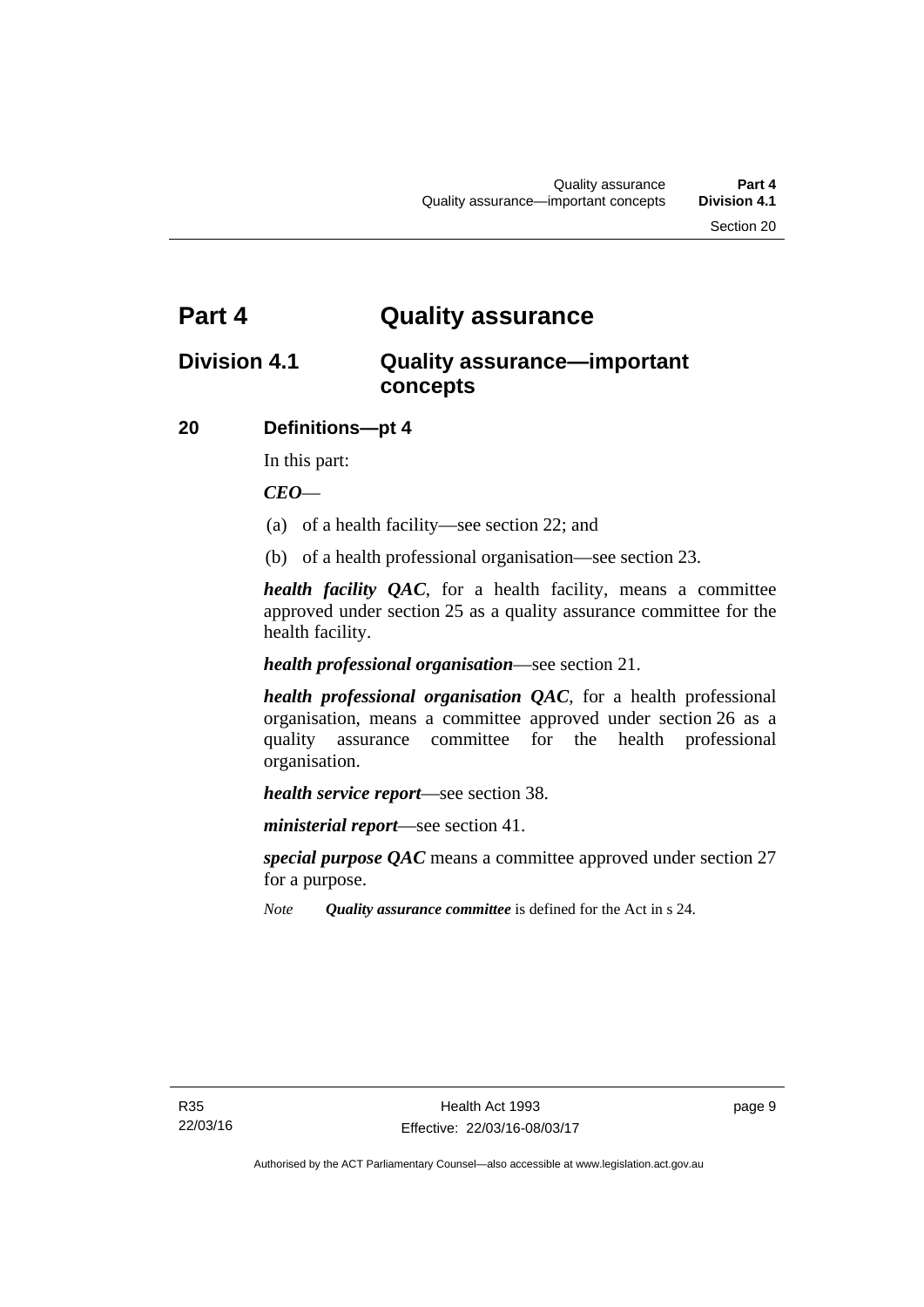#### <span id="page-17-0"></span>**21 What is a** *health professional organisation***?**

In this part:

*health professional organisation* means an entity that—

- (a) is an association, society, college, faculty or other body of professionals who provide a health service; and
- (b) is prescribed by regulation for this section.

#### <span id="page-17-1"></span>**22 Who is the** *CEO* **of a health facility?**

In this part:

*CEO*, of a health facility, means—

- (a) for a health facility operated by the Territory—the director-general; or
- (b) in any other case—the person with overall responsibility for the control of the health facility.

#### <span id="page-17-2"></span>**23 Who is the** *CEO* **of a health professional organisation?**

In this part:

*CEO*, of a health professional organisation, means the person with overall responsibility for the control of the health professional organisation.

## <span id="page-17-3"></span>**Division 4.2 Quality assurance—quality assurance committees**

#### <span id="page-17-4"></span>**24 What is a** *quality assurance committee***?**

In this Act:

*quality assurance committee* means—

(a) a health facility QAC; or

Authorised by the ACT Parliamentary Counsel—also accessible at www.legislation.act.gov.au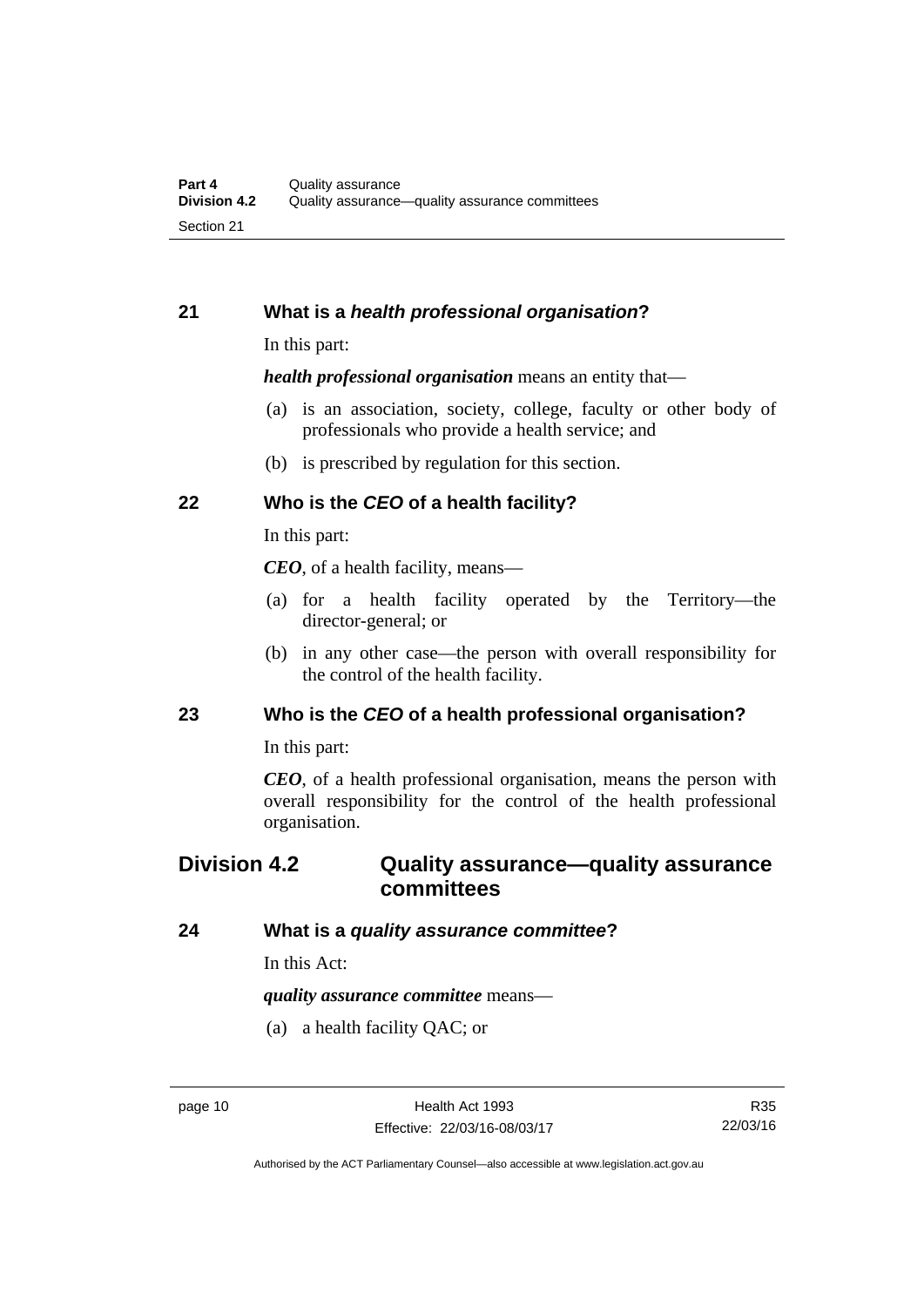- (b) a health professional organisation QAC; or
- (c) a special purpose QAC.

#### <span id="page-18-0"></span>**25 Approval of health facility QACs**

- (1) The Minister may approve a stated committee as a quality assurance committee for a stated health facility.
- (2) An approval is a notifiable instrument.

*Note* A notifiable instrument must be notified under the [Legislation Act](http://www.legislation.act.gov.au/a/2001-14).

#### <span id="page-18-1"></span>**26 Approval of health professional organisation QACs**

- (1) The Minister may approve a stated committee as a quality assurance committee for a stated health professional organisation.
- (2) An approval is a notifiable instrument.

*Note* A notifiable instrument must be notified under the [Legislation Act](http://www.legislation.act.gov.au/a/2001-14).

#### <span id="page-18-2"></span>**27 Approval of special purpose QACs**

- (1) The Minister may approve a stated committee as a quality assurance committee for a stated purpose.
- (2) An approval is a notifiable instrument.

*Note* A notifiable instrument must be notified under the [Legislation Act](http://www.legislation.act.gov.au/a/2001-14).

#### <span id="page-18-3"></span>**27A Quality Assurance Committees—term**

The Minister may not approve a committee under section 25, section 26 or section 27 for a term longer than 3 years.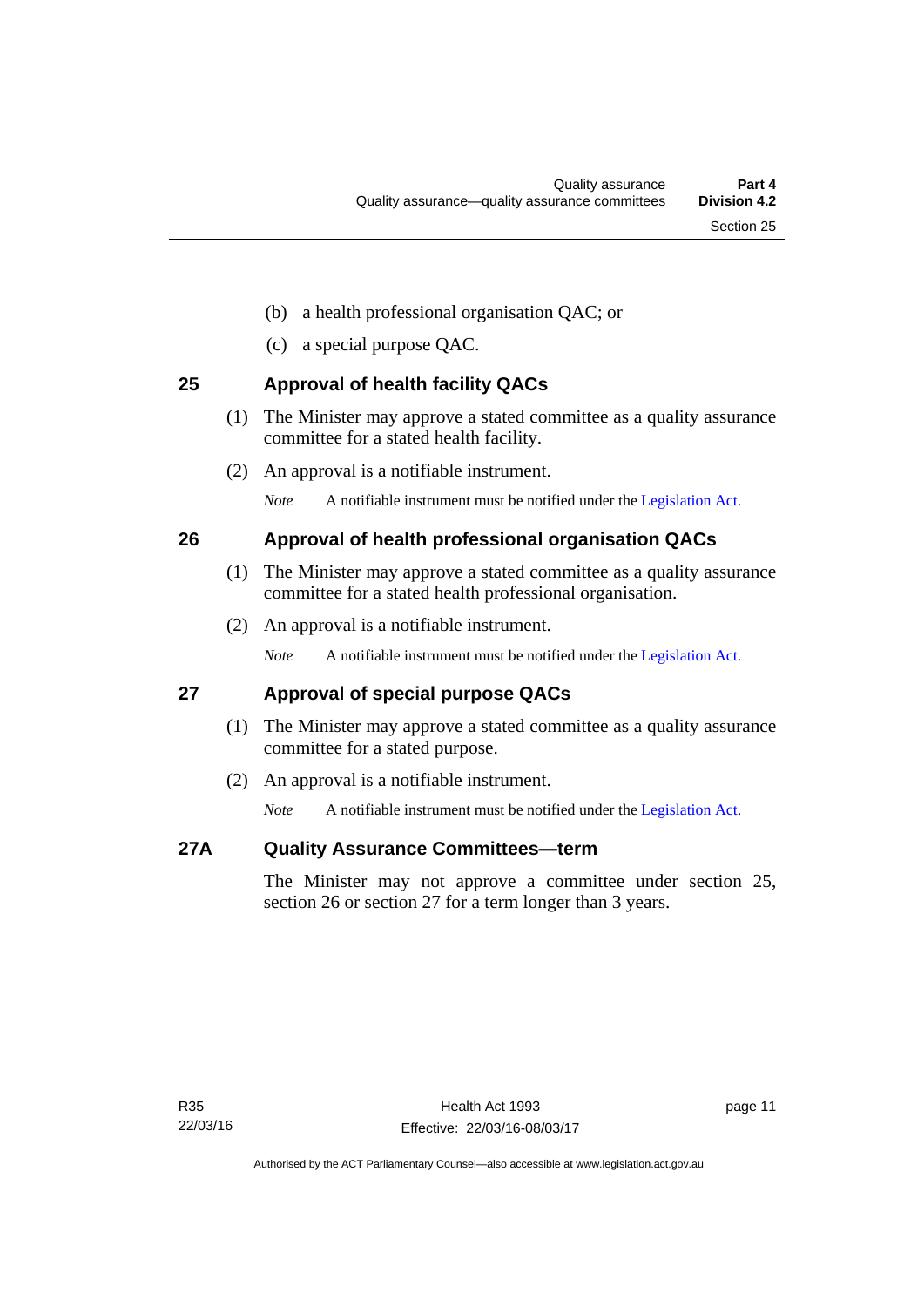#### <span id="page-19-0"></span>**28 Quality assurance committees—criteria for approval**

The Minister may approve a committee as a quality assurance committee under section 25, section 26 or section 27 only if satisfied that—

- (a) the committee's functions would be facilitated by the members, and other people mentioned in section 34, being protected from liability under section 34 (Quality assurance committees—protection of members etc from liability); and
- (b) it is in the public interest for part 8 (Secrecy) to apply to information held by the committee members.

#### <span id="page-19-1"></span>**29 Quality assurance committees—revocation of approval**

The Minister may revoke the approval of a committee as a quality assurance committee if—

- (a) the Minister is not satisfied about 1 or both of the criteria mentioned in section 28 in relation to the committee; or
- (b) the committee has failed to prepare a health service report as required under section 38; or
- (c) the committee has failed to give a health service report as required under section 39; or
- (d) the committee has failed to prepare, or give, a ministerial report as required under section 41 (Annual quality assurance committee report to Minister); or
- (e) the committee has failed to prepare a report as required by a regulation made under section 42 (Other quality assurance reports); or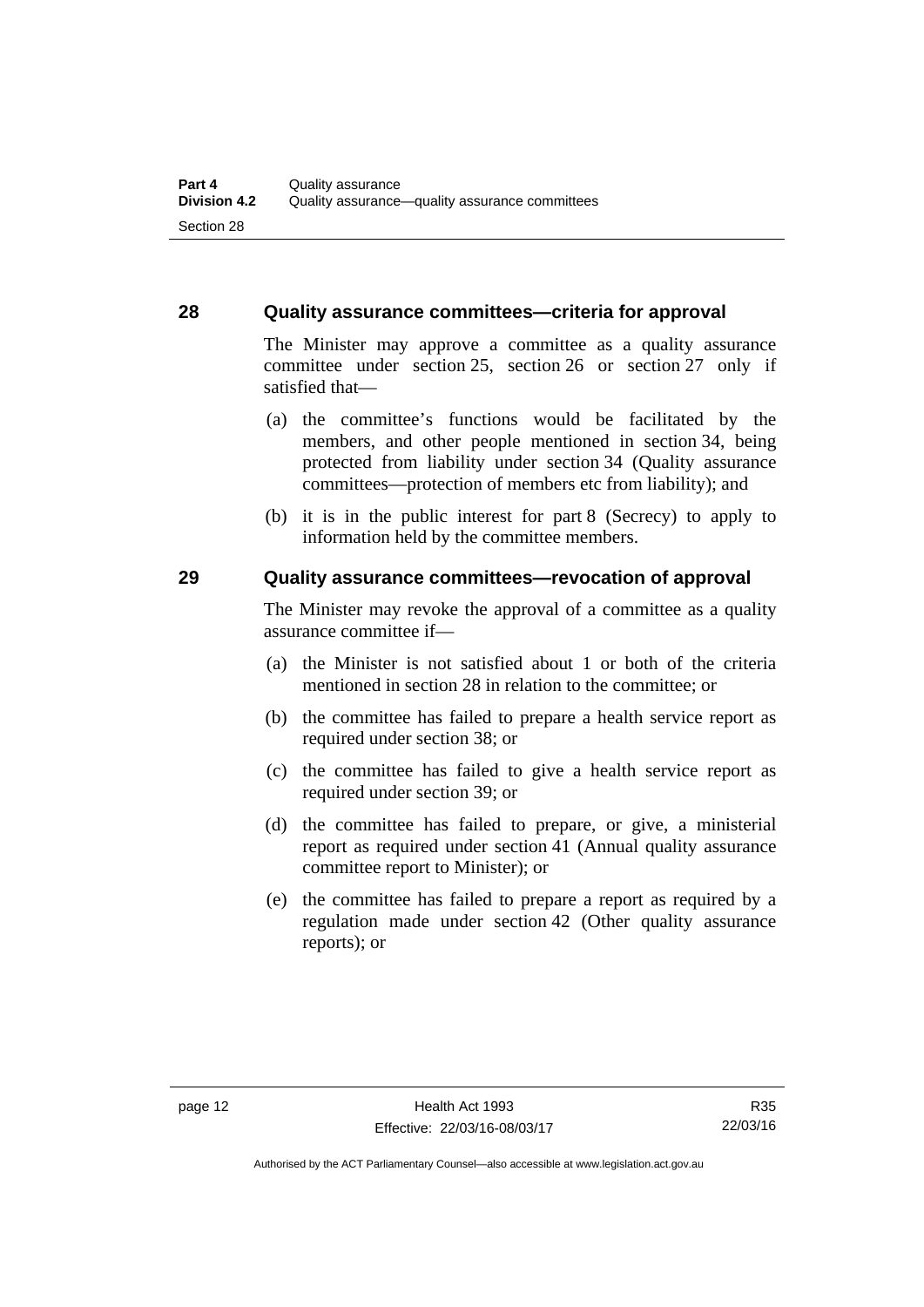- (f) for the last year, none of the members of the committee has held sensitive information in the exercise of a function under this Act.
- *Note 1 Sensitive information* is defined in s 124.
- *Note 2* Power to make a statutory instrument includes power to amend or repeal the instrument. The power to amend or repeal the instrument is exercisable in the same way, and subject to the same conditions, as the power to make the instrument (see [Legislation Act,](http://www.legislation.act.gov.au/a/2001-14) s 46).

#### <span id="page-20-0"></span>**30 Quality assurance committees—functions**

A quality assurance committee has the following functions:

- (a) to facilitate the improvement of health services provided in the ACT;
- (b) any other function given to the committee under this Act.

#### <span id="page-20-1"></span>**31 Quality assurance committees—appointment of members**

- (1) The CEO of a health facility must appoint the members of a health facility QAC for the health facility.
- (2) The CEO of a health professional organisation must appoint the members of a health professional organisation QAC for the health professional organisation.
- (3) The director-general must appoint the members of a special purpose QAC.
	- *Note 1* For the making of appointments (including acting appointments), see the [Legislation Act,](http://www.legislation.act.gov.au/a/2001-14) pt 19.3.
	- *Note 2* In particular, an appointment may be made by naming a person or nominating the occupant of a position (see [Legislation Act](http://www.legislation.act.gov.au/a/2001-14), s 207).
	- *Note 3* A person may be reappointed to a position if the person is eligible to be appointed to the position (see [Legislation Act](http://www.legislation.act.gov.au/a/2001-14), s 208 and dict, pt 1, def *appoint*).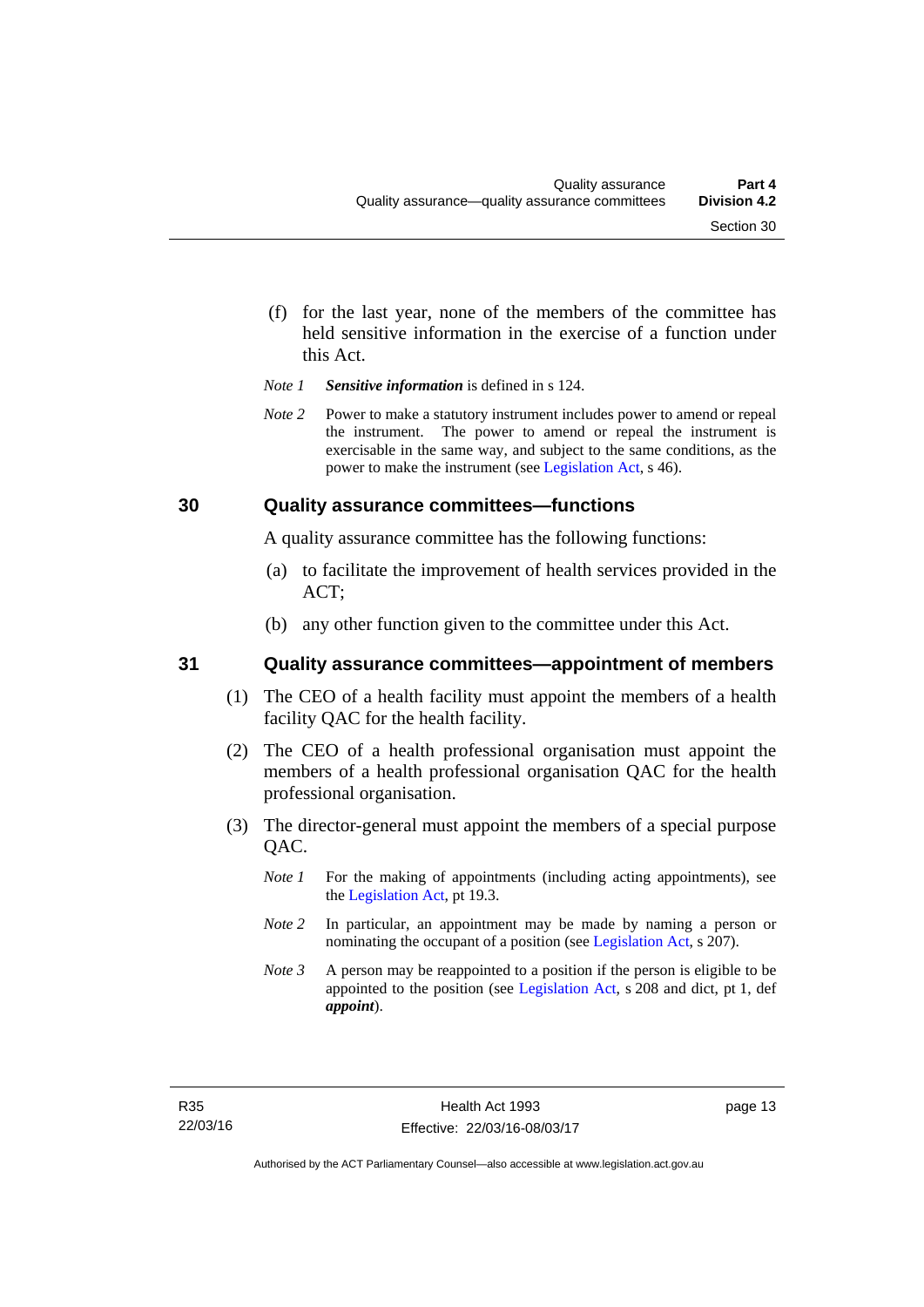#### <span id="page-21-0"></span>**32 Quality assurance committees—disclosure of interests**

- (1) Section 190 (Disclosure of interests by committee members) applies to quality assurance committees.
- (2) If a person acting under the direction of a quality assurance committee has a material interest in an issue being considered, or about to be considered, by the committee, the person must disclose the nature of the interest at a committee meeting as soon as practicable after the relevant facts come to the person's knowledge.
- (3) In this section:

*material interest*—see section 190 (4).

#### <span id="page-21-1"></span>**33 Quality assurance committees—procedure**

In exercising its functions, a quality assurance committee—

- (a) must comply with the rules of natural justice; and
- (b) is not bound by the rules of evidence but may inform itself of anything in the way it considers appropriate; and
- (c) may do whatever it considers necessary or convenient for the fair and prompt conduct of its functions.

#### <span id="page-21-2"></span>**34 Quality assurance committees—protection of members etc from liability**

(1) In this section:

*relevant person*, for a quality assurance committee—

- (a) means a person who is, or has been, a member of the committee; and
- (b) includes anyone engaging in conduct under the direction of a person who is a member of the committee.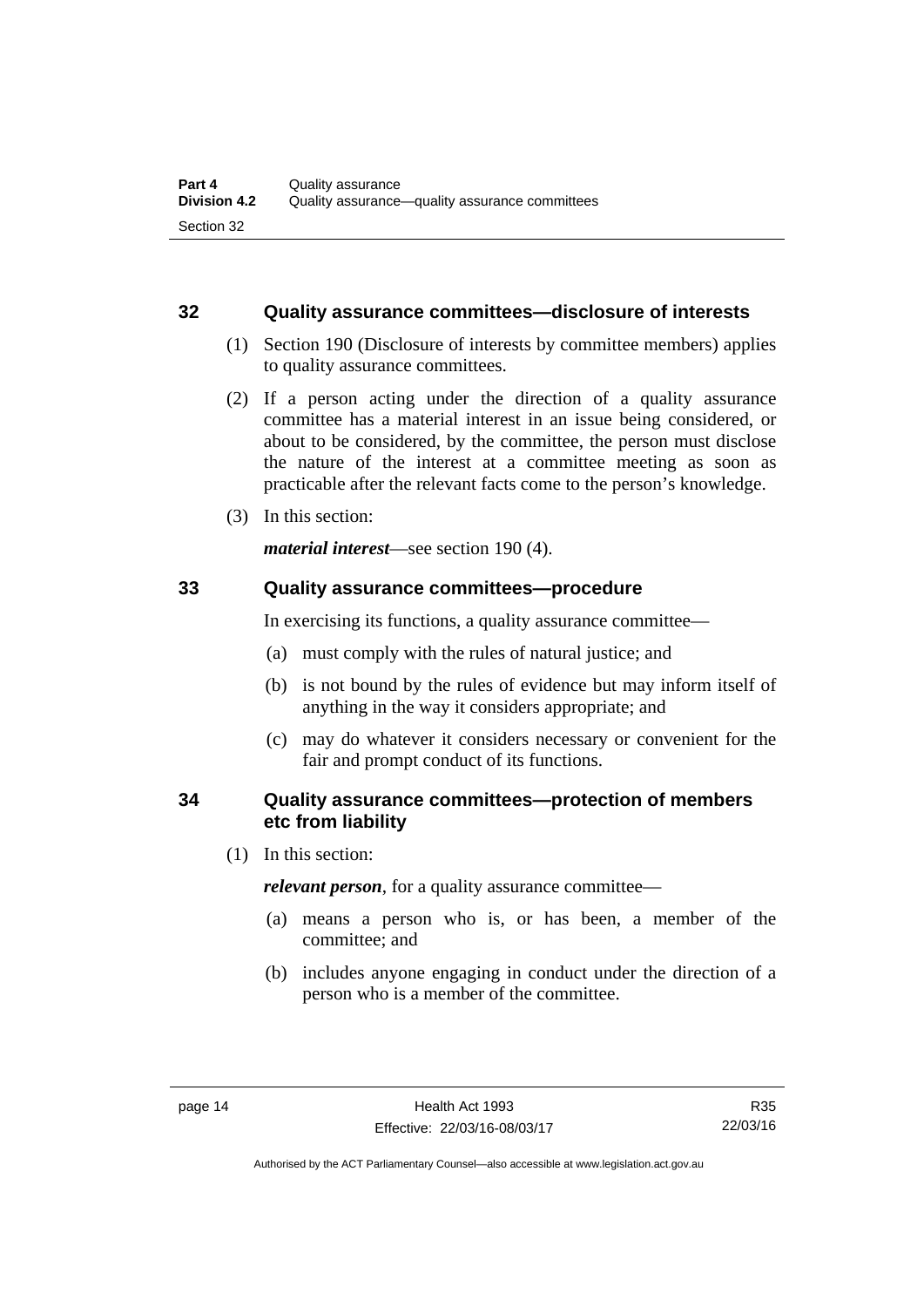- (2) A relevant person for a quality assurance committee is not personally liable for anything done or omitted to be done honestly and without recklessness—
	- (a) in the exercise of a function under this Act; or
	- (b) in the reasonable belief that the act or omission was in the exercise of a function under this Act.
	- *Note* A reference to an Act includes a reference to the statutory instruments made or in force under the Act, including any regulation (see [Legislation Act,](http://www.legislation.act.gov.au/a/2001-14) s 104).
- (3) Any civil liability that would, apart from this section, attach to a relevant person for a quality assurance committee attaches instead to—
	- (a) if the committee is a health facility QAC for a health facility the health facility; or
	- (b) if the committee is a health professional organisation QAC for a health professional organisation—the health professional organisation; or
	- (c) if the committee is a special purpose QAC—the Territory.

#### <span id="page-22-0"></span>**35 Quality assurance committees—obtaining information**

- (1) A quality assurance committee carrying out a function under this Act may ask anyone to give the committee information, including protected information, that is relevant to the committee carrying out the function.
	- *Note* The identity of a person who gives information to a committee under this section is protected (see pt 8).
- (2) When asking anyone for information, the committee must tell the person that giving false or misleading information is an offence against the [Criminal Code](http://www.legislation.act.gov.au/a/2002-51), section 338 (Giving false or misleading information).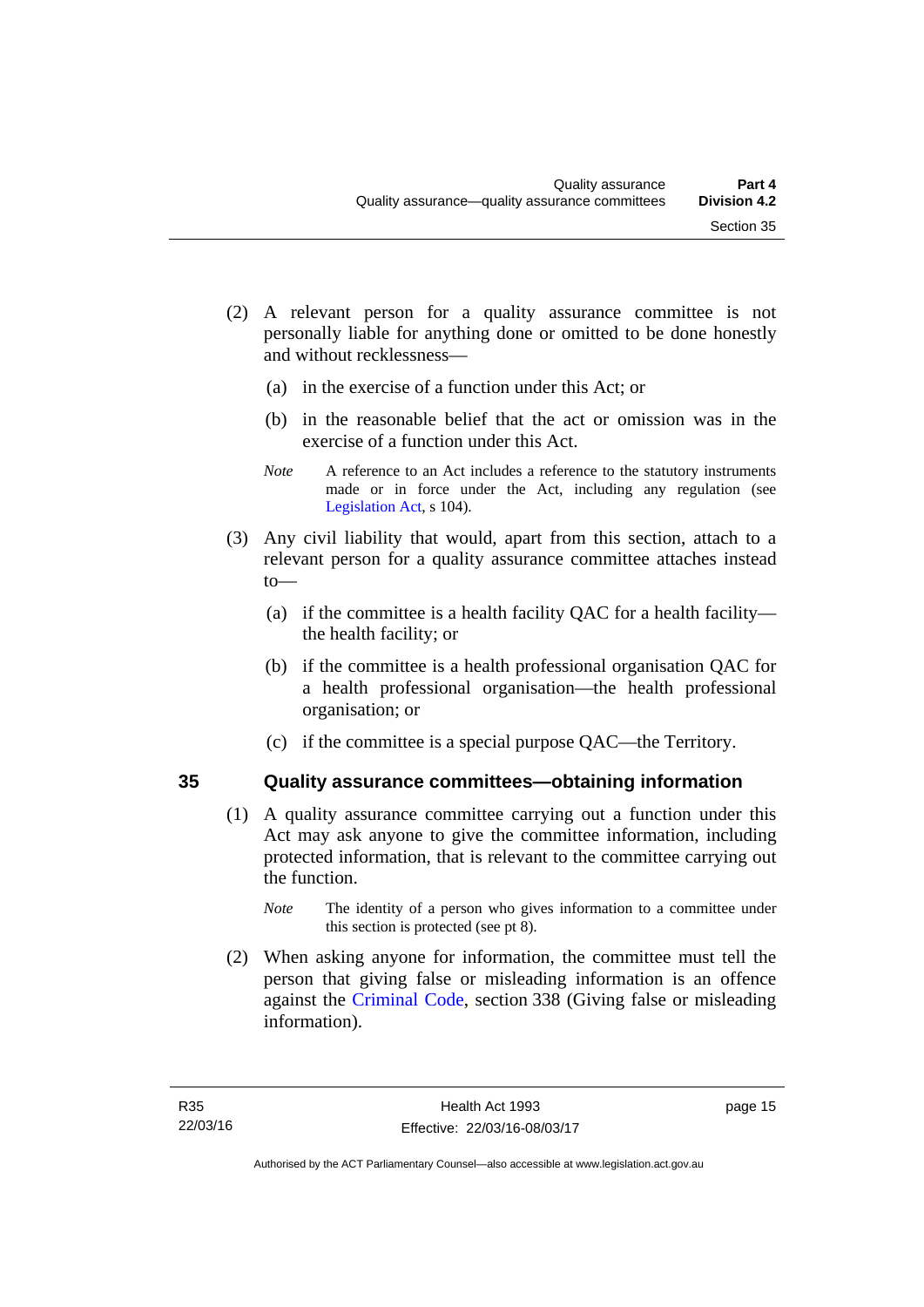- (3) If someone gives information honestly and without recklessness to a quality assurance committee under subsection (1)—
	- (a) the giving of the information is not—
		- (i) a breach of confidence; or
		- (ii) a breach of professional etiquette or ethics; or
		- (iii) a breach of a rule of professional conduct; and
	- (b) the person does not incur civil or criminal liability only because of the giving of the information.

## <span id="page-23-0"></span>**Division 4.3 Assessment and evaluation of health services**

#### <span id="page-23-1"></span>**36 Assessment and evaluation of health services**

- (1) A health facility QAC for a health facility may assess and evaluate health services provided by health service providers for the health facility by carrying out a quality assurance activity with the health service providers.
- (2) A health professional organisation QAC for a health professional organisation may assess and evaluate health services provided by health service providers who are members of a health professional organisation by carrying out a quality assurance activity with the health service providers.
- (3) A special purpose QAC may, for a purpose for which it was approved, assess and evaluate health services provided by health service providers for any health facility by carrying out a quality assurance activity with the health service providers.
- (4) In this section:

*quality assurance activity* means an activity approved as a quality assurance activity under section 37.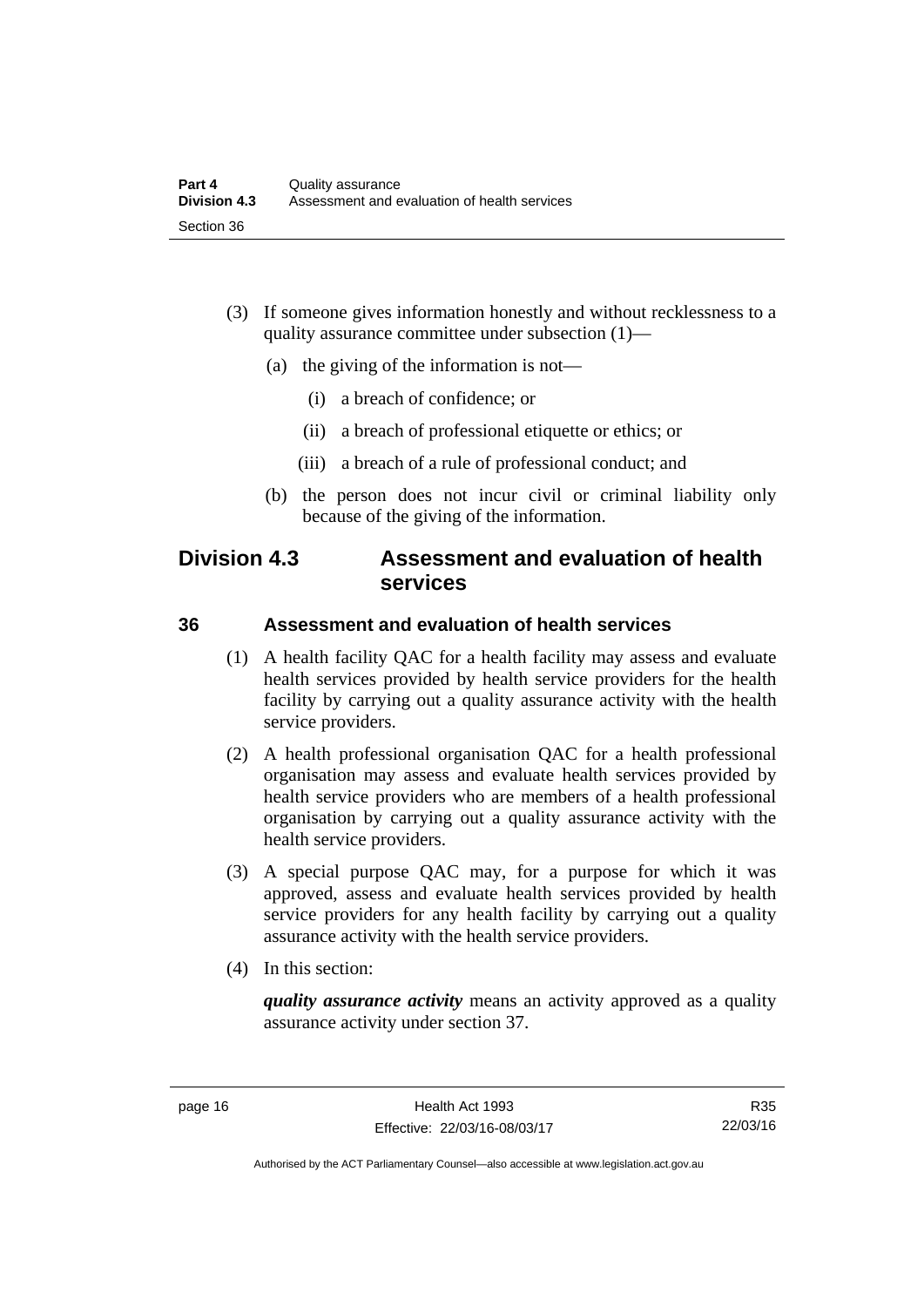#### <span id="page-24-0"></span>**37 Approval of quality assurance activities**

- (1) The Minister may approve an activity as a quality assurance activity if satisfied that the activity is designed to evaluate, monitor or improve the quality of a health service.
- (2) An approval is a notifiable instrument.

*Note* A notifiable instrument must be notified under the [Legislation Act](http://www.legislation.act.gov.au/a/2001-14).

#### **Examples of activities designed to evaluate, monitor or improve the quality of a health service**

- 1 clinical audits
- 2 records audits
- 3 peer review
- 4 quality review
- 5 investigation into disease and death.
- *Note* An example is part of the Act, is not exhaustive and may extend, but does not limit, the meaning of the provision in which it appears (see [Legislation Act,](http://www.legislation.act.gov.au/a/2001-14) s 126 and s 132).

#### <span id="page-24-1"></span>**38 Preparing health service reports**

- (1) This section applies to a quality assurance committee if it completes an assessment and evaluation under section 36.
- (2) The quality assurance committee must prepare a report (a *health service report*) about the assessment and evaluation.
	- *Note* The report must be prepared as soon as possible (see [Legislation Act,](http://www.legislation.act.gov.au/a/2001-14) s 151B).
- (3) The health service report must include the following:
	- (a) details of the health services assessed and evaluated;
	- (b) the results of the assessment and evaluation;
	- (c) the committee's conclusions;
	- (d) the committee's recommendations (if any).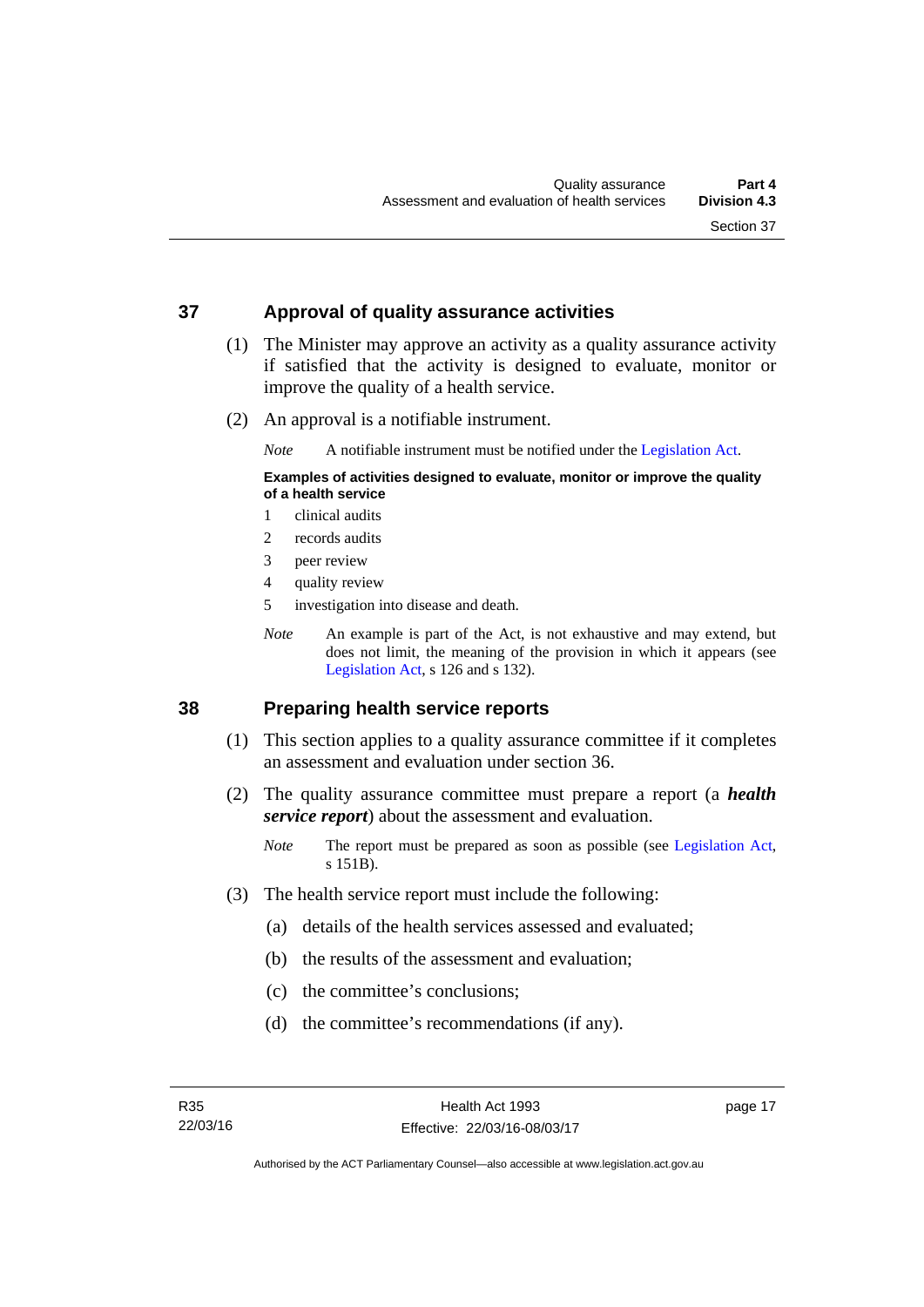#### <span id="page-25-0"></span>**38A Extraordinary reports**

- (1) This section applies if—
	- (a) a quality assurance committee is assessing and evaluating health services under section 36; and
	- (b) the quality assurance committee becomes aware of something that is sufficiently serious to require urgent action to prevent or limit any adverse effect it might have on the health service.
- (2) The quality assurance committee must report the thing to the director-general as soon as possible, even if the committee has not completed the assessment and evaluation.
- (3) Subsection (2) applies even if the thing is not related to the quality assurance activity the committee is carrying out.
- (4) A report under subsection (2) must be in writing and may include sensitive information.

*Note Sensitive information*—see s 124.

#### <span id="page-25-1"></span>**38B Interim reports**

- (1) The director-general may ask a quality assurance committee to prepare a report on its activities before it completes an assessment and evaluation under section 36.
- (2) A report prepared in response to a request under subsection (1) must include the following:
	- (a) details of the health services that are being assessed and evaluated;
	- (b) details of how the assessment and evaluation is progressing;
	- (c) details of any conclusions the committee may have reached;
	- (d) the committee's recommendations (if any).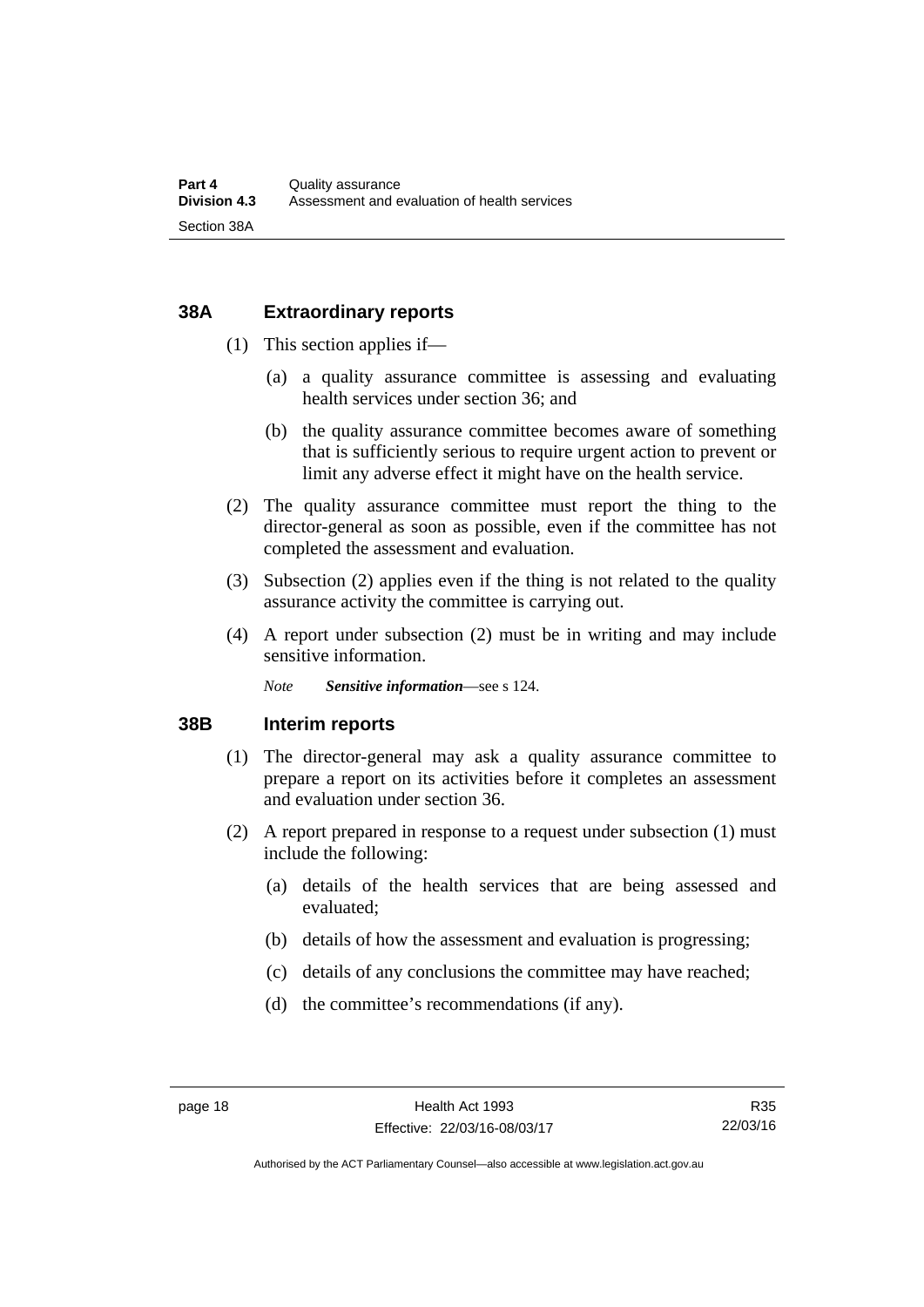(3) A report under subsection (1) must be in writing and may include sensitive information.

*Note Sensitive information*—see s 124.

#### <span id="page-26-0"></span>**39 Giving health service reports to CEO or director-general**

- (1) This section applies to a quality assurance committee if it prepares a health service report.
- (2) The quality assurance committee must give a copy of the report to—
	- (a) if the committee is a health facility QAC for a health facility the CEO of the health facility; or
	- (b) if the committee is a health professional organisation QAC for a health professional organisation—the CEO of the health professional organisation; or
	- (c) if the committee is a special purpose QAC—the director-general.
	- *Note* The report must be given as soon as possible (see [Legislation Act,](http://www.legislation.act.gov.au/a/2001-14) s 151B).

#### <span id="page-26-1"></span>**40 Monitoring implementation of recommendations**

If a quality assurance committee makes a recommendation in a health service report, the committee may monitor the implementation of the recommendation.

# <span id="page-26-2"></span>**Division 4.4 Quality assurance committees reporting**

#### <span id="page-26-3"></span>**41 Annual quality assurance committee report to Minister**

 (1) A quality assurance committee must, for each financial year, prepare a report (a *ministerial report*) about the committee's operation during the year.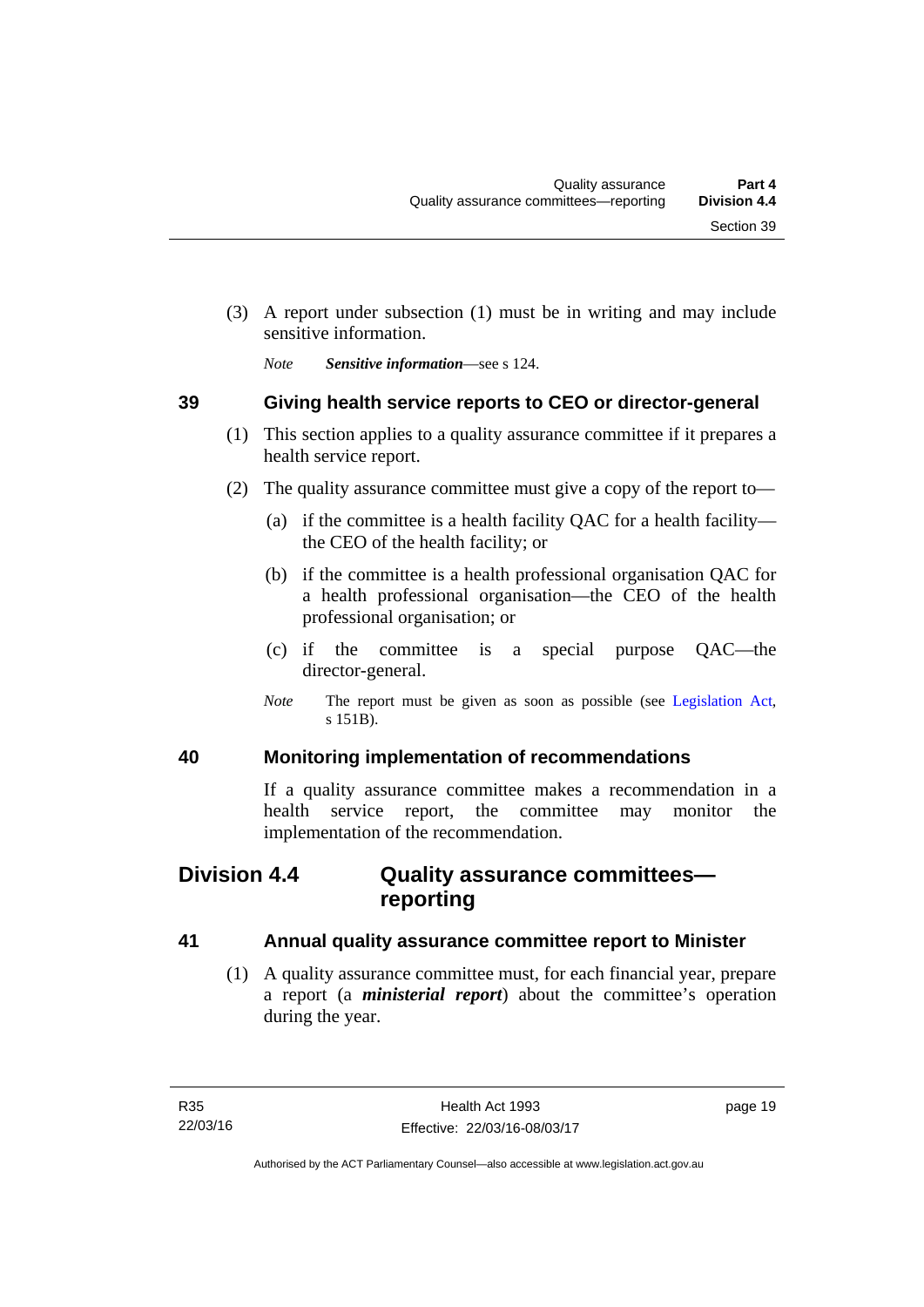- (2) The ministerial report must include information for the financial year about—
	- (a) the committee's functions under division 4.3 (Assessment and evaluation of health services); and
	- (b) how the committee's functions were facilitated by the members, and other people mentioned in section 34, being protected from liability under section 34 (Quality assurance committees—protection of members etc from liability); and
	- (c) why it was in the public interest for part 8 (Secrecy) to apply to information held by the committee members.
- (3) The ministerial report must comply with any requirements prescribed by regulation for this section.
- (4) The ministerial report must not include sensitive information.

*Note Sensitive information* is defined in s 124.

 (5) The ministerial report must be given to the Minister not later than 3 months after the end of the financial year.

#### <span id="page-27-0"></span>**42 Other quality assurance committee reports**

- (1) A quality assurance committee must prepare a report prescribed by regulation for this section.
- (2) The report must include the following information about the operation of the committee—
	- (a) how the committee's functions were facilitated by the members, and other people mentioned in section 34, being protected from liability under section 34 (Quality assurance committees—protection of members etc from liability); and
	- (b) why it was in the public interest for part 8 (Secrecy) to apply to information held by the committee members.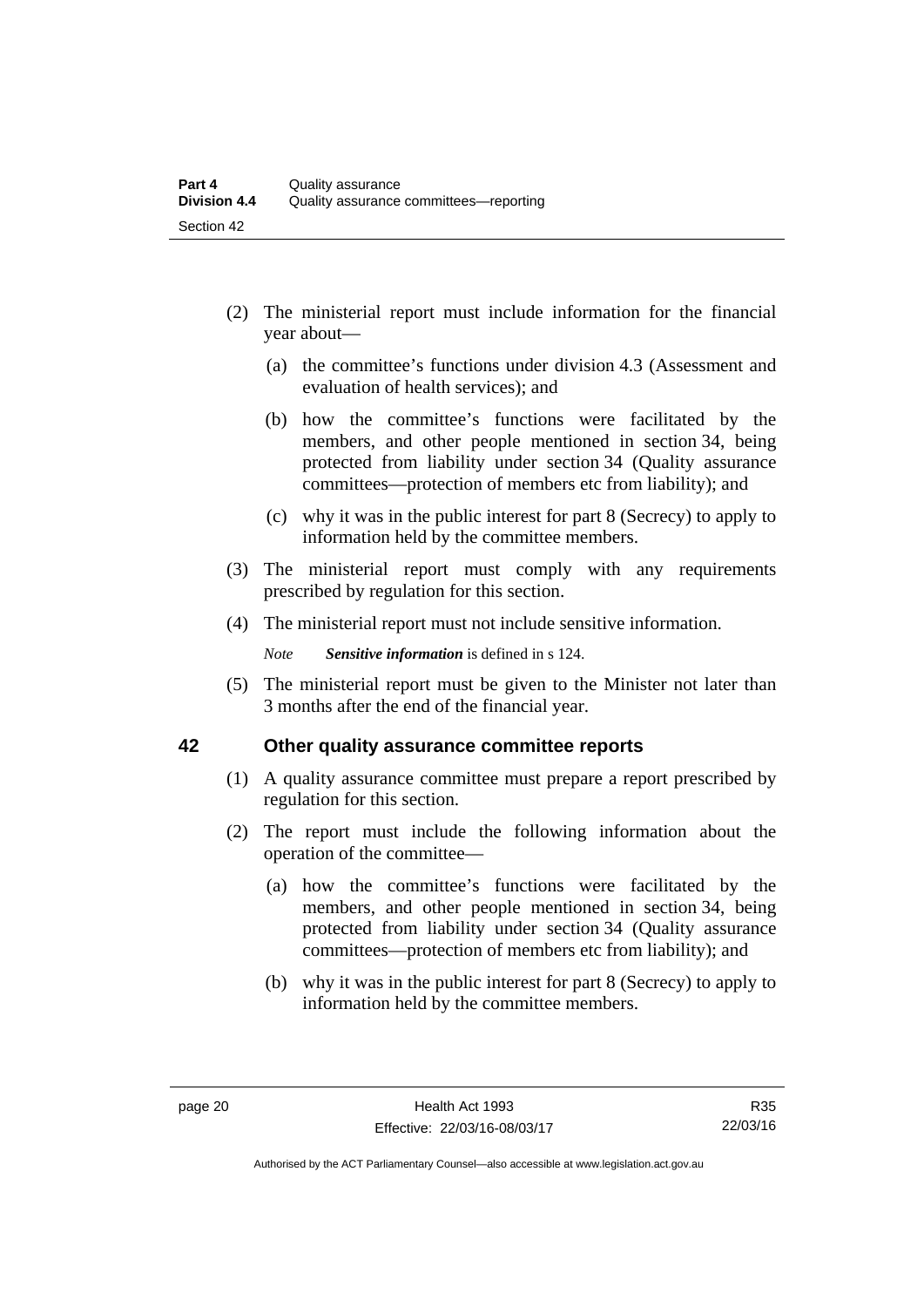#### (3) The report must not include sensitive information.

*Note Sensitive information* is defined in s 124.

# <span id="page-28-0"></span>**Division 4.5 Quality assurance committees information sharing**

#### <span id="page-28-1"></span>**43 Quality assurance committees—giving information to the Coroner's Court**

A quality assurance committee may give protected information to the Coroner's Court if the committee is satisfied that giving the information would be likely to facilitate the improvement of health services provided in the ACT.

*Note* Protected information includes sensitive information (see s 123).

#### <span id="page-28-2"></span>**44 Quality assurance committees—giving information to other quality assurance committees**

A quality assurance committee may give protected information to another quality assurance committee if the committee is satisfied that giving the information would be likely to facilitate the improvement of health services provided in the ACT.

*Note* Protected information includes sensitive information (see s 123).

#### <span id="page-28-3"></span>**45 Quality assurance committees—giving information to health board and health services commissioner**

- (1) A quality assurance committee may give protected information to a health board if the committee is satisfied that giving the information would be likely to facilitate the improvement of health services provided in the ACT.
- (2) If a quality assurance committee gives protected information to a health board under subsection (1), the committee must also give the information to the health services commissioner.

*Note* Protected information includes sensitive information (see s 123).

page 21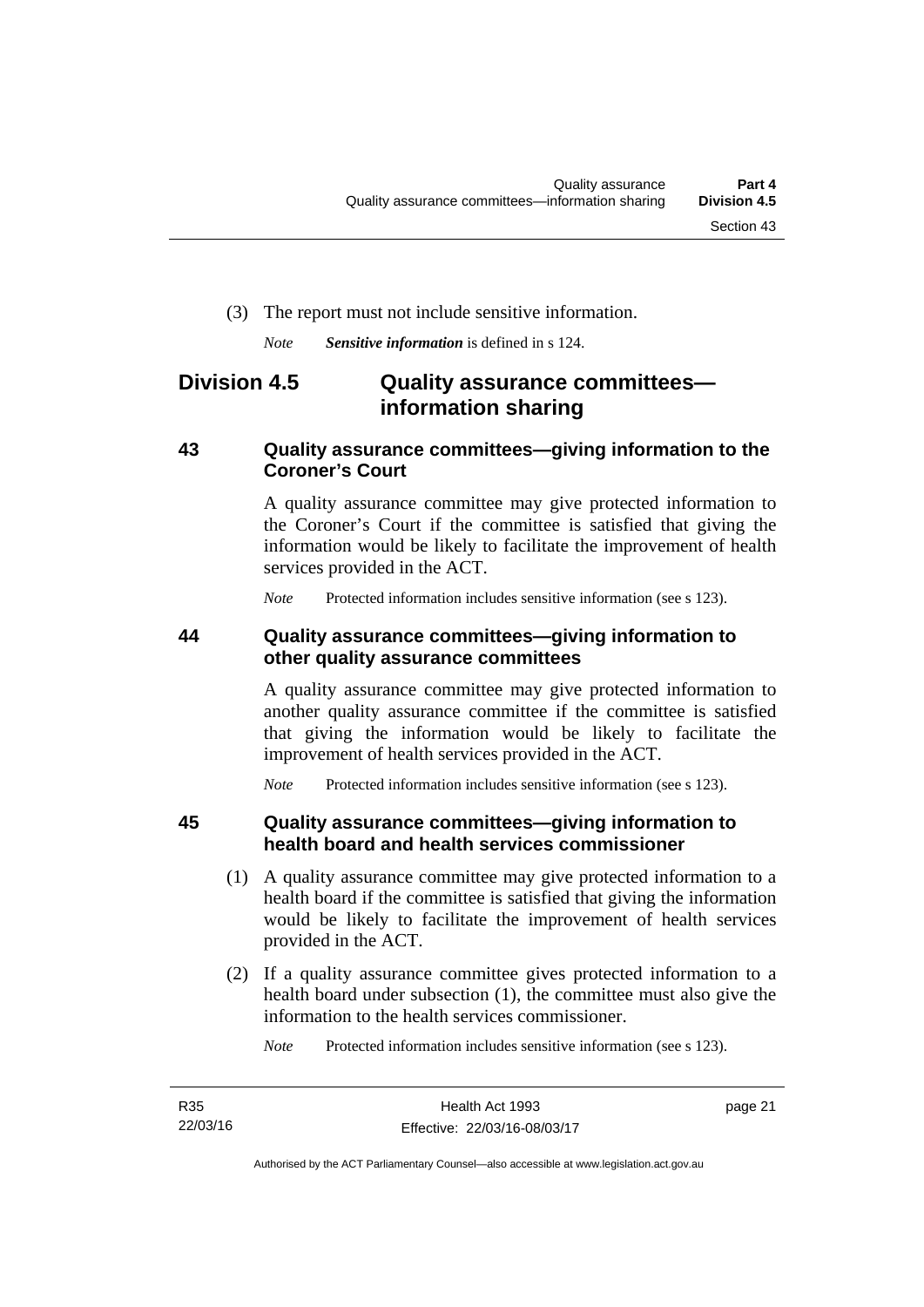#### <span id="page-29-0"></span>**46 Quality assurance committees—giving information to Minister**

A quality assurance committee may give protected information to the Minister if the committee is satisfied that giving the information would be likely to facilitate the improvement of health services provided in the ACT.

*Note* Protected information includes sensitive information (see s 123).

#### <span id="page-29-1"></span>**47 Quality assurance committees—admissibility of evidence**

- (1) The following are not admissible as evidence in a proceeding before a court:
	- (a) an oral statement made in a proceeding before a quality assurance committee;
	- (b) a document given to a quality assurance committee, but only to the extent that it was prepared only for the committee;
	- (c) a document prepared by a quality assurance committee.
- (2) In this section:

*court* includes a tribunal, authority or person with power to require the production of documents or the answering of questions.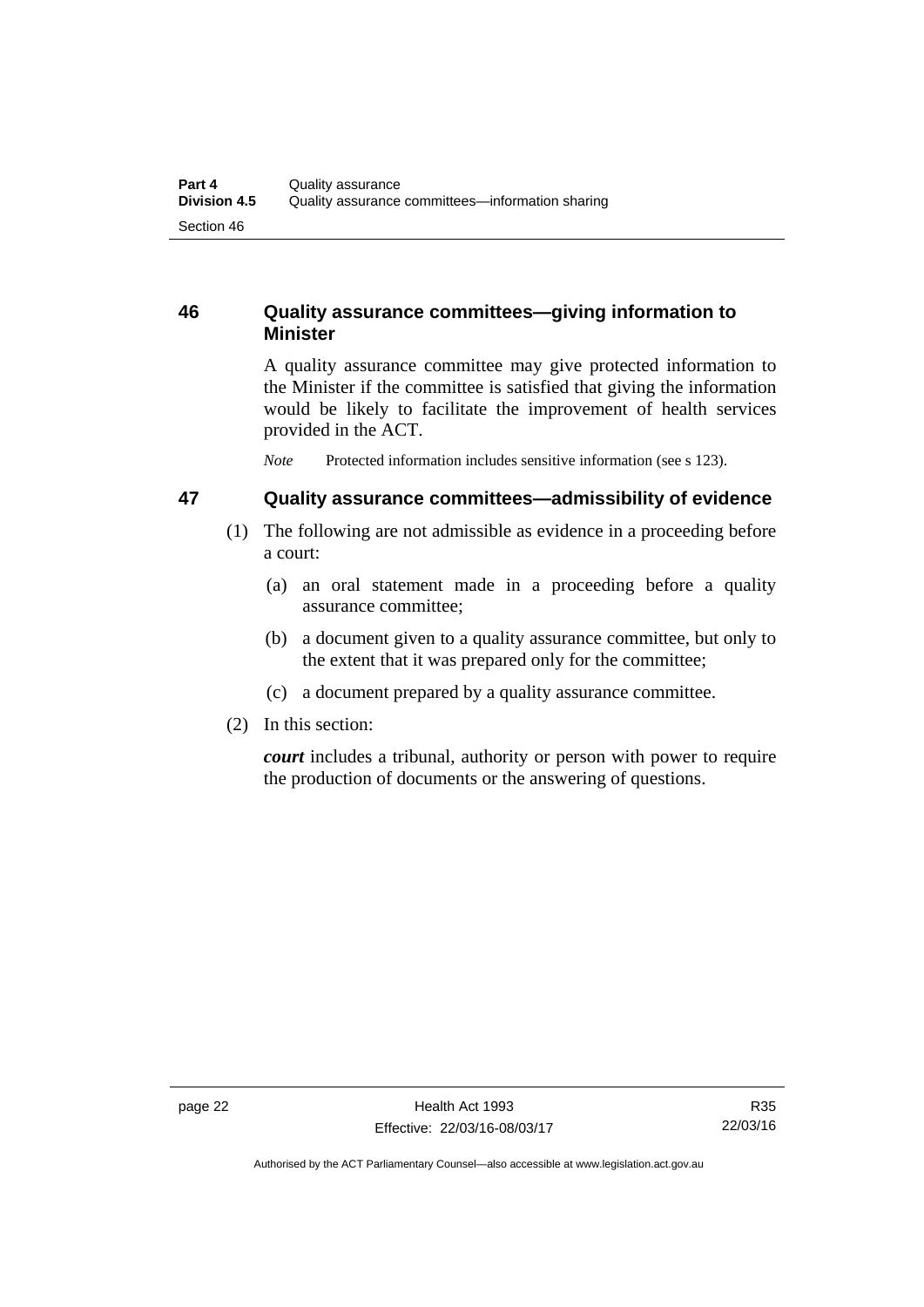# <span id="page-30-0"></span>**Part 5 Reviewing scope of clinical practice**

#### <span id="page-30-1"></span>**50 Definitions—pt 5**

In this part:

*CEO*, of a health facility—see section 53.

*dentist*, for a health facility—see section 52.

*doctor*, for a health facility—see section 52.

*eligible midwife*, for a health facility—see section 52.

*hospital* includes a day hospital.

*review*, in relation to scope of clinical practice—see section 55.

*scope of clinical practice*, of a doctor, dentist or eligible midwife for a health facility—see section 54.

*scope of clinical practice executive decision notice*—see section 70.

*scope of clinical practice report*—see section 67.

*Note Scope of clinical practice committee* is defined for the Act in s 51.

#### <span id="page-30-2"></span>**51 What is a** *scope of clinical practice committee***?**

In this Act:

*scope of clinical practice committee* means a committee approved under section 56 as a scope of clinical practice committee.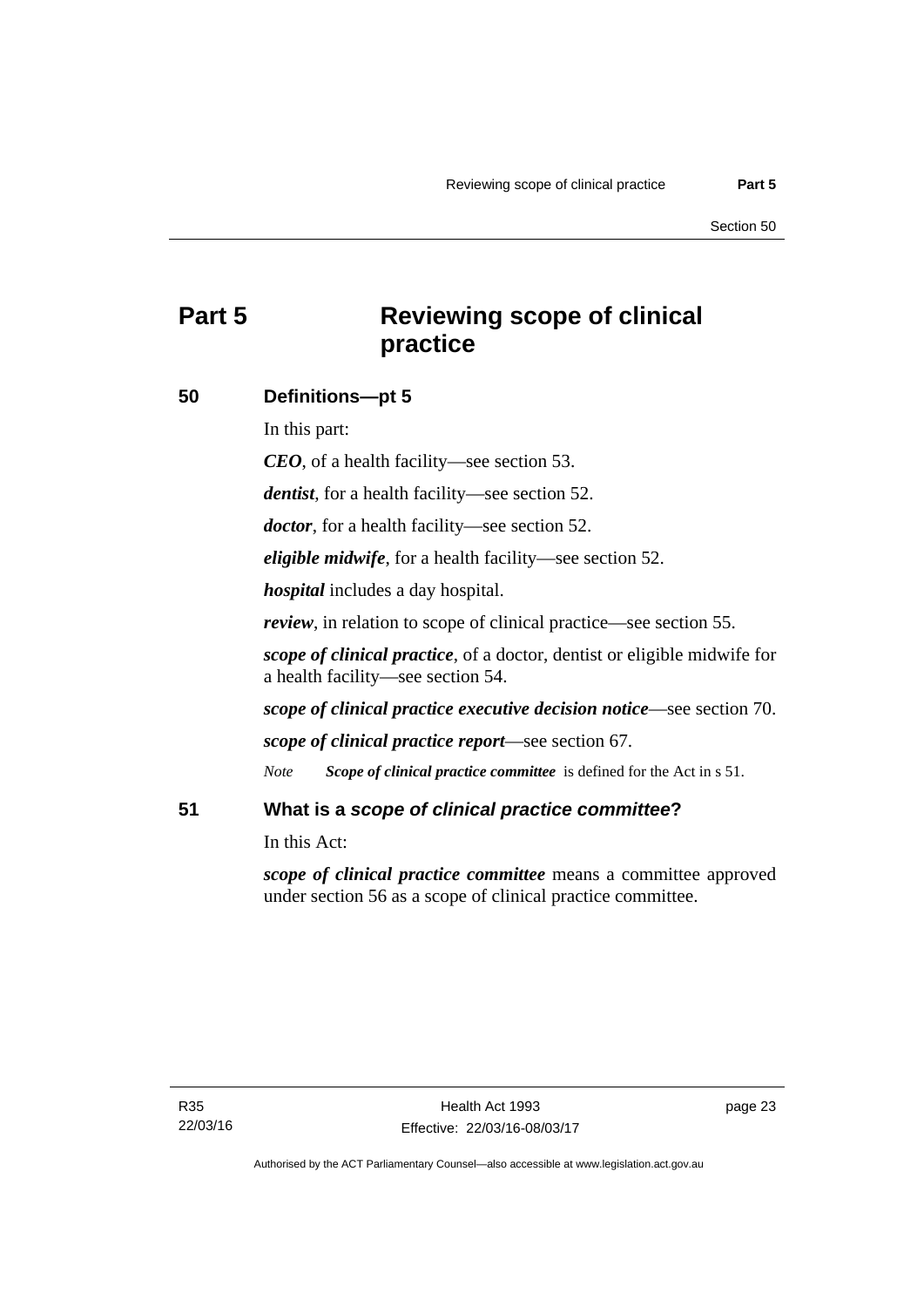Section 52

#### <span id="page-31-0"></span>**52 Who is a** *doctor***,** *dentist* **or** *eligible midwife* **for a health facility?**

In this Act:

*dentist*, for a health facility, means a dentist who—

- (a) provides health services at the health facility; or
- (b) uses the equipment or other facilities of the health facility to provide health services elsewhere.

*doctor*, for a health facility, means a doctor who—

- (a) provides health services at the health facility; or
- (b) uses the equipment or other facilities of the health facility to provide health services elsewhere.

*eligible midwife*, for a health facility, means a midwife who—

- (a) is an eligible midwife within the meaning of the *[Health](http://www.comlaw.gov.au/Series/C2004A00101)  [Insurance Act 1973](http://www.comlaw.gov.au/Series/C2004A00101)* (Cwlth), section 21 (Meaning of *eligible midwife*); and
- (b) either—
	- (i) provides health services at the health facility; or
	- (ii) uses the equipment or other facilities of the health facility to provide health services elsewhere.

#### <span id="page-31-1"></span>**53 Who is the** *CEO* **of a health facility?**

In this part:

*CEO*, of a health facility, means—

- (a) for a health facility operated by the Territory—the director-general; or
- (b) in any other case—the person with overall responsibility for the control of the health facility.

R35 22/03/16

Authorised by the ACT Parliamentary Counsel—also accessible at www.legislation.act.gov.au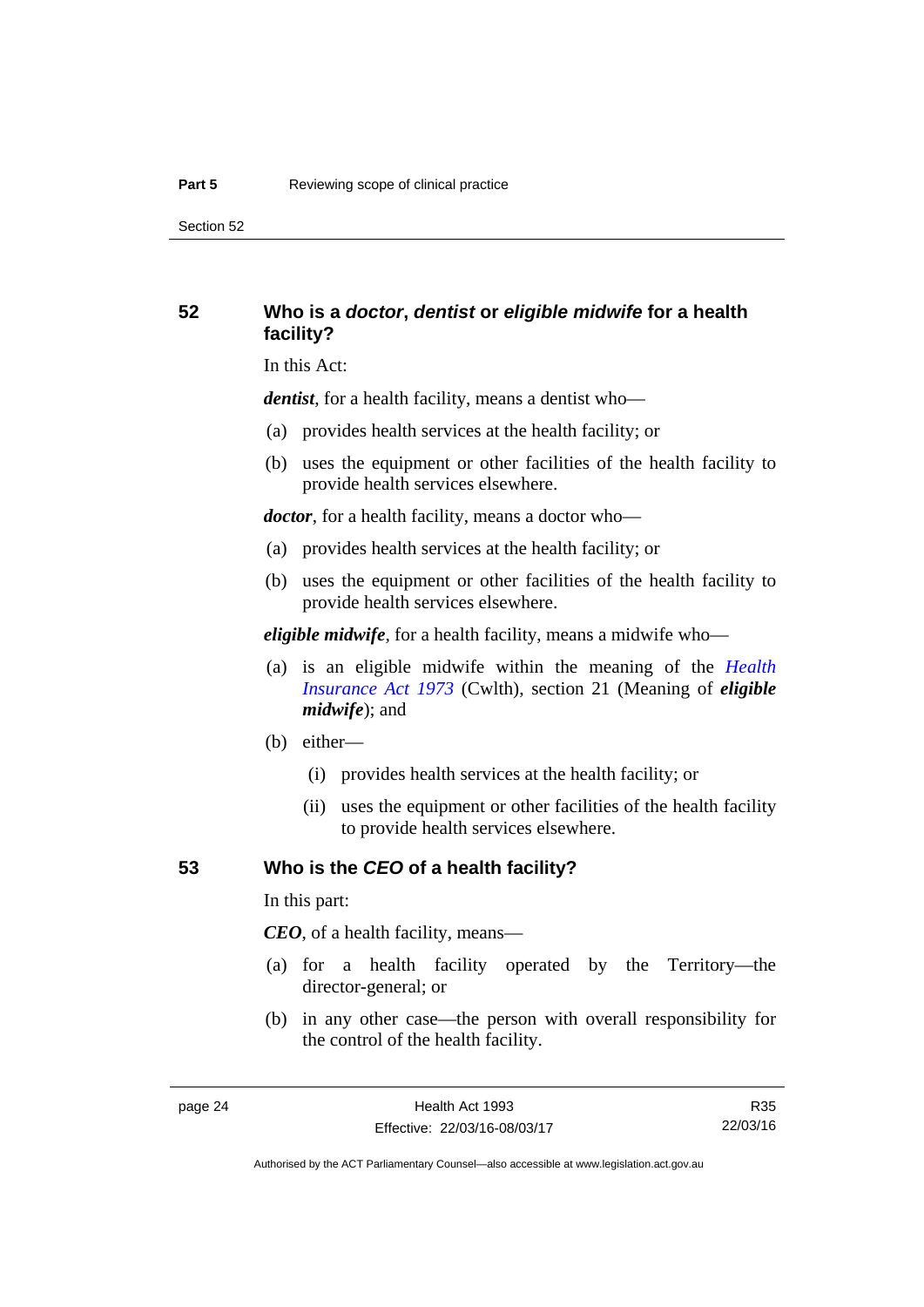#### <span id="page-32-0"></span>**54 What is** *scope of clinical practice***?**

In this part:

*scope of clinical practice*, of a doctor, dentist or eligible midwife for a health facility, means the rights of the doctor, dentist or eligible midwife established by agreement between the doctor, dentist or eligible midwife and the health facility—

- (a) to treat patients or carry out other procedures at the health facility; or
- (b) to use the equipment or other facilities of the health facility.

#### <span id="page-32-1"></span>**55 Meaning of** *review* **scope of clinical practice**

In this part:

*review*, in relation to the scope of clinical practice, includes assess and evaluate the scope of clinical practice.

### <span id="page-32-2"></span>**56 Approval of scope of clinical practice committees**

- (1) The Minister may approve a committee as a scope of clinical practice committee in accordance with section 57.
- (2) An approval is a notifiable instrument.

*Note* A notifiable instrument must be notified under the [Legislation Act](http://www.legislation.act.gov.au/a/2001-14).

#### <span id="page-32-3"></span>**57 Scope of clinical practice committees—criteria for approval**

The Minister may approve a committee as a scope of clinical practice committee under section 56 only if satisfied that—

 (a) the committee's functions would be facilitated by the members, and other people mentioned in section 63, being protected from liability under section 63 (Scope of clinical practice committees—protection of members etc from liability); and

page 25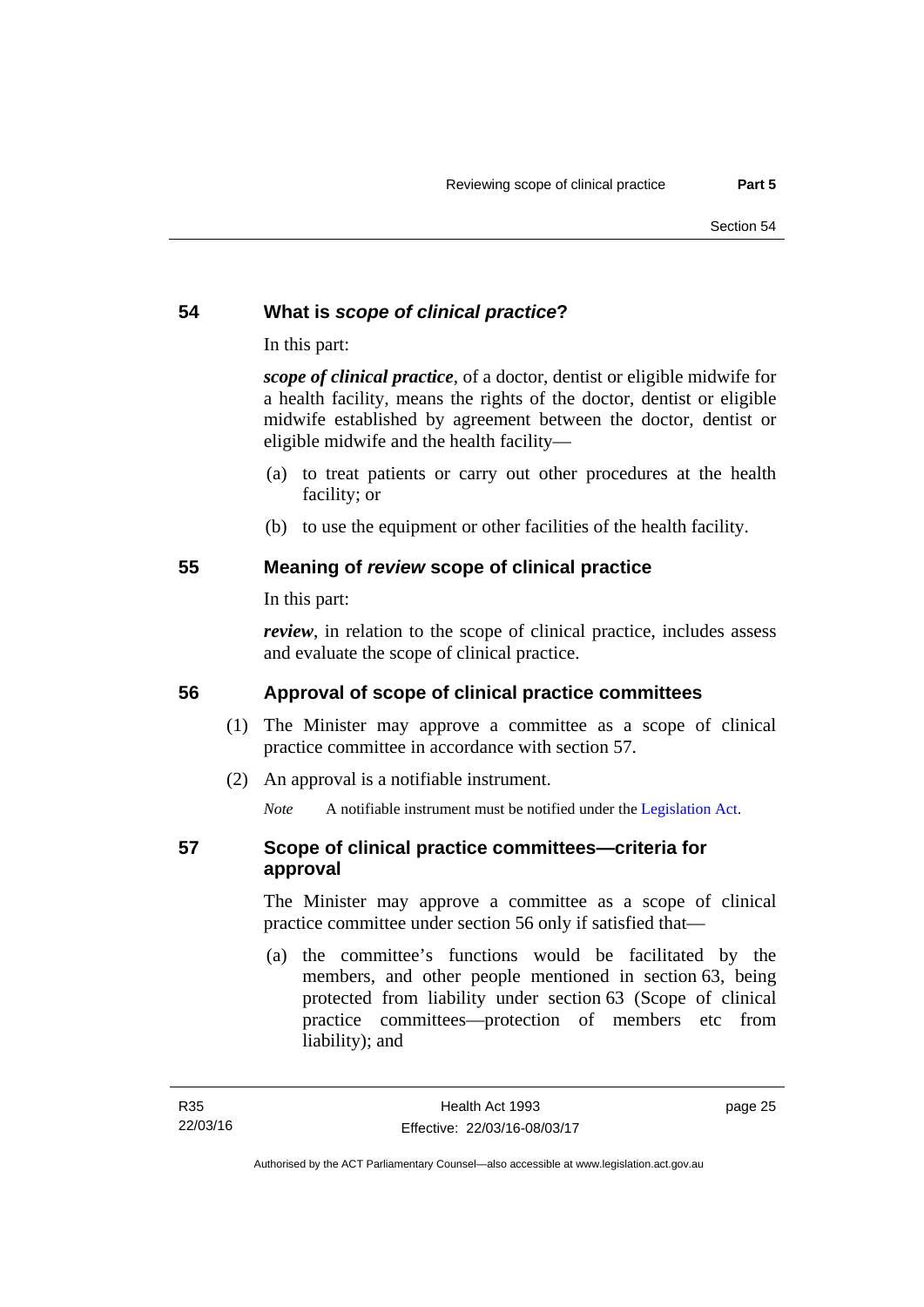(b) it is in the public interest for part 8 (Secrecy) to apply to information held by the committee members.

#### <span id="page-33-0"></span>**58 Scope of clinical practice committees—revocation of approval**

The Minister may revoke the approval of a committee as a scope of clinical practice committee if the Minister is not satisfied about 1 or both of the criteria mentioned in section 57 in relation to the committee.

*Note* Power to make a statutory instrument includes power to amend or repeal the instrument. The power to amend or repeal the instrument is exercisable in the same way, and subject to the same conditions, as the power to make the instrument (see [Legislation Act,](http://www.legislation.act.gov.au/a/2001-14) s 46).

#### <span id="page-33-1"></span>**59 Scope of clinical practice committees—functions**

- (1) A scope of clinical practice committee has the following functions:
	- (a) to decide—
		- (i) whether to credential a doctor, dentist or eligible midwife for a health facility; and
		- (ii) the terms on which a doctor, dentist or eligible midwife is credentialled;
	- (b) to define, and review, the scope of clinical practice of a doctor, dentist or eligible midwife credentialled for a health facility;
	- (c) to review the scope of clinical practice of a doctor, dentist or eligible midwife if the CEO of a health facility refers the doctor's, dentist's or eligible midwife's scope of clinical practice to the committee under section 69 (5);
	- (d) to immediately withdraw or amend the scope of clinical practice of a doctor, dentist or eligible midwife credentialled for a health facility in accordance with this Act;
	- (e) any other function given to the committee under this Act.

R35 22/03/16

Authorised by the ACT Parliamentary Counsel—also accessible at www.legislation.act.gov.au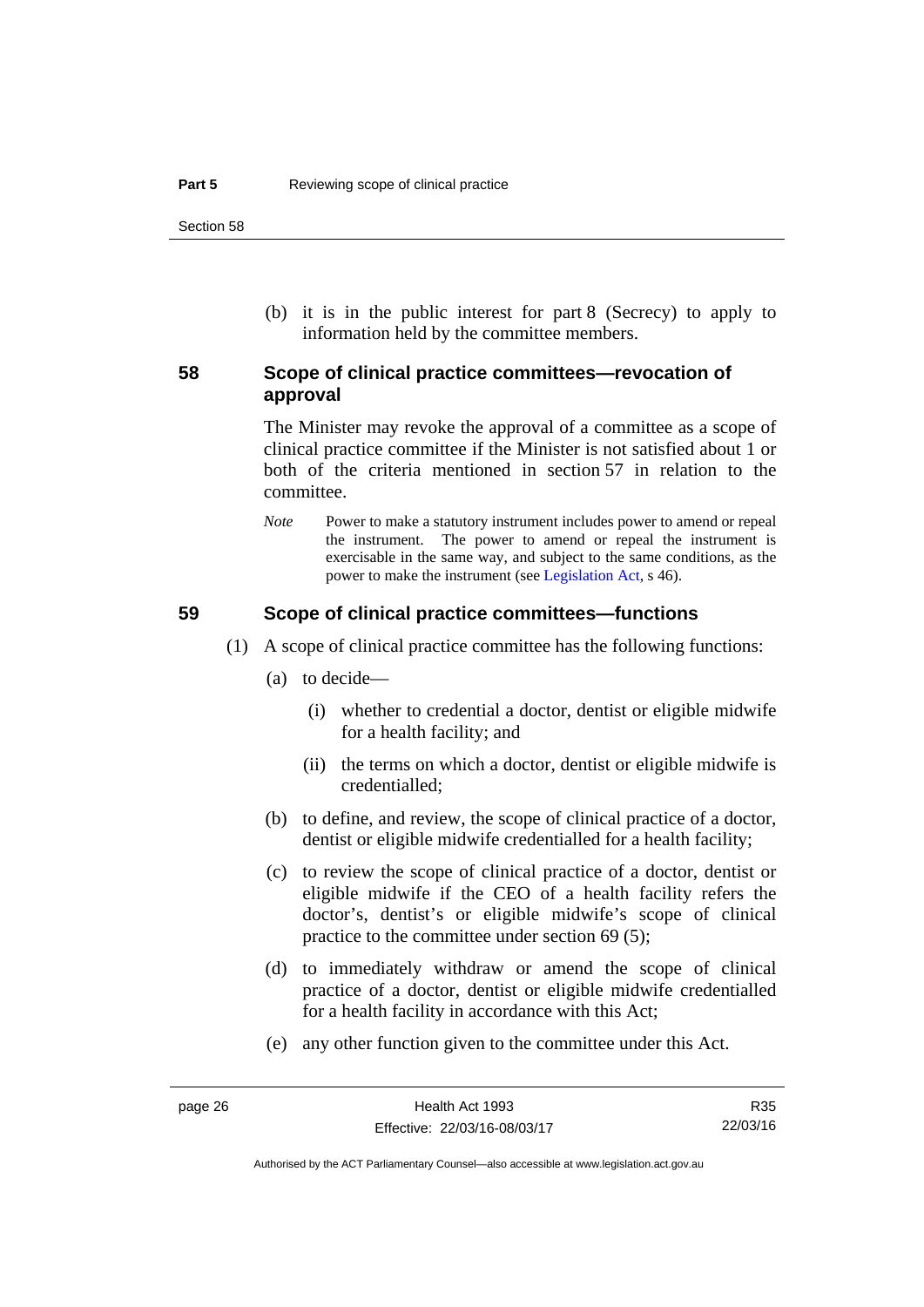- (2) A reference in this section to credentialling a doctor, dentist or eligible midwife includes re-credentialling the doctor, dentist or eligible midwife.
- (3) A scope of clinical practice committee must, as far as practicable, exercise its functions under subsection (1) (a), (b) and (c) in accordance with the Standard.
- (4) In this section:

*credential*, in relation to a doctor, dentist or eligible midwife, means endorse the doctor, dentist or eligible midwife (the *practitioner*) to provide health services based on verification and assessment of the practitioner's qualifications, experience, skill, professional standing and any other relevant professional attributes.

*Standard* means the Australian Council for Safety and Quality in Health Care, Standard for Credentialling and Defining the Scope of Clinical Practice, published in July 2004.

#### <span id="page-34-0"></span>**60 Scope of clinical practice committees—appointment of members**

The director-general must appoint the members of a scope of clinical practice committee.

- *Note 1* For the making of appointments (including acting appointments), see the [Legislation Act,](http://www.legislation.act.gov.au/a/2001-14) pt 19.3.
- *Note 2* In particular, an appointment may be made by naming a person or nominating the occupant of a position (see [Legislation Act](http://www.legislation.act.gov.au/a/2001-14), s 207).
- *Note 3* A person may be reappointed to a position if the person is eligible to be appointed to the position (see [Legislation Act,](http://www.legislation.act.gov.au/a/2001-14) s 208 and dict, pt 1, def *appoint*).

#### <span id="page-34-1"></span>**61 Scope of clinical practice committees—disclosure of interests**

 (1) Section 190 (Disclosure of interests by committee members) applies to scope of clinical practice committees.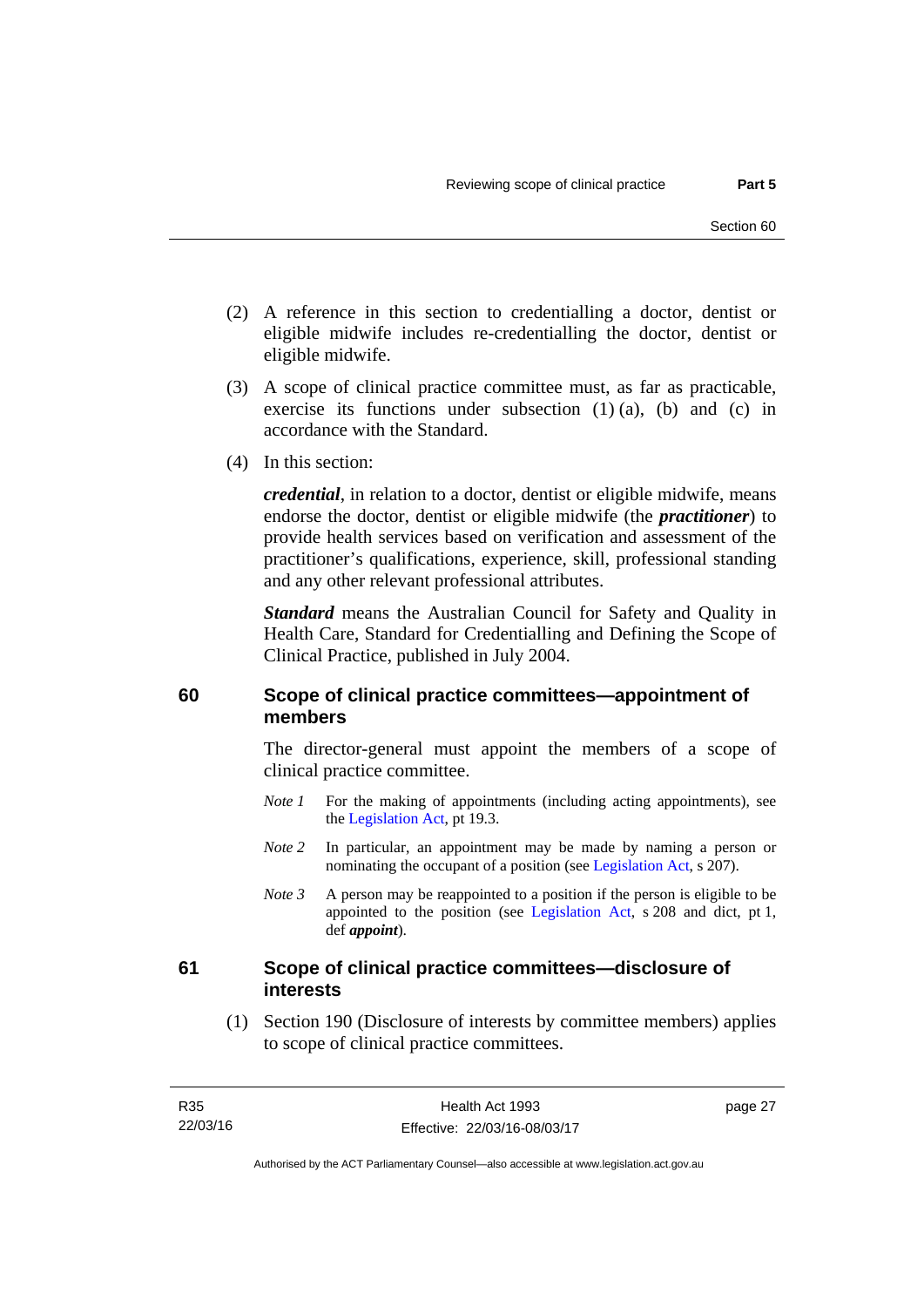Section 62

- (2) If a person acting under the direction of a scope of clinical practice committee has a material interest in an issue being considered, or about to be considered, by the committee, the person must disclose the nature of the interest at a committee meeting as soon as practicable after the relevant facts come to the person's knowledge.
- (3) In this section:

*material interest*—see section 190 (4).

#### <span id="page-35-0"></span>**62 Scope of clinical practice committees—procedure**

- (1) In exercising its functions, a scope of clinical practice committee—
	- (a) must comply with the rules of natural justice; and
	- (b) is not bound by the rules of evidence but may inform itself of anything in the way it considers appropriate; and
	- (c) may do whatever it considers necessary or convenient for the fair and prompt conduct of its functions.
- (2) A scope of clinical practice committee may, by resolution, determine the procedures for carrying out its functions.

#### <span id="page-35-1"></span>**63 Scope of clinical practice committees—protection of members etc from liability**

- (1) A relevant person for a scope of clinical practice committee is not personally liable for anything done or omitted to be done honestly and without recklessness—
	- (a) in the exercise of a function under this Act; or
	- (b) in the reasonable belief that the act or omission was in the exercise of a function under this Act.
	- *Note* A reference to an Act includes a reference to the statutory instruments made or in force under the Act, including any regulation (see [Legislation Act,](http://www.legislation.act.gov.au/a/2001-14) s 104).

R35 22/03/16

Authorised by the ACT Parliamentary Counsel—also accessible at www.legislation.act.gov.au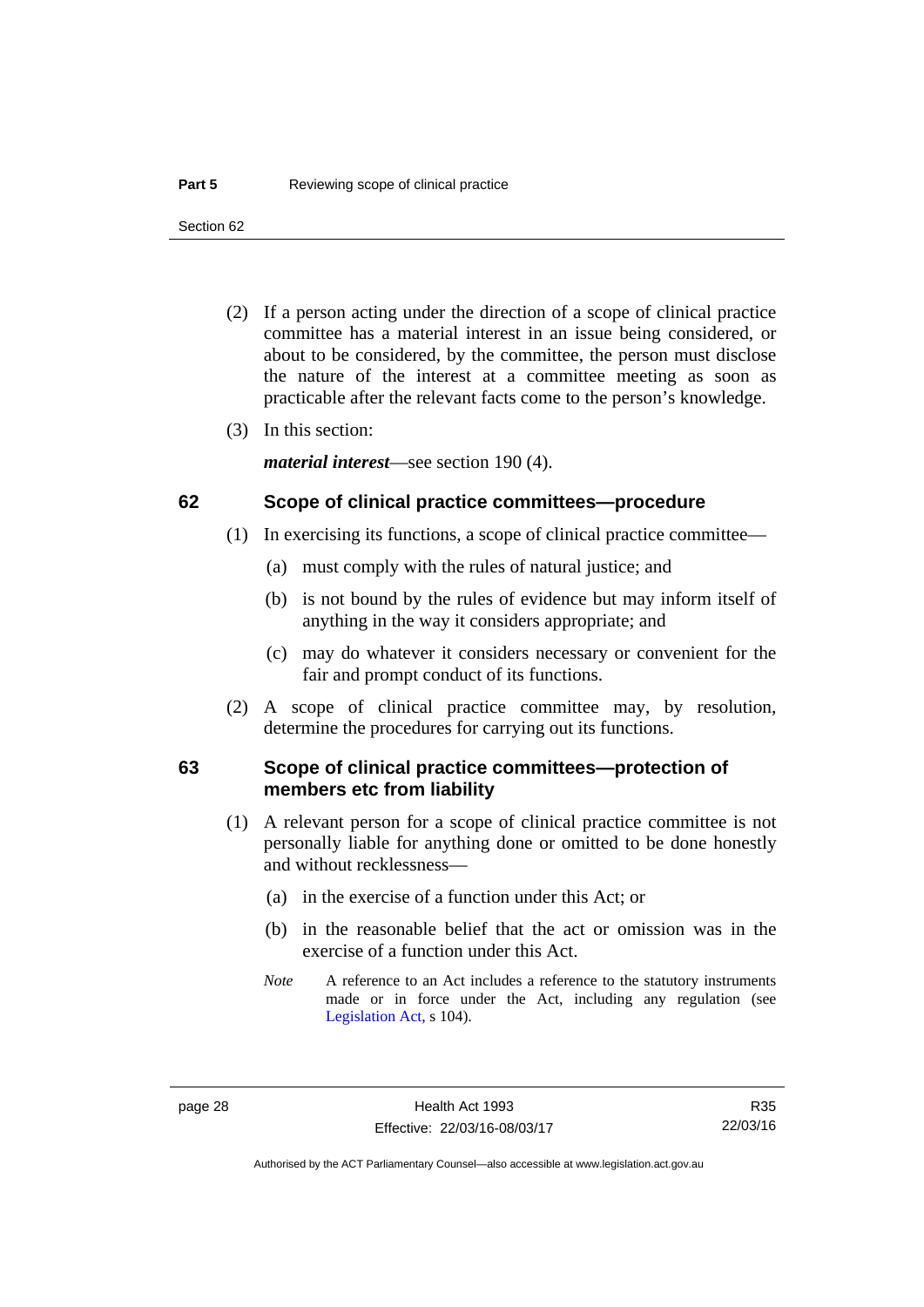- (2) Any civil liability that would, apart from this section, attach to a relevant person for a scope of clinical practice committee attaches instead to the Territory.
- (3) In this section:

*relevant person*, for a scope of clinical practice committee—

- (a) means a person who is, or has been, a member of the committee; and
- (b) includes anyone engaging in conduct under the direction of a person who is a member of the committee.

#### **64 Scope of clinical practice committees—obtaining information**

 (1) A scope of clinical practice committee carrying out a function under this Act may ask anyone to give the committee information, including protected information, that is relevant to the committee carrying out the function.

*Note* The identity of a person who gives information to a committee under this section is protected (see pt 8).

- (2) When asking anyone for information, the committee must tell the person that giving false or misleading information is an offence against the [Criminal Code](http://www.legislation.act.gov.au/a/2002-51), section 338 (Giving false or misleading information).
- (3) If someone gives information honestly and without recklessness to a scope of clinical practice committee under subsection (1)—
	- (a) the giving of the information is not—
		- (i) a breach of confidence; or
		- (ii) a breach of professional etiquette or ethics; or
		- (iii) a breach of a rule of professional conduct; and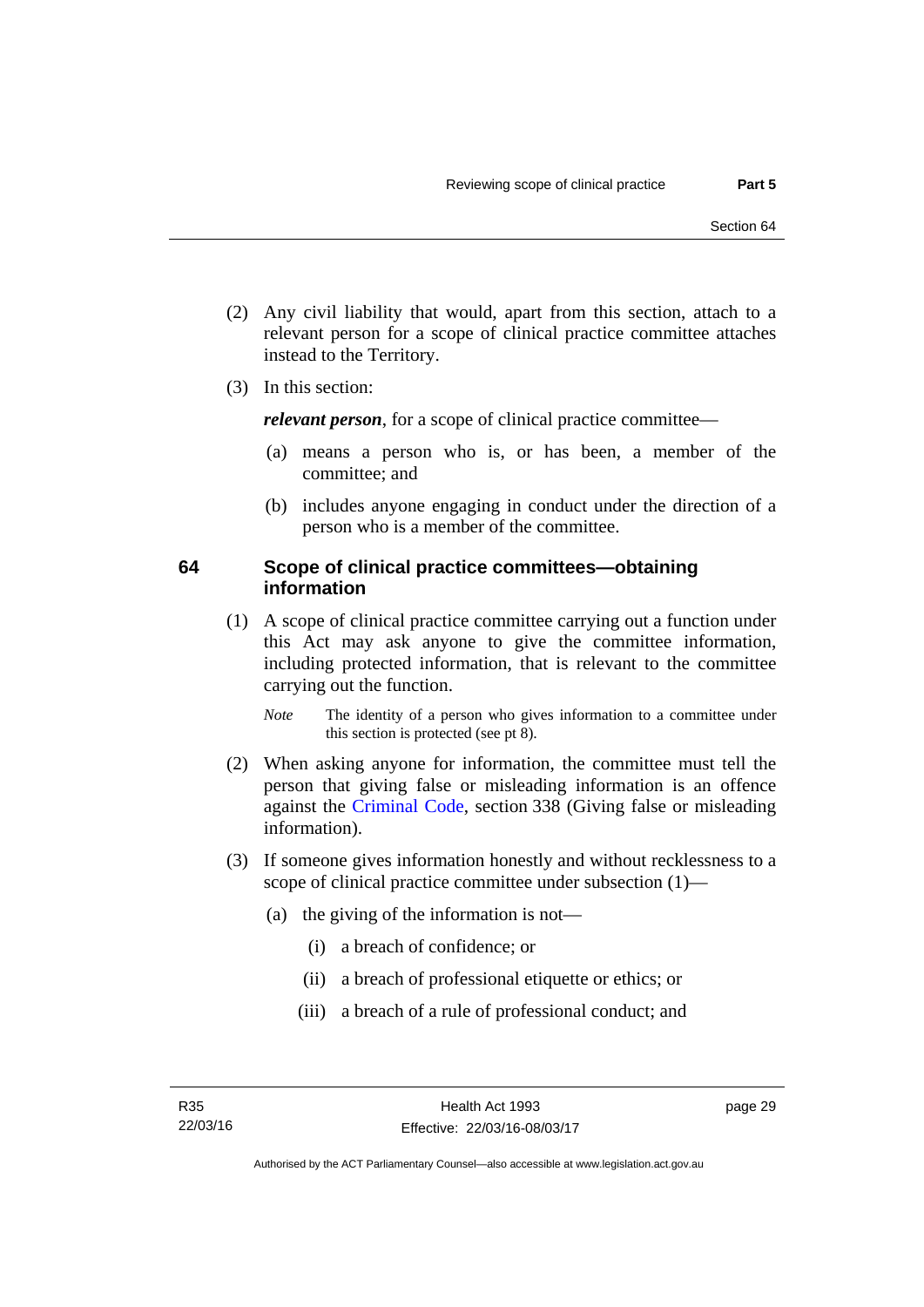Section 65

 (b) the person does not incur civil or criminal liability only because of giving the information.

#### **65 Scope of clinical practice committee must give doctor, dentist or eligible midwife opportunity to explain**

- (1) This section applies to a scope of clinical practice committee if—
	- (a) the committee is reviewing the scope of clinical practice of a doctor, dentist or eligible midwife for a health facility; and
	- (b) the committee proposes to recommend in a scope of clinical practice report that—
		- (i) the scope of clinical practice of the doctor, dentist or eligible midwife should be amended or withdrawn; or
		- (ii) the terms of engagement of the doctor, dentist or eligible midwife by the health facility should be amended; or
		- (iii) the engagement of the doctor, dentist or eligible midwife by the health facility should be suspended or ended.

*Note* Scope of clinical practice reports are prepared under s 67.

- (2) The committee must give the doctor, dentist or eligible midwife a written notice (a *recommendation notice*) stating—
	- (a) the committee's proposed recommendation; and
	- (b) the reasons for the committee's proposed recommendation; and
	- (c) that the doctor, dentist or eligible midwife may, not later than 21 days after the day the recommendation notice is given to the doctor, dentist or eligible midwife, make a submission to the committee about the proposed recommendation.

R35 22/03/16

Authorised by the ACT Parliamentary Counsel—also accessible at www.legislation.act.gov.au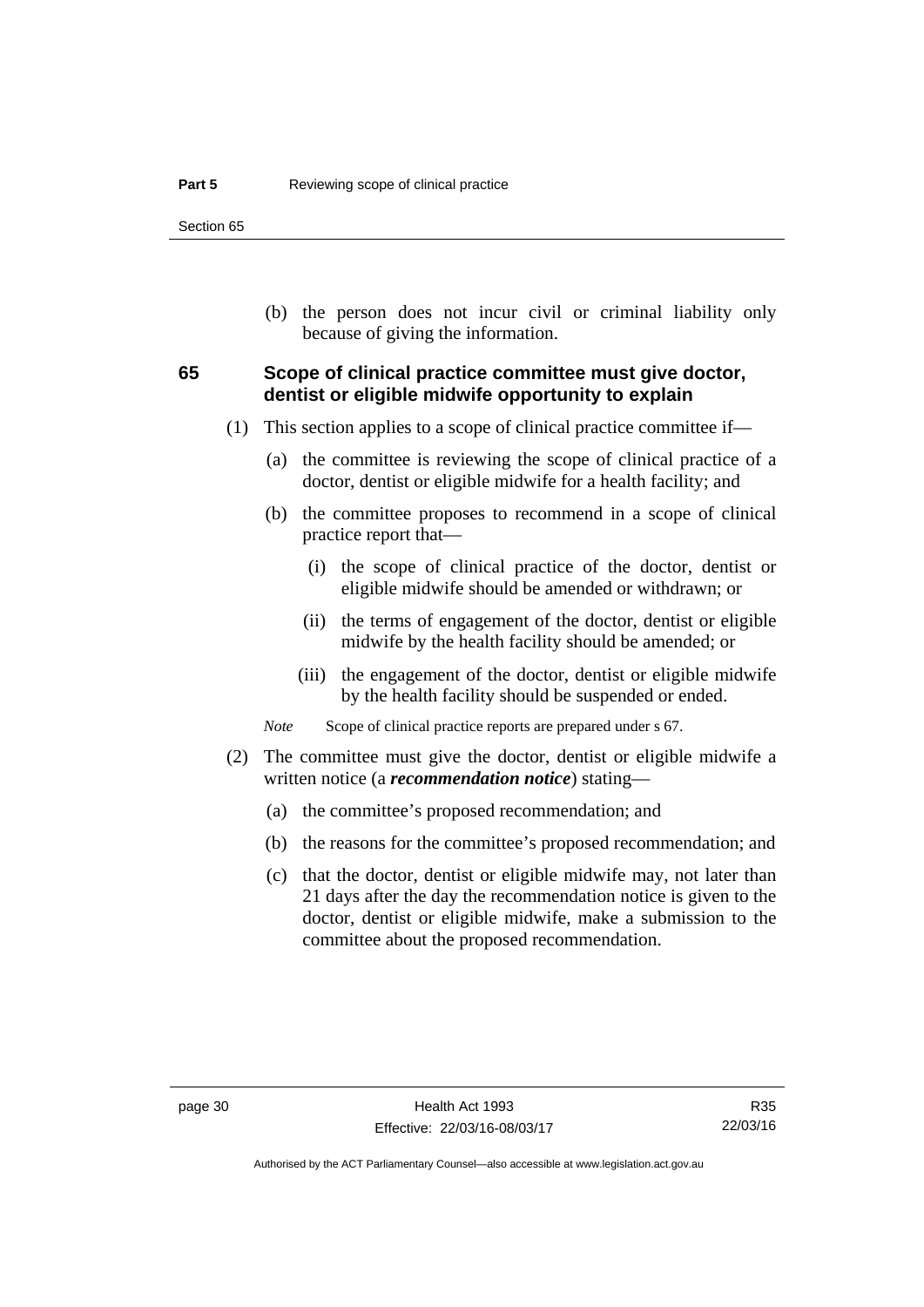(3) A recommendation notice must not include sensitive information.

*Note Sensitive information*—see s 124.

 (4) The committee must consider any submission made by the doctor, dentist or eligible midwife to the committee in accordance with the notice.

# **66 Interim and emergency withdrawal or amendment of scope of clinical practice by committee**

- (1) If at any time a scope of clinical practice committee forms the view that the clinical practice of a doctor, dentist or eligible midwife at a health facility poses a threat to the safety of members of the public, the committee may withdraw or amend the scope of clinical practice of the doctor, dentist or eligible midwife with immediate effect.
- (2) The scope of clinical practice committee may take action under subsection (1) before the completion of a review by the committee of the doctor's, dentist's or eligible midwife's scope of clinical practice under section 65.
- (3) Any withdrawal or amendment under this section has effect until a decision of the CEO of a health facility on the scope of clinical practice report in relation to the doctor, dentist or eligible midwife takes effect under section 71 (When CEO decision on scope of clinical practice report takes effect).
- (4) If a scope of clinical practice committee withdraws or amends the scope of clinical practice of a doctor, dentist or eligible midwife under subsection (1), the committee must tell the director-general and the chief executive officer, Calvary (the *executive officers*) of the committee's decision and the date of the decision, in writing, as soon as possible.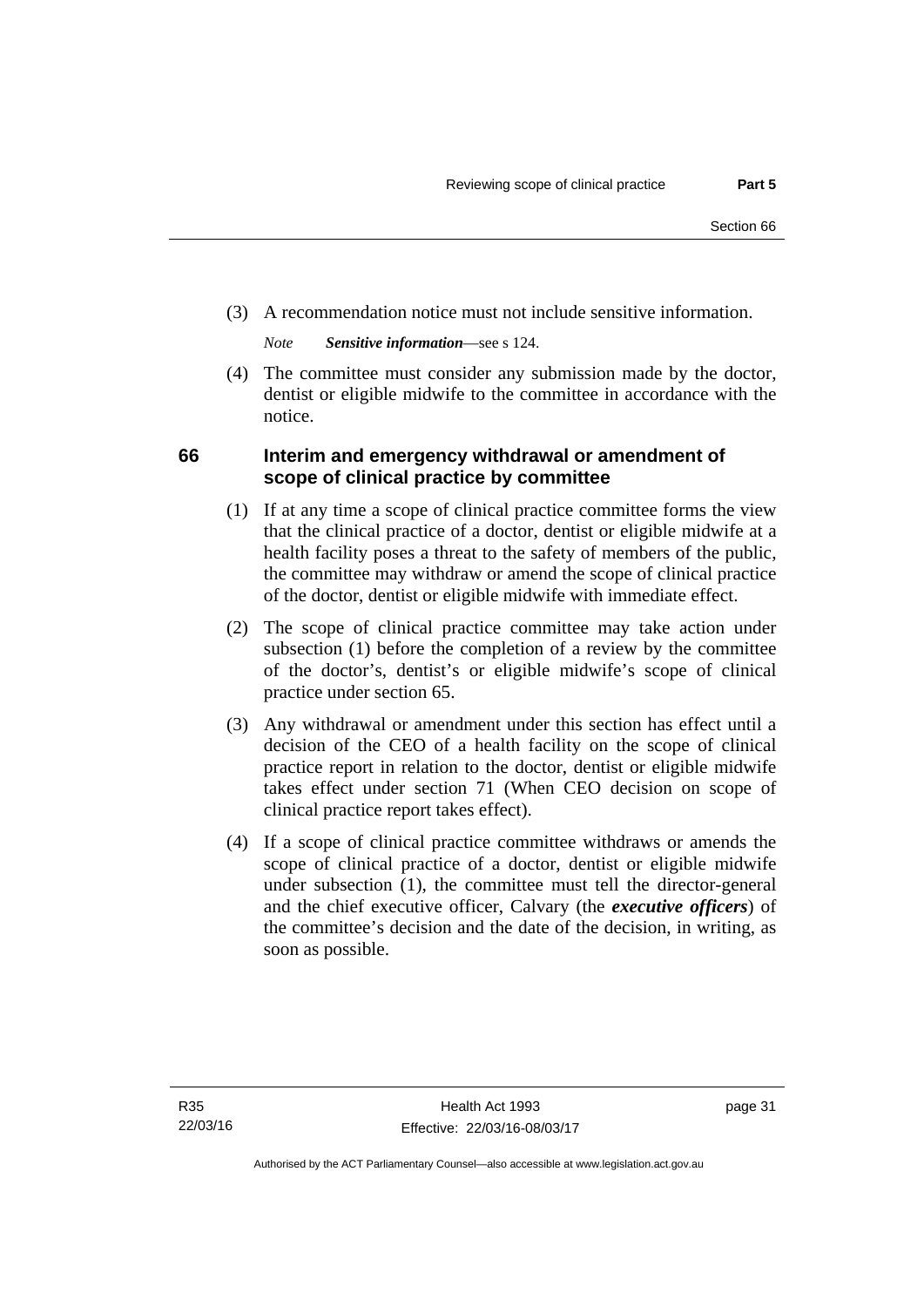Section 67

 (5) If an executive officer is told about the withdrawal or amendment of the scope of clinical practice of a doctor, dentist or eligible midwife under this section, the executive officer must tell appropriate officers under their authority or direction of the committee's decision so that proper effect can be given to the decision.

#### **Examples—appropriate officers**

- general manager of the health facility
- clinical unit director
- head of department at health facility
- immediate supervisor of doctor, dentist or eligible midwife
- human resource personnel
- *Note* An example is part of the Act, is not exhaustive and may extend, but does not limit, the meaning of the provision in which it appears (see [Legislation Act,](http://www.legislation.act.gov.au/a/2001-14) s 126 and s 132).

#### **67 Preparing scope of clinical practice reports**

- (1) This section applies to a scope of clinical practice committee if—
	- (a) the committee has reviewed the scope of clinical practice of a doctor, dentist or eligible midwife for a health facility; and
	- (b) if the committee has given the doctor, dentist or eligible midwife a recommendation notice—the committee has considered any submission made by the doctor, dentist or eligible midwife in accordance with the notice; and
	- (c) the committee has completed the review.
- (2) The scope of clinical practice committee must prepare a report (a *scope of clinical practice report*) about the review.
	- *Note* The report must be prepared as soon as possible (see [Legislation Act,](http://www.legislation.act.gov.au/a/2001-14) s 151B).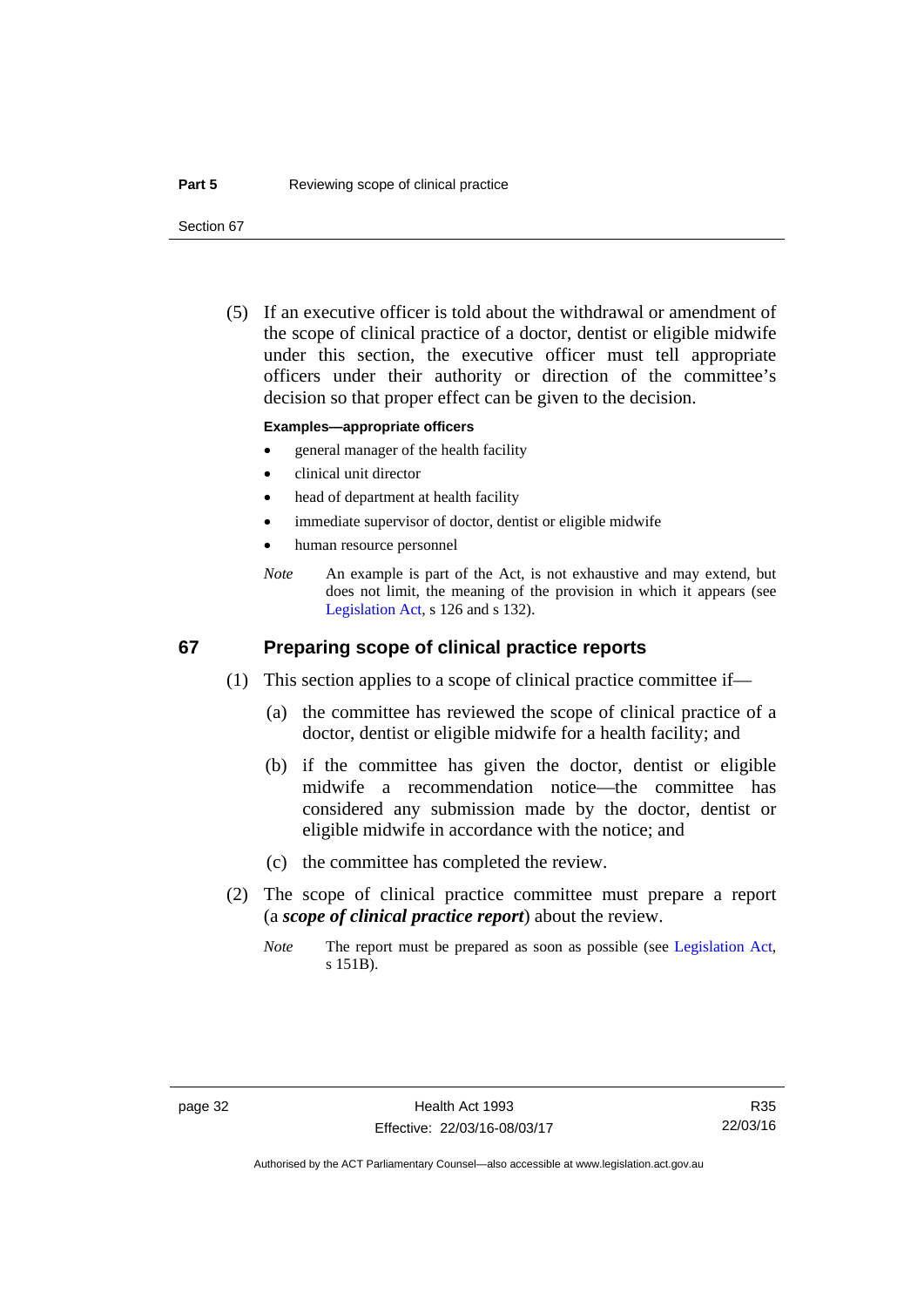- (3) The scope of clinical practice report must include the committee's recommendations about whether—
	- (a) the scope of clinical practice of the doctor, dentist or eligible midwife should stay the same, be amended or be withdrawn; and
	- (b) the terms of engagement of the doctor, dentist or eligible midwife by the health facility should be amended; and
	- (c) the engagement of the doctor, dentist or eligible midwife by the health facility should be suspended or ended.
- (4) In this section:

*recommendation notice*—see section 65 (2).

# **68 Giving scope of clinical practice reports to CEO of health facility and doctor, dentist or eligible midwife**

If a scope of clinical practice committee prepares a scope of clinical practice report about a doctor, dentist or eligible midwife for a health facility, the committee must give a copy of the report to—

- (a) the CEO of the health facility; and
- (b) the doctor, dentist or eligible midwife.
- *Note* The report must be given as soon as possible (see [Legislation Act,](http://www.legislation.act.gov.au/a/2001-14) s 151B).

## **69 CEO may make interim or emergency decision on scope of clinical practice**

 (1) If the CEO of a health facility has concerns about a doctor, dentist or eligible midwife for a health facility of sufficient seriousness to warrant the immediate amendment or withdrawal of the scope of clinical practice of the doctor, dentist or eligible midwife, the CEO may, by notice in writing, amend or withdraw the scope of clinical practice of the doctor, dentist or eligible midwife with immediate effect.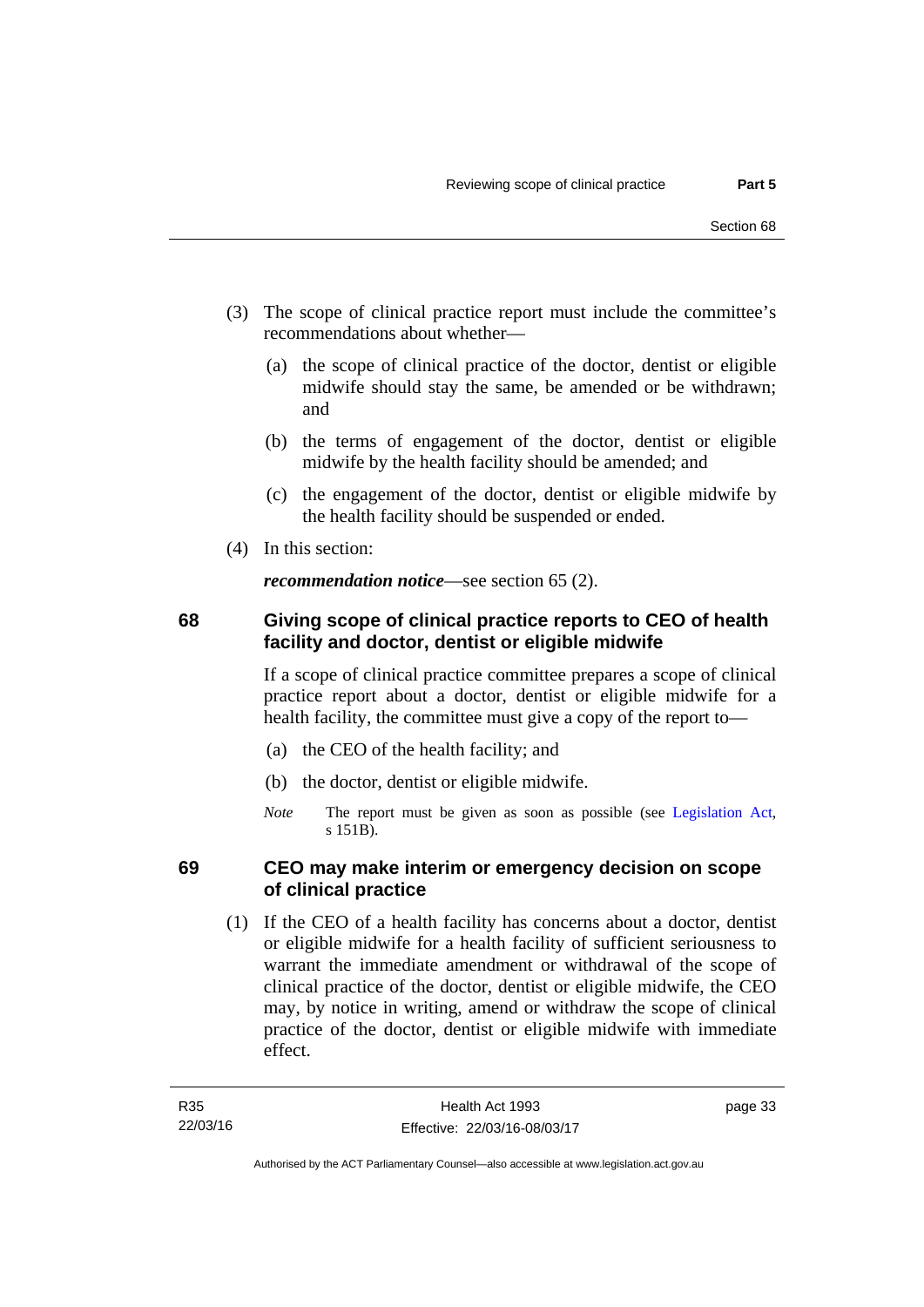Section 69

- (2) The CEO may take action under subsection (1) even if a scope of clinical practice committee has not reported on, or is not currently investigating, the scope of clinical practice of the doctor, dentist or eligible midwife.
- (3) Any amendment or withdrawal of the scope of clinical practice of a doctor, dentist or eligible midwife under this section has effect from the day and time the notice is given to the doctor, dentist or eligible midwife—
	- (a) if a scope of clinical practice report is prepared under section 67 in relation to the doctor, dentist or eligible midwife—until a decision on the scope of clinical practice report takes effect under section 71; or
	- (b) in any other case—until the CEO, by notice in writing, revokes the amendment or withdrawal.
- (4) Subsection (5) applies if—
	- (a) the CEO amends or withdraws the scope of clinical practice of a doctor, dentist or eligible midwife under subsection (1); and
	- (b) the scope of clinical practice of the doctor, dentist or eligible midwife is not the subject of an investigation by a scope of clinical practice committee.
- (5) The CEO must immediately refer the scope of clinical practice of the doctor, dentist or eligible midwife to a scope of clinical practice committee.
- (6) If the CEO amends or withdraws the scope of clinical practice of a doctor, dentist or eligible midwife under subsection (1), the CEO must, in writing, notify—
	- (a) the doctor, dentist or eligible midwife; and
	- (b) if the CEO is not the director-general—the director-general; and

Authorised by the ACT Parliamentary Counsel—also accessible at www.legislation.act.gov.au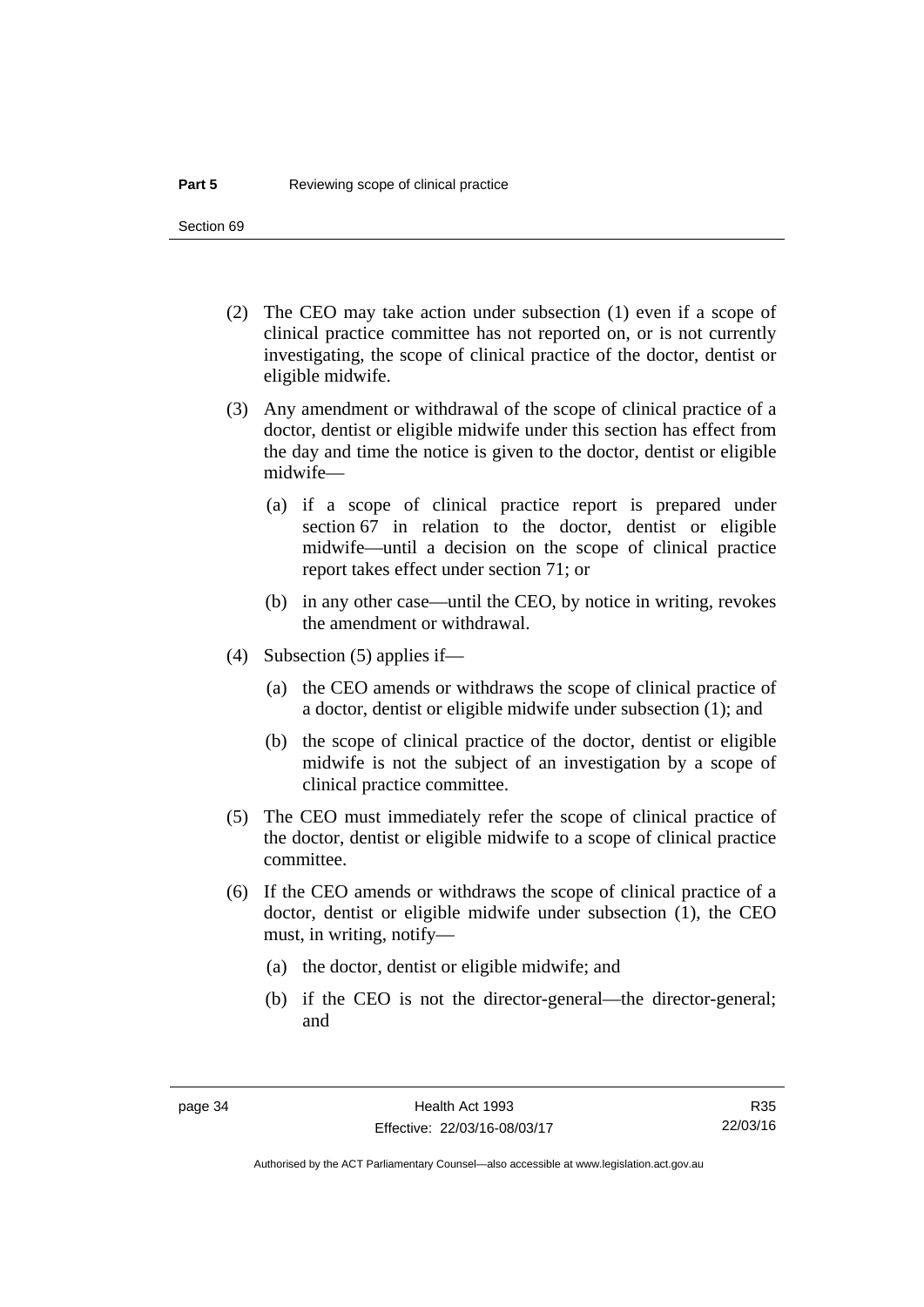- (c) if the CEO is not the chief executive officer, Calvary—the chief executive officer, Calvary; and
- (d) the relevant health board for the doctor, dentist or eligible midwife; and
- (e) the health services commissioner; and
- (f) the CEO of any other health facility at which the doctor, dentist or eligible midwife is engaged; and
- (g) if a scope of clinical practice committee submitted a report about the doctor, dentist or eligible midwife under section 68 to the CEO—the scope of clinical practice committee that submitted the report; and
- (h) all appropriate officers under the CEO's authority or direction of the committee's decision so that proper effect can be given to the decision.

#### **Examples—appropriate officers**

- general manager of the health facility
- clinical unit director
- head of department at health facility
- immediate supervisor of doctor, dentist or eligible midwife
- human resource personnel
- *Note* An example is part of the Act, is not exhaustive and may extend, but does not limit, the meaning of the provision in which it appears (see [Legislation Act,](http://www.legislation.act.gov.au/a/2001-14) s 126 and s 132).

#### **70 CEO must make decision on scope of clinical practice report**

 (1) This section applies if the CEO of a health facility is given a scope of clinical practice report about a doctor, dentist or eligible midwife for the health facility.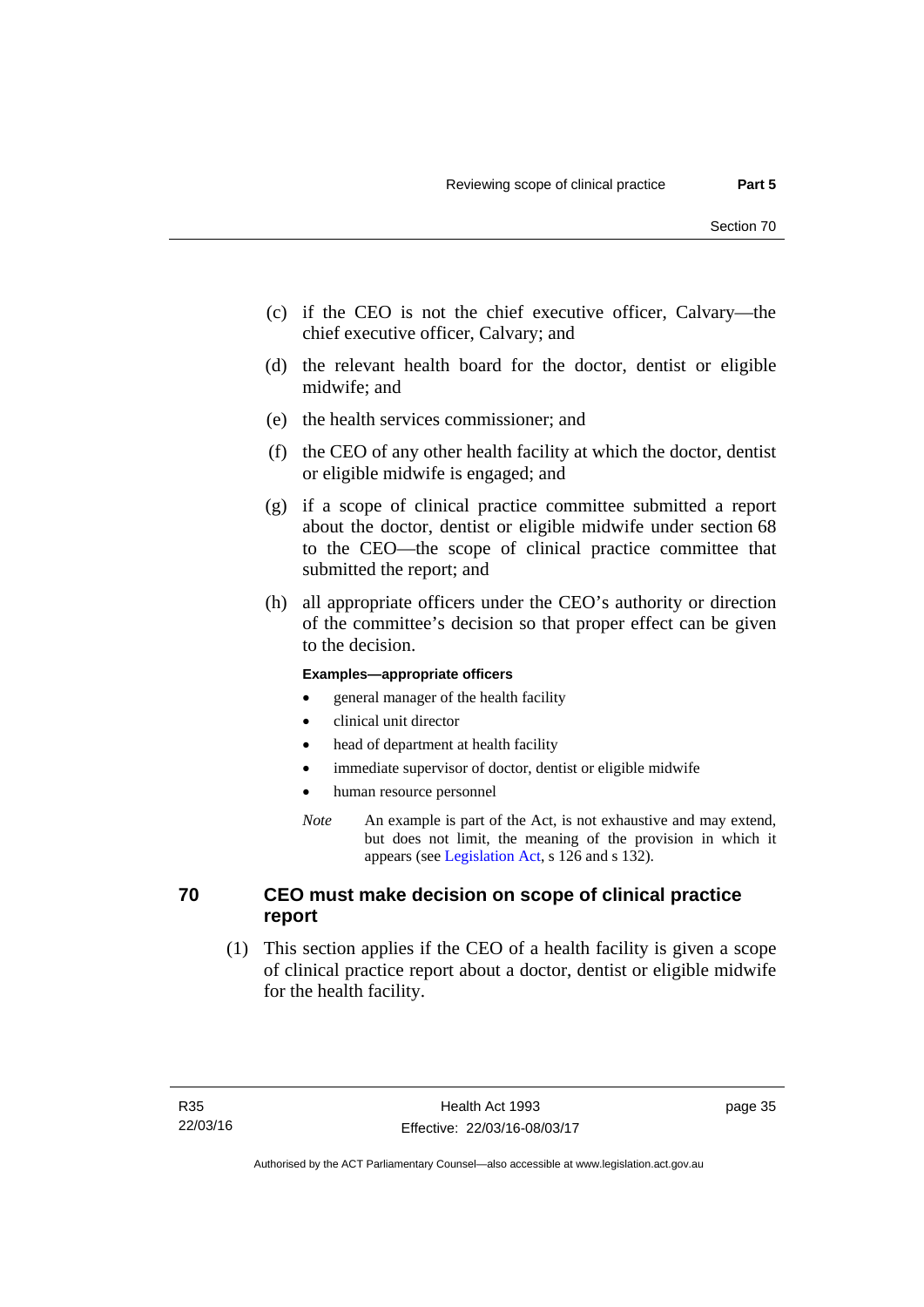- (2) The CEO must—
	- (a) consider the recommendations in the scope of clinical practice report; and
	- (b) decide whether to take—
		- (i) the action recommended in the scope of clinical practice report; or
		- (ii) any other action that the committee could have recommended under section 67 (3) that the CEO considers appropriate.
	- *Note 1* The CEO must consider the recommendations and make a decision as soon as possible (see [Legislation Act](http://www.legislation.act.gov.au/a/2001-14), s 151B).
	- *Note* 2 A decision of the CEO under this section is a reviewable decision (see pt 10).
- (3) After the CEO has made a decision under subsection (2), the CEO must give the following people notice in writing (a *scope of clinical practice executive decision notice*) of the decision:
	- (a) each doctor, dentist or eligible midwife for the health facility whose scope of clinical practice or engagement will be affected by the CEO's decision;
	- (b) the scope of clinical practice committee that prepared the scope of clinical practice report;
	- (c) all appropriate officers under the CEO's authority or direction so that proper effect can be given to the decision.

#### **Examples—appropriate officers**

- general manager of the health facility
- clinical unit director
- head of department at health facility
- immediate supervisor of doctor, dentist or eligible midwife

R35 22/03/16

Authorised by the ACT Parliamentary Counsel—also accessible at www.legislation.act.gov.au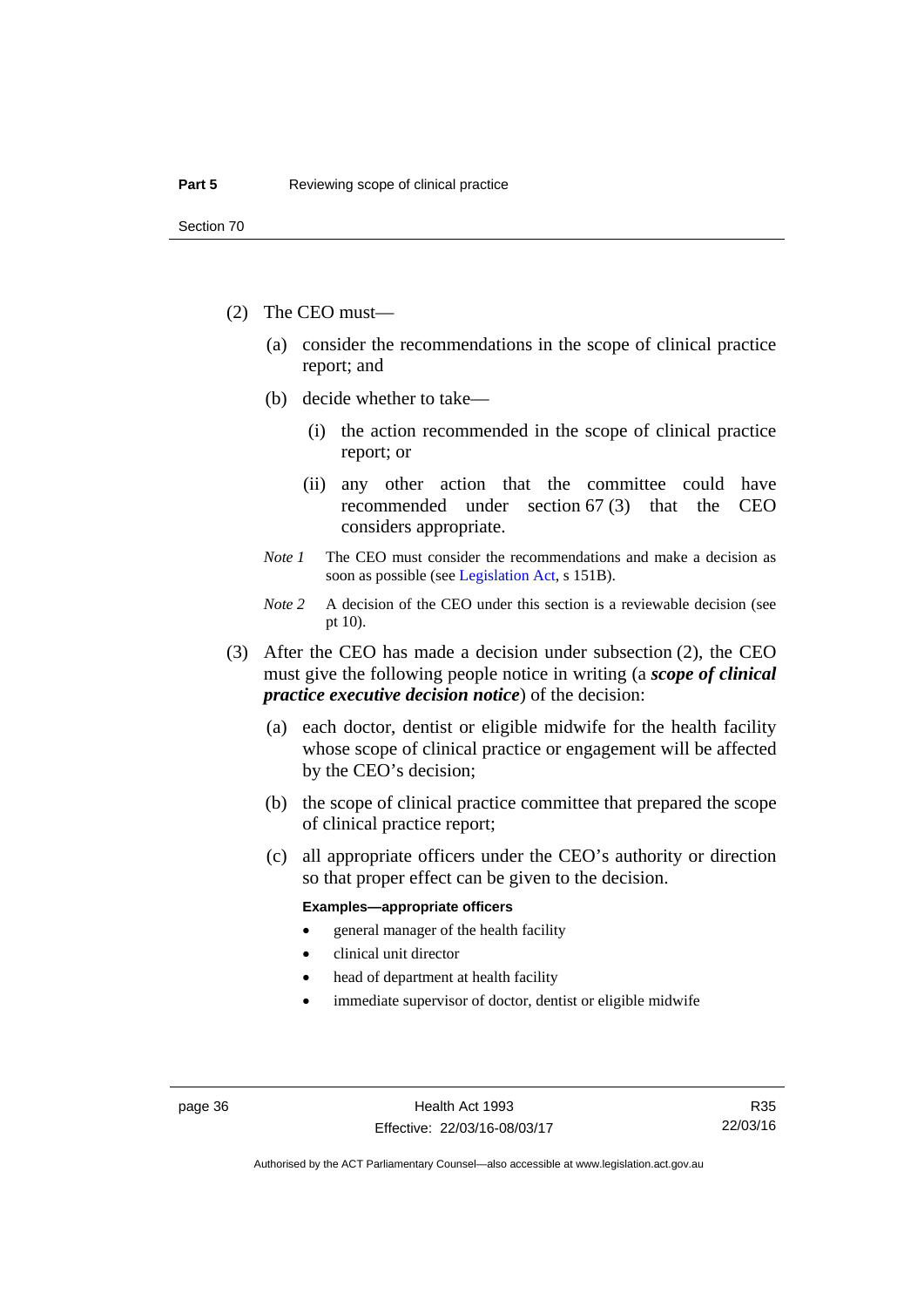- human resource personnel
- *Note* An example is part of the Act, is not exhaustive and may extend, but does not limit, the meaning of the provision in which it appears (see [Legislation Act,](http://www.legislation.act.gov.au/a/2001-14) s 126 and s 132).
- (4) A scope of clinical practice executive decision notice in relation to a doctor, dentist or eligible midwife must include the following information:
	- (a) if the doctor's, dentist's or eligible midwife's scope of clinical practice is to stay the same—a statement to that effect;
	- (b) if the doctor's, dentist's or eligible midwife's scope of clinical practice is to be amended—how the scope of clinical practice is being amended;
	- (c) if the doctor's, dentist's or eligible midwife's scope of clinical practice is to be withdrawn—a statement to that effect;
	- (d) if the term of engagement of the doctor, dentist or eligible midwife by a health facility is to be amended—how the term is being amended;
	- (e) if the engagement of the doctor, dentist or eligible midwife by a health facility is to be suspended—the period for which the engagement is being suspended;
	- (f) if the engagement of the doctor, dentist or eligible midwife by a health facility is to be ended—a statement to that effect;
	- (g) if the doctor, dentist or eligible midwife was the subject of a decision of the CEO under section 69—a statement to that effect;
	- (h) when the decision takes effect.
- (5) The scope of clinical practice review notice must be in accordance with the requirements for a reviewable decision notice.
	- *Note* The requirements for reviewable decision notices are prescribed under the *[ACT Civil and Administrative Tribunal Act 2008](http://www.legislation.act.gov.au/a/2008-35)*.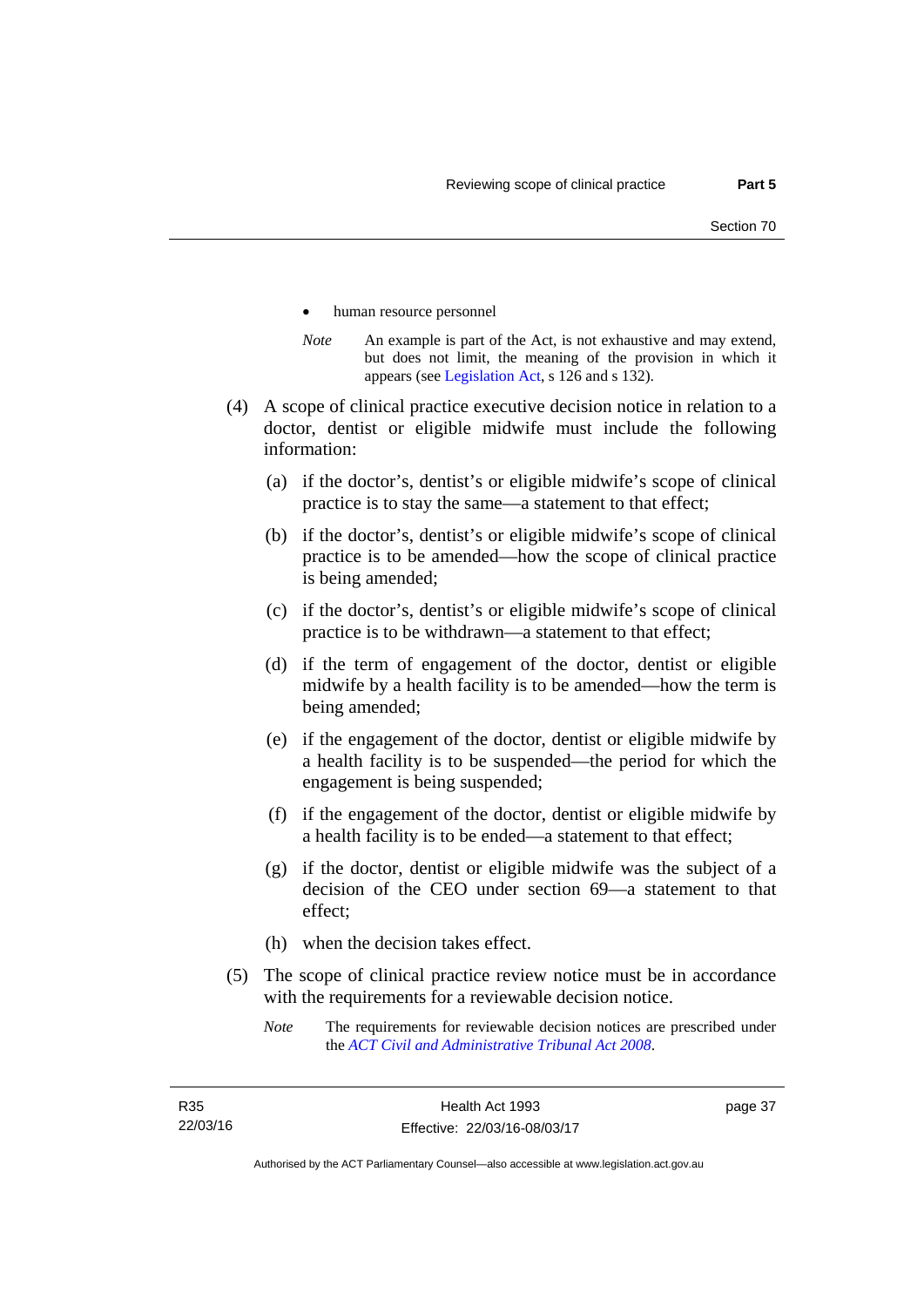#### **71 When CEO decision on scope of clinical practice report takes effect**

- (1) A decision of the CEO of a health facility under section 69 or section 70 in relation to a doctor, dentist or eligible midwife for the health facility takes effect on the later of the following:
	- (a) the day stated in the scope of clinical practice review notice for the decision;
	- (b) the day the scope of clinical practice review notice is given to the doctor, dentist or eligible midwife.
- (2) For subsection (1) (b), if the notice cannot be given to the doctor, dentist or eligible midwife in person, the notice is taken to be given to the doctor, dentist or eligible midwife 7 days after the day it is posted to his or her last known home address.

#### **72 CEO may give information about decision to health facility outside ACT**

- (1) If the CEO of a health facility makes a decision under section 69 or section 70 to amend or withdraw the scope of clinical practice of a doctor, dentist or eligible midwife, the CEO may tell the CEO of a health facility that is outside the ACT (the *other CEO*) about the amendment or withdrawal.
- (2) However, the CEO may not tell the other CEO about the amendment or withdrawal, unless the other CEO asks, in writing, for information about the scope of clinical practice of the doctor, dentist or eligible midwife.

#### **73 Request for information by health facility outside ACT**

(1) This section applies if a health facility outside the ACT (the *requesting facility*) asks the CEO of a health facility for clinical practice information about a doctor, dentist or eligible midwife that has been the subject of a scope of clinical practice review at the health facility.

R35 22/03/16

Authorised by the ACT Parliamentary Counsel—also accessible at www.legislation.act.gov.au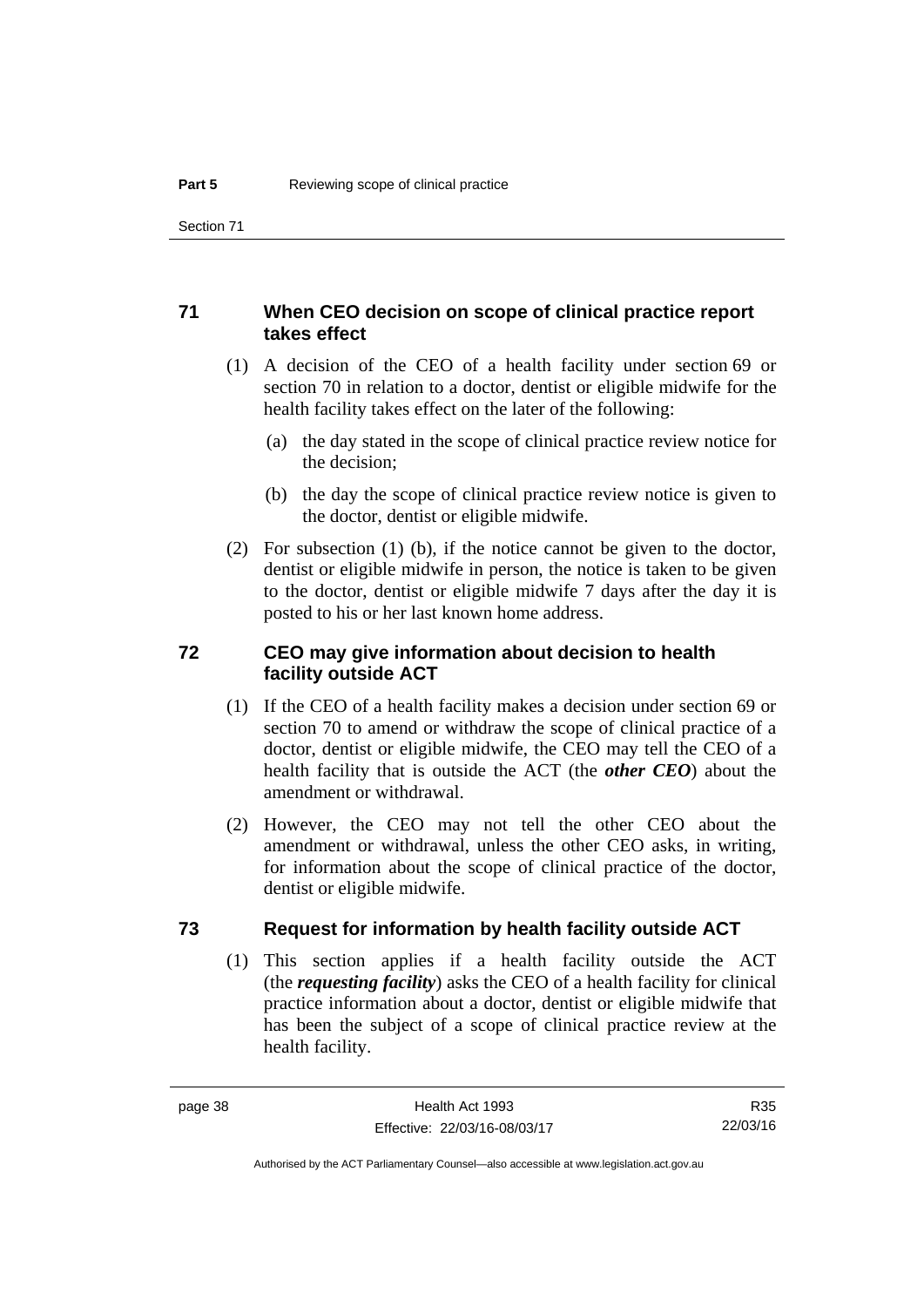- (2) The CEO must—
	- (a) if the request for information is in writing—forward the request within 7 days of receiving it to the scope of clinical practice committee that reviewed the doctor's, dentist's or eligible midwife's scope of clinical practice; or
	- (b) if the request is not in writing—tell the requesting facility as soon as practicable that the request must be made in writing.
- (3) A scope of clinical practice review committee that receives a request from a CEO under subsection (2) (a) may give the requesting facility—
	- (a) the following information if the information formed part of the committee's review of the doctor, dentist or eligible midwife, and is relevant to the information asked for by the requesting facility:
		- (i) particulars of the complaint against the doctor, dentist or eligible midwife;
		- (ii) particulars about any patients treated by the doctor, dentist or eligible midwife;
		- (iii) health facility medical records;
		- (iv) reports from other providers of health services; and
	- (b) a summary of the committee's review report into the doctor's, dentist's or eligible midwife's scope of clinical practice.
- (4) However, any information given to a requesting facility under subsection (3) must be given in a form that does not allow a person mentioned in the information, other than the doctor, dentist or eligible midwife reviewed by the committee, to be identified.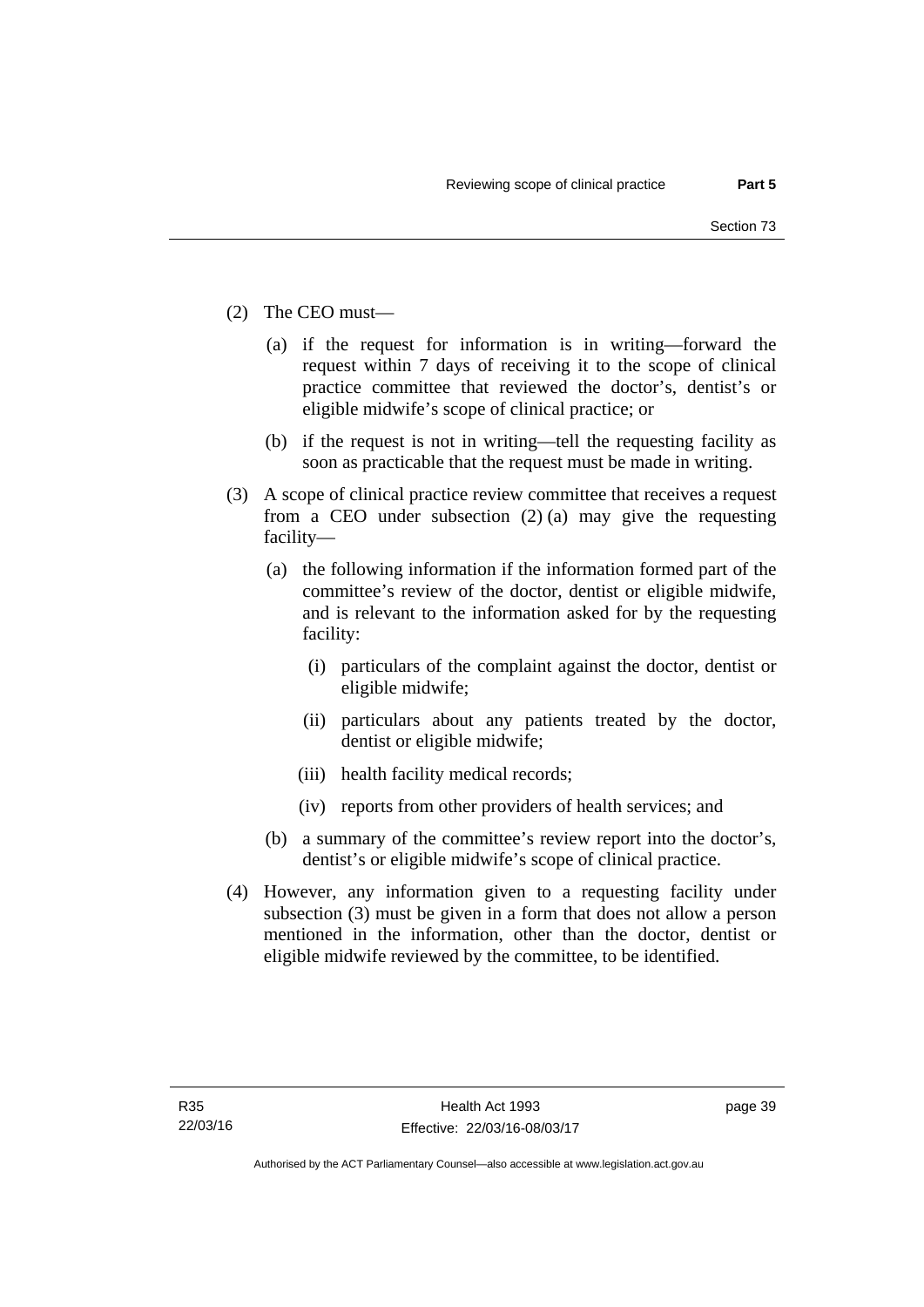(5) In this section:

*clinical practice information*, about a doctor, dentist or eligible midwife, means information relating to the clinical competency and standards of professional conduct of the doctor, dentist or eligible midwife.

### **74 Scope of clinical practice committees—giving information to health board and health services commissioner**

(1) A scope of clinical practice committee may give protected information to a health board if the committee is satisfied that giving the information would be likely to facilitate the improvement of health services provided in the ACT.

*Note* Protected information includes sensitive information (see s 123).

- (2) If a clinical practice committee gives protected information to a health board under subsection (1), the committee must give the information to the health services commissioner.
- (3) A scope of clinical practice committee must tell the relevant health board, and the health services commissioner, if the committee is satisfied that the clinical practice of a doctor, dentist or eligible midwife has failed to meet a required standard of practice, or that the doctor, dentist or eligible midwife does not satisfy the suitability to practise requirements.
	- *Note* The *[Health Practitioner Regulation National Law \(ACT\)](http://www.legislation.act.gov.au/a/db_39269/default.asp)*, pt 8, div 2 imposes an obligation to report misconduct or impairment.

#### **75 Scope of clinical practice committees—admissibility of evidence**

- (1) The following are not admissible as evidence in a proceeding before a court:
	- (a) an oral statement made in a proceeding before a scope of clinical practice committee;

R35 22/03/16

Authorised by the ACT Parliamentary Counsel—also accessible at www.legislation.act.gov.au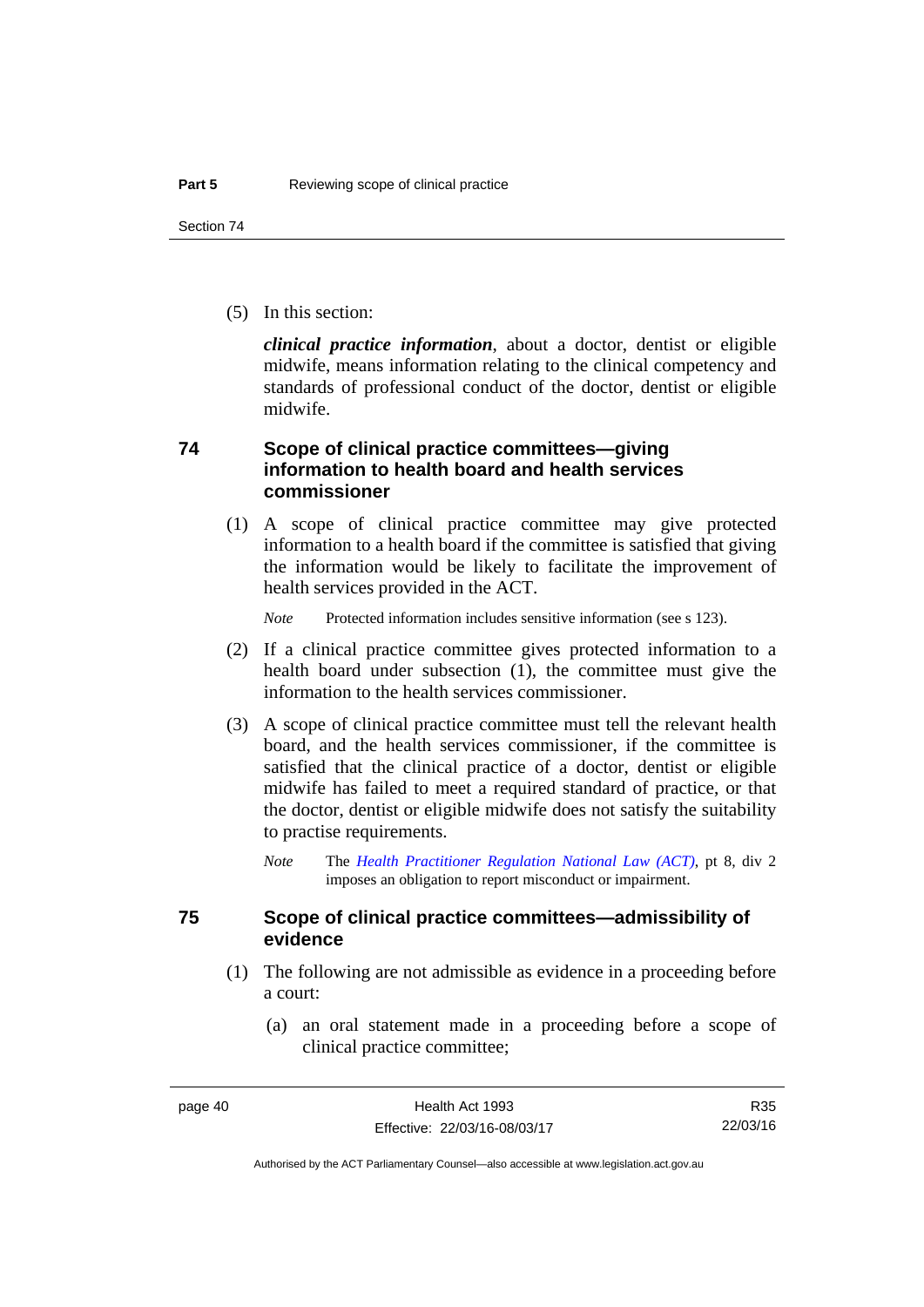- (b) a document given to a scope of clinical practice committee, but only to the extent that it was prepared only for the committee;
- (c) a document prepared by a scope of clinical practice committee.
- (2) In this section:

*court* includes a tribunal, authority or person with power to require the production of documents or the answering of questions.

#### **76 Sharing information with other committees**

A scope of clinical practice committee may share the following information, including protected information, with another scope of clinical practice committee or a quality assurance committee:

- (a) any information that comes before the committee in the course of its functions;
- (b) a decision of a CEO under section 69 or section 70 that related to a recommendation made by the committee.

#### **77 Sharing information with 3rd parties**

- (1) This section applies if—
	- (a) the CEO of a health facility makes a decision, under section 69 or section 70, to amend or withdraw the scope of clinical practice of a doctor, dentist or eligible midwife; and
	- (b) a person asks for information about the decision.
- (2) The CEO may give the person information about the decision, but may not disclose the identity of the doctor, dentist or eligible midwife or any other sensitive information.

*Note Sensitive information*—see s 124.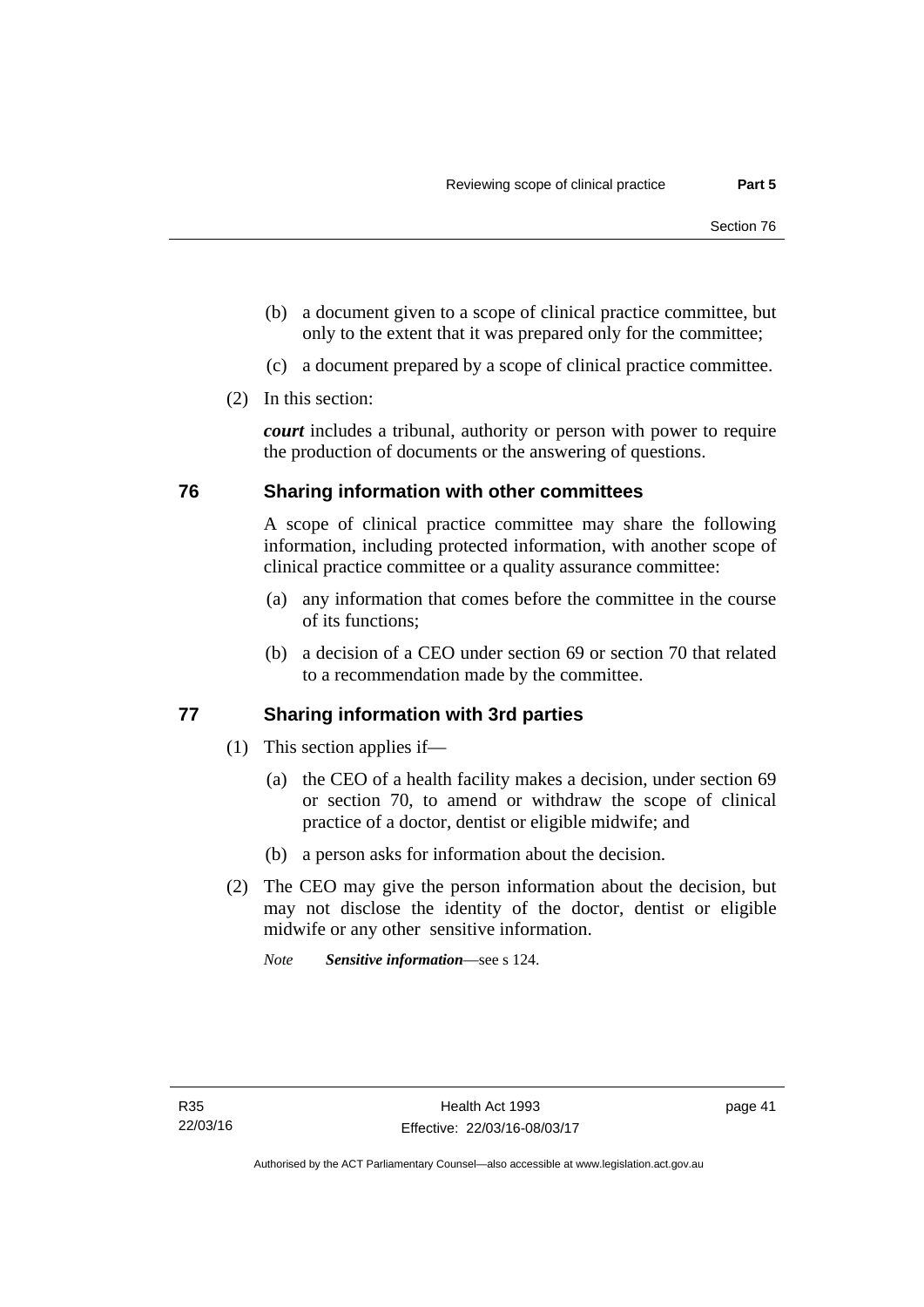Section 78

#### **78 Complainants to remain anonymous**

If a person makes a complaint about a doctor, dentist or eligible midwife and the matter is referred to a scope of clinical practice committee, the committee—

- (a) must not disclose the identity of the complainant to the doctor, dentist, eligible midwife or any other person who is not a member of the committee; and
- (b) if the committee provides any information to a person about a complaint—may provide information in a way that protects the identity of the complainant unless required to do otherwise by this Act or any other Territory law.

page 42 Health Act 1993 Effective: 22/03/16-08/03/17

R35 22/03/16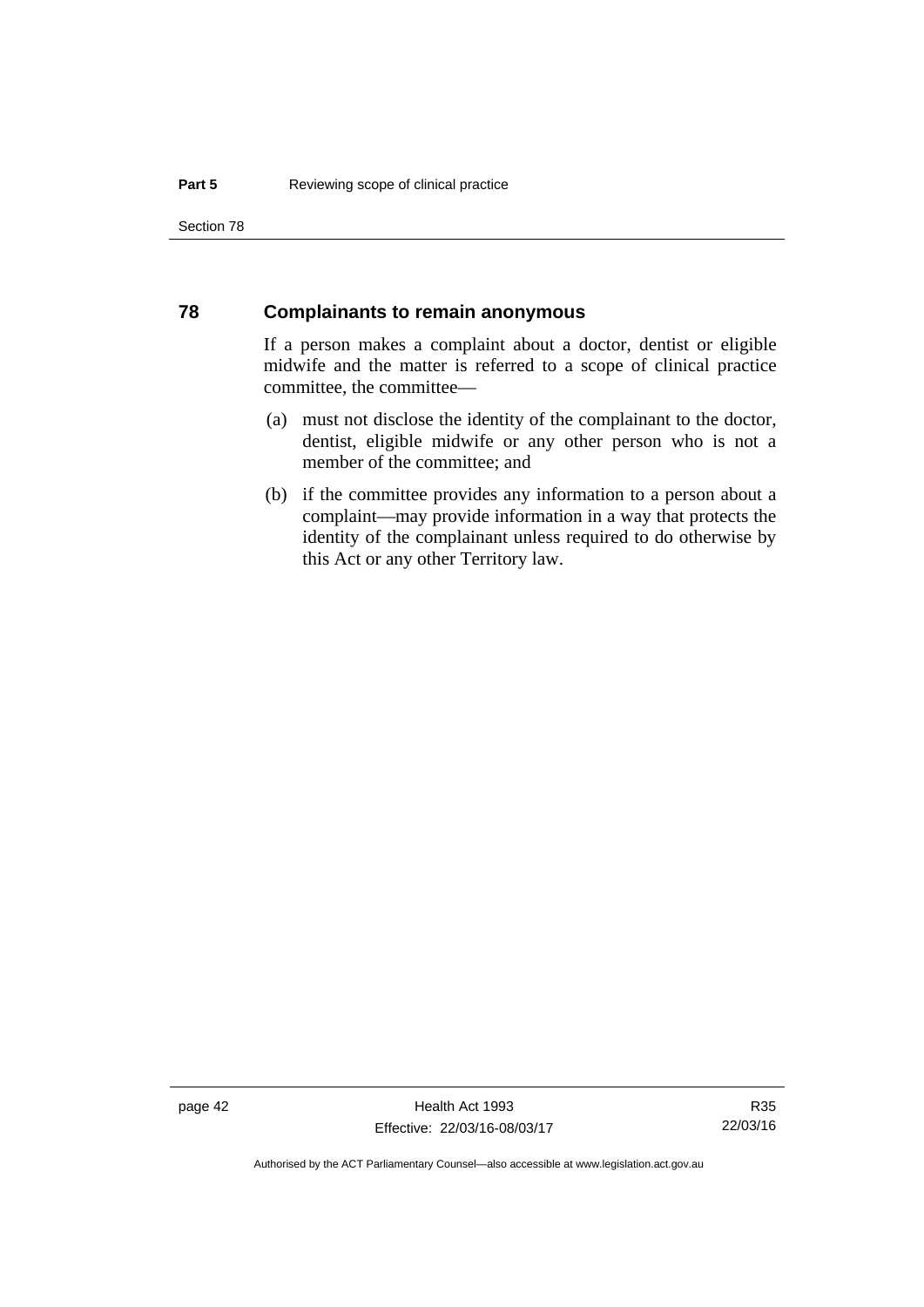# **Part 6 Abortions**

# **Division 6.1 Abortions—generally**

# **80 Meaning of** *abortion* **for pt 6**

In this part:

*abortion* means causing a woman's miscarriage by:

- (a) administering a drug; or
- (b) using an instrument; or
- (c) any other means.

# **81 Only doctor may carry out abortion**

A person who is not a doctor must not carry out an abortion.

Maximum penalty: imprisonment for 5 years.

## **82 Abortion to be carried out in approved medical facility**

A person must not carry out an abortion except in a medical facility, or part of a medical facility, approved under section 83 (1).

Maximum penalty: 50 penalty units, imprisonment for 6 months or both.

# **83 Approval of facilities**

- (1) If a medical facility is suitable on medical grounds for carrying out abortions, the Minister may approve the medical facility or an appropriate part of the medical facility.
- (2) An approval is a notifiable instrument.

*Note* A notifiable instrument must be notified under the *[Legislation Act 2001](http://www.legislation.act.gov.au/a/2001-14)*.

 (3) The Minister must not unreasonably refuse or delay a request for approval of a medical facility under subsection (1).

page 43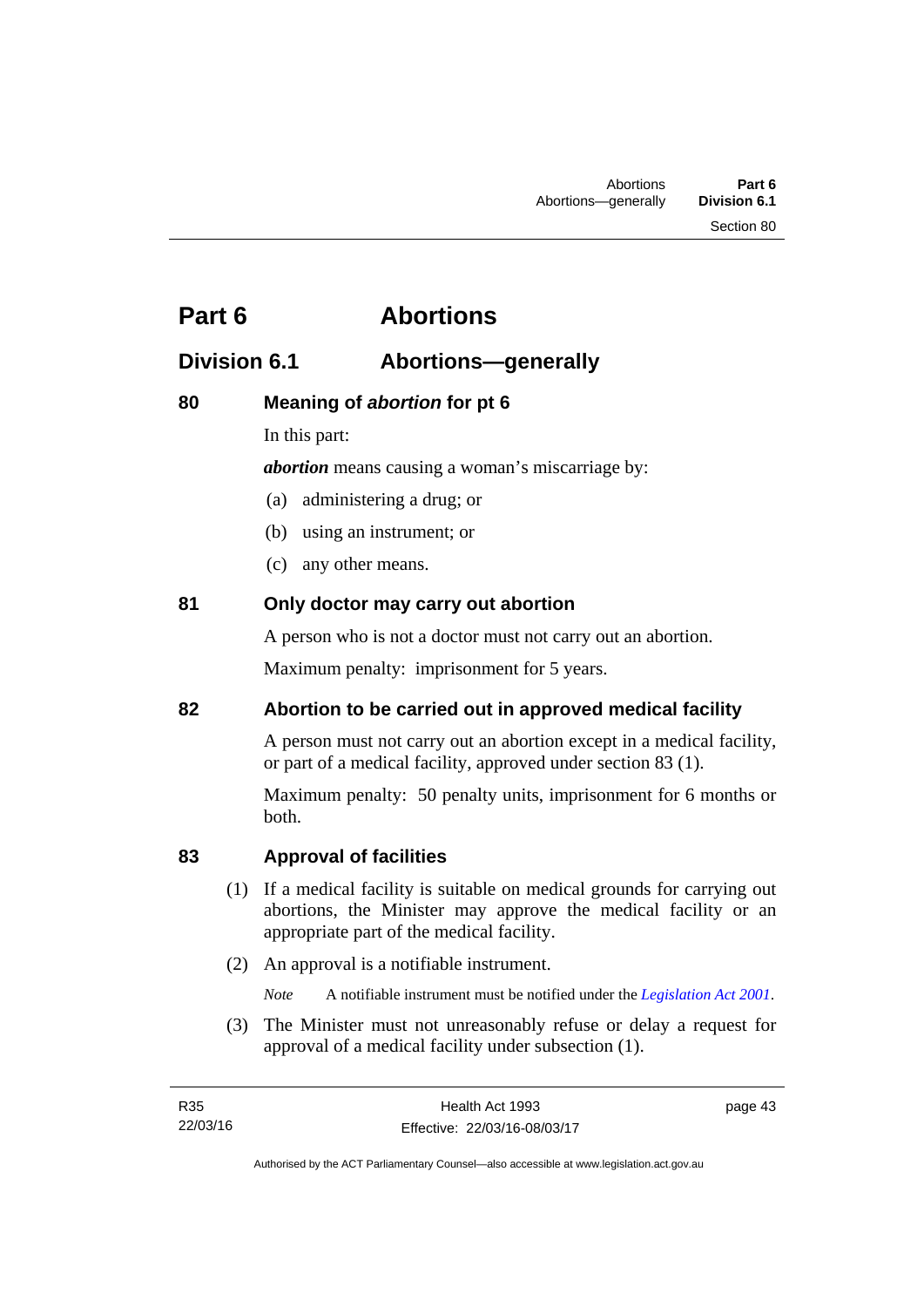#### **84 No obligation to carry out abortion**

- (1) No-one is under a duty (by contract or by statutory or other legal requirement) to carry out or assist in carrying out an abortion.
- (2) A person is entitled to refuse to assist in carrying out an abortion.

# **Division 6.2 Patient privacy in protected areas**

#### **85 Definitions—div 6.2**

(1) In this division:

*approved medical facility* means a medical facility approved under section 83.

*capture visual data*—a person *captures visual data* of another person if the person captures moving or still images of the other person by a camera or any other means in such a way that—

- (a) a recording is made of the images; or
- (b) the images are capable of being transmitted in real time with or without retention or storage in a physical or electronic form; or
- (c) the images are otherwise capable of being distributed.

*prohibited behaviour*, in a protected area around an approved medical facility, means any of the following:

- (a) the harassment, hindering, intimidation, interference with, threatening or obstruction of a person, including by the capturing of visual data of the person, in the protected period that is intended to stop the person from—
	- (i) entering the approved medical facility; or
	- (ii) having or providing an abortion in the approved medical facility;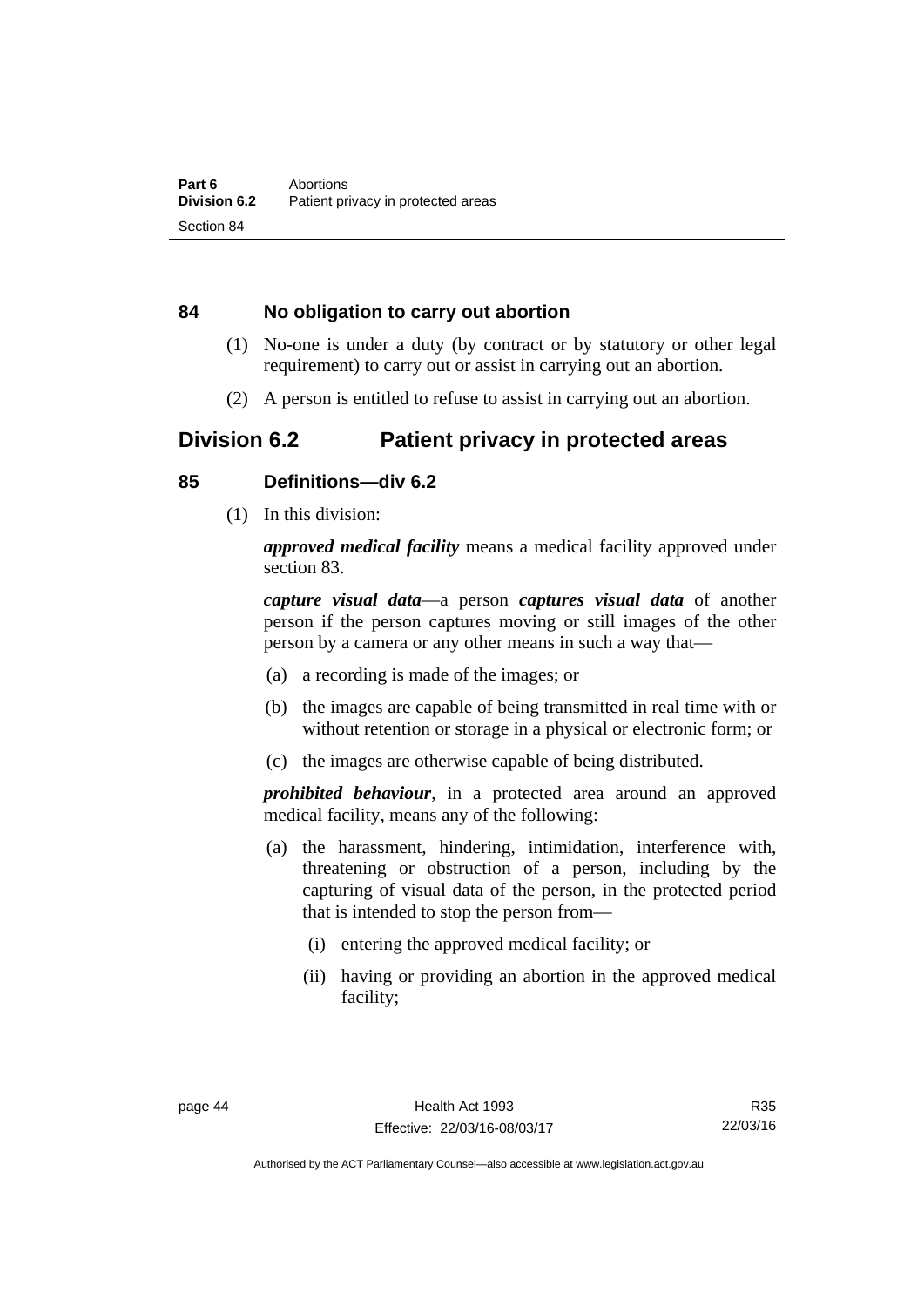- (b) an act that—
	- (i) can be seen or heard by anyone in the protected period; and
	- (ii) is intended to stop a person from—
		- (A) entering the approved medical facility; or
		- (B) having or providing an abortion in the approved medical facility;
- (c) a protest, by any means, in the protected period in relation to the provision of abortions in the approved medical facility.

*protected area* means an area declared under section 86.

- (2) For this section, *protected period*, in relation to an approved medical facility, means the period between 7 am and 6 pm on each day the facility is open or any other period declared by the Minister.
- (3) A declaration is a disallowable instrument.
	- *Note* A disallowable instrument must be notified, and presented to the Legislative Assembly, under the [Legislation Act.](http://www.legislation.act.gov.au/a/2001-14)

# **86 Declaration of protected area**

- (1) The Minister must declare an area around an approved medical facility to be a protected area.
- (2) In making the declaration, the Minister must be satisfied that the area declared is—
	- (a) not less than 50m at any point from the approved medical facility; and
	- (b) sufficient to ensure the privacy and unimpeded access for anyone entering, trying to enter or leaving an approved medical facility; but
	- (c) no bigger than necessary to ensure that outcome.

page 45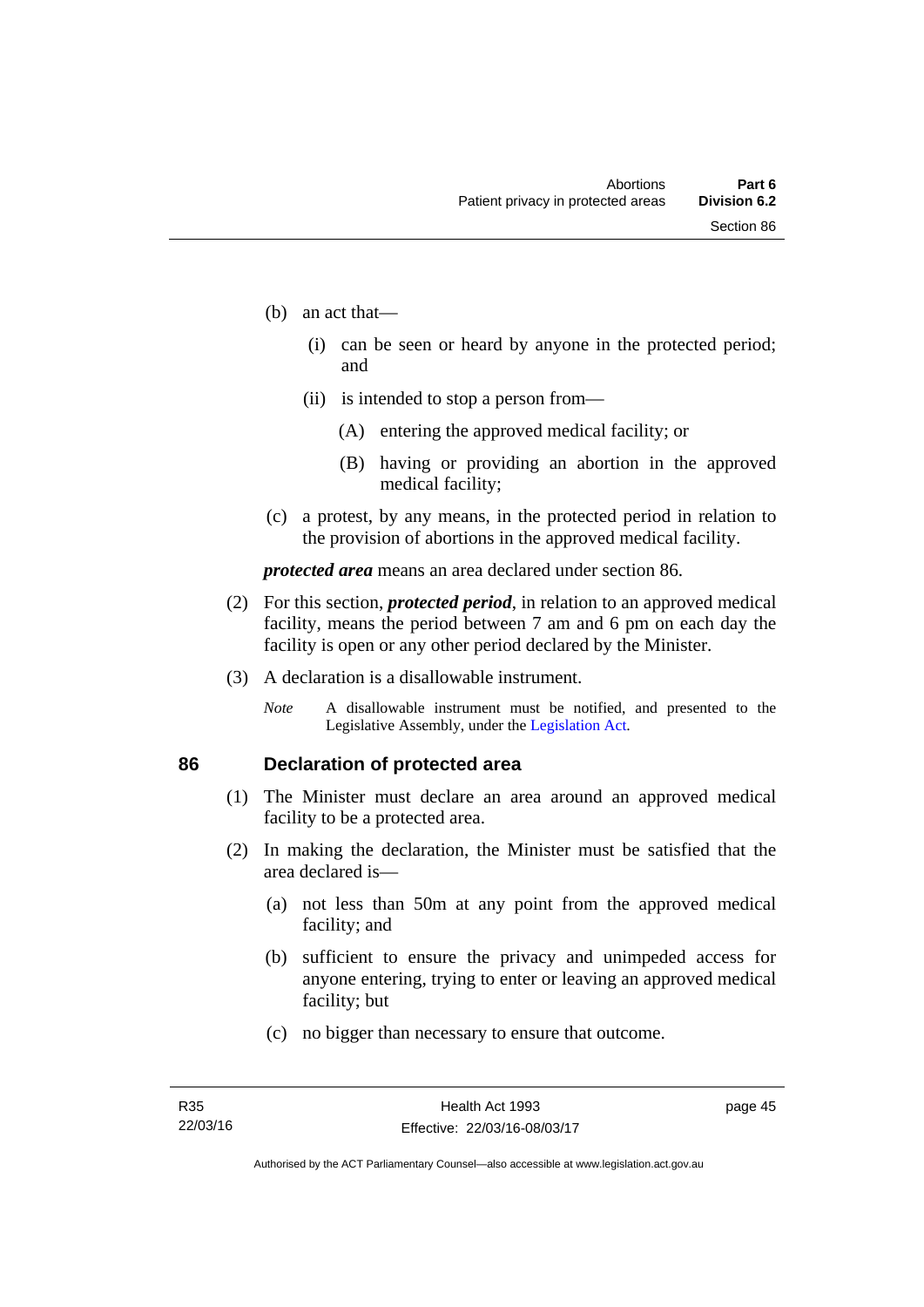- (3) A declaration is a disallowable instrument.
	- *Note* A disallowable instrument must be notified, and presented to the Legislative Assembly, under the [Legislation Act.](http://www.legislation.act.gov.au/a/2001-14)

#### **87 Prohibited behaviour in or in relation to protected area**

- (1) A person commits an offence if the person—
	- (a) is in a protected area; and
	- (b) engages in prohibited behaviour.

Maximum penalty: 25 penalty units.

- (2) A person commits an offence if—
	- (a) the person publishes captured visual data of a person (the *recorded person*) entering or leaving, or trying to enter or leave, an approved medical facility; and
	- (b) the person does so with the intention of stopping a person from having or providing an abortion; and
	- (c) the recorded person did not consent to the publication.

Maximum penalty: 50 penalty units, imprisonment for 6 months or both.

(3) In this section:

*publish*, captured visual data—

- (a) means communicate or distribute visual data in a way or to an extent that makes it available to, or likely to come to the notice of, the public or a section of the public or anyone else not lawfully entitled to the visual data; and
- (b) includes—
	- (i) entering into an agreement or arrangement to do a thing mentioned in paragraph (a); and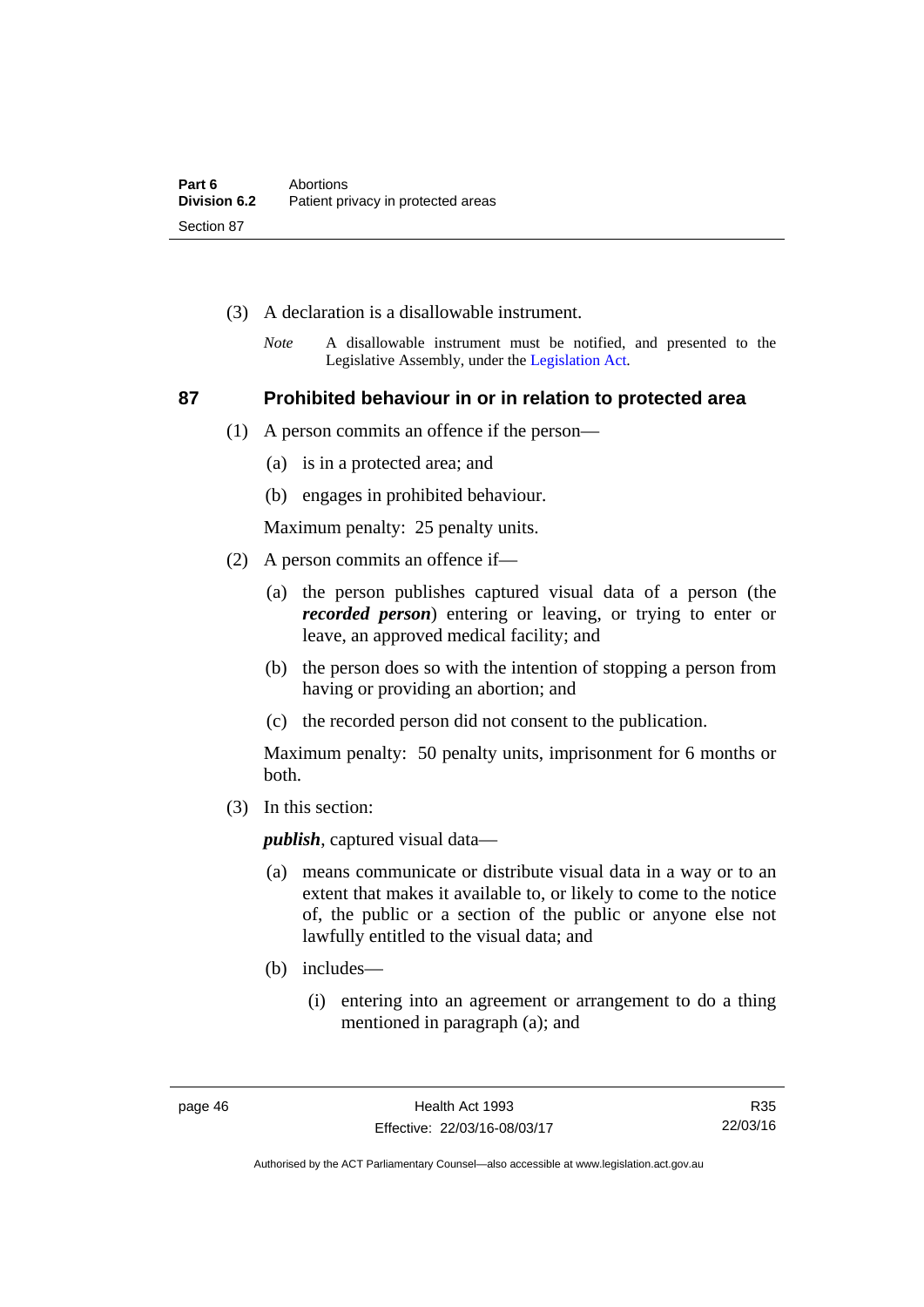(ii) attempting to do a thing mentioned in paragraph (a) or subparagraph (i).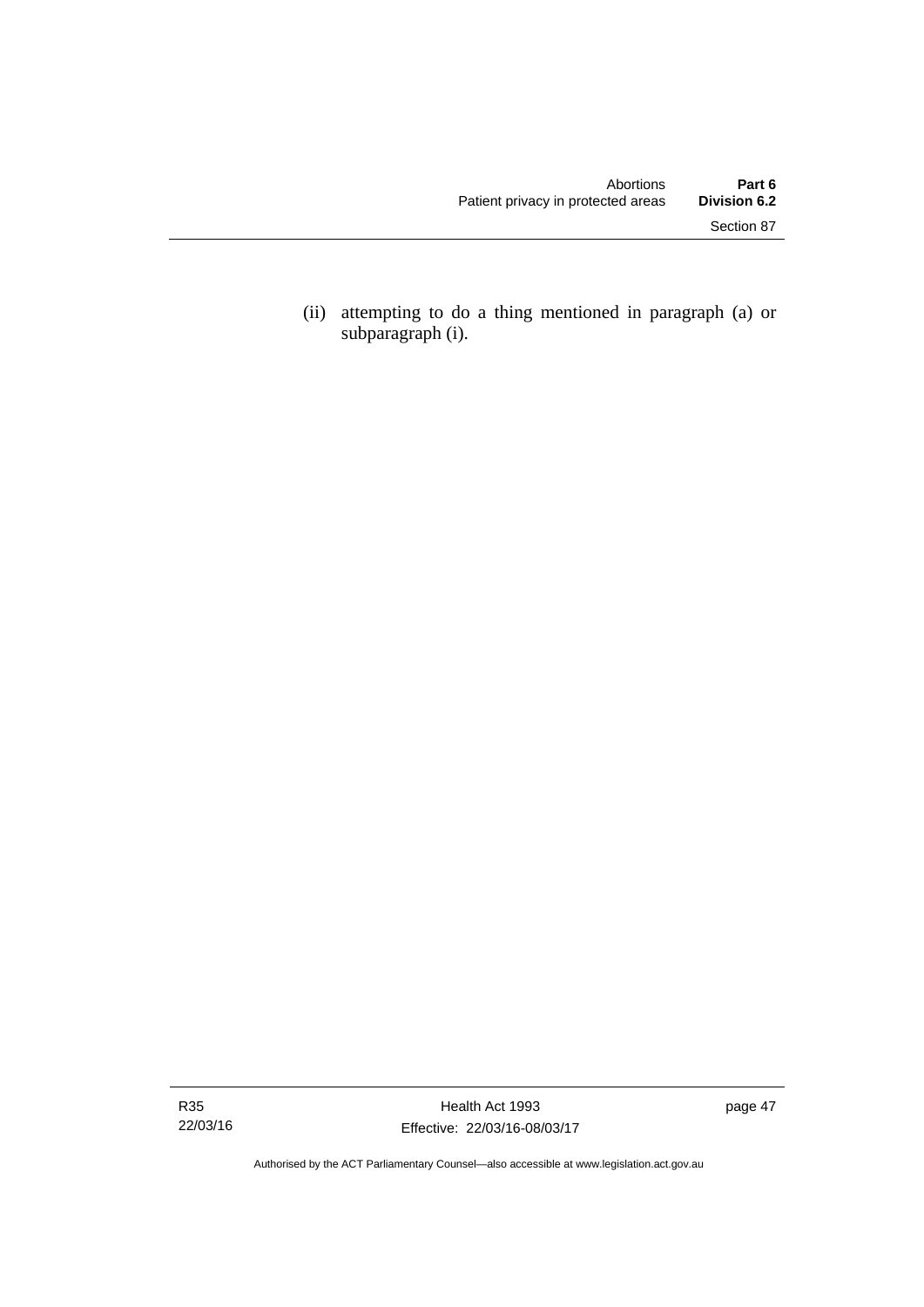#### **Part 7** VMO service contracts

Section 100

# **Part 7 VMO service contracts**

#### **100 Definitions for pt 7**

In this part:

*authorised representative* means an entity authorised as a representative under section 105.

*core conditions* means conditions determined under section 102.

*entity* means a corporation or an unincorporated association.

*negotiating agent* means an entity approved as a negotiating agent under section 104.

*negotiating period*—see section 103 (2).

*practice corporation*, of a VMO, means a corporation that is controlled or conducted by the VMO and by which the VMO conducts his or her practice as a doctor or dentist.

*service contract* means a contract for services, between the Territory and a VMO (or the VMO's practice corporation), under which the VMO is to provide health services to or for the Territory.

*VMO* (visiting medical officer) means a doctor or dentist who is engaged, or who the Territory proposes to engage, under a service contract.

#### **101 Service contracts**

- (1) The Territory must not enter into a service contract unless it includes the core conditions that apply to the contract.
- (2) A service contract entered into in contravention of subsection (1) is void.
- (3) A condition of a service contract that is inconsistent with a core condition that applies to the contract is void to the extent of the inconsistency.

R35 22/03/16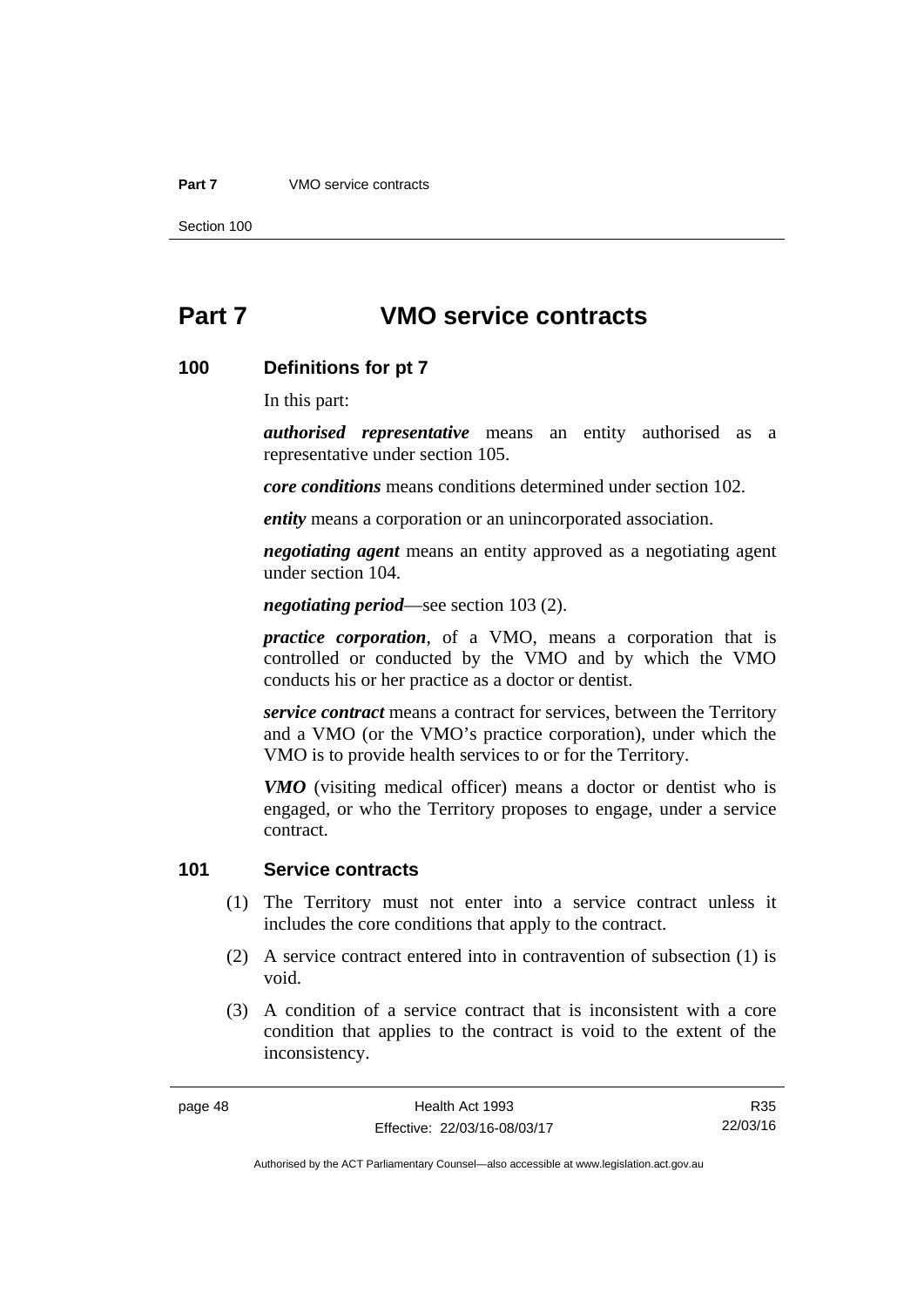#### **102 Core conditions**

- (1) The Minister may determine core conditions for service contracts.
- (2) The Minister must not determine a condition as a core condition unless the condition has been—
	- (a) agreed in collective negotiations under section 103; or
	- (b) decided by arbitration under section 106.
- (3) A determination of core conditions is a notifiable instrument.

*Note* A notifiable instrument must be notified under the [Legislation Act](http://www.legislation.act.gov.au/a/2001-14).

#### **103 Collective negotiations**

- (1) The Territory may negotiate with a negotiating agent, or negotiating agents, to establish proposed core conditions for service contracts.
- (2) Before beginning collective negotiations, the Minister must determine a period (the *negotiating period*) for the negotiations.
- (3) A negotiating period must not be shorter than 3 months unless the parties to the negotiations agree to a shorter negotiating period.
- (4) A determination of a negotiating period is a notifiable instrument.

*Note* A notifiable instrument must be notified under the [Legislation Act](http://www.legislation.act.gov.au/a/2001-14).

#### **104 Negotiating agents**

- (1) The Minister may, in writing, approve an entity as a negotiating agent.
- (2) The Minister must not approve an entity as a negotiating agent unless the Minister is satisfied that—
	- (a) the entity is the authorised representative of at least 50 VMOs who, between them, belong to at least 3 of the following categories:
		- (i) physician;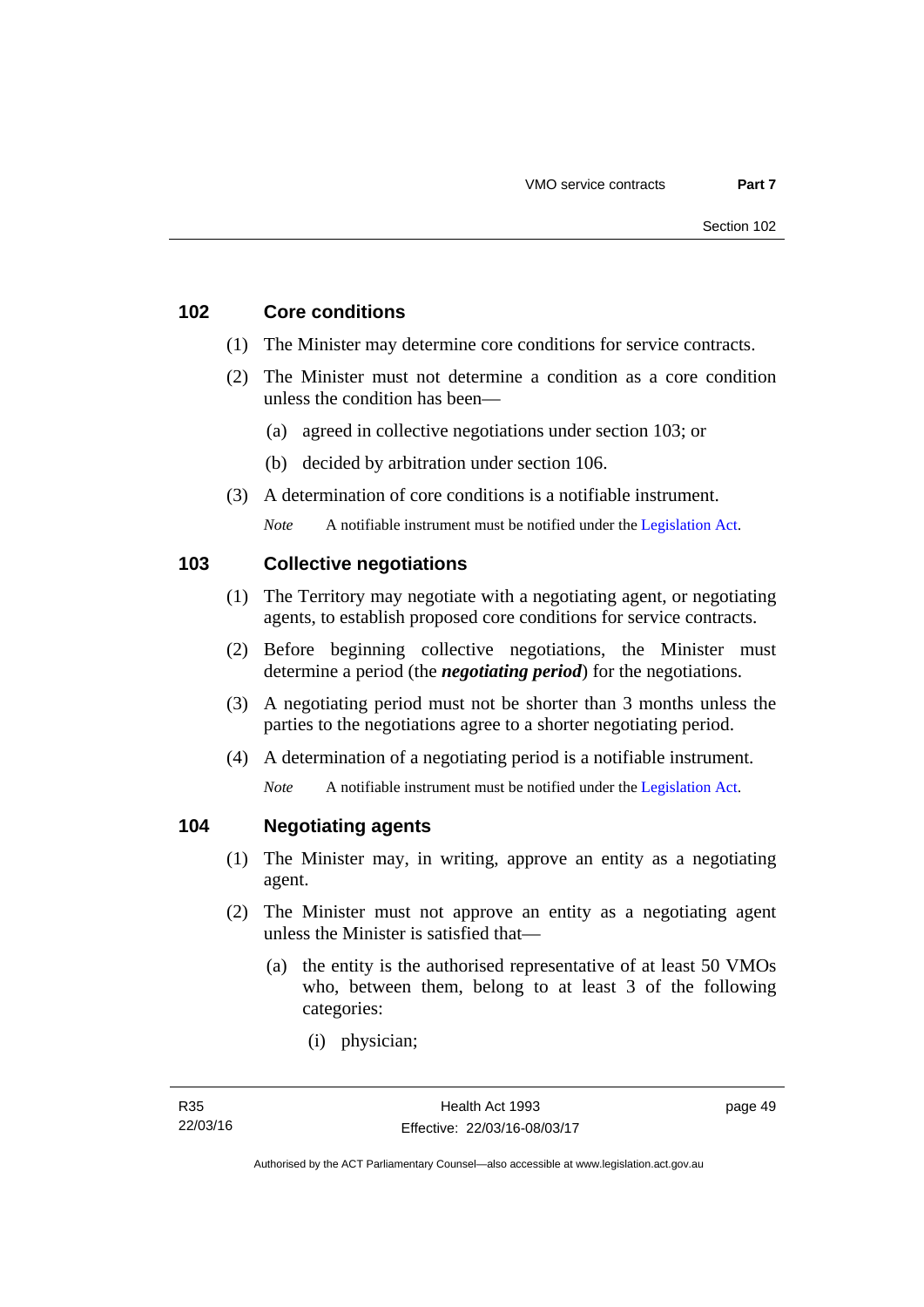- (ii) surgeon;
- (iii) obstetrician and gynaecologist;
- (iv) anaesthetist;
- (v) general practitioner or other doctor or dentist; and
- (b) the entity is not disqualified under subsection (3); and
- (c) the entity is otherwise suitable to be a negotiating agent having regard to anything that may reasonably influence that decision, including the following:
	- (i) any criminal or civil court proceedings in which the entity or an executive officer of the entity has been concerned in the previous 10 years;
	- (ii) any levy of execution against the entity or an executive officer of the entity that is not satisfied;
	- (iii) whether an executive officer of the entity has ceased to carry on business, or has been involved in the management of an entity that has ceased to carry on business, with the result that creditors were not fully paid or are unlikely to be fully paid.
- (3) For subsection (2) (b), an entity is disqualified if—
	- (a) the entity, or an executive officer of the entity, has been convicted, in the ACT or elsewhere, of—
		- (i) an offence punishable by imprisonment for longer than 1 year; or
		- (ii) an offence that involves dishonesty and is punishable by imprisonment for 3 months or longer; or
	- (b) the entity has a receiver, receiver and manager, or provisional liquidator appointed over part or all of its affairs, or is otherwise under external administration; or

R35 22/03/16

Authorised by the ACT Parliamentary Counsel—also accessible at www.legislation.act.gov.au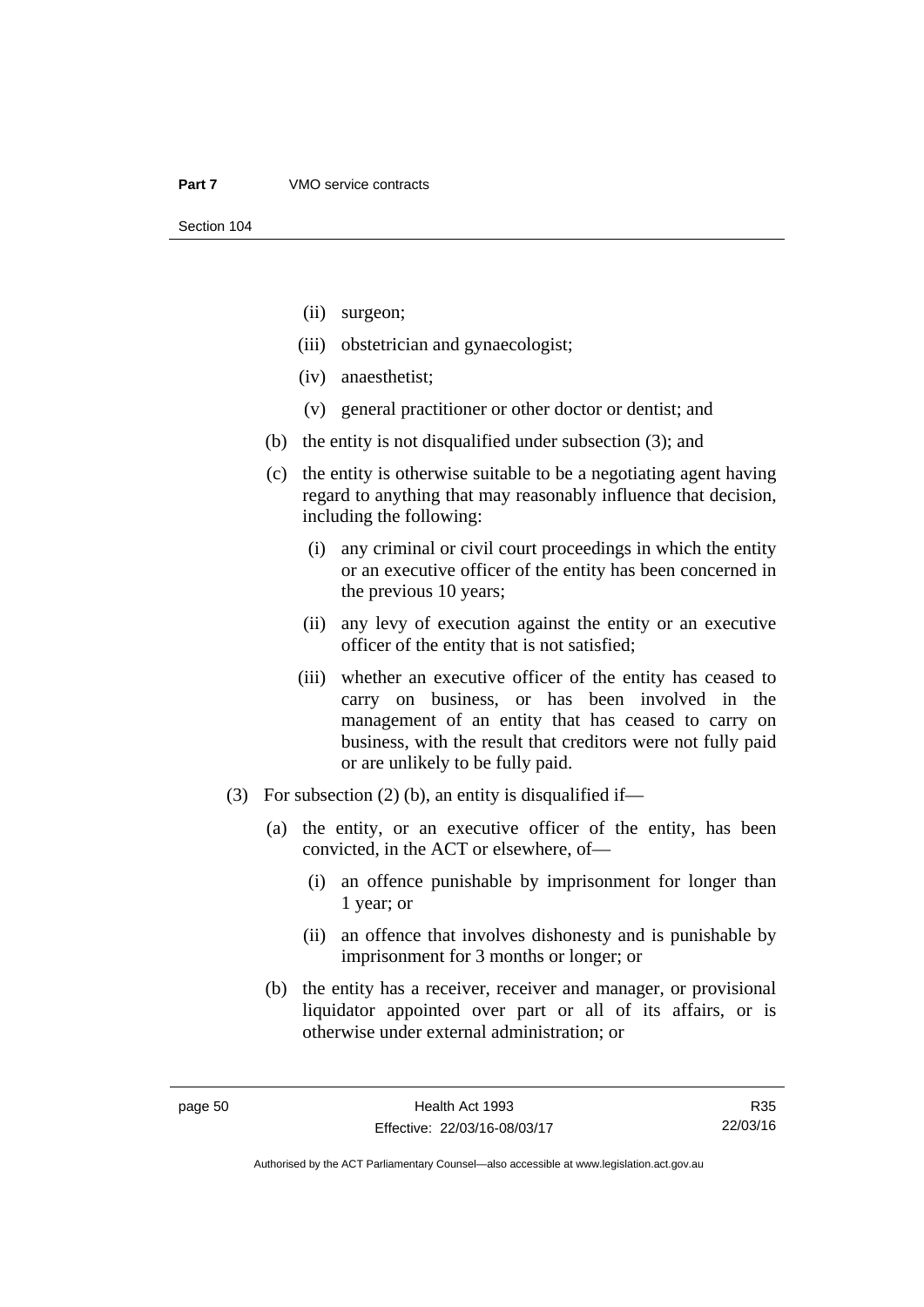- (c) the entity is insolvent, enters into voluntary administration or makes an arrangement with its creditors or takes the benefit of any law for the relief of insolvent debtors; or
- (d) the executive officer of the entity is disqualified from managing corporations under the [Corporations Act](http://www.comlaw.gov.au/Series/C2004A00818), part 2D.6 (Disqualification from managing corporations).
- (4) In this section:

*executive officer*, of an entity, means a person, by whatever name called, and whether or not the person is a director of the entity, who is concerned with or takes part in the management of the entity.

#### **105 Authorised representatives**

- (1) A VMO may, in writing, authorise 1 entity to represent the VMO in collective negotiations under section 103.
	- *Note* If a form is approved under s 194 for an authorisation, the form must be used.
- (2) The authorisation must nominate 1 of the categories mentioned in section 104 (2) (a) as the category to which the VMO belongs.

## **106 Arbitration**

- (1) This section applies if agreement is not reached in collective negotiations between the Territory and a negotiating agent or negotiating agents in relation to a matter before the end of the negotiating period.
- (2) Unless resolved by mediation beforehand, the matter must be decided by arbitration.
- (3) The arbitration must be conducted under the *[Commercial](http://www.legislation.act.gov.au/a/1986-84)  [Arbitration Act 1986](http://www.legislation.act.gov.au/a/1986-84)* and in accordance with principles and rules determined by the Minister.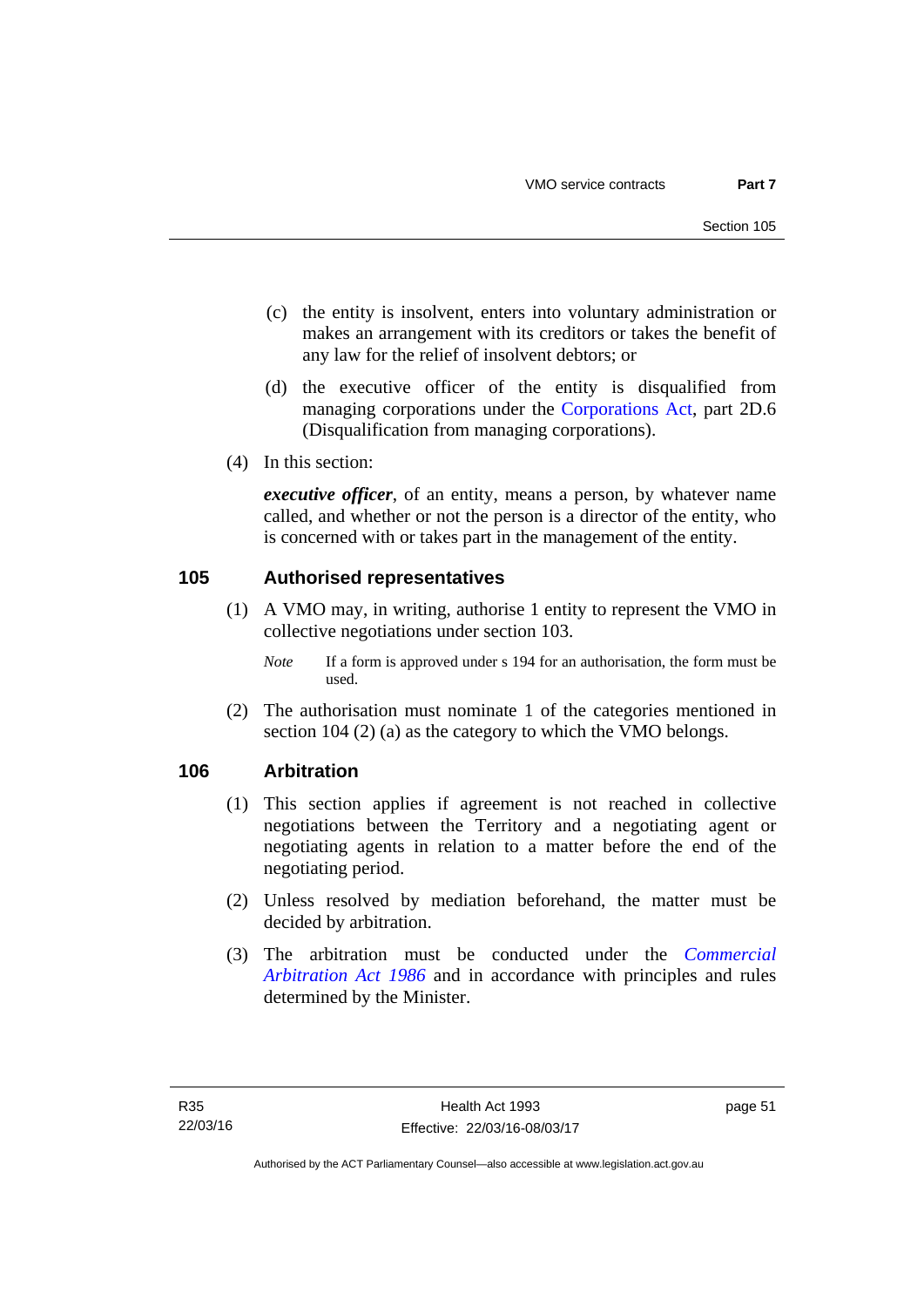#### **Part 7** VMO service contracts

Section 107

- (4) That Act applies to the arbitration as if the determined principles and rules were an arbitration agreement between the Territory and the negotiating agent or negotiating agents.
- (5) The principles and rules—
	- (a) must be determined by the Minister having regard to the objective of improving the efficiency, effectiveness and quality of health services, and other public interest considerations; and
	- (b) must include a requirement that the arbitrator—
		- (i) be a person with experience in determining industrial awards or a barrister with mediation experience; and
		- (ii) have appropriate experience to enable the arbitrator to carry out the arbitrator's role; and
	- (c) must be fair and reasonable.
- (6) A determination of principles and rules for arbitration is a notifiable instrument.

*Note* A notifiable instrument must be notified under the [Legislation Act](http://www.legislation.act.gov.au/a/2001-14).

#### **107 Competition and Consumer Act authorisation**

For the *[Competition and Consumer Act 2010](http://www.comlaw.gov.au/Details/C2013C00004)* (Cwlth) and the Competition Code of the ACT, the following are authorised:

- (a) collective negotiations between the Territory and an approved negotiating agent, or approved negotiating agents, under this part;
- (b) the conditions agreed in those negotiations;
- (c) service contracts containing core conditions;
- (d) everything done under a service contract.

Authorised by the ACT Parliamentary Counsel—also accessible at www.legislation.act.gov.au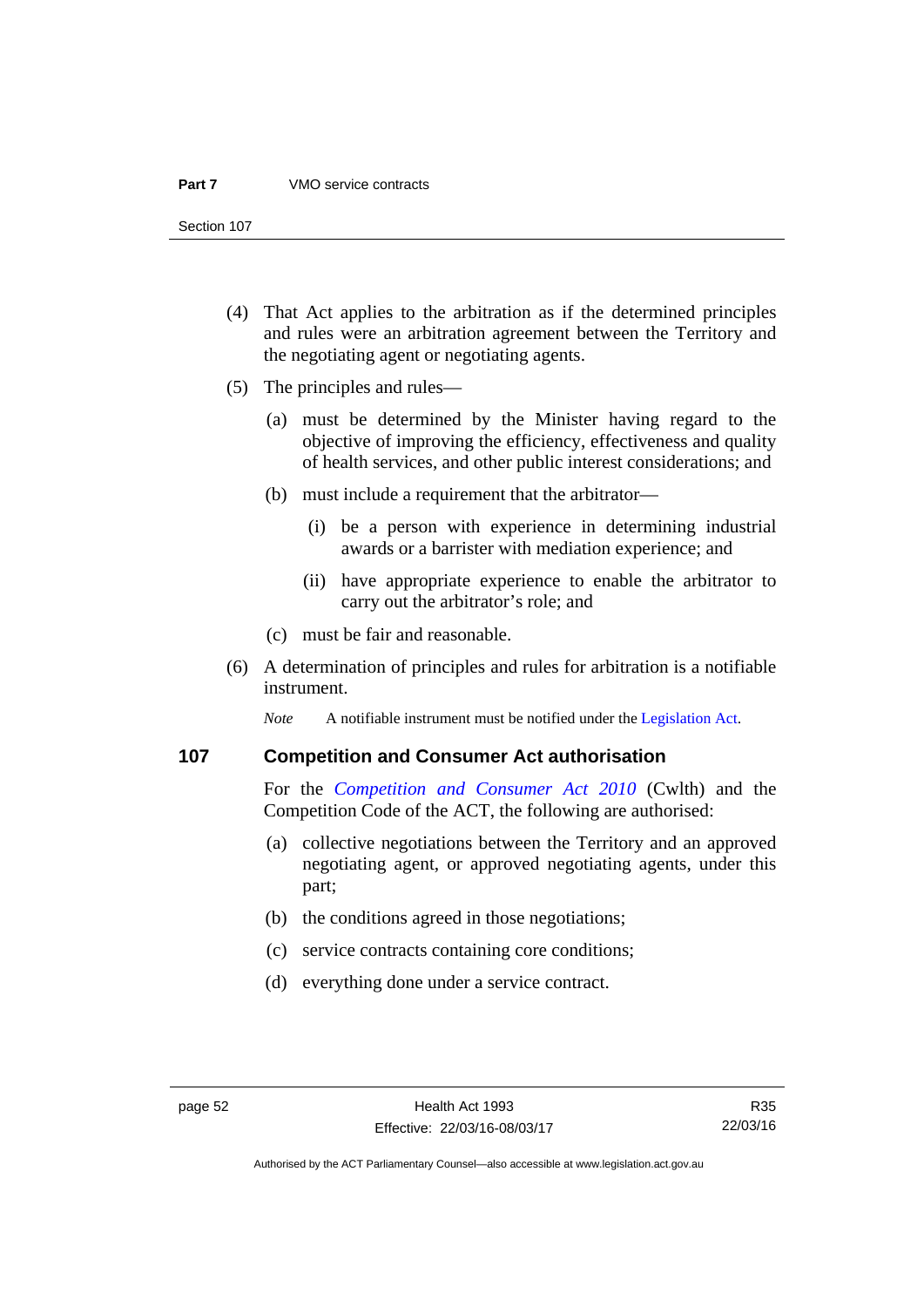#### Section 120

# **Part 8 Secrecy**

| 120 | Definitions-pt 8                                                                                                                  |                                                                                                                                     |
|-----|-----------------------------------------------------------------------------------------------------------------------------------|-------------------------------------------------------------------------------------------------------------------------------------|
|     | In this part:                                                                                                                     |                                                                                                                                     |
|     | <i>divulge</i> —see section 121.<br><i>information holder</i> —see section 122.<br><i>protected information</i> —see section 123. |                                                                                                                                     |
|     |                                                                                                                                   |                                                                                                                                     |
|     |                                                                                                                                   |                                                                                                                                     |
| 121 | When is information divulged?                                                                                                     |                                                                                                                                     |
|     | In this part:                                                                                                                     |                                                                                                                                     |
|     | <i>divulge</i> includes communicate.                                                                                              |                                                                                                                                     |
| 122 | Who is an <i>information holder</i> ?                                                                                             |                                                                                                                                     |
|     | For this part, a person is an <i>information holder</i> if—                                                                       |                                                                                                                                     |
|     |                                                                                                                                   | (a) the person is or has been—                                                                                                      |
|     | (i)                                                                                                                               | a member of a quality assurance committee; or                                                                                       |
|     | (ii)                                                                                                                              | a member of a scope of clinical practice committee; or                                                                              |
|     | (iii)                                                                                                                             | someone else exercising a function under part 4 (Quality<br>assurance) or part 5 (Reviewing scope of clinical<br>practice); or      |
|     | (iv)                                                                                                                              | someone else engaged in the administration of part 4<br>(Quality assurance) or part 5 (Reviewing scope of clinical<br>practice); or |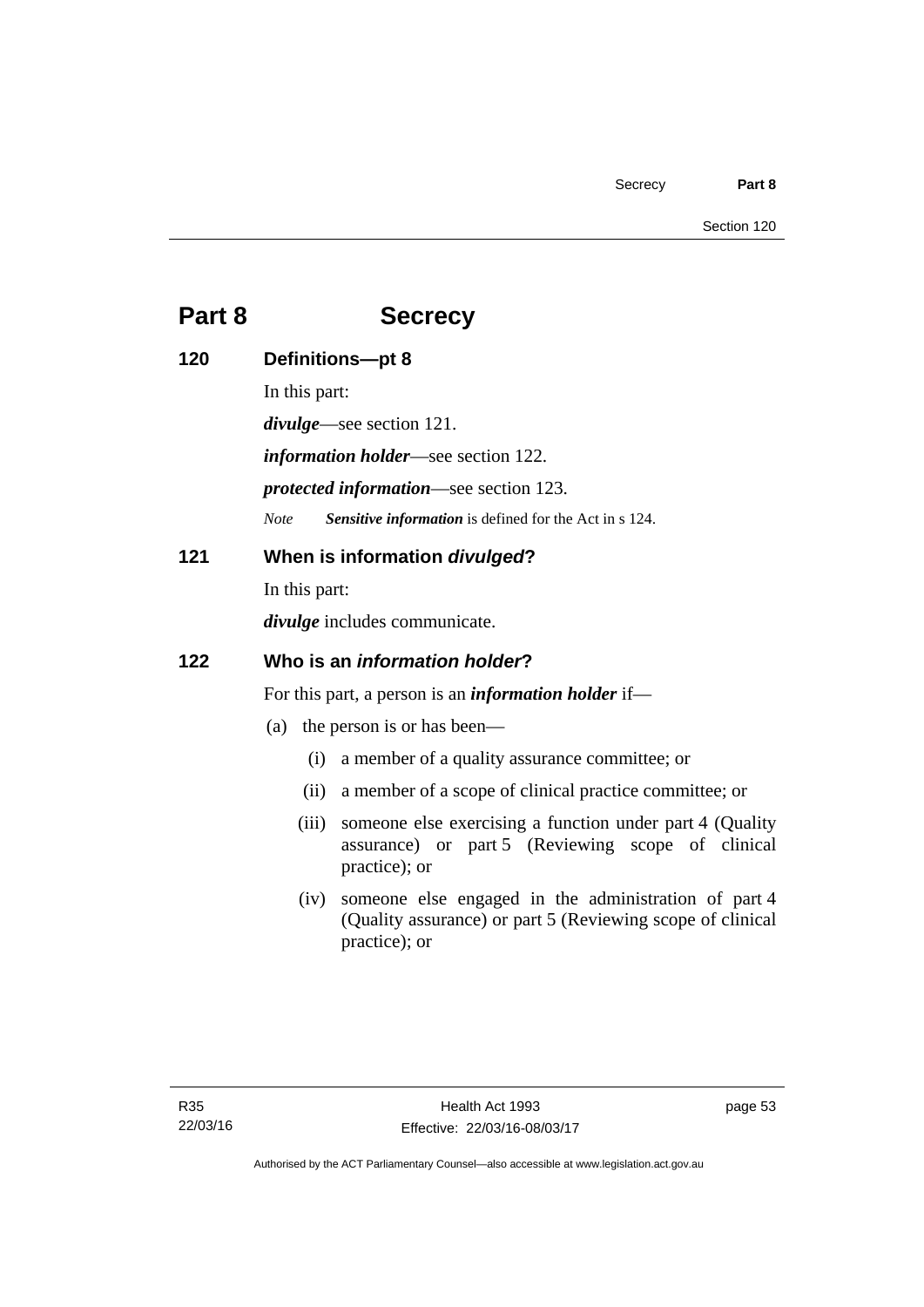- (b) the person has been given information under this Act by a person mentioned in paragraph (a).
	- *Note* Information may be given to people under various provisions of pt 4 and pt 5, including:
		- s 39 (Giving health service reports to CEO or director-general)
		- s 43 (Quality assurance committees—giving information to the Coroner's Court)
		- s 44 (Quality assurance committees—giving information to other quality assurance committees)
		- s 45 (Quality assurance committees—giving information to health board and health services commissioner).
		- s 74 (Scope of clinical practice committees—giving information to health board and health services commissioner).

#### **123 What is** *protected information***?**

- (1) For this part, information is *protected information* about a person if it is information about the person that is disclosed to, or obtained by, an information holder because of the exercise of a function under this Act by the information holder or someone else.
- (2) Without limiting subsection (1), *protected information* includes sensitive information.

#### **124 What is** *sensitive information***?**

In this Act:

*sensitive information* means information that—

- (a) identifies a person who—
	- (i) has received a health service; or
	- (ii) is a health service provider; or

R35 22/03/16

Authorised by the ACT Parliamentary Counsel—also accessible at www.legislation.act.gov.au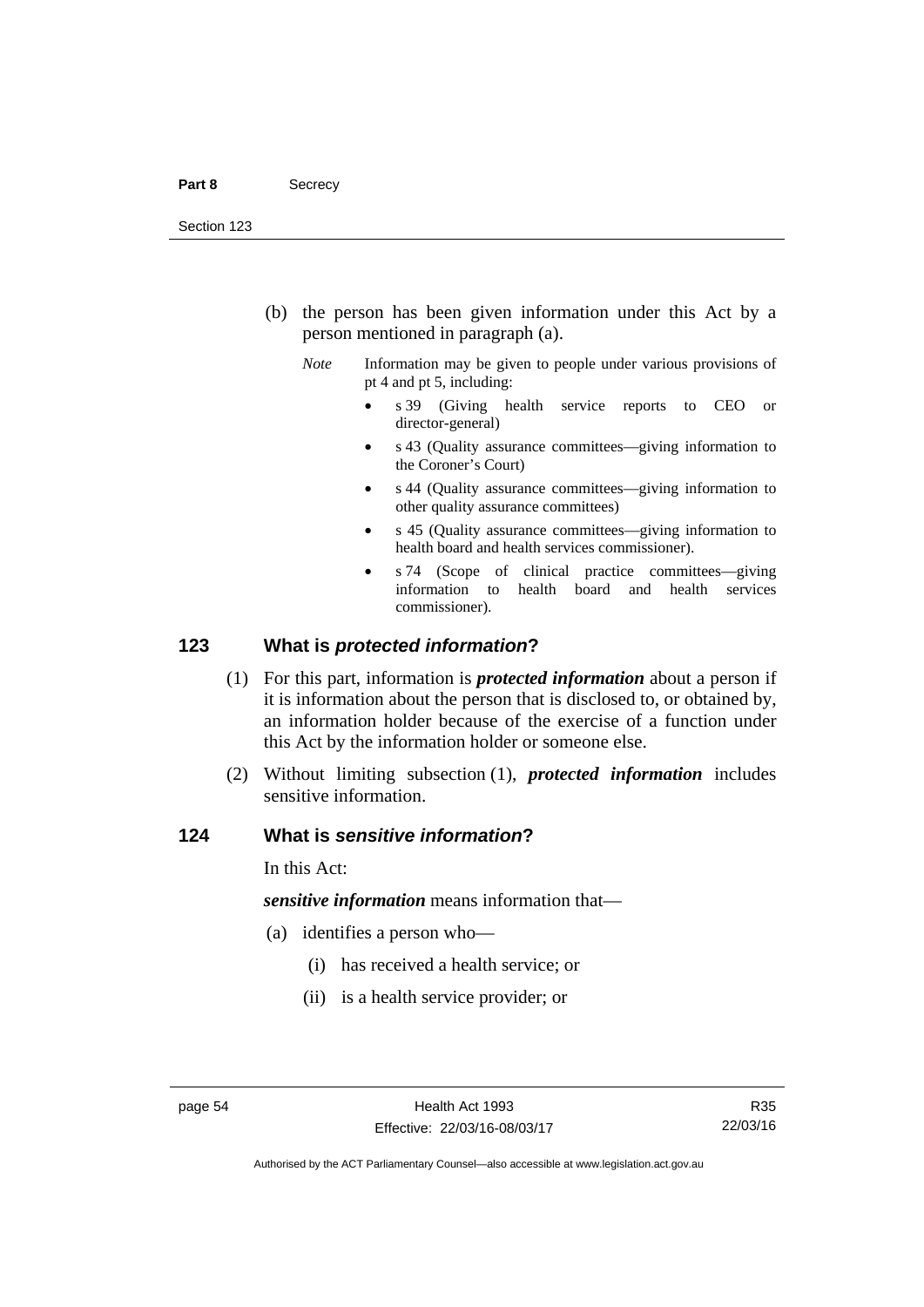- (iii) has provided information to a quality assurance committee under section 35 (Quality assurance committees—obtaining information) or otherwise in the course of the committee carrying out the committee's functions under this Act; or
- (iv) has provided information to a scope of clinical practice committee under section 64 (Scope of clinical practice committees—obtaining information) or otherwise in the course of the committee carrying out the committee's functions under this Act; or
- (b) would allow the identity of the person to be worked out.

## **125 Offence—secrecy of protected information**

- (1) An information holder commits an offence if—
	- (a) the information holder—
		- (i) makes a record of protected information about someone else; and
		- (ii) is reckless about whether the information is protected information about someone else; or
	- (b) the information holder—
		- (i) does something that divulges protected information about someone else; and
		- (ii) is reckless about whether—
			- (A) the information is protected information about someone else; and
			- (B) doing the thing would result in the information being divulged to another person.

Maximum penalty: 50 penalty units, imprisonment for 6 months or both.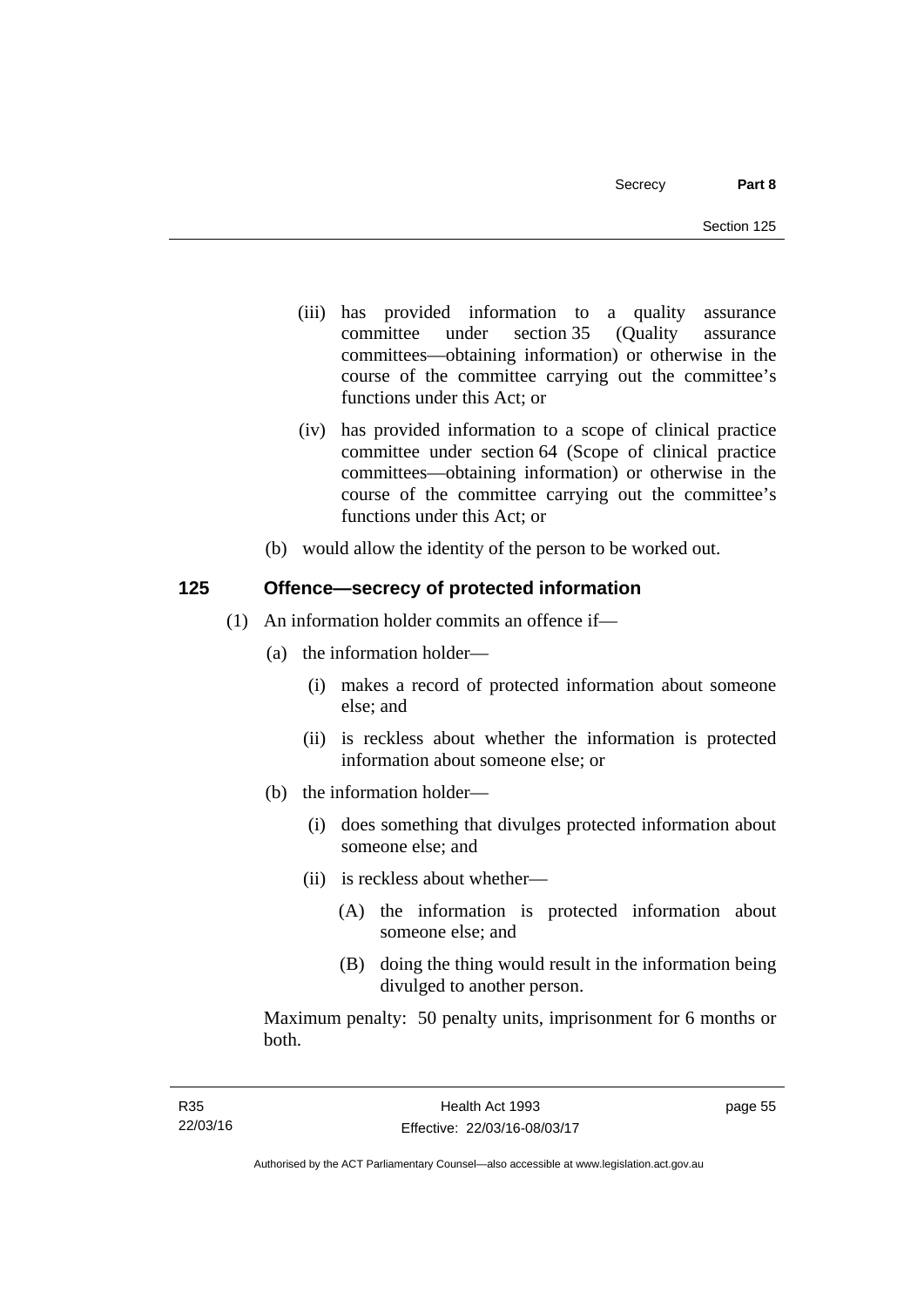#### Part 8 **Secrecy**

Section 125

- (2) This section does not apply to the making of a record or the divulging of information if the record is made or the information divulged—
	- (a) under this Act; or
	- (b) in the exercise of a function, as an information holder, under this Act.
- (3) This section does not apply to the making of a record or the divulging of information if—
	- (a) the protected information is not sensitive information; and
	- (b) the record is made or the information divulged—
		- (i) under another territory law; or
		- (ii) in the exercise of a function, as an information holder, under another territory law.
- (4) This section does not apply to the divulging of protected information about someone with the person's agreement.
- (5) An information holder must not divulge protected information to a court, or produce a document containing protected information to a court, unless it is necessary to do so for this Act.
	- *Note* A quality assurance committee may give protected information to the Coroner's Court (see s 43).
- (6) In this section:

*court* includes a tribunal, authority or person with power to require the production of documents or the answering of questions.

*produce* includes allow access to.

Authorised by the ACT Parliamentary Counsel—also accessible at www.legislation.act.gov.au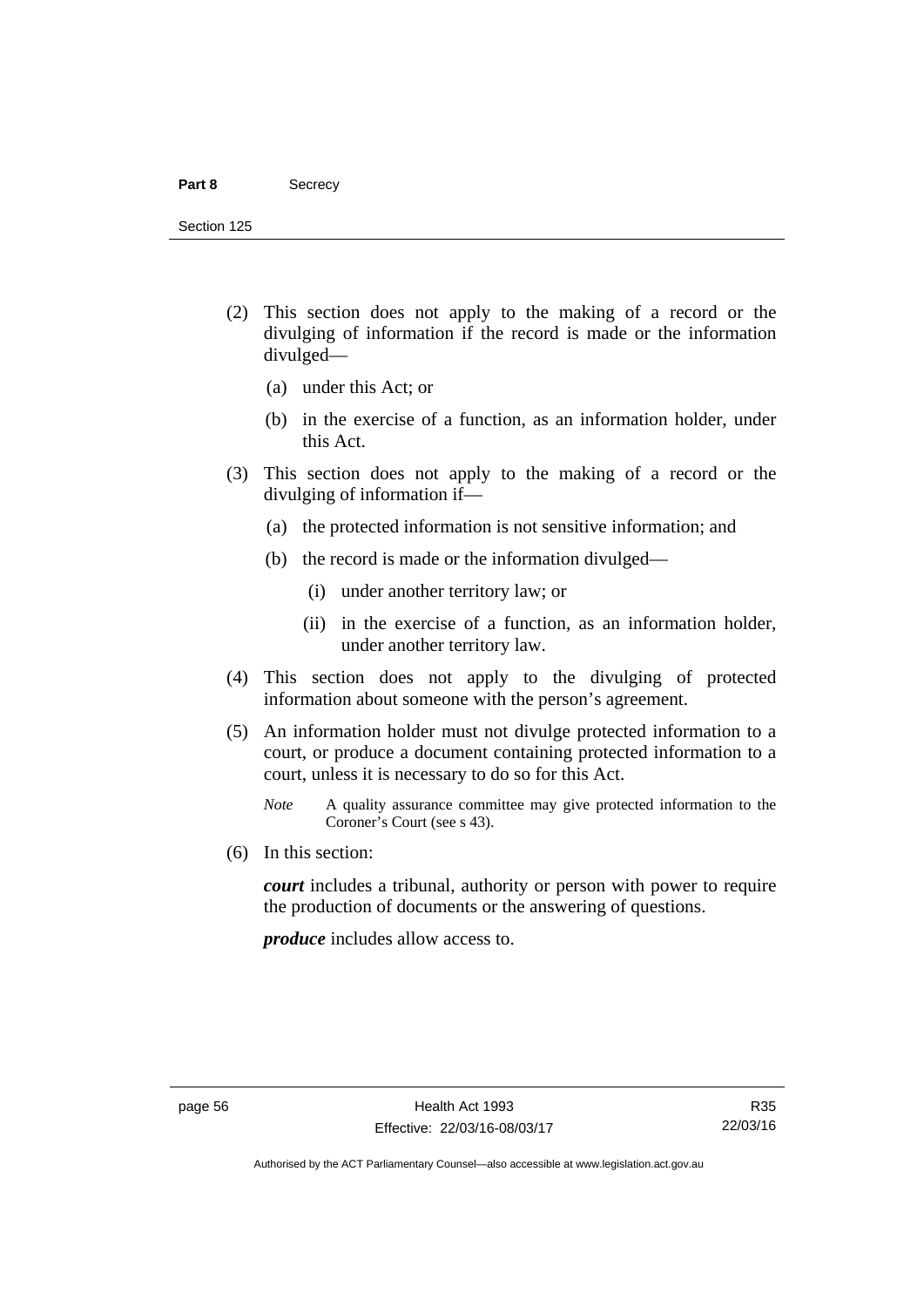#### **126 Information may be given to Medicare Australia**

- (1) The CEO of a health facility may give protected information about a health service provided by a health service provider for the health facility to—
	- (a) Medicare Australia; or
	- (b) the auditor-general.
	- *Note* Protected information includes sensitive information (see s 123).
- (2) However, the CEO must not give the information unless—
	- (a) the CEO is satisfied that the giving of the information will help the prevention or detection of fraud; and
	- (b) the Minister agrees, in writing, to the giving of the information.
- (3) In this section:

*CEO*, of a health facility—see section 22.

*Medicare Australia*—see the *[Human Services \(Medicare\) Act 1973](http://www.comlaw.gov.au/Details/C2012C00755)*  (Cwlth).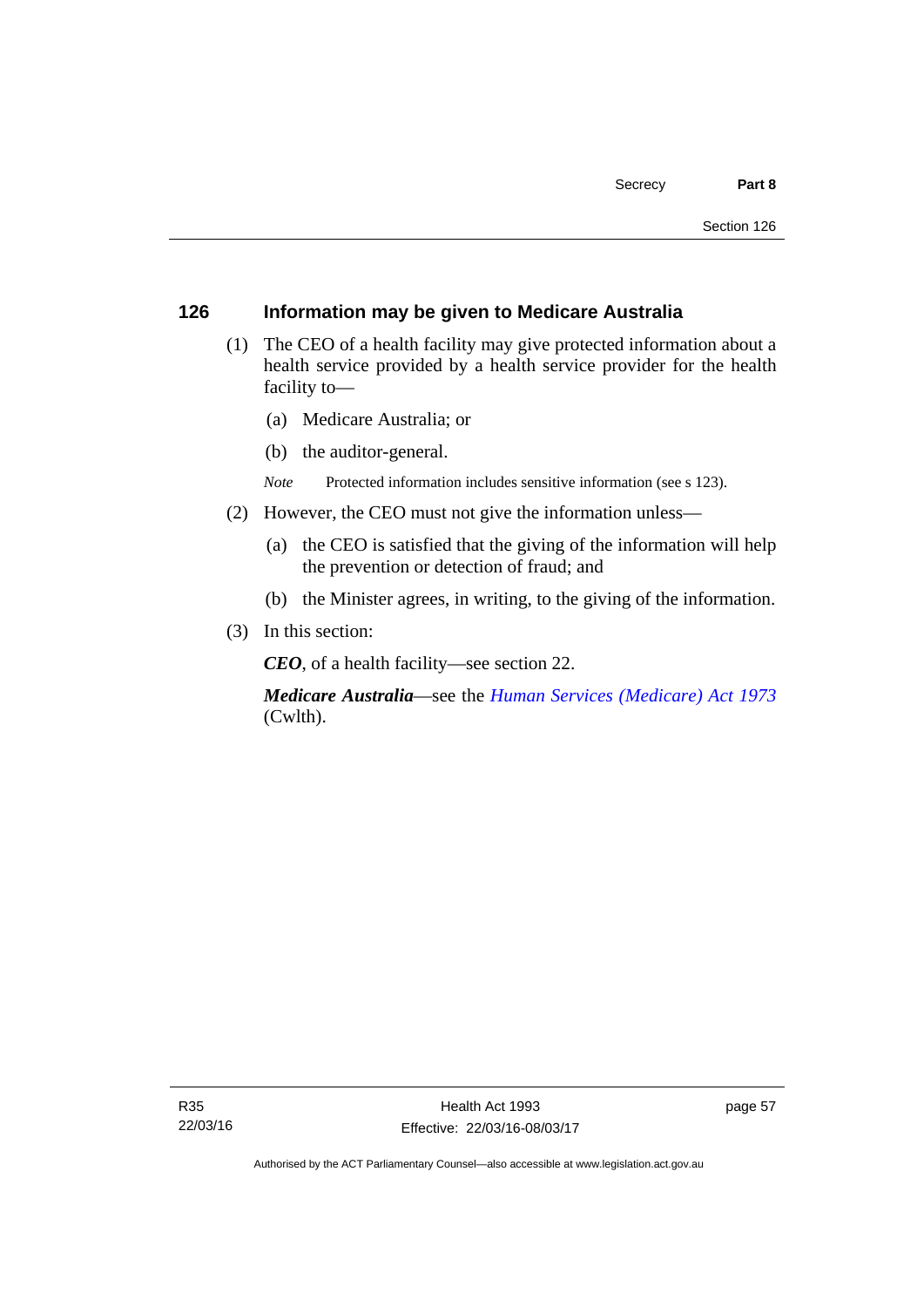Section 127

# **Part 8A Offence—provision of health services by non-health practitioners**

# **127 Provision of regulated health service by person not health practitioner**

- (1) A person commits an offence if—
	- (a) the person intentionally provides a regulated health service; and
	- (b) the person is not a health practitioner.

Maximum penalty: 50 penalty units, imprisonment for 6 months or both.

#### **Example—someone providing a regulated health service to someone in the ACT when not a health practitioner**

A person (*Dr W*) provides a medical service by a video link from an island in the south Pacific to Mary Smith in the ACT. Dr W advises Mary that she needs to have her tonsils removed. Dr W is not a health practitioner. Dr W contravenes this subsection.

- *Note* An example is part of the Act, is not exhaustive and may extend, but does not limit, the meaning of the provision in which it appears (see [Legislation Act,](http://www.legislation.act.gov.au/a/2001-14) s 126 and s 132).
- (2) This section does not apply to—
	- (a) a health service provided in an emergency; or
	- (b) the provision, by mail order, or over the internet or by other electronic means, of manufactured aids to rehabilitation or surgical prosthetics and orthotics; or
	- (c) a health service ordinarily provided in the ordinary course of business by people other than health practitioners.

#### **Example—par (b)**

dental restorative or corrective devices

R35 22/03/16

Authorised by the ACT Parliamentary Counsel—also accessible at www.legislation.act.gov.au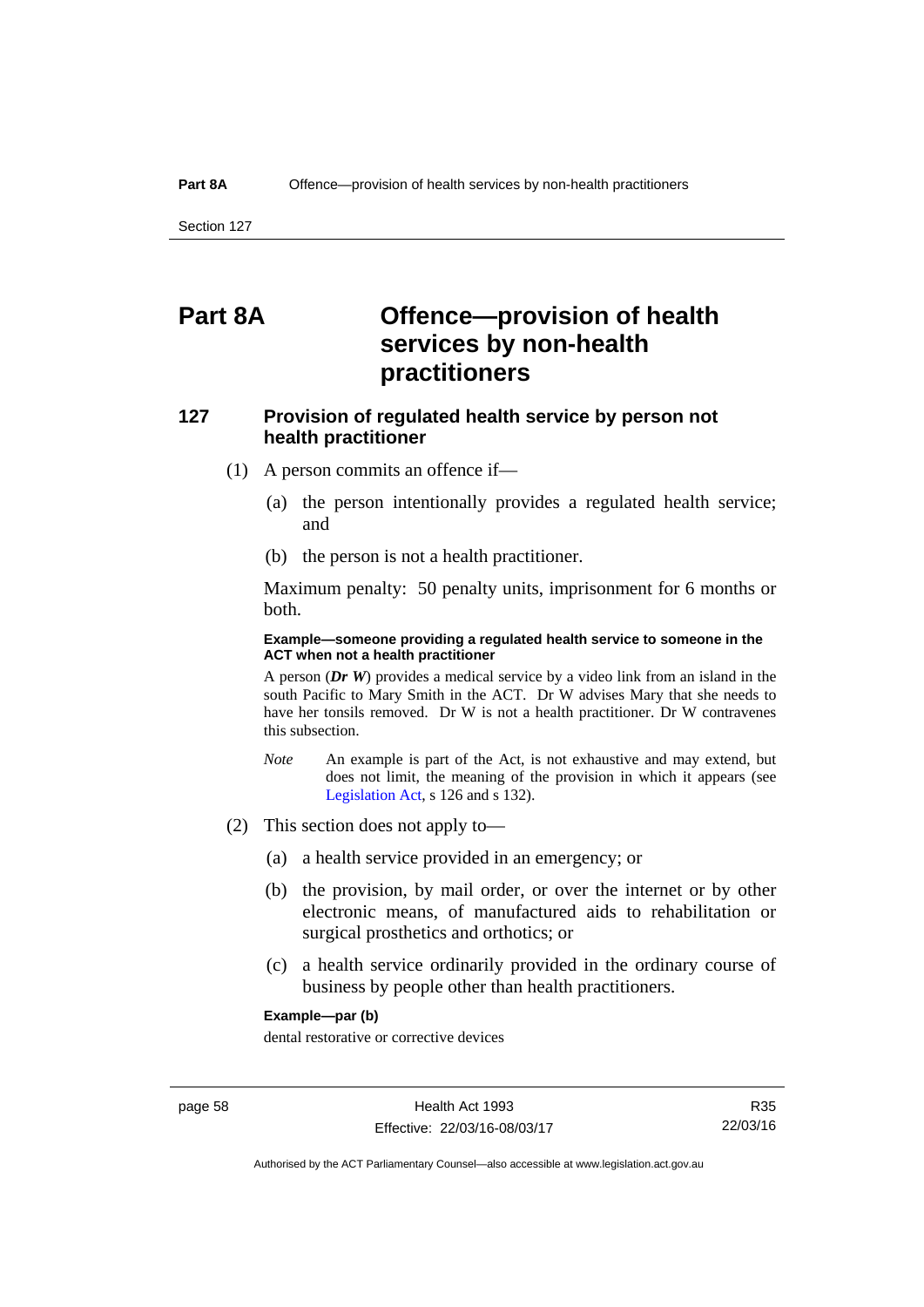(3) In this section:

*regulated health service* means a health service ordinarily provided by a health practitioner.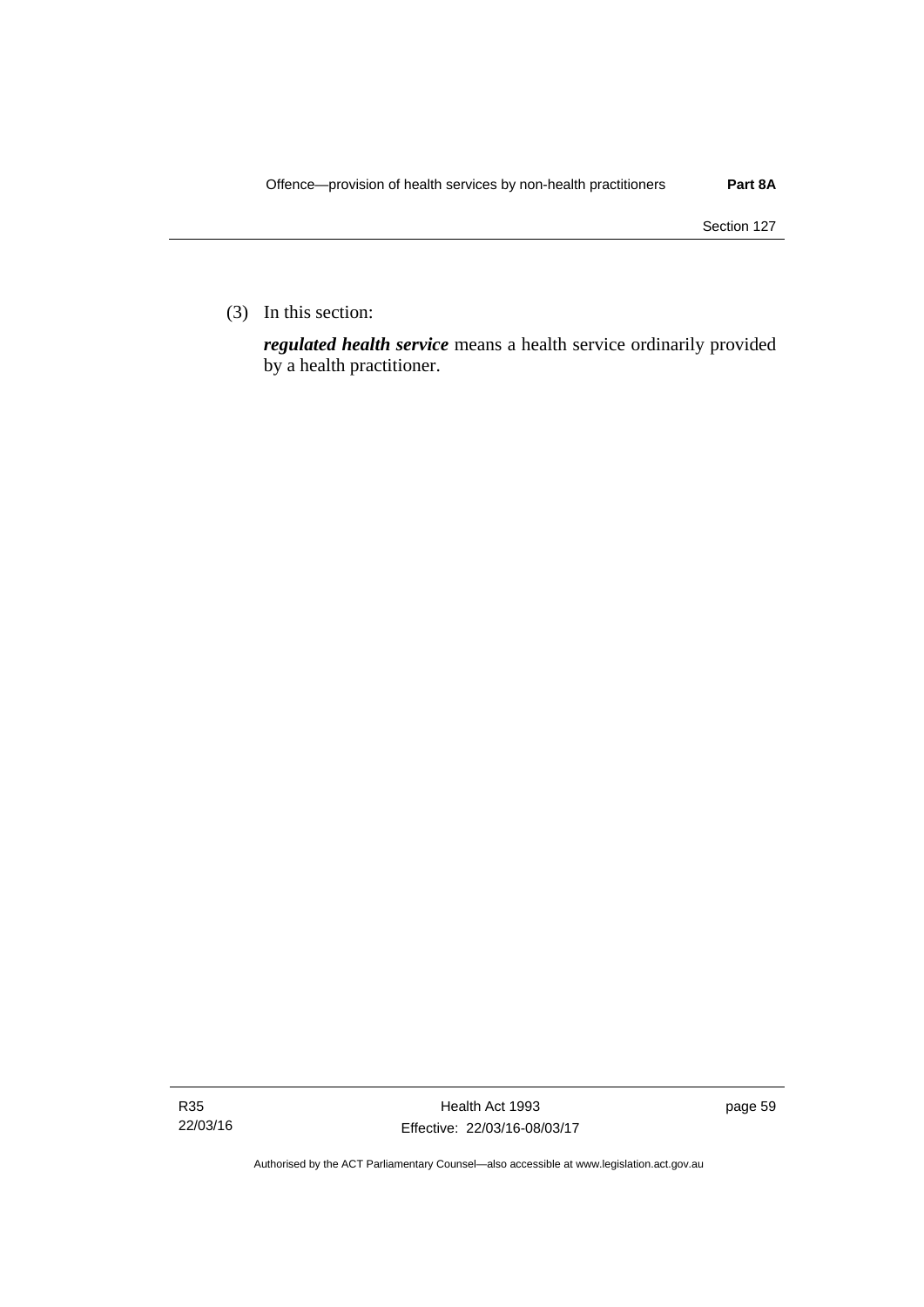#### **Part 10** Review of decisions

Section 130

# **Part 10 Review of decisions**

#### **130 Review of decisions**

A doctor, dentist or eligible midwife for a health facility may apply to the ACAT for review of a decision of the CEO of the health facility under section 69—

- (a) to amend or withdraw the scope of clinical practice of the doctor, dentist or eligible midwife; or
- (b) to amend the terms of engagement of the doctor, dentist or eligible midwife; or
- (c) to suspend or end the engagement of the doctor, dentist or eligible midwife.

#### **131 Pt 10 obligations—no contracting out**

To remove any doubt, this part applies in relation to a doctor, dentist or eligible midwife for a health facility despite anything to the contrary in a term of the doctor's, dentist's or eligible midwife's engagement.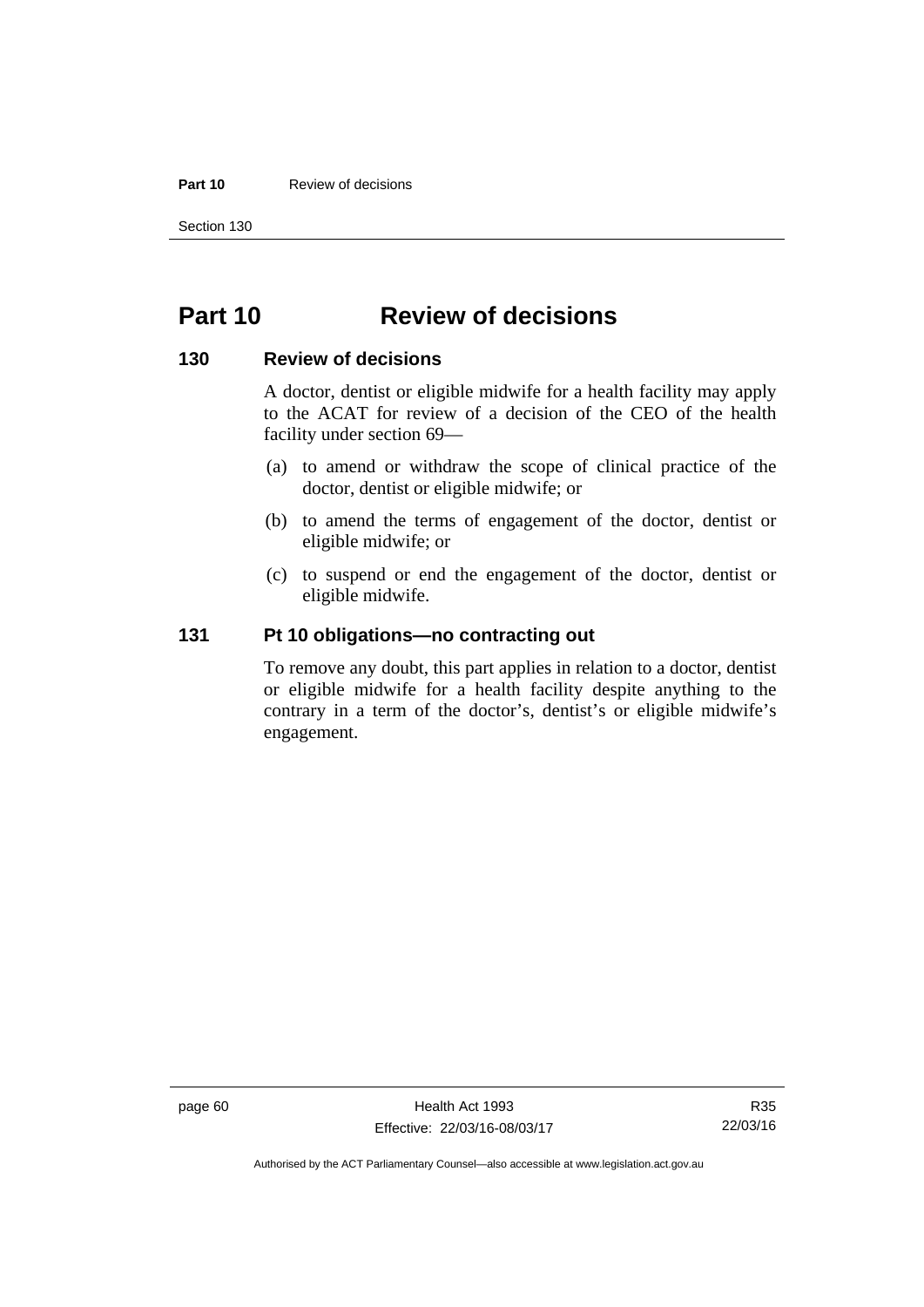# **Part 15 Miscellaneous**

## **189 Protection of doctor, dentist or eligible midwife from liability in emergency**

- (1) A doctor, dentist or eligible midwife for a health facility does not incur personal civil liability for an act done or omission made that falls outside the doctor's, dentist's or eligible midwife's scope of clinical practice at the health facility if done or made honestly and without recklessness to assist, or give advice about the assistance to be given to, a person who is apparently—
	- (a) injured or at risk of being injured; or
	- (b) in need of emergency medical assistance.
- (2) However, the protection does not apply if—
	- (a) there is in force a professional indemnity insurance arrangement that covers the liability; or
	- (b) the doctor's, dentist's or eligible midwife's capacity to exercise appropriate care and skill was, at the relevant time, significantly impaired by a recreational drug.
- (3) In this section:

*recreational drug* means a drug consumed voluntarily for non-medicinal purposes, and includes alcohol.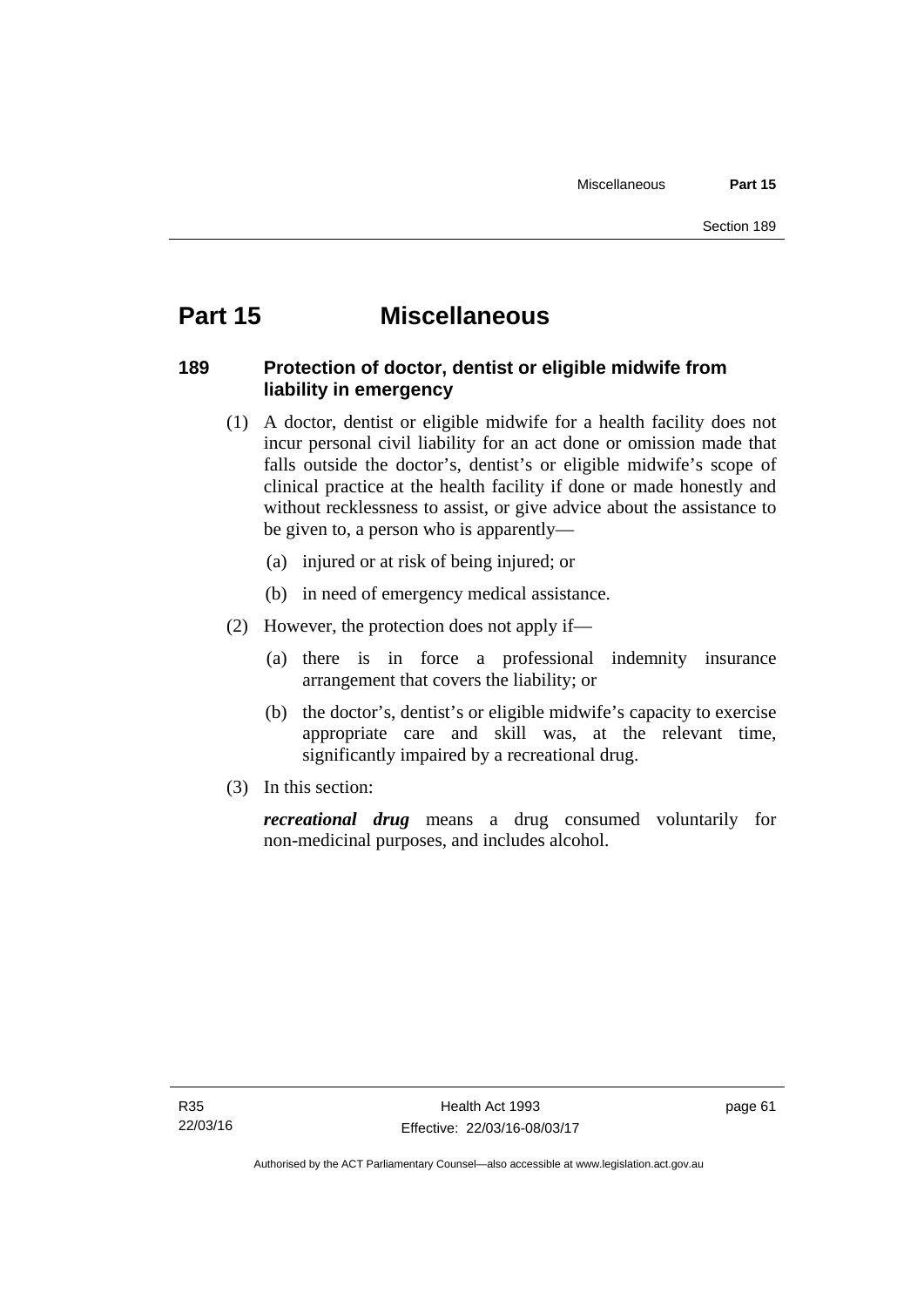#### **Part 15** Miscellaneous

#### **190 Disclosure of interests by committee members**

- (1) If a member of a committee to which this section applies has a material interest in an issue being considered, or about to be considered, by the committee, the member must disclose the nature of the interest at a committee meeting as soon as practicable after the relevant facts come to the member's knowledge.
	- *Note 1* This section applies to a quality assurance committee (see s 32) and a scope of clinical practice committee (see s 61).
	- *Note 2 Material interest* is defined in s (4). The definition of *indirect interest* in s (4) applies to the definition of *material interest*.
- (2) The disclosure must be recorded in the committee's minutes and, unless the committee otherwise decides, the member must not—
	- (a) be present when the committee considers the issue; or
	- (b) take part in a decision of the committee on the issue.

#### **Example**

Adam, Ben and Charlotte are members of a quality assurance committee. They have an interest in an issue being considered at a committee meeting and they disclose the interest as soon as they become aware of it. Adam's and Ben's interests are minor but Charlotte has a direct financial interest in the issue.

The committee considers the disclosures and decides that because of the nature of the interests:

- Adam may be present when the committee considers the issue but not take part in the decision
- Ben may be present for the consideration and take part in the decision.

The committee does not make a decision allowing Charlotte to be present or take part in the committee's decision. Accordingly, since Charlotte has a material interest she cannot be present for the consideration of the issue or take part in the decision.

*Note* An example is part of the Act, is not exhaustive and may extend, but does not limit, the meaning of the provision in which it appears (see [Legislation Act,](http://www.legislation.act.gov.au/a/2001-14) s 126 and s 132).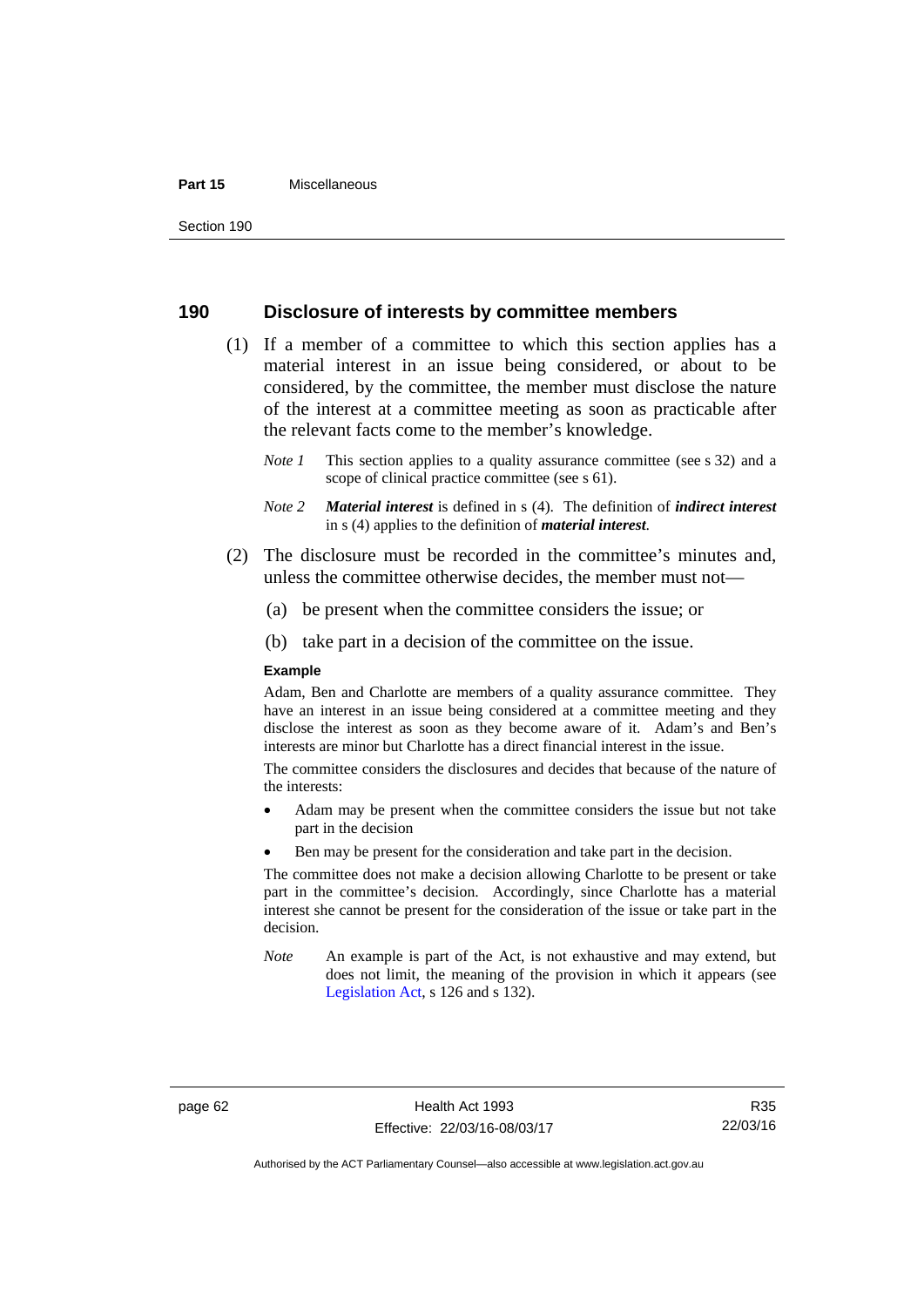- (3) Any other committee member who also has a material interest in the issue must not be present when the committee is considering its decision under subsection (2).
- (4) In this section:

*associate*, of a person, means—

- (a) the person's business partner; or
- (b) a close friend of the person; or
- (c) a family member of the person.

*executive officer*, of a corporation, means a person (however described) who is concerned with, or takes part in, the corporation's management, whether or not the person is a director of the corporation.

*indirect interest*—without limiting the kinds of indirect interests a person may have, a person has an *indirect interest* in an issue if any of the following has an interest in the issue:

- (a) an associate of the person;
- (b) a corporation if the corporation has not more than 100 members and the person, or an associate of the person, is a member of the corporation;
- (c) a subsidiary of a corporation mentioned in paragraph (b);
- (d) a corporation if the person, or an associate of the person, is an executive officer of the corporation;
- (e) the trustee of a trust if the person, or an associate of the person, is a beneficiary of the trust;
- (f) a member of a firm or partnership if the person, or an associate of the person, is a member of the firm or partnership;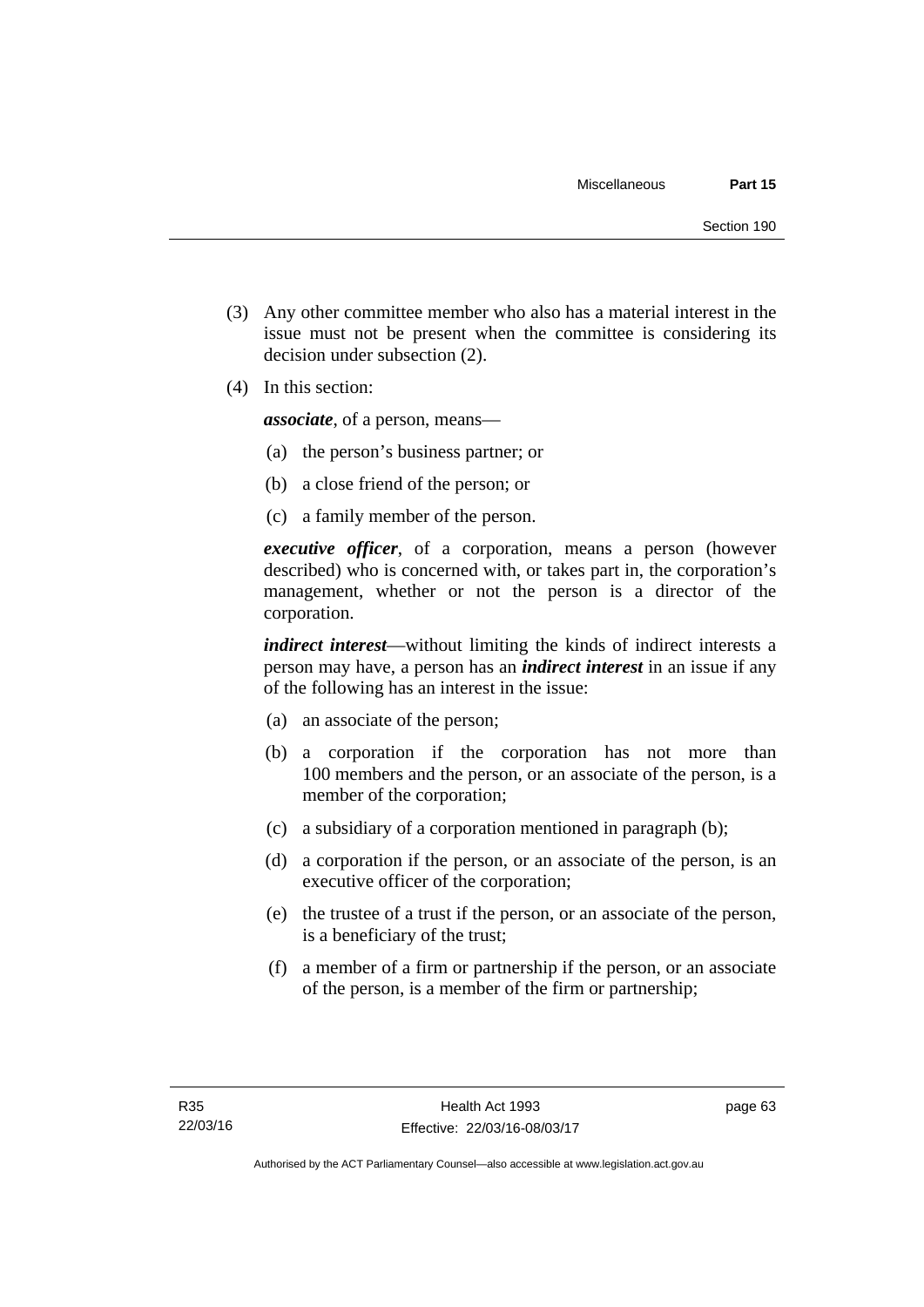#### **Part 15** Miscellaneous

Section 191

 (g) someone else carrying on a business if the person, or an associate of the person, has a direct or indirect right to participate in the profits of the business.

*material interest*—a committee member has a *material interest* in an issue if the member has—

- (a) a direct or indirect financial interest in the issue; or
- (b) a direct or indirect interest of any other kind if the interest could conflict with the proper exercise of the member's functions in relation to the committee's consideration of the issue.

#### **191 References to Health and Community Care Service**

- (1) In any Act, instrument made under an Act, contract or other document, a reference to the *Health and Community Care Service* is, for the application of that Act, instrument, contract or other document after the commencement of this section, a reference to the Territory.
- (2) In this section:

*Health and Community Care Service* means the Australian Capital Territory Health and Community Care Service established by the *[Health and Community Care Services Act 1996](http://www.legislation.act.gov.au/a/1996-34)* (repealed).

## **192 Determination of fees**

- (1) The Minister may determine fees for this Act.
	- *Note* The [Legislation Act](http://www.legislation.act.gov.au/a/2001-14) contains provisions about the making of determinations and regulations relating to fees (see pt 6.3)
- (2) Without limiting subsection (1), the Minister may determine fees in relation to the provision of health and community care services.
- (3) A determination is a disallowable instrument.
	- *Note* A disallowable instrument must be notified, and presented to the Legislative Assembly, under the [Legislation Act.](http://www.legislation.act.gov.au/a/2001-14)

R35 22/03/16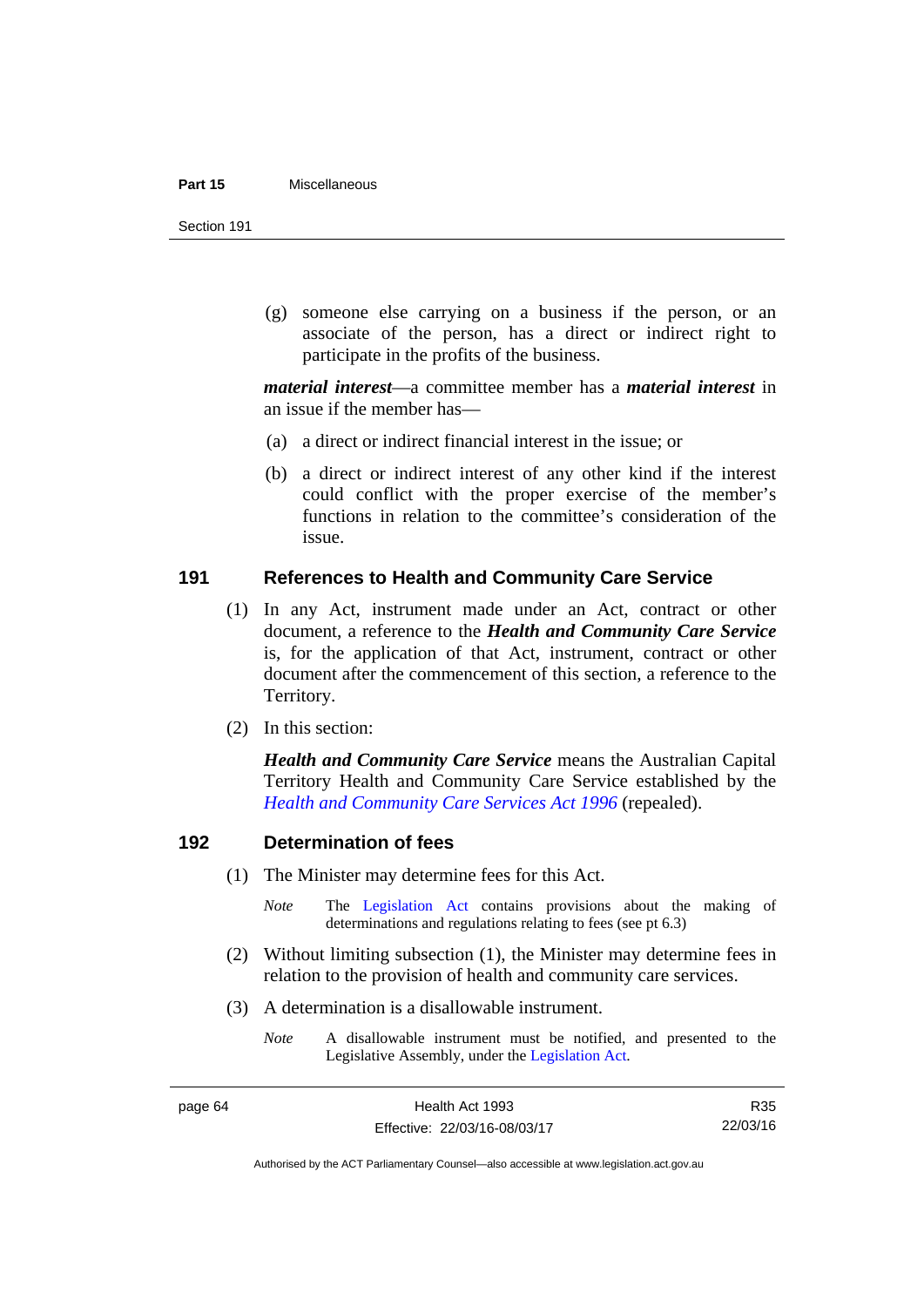- (4) A determination may adopt a Commonwealth law or a health benefits agreement (or a provision of a Commonwealth law or health benefits agreement) as in force from time to time.
	- *Note 1* The text of an applied, adopted or incorporated law or instrument, whether applied as in force from time to time or at a particular time, is taken to be a notifiable instrument if the operation of the [Legislation](http://www.legislation.act.gov.au/a/2001-14)  [Act](http://www.legislation.act.gov.au/a/2001-14), s 47 (5) or (6) is not disapplied (see s 47 (7)).
	- *Note 2* A notifiable instrument must be notified under the [Legislation Act](http://www.legislation.act.gov.au/a/2001-14).
- (5) In this section:

*Commonwealth law* means a Commonwealth Act, or any regulations, rules, ordinance or disallowable instrument under a Commonwealth Act.

*disallowable instrument*, for a Commonwealth Act, means a disallowable instrument under the *[Acts Interpretation Act 1901](http://www.comlaw.gov.au/Details/C2012C00001)* (Cwlth), section 46A.

*health benefits agreement* means an agreement between the Territory and an entity that provides health benefits to contributors of a health benefits fund conducted by the entity.

# **193 Payment of fees and interest**

- (1) A fee is payable to the Territory on or before the payment date.
- (2) If an amount for a fee remains unpaid after the payment date, in addition to that amount, interest calculated on the aggregate amount at the rate determined by the Minister is payable to the Territory in relation to every month or part of a month that the aggregate amount remains unpaid.
- (3) A determination is a disallowable instrument.
	- *Note* A disallowable instrument must be notified, and presented to the Legislative Assembly, under the [Legislation Act.](http://www.legislation.act.gov.au/a/2001-14)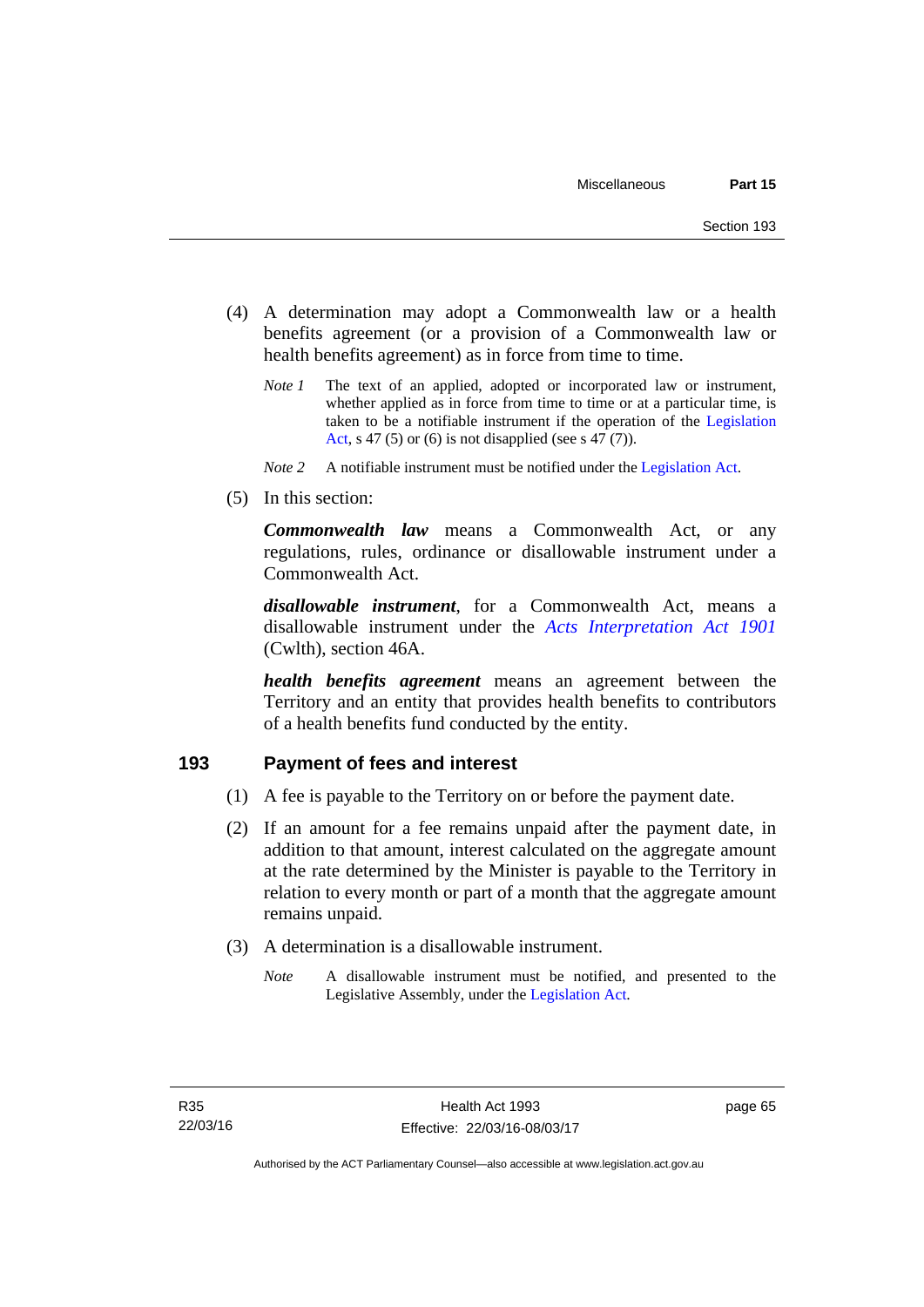#### **Part 15** Miscellaneous

(4) In this section:

*aggregate amount*, for a month, means the total of—

- (a) the amount of the fee; and
- (b) the amount of interest;

remaining unpaid at the end of the previous month.

*payment date*, for a fee, means the 28th day after the day when the account for the fee was issued.

# **194 Approved forms**

- (1) The Minister may approve forms for this Act.
- (2) If the Minister approves a form for a particular purpose, the form must be used for that purpose.

*Note* For other provisions about forms, see [Legislation Act,](http://www.legislation.act.gov.au/a/2001-14) s 255.

(3) An approved form is a notifiable instrument.

*Note* A notifiable instrument must be notified under the [Legislation Act](http://www.legislation.act.gov.au/a/2001-14).

# **195 Regulations about nurse practitioners**

- (1) The regulations may make provision in relation to nurse practitioner positions and the scopes of practice for nurse practitioner positions.
- (2) In this section:

*nurse practitioner position* means a position approved under the regulations as a nurse practitioner position.

*position* means a position (however described) in the public or private sector, whether or not the occupant is an employee.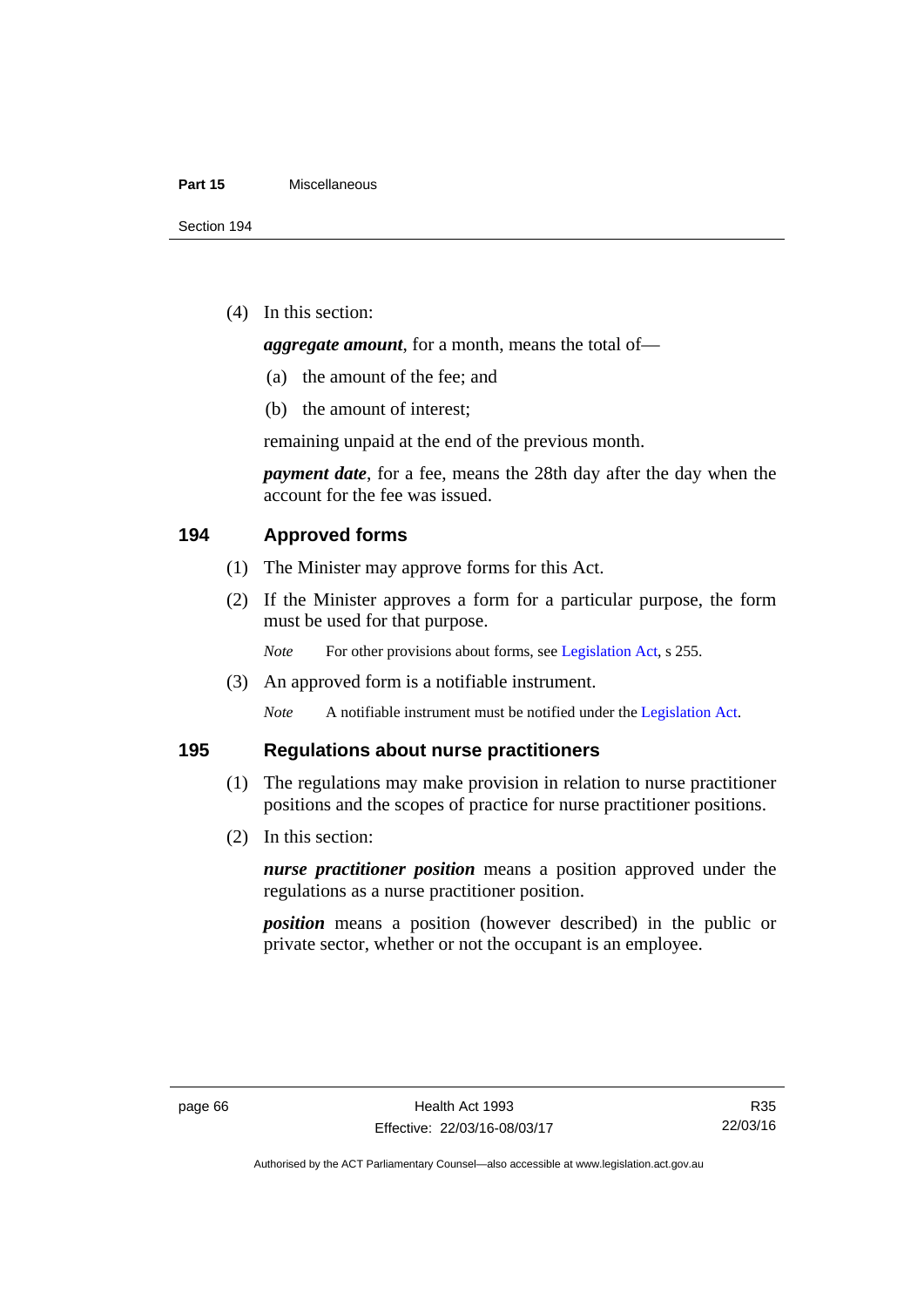*scope of practice*, for a nurse practitioner position, means the manner in which the nurse practitioner who occupies the position may practise as a nurse practitioner, including, for example, the aspects of practice that the nurse practitioner may perform as a nurse practitioner.

## **Examples for def** *scope of practice*

- 1 prescribing particular medication
- 2 referring patients to other health care professionals
- 3 ordering particular diagnostic investigations
- *Note* An example is part of the regulations, is not exhaustive and may extend, but does not limit, the meaning of the provision in which it appears (see [Legislation Act,](http://www.legislation.act.gov.au/a/2001-14) s 126 and s 132).

# **196 Regulation-making power**

The Executive may make regulations for this Act.

*Note* Regulations must be notified, and presented to the Legislative Assembly, under the [Legislation Act](http://www.legislation.act.gov.au/a/2001-14).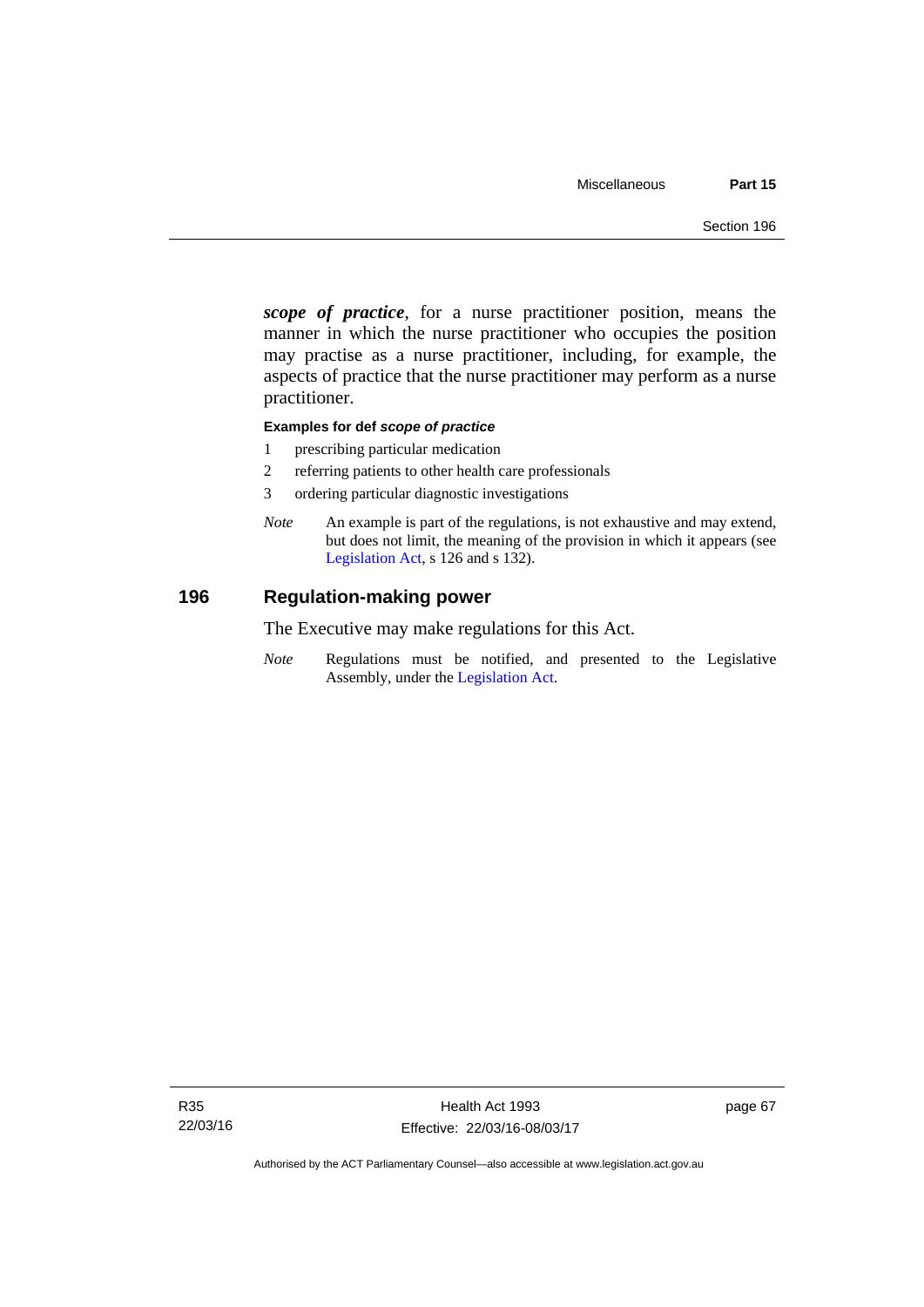# **Dictionary**

(see s 2)

- *Note 1* The [Legislation Act](http://www.legislation.act.gov.au/a/2001-14) contains definitions and other provisions relevant to this Act.
- *Note 2* For example, the [Legislation Act,](http://www.legislation.act.gov.au/a/2001-14) dict, pt 1 defines the following terms:
	- ACAT
	- Act
	- ACT
	- appoint
	- Commonwealth
	- Coroner's Court
	- director-general (see s 163)
	- entity
	- exercise
	- found guilty
	- function
	- health practitioner
	- in relation to
	- interest
	- make
	- pharmacist
	- proceeding
	- territory law
	- the Territory
	- tribunal.

*abortion*, for part 6 (Abortions)—see section 80.

*approved medical facility*, for division 6.2 (Patient privacy in protected areas)—see section 85.

*authorised representative*, for part 7 (VMO service contracts)—see section 100.

page 68 Health Act 1993 Effective: 22/03/16-08/03/17

R35 22/03/16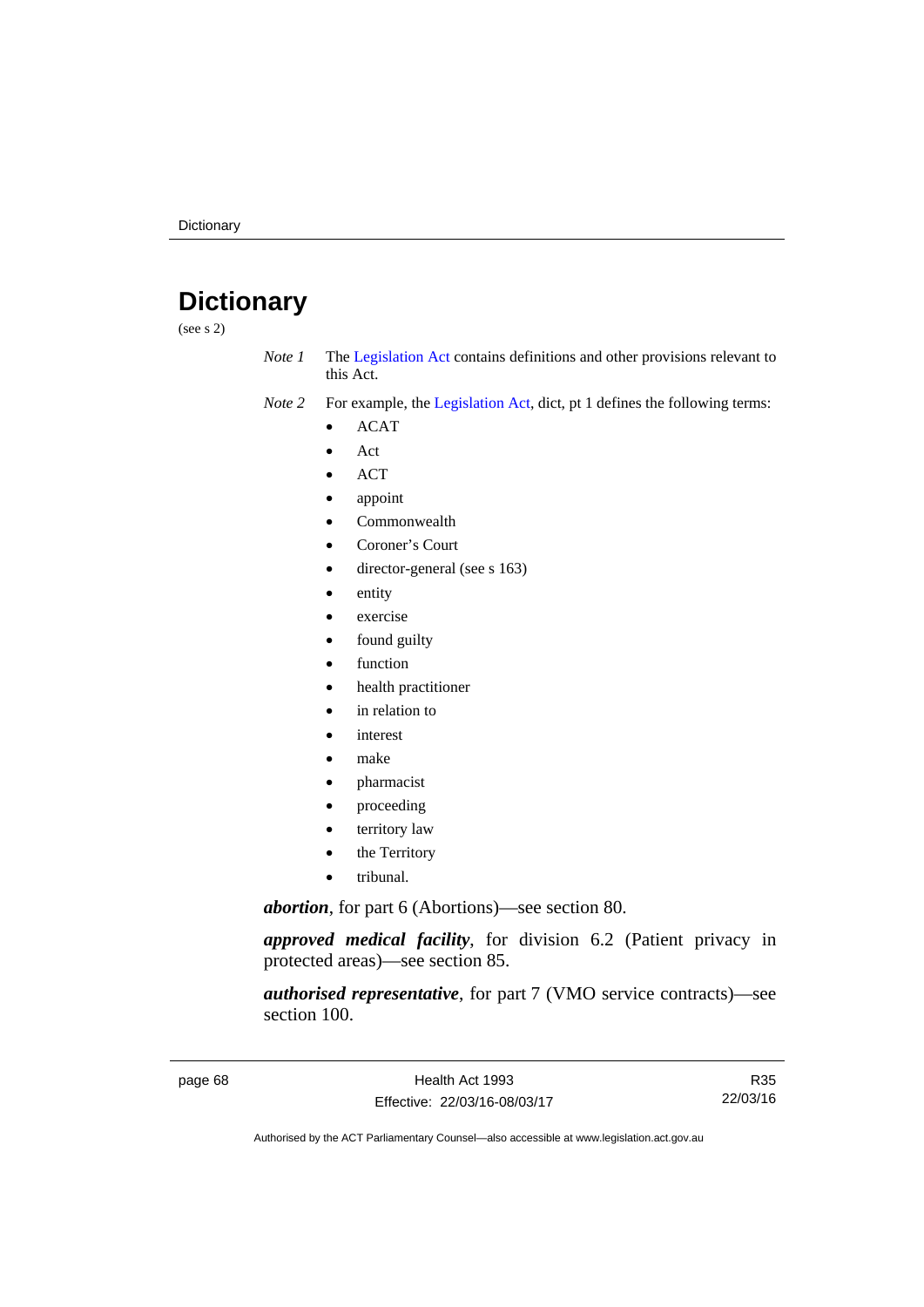*capture visual data*, for division 6.2 (Patient privacy in protected areas)—see section 85.

# *CEO*—

- (a) of a health facility, for part 4 (Quality assurance)—see section 22; and
- (b) of a health professional organisation, for part 4 (Quality assurance)—see section 23; and
- (c) of a health facility, for part 5 (Reviewing scope of clinical practice)—see section 53.

*chief executive officer, Calvary* means the person engaged to exercise the functions of the position of chief executive officer (however described) of Calvary Health Care ACT Limited (Public Division) under the rules of Calvary Health Care ACT Limited.

*core conditions*, for part 7 (VMO service contracts)—see section 100.

*day hospital* means a facility where a person is admitted for surgical or medical treatment and discharged on the same day.

*dental technical work* means work involving the making, altering, repairing or maintaining of dental prosthetic appliances.

## **Example—dental technical work**

shade-taking for dental prosthetic appliances

*Note* An example is part of the Act, is not exhaustive and may extend, but does not limit, the meaning of the provision in which it appears (see [Legislation Act,](http://www.legislation.act.gov.au/a/2001-14) s 126 and s 132).

*dental technician* means a person who does dental technical work and either—

 (a) is a graduate of a course of education in dental technical work accredited by the Council of Regulating Authorities for Dental Technicians and Dental Prosthetists (*CORA*); or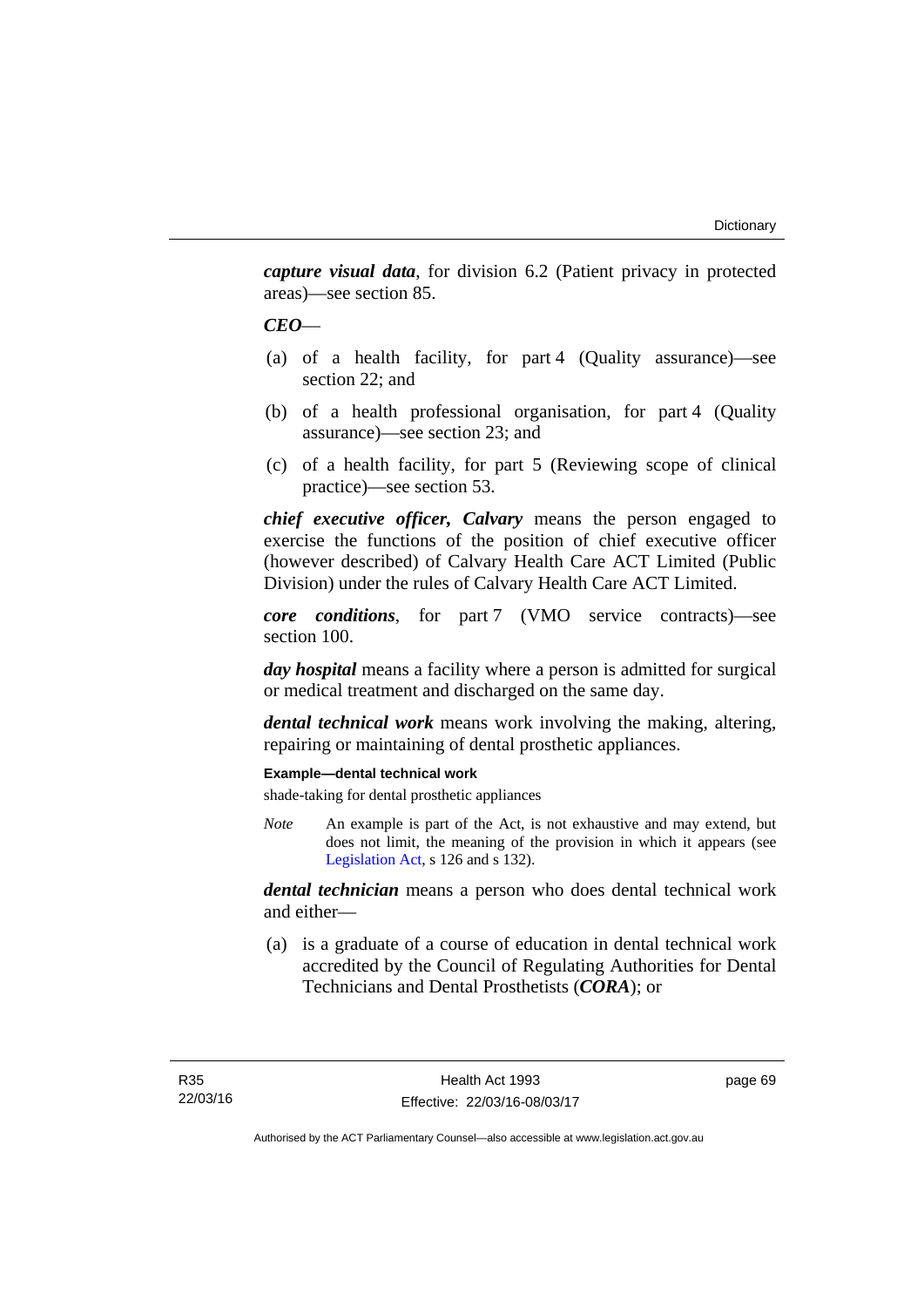- $(b)$  has
	- (i) completed a course of education or training in dental prosthetic work outside Australia that is accredited by CORA; and
	- (ii) passed an exam in dental prosthetic work accredited by CORA.

*dentist*, for a health facility, for part 5 (Reviewing scope of clinical practice)—see section 52.

*divulge*, for part 8 (Secrecy)—see section 121.

*doctor*, for a health facility, for part 5 (Reviewing scope of clinical practice)—see section 52.

*eligible midwife*, for part 5 (Reviewing scope of clinical practice) see section 52.

*engage* in conduct means—

- (a) do an act; or
- (b) omit to do an act.

*entity*, for part 7 (VMO service contracts)—see section 100.

*health board* means a national board established under the *[Health](http://www.legislation.act.gov.au/a/db_39269/default.asp)  [Practitioner Regulation National Law \(ACT\)](http://www.legislation.act.gov.au/a/db_39269/default.asp)*, section 31.

*health facility*—see section 6.

*health facility QAC*, for a health facility, for part 4 (Quality assurance)—see section 20.

*health professional organisation*, for part 4 (Quality assurance) see section 21.

*health professional organisation QAC*, for a health professional organisation, for part 4 (Quality assurance)—see section 20.

*health service*—see section 5.

*health service provider*—see section 7.

page 70 Health Act 1993 Effective: 22/03/16-08/03/17

R35 22/03/16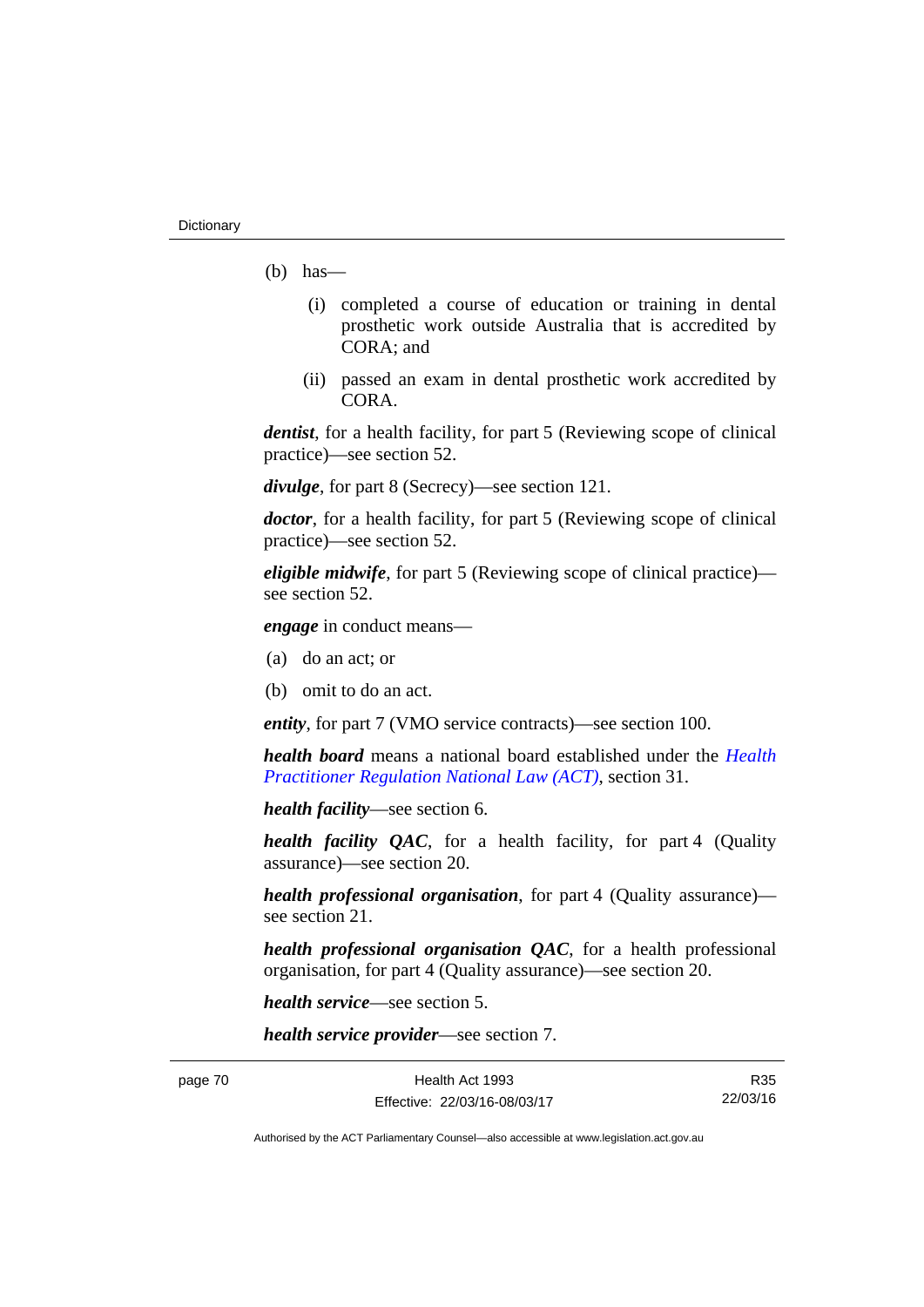*health service report*, for part 4 (Quality assurance)—see section 38.

*hospital*, for part 5 (Reviewing scope of clinical practice)—see section 50.

*information holder*, for part 8 (Secrecy)—see section 122.

*local hospital network*—see section 8.

*ministerial report*, for part 4 (Quality assurance)—section 41.

*negotiating agent*, for part 7 (VMO service contracts)—see section 100.

*negotiating period*, for part 7 (VMO service contracts)—see section 103 (2).

*practice corporation*, for part 7 (VMO service contracts)—see section 100.

*prohibited behaviour*, for division 6.2 (Patient privacy in protected areas)—see section 85.

*protected area*, for division 6.2 (Patient privacy in protected areas)—see section 85.

*protected information*, for part 8 (Secrecy)—see section 123.

*quality assurance committee*—see section 24.

*review*, in relation to the scope of clinical practice, for part 5 (Reviewing scope of clinical practice)—see section 55.

*scope of clinical practice*, of a doctor, dentist or eligible midwife, for a health facility, for part 5 (Reviewing scope of clinical practice)—see section 54.

*scope of clinical practice committee*—see section 51.

*scope of clinical practice executive decision notice*, for part 5 (Reviewing scope of clinical practice)—see section 70.

page 71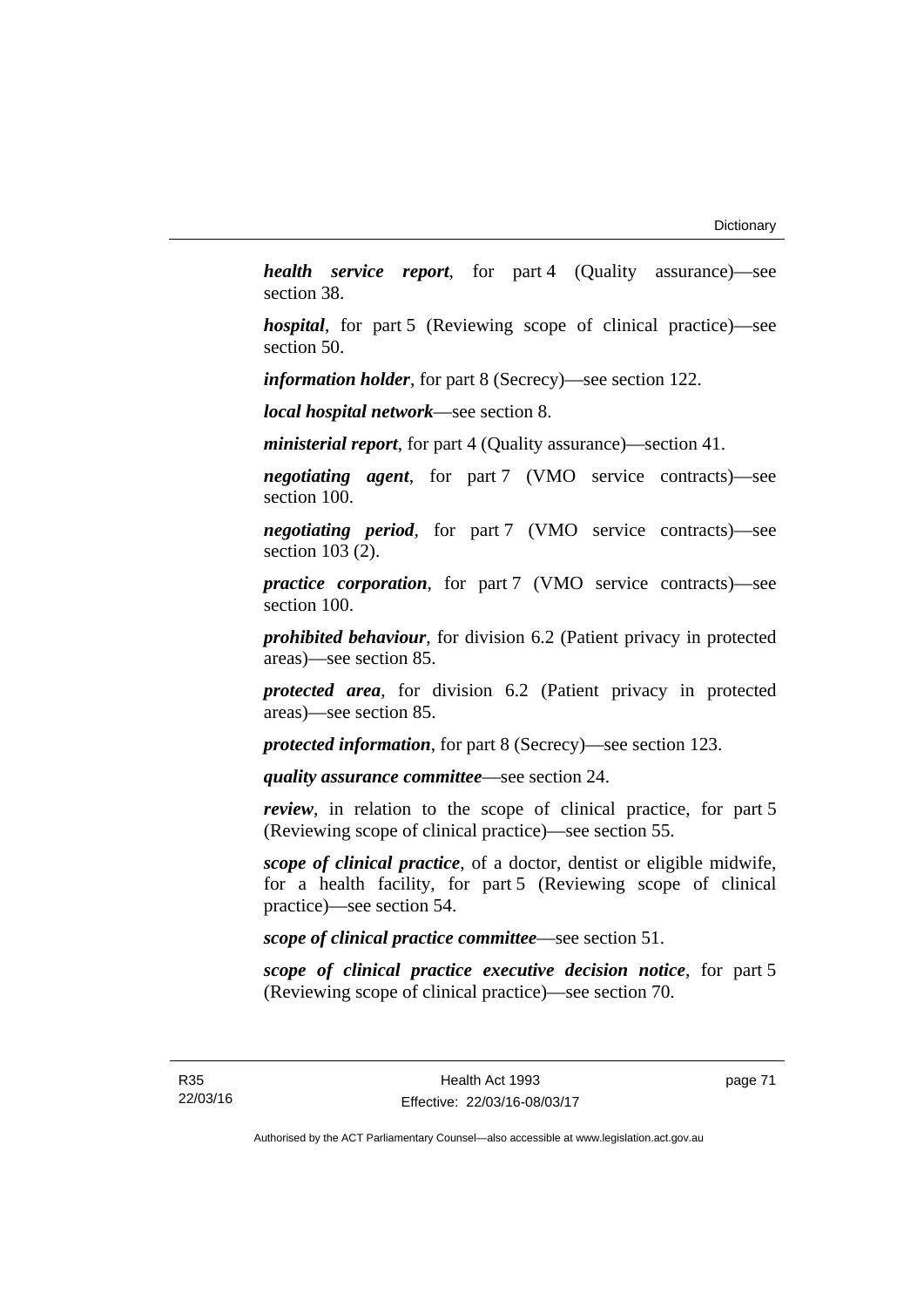*scope of clinical practice report*, for part 5 (Reviewing scope of clinical practice)—see section 67.

*sensitive information*—see section 124.

*service contract*, for part 7 (VMO service contracts)—see section 100.

*special purpose QAC*, for part 4 (Quality assurance), for a purpose stated in the approval—see section 20.

*VMO*, or visiting medical officer, for part 7 (VMO service contracts)—see section 100.

page 72 Health Act 1993 Effective: 22/03/16-08/03/17

R35 22/03/16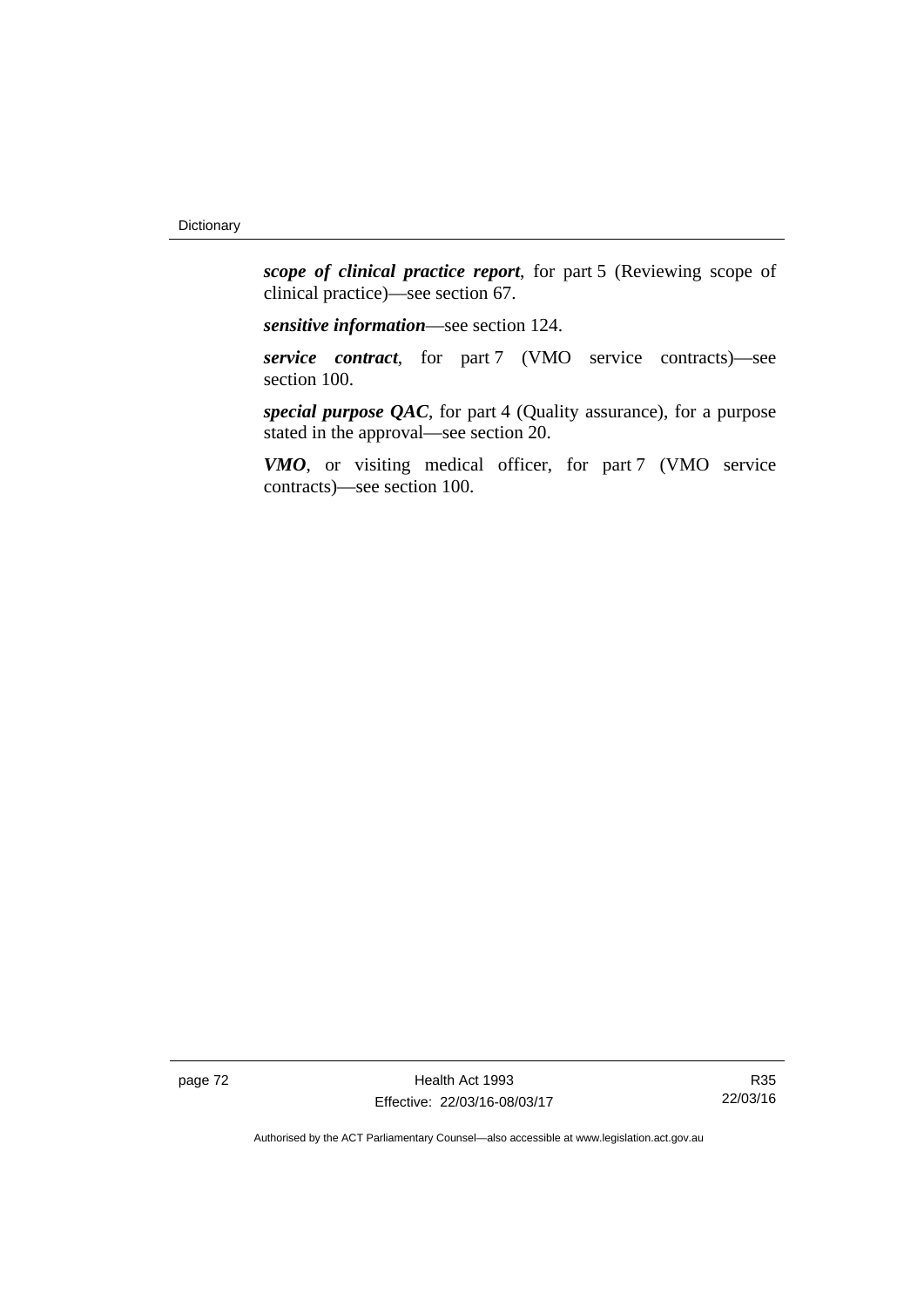# **Endnotes**

# **1 About the endnotes**

Amending and modifying laws are annotated in the legislation history and the amendment history. Current modifications are not included in the republished law but are set out in the endnotes.

Not all editorial amendments made under the *[Legislation Act 2001](http://www.legislation.act.gov.au/a/2001-14)*, part 11.3 are annotated in the amendment history. Full details of any amendments can be obtained from the Parliamentary Counsel's Office.

Uncommenced amending laws are not included in the republished law. The details of these laws are underlined in the legislation history. Uncommenced expiries are underlined in the legislation history and amendment history.

If all the provisions of the law have been renumbered, a table of renumbered provisions gives details of previous and current numbering.

The endnotes also include a table of earlier republications.

| $A = Act$                                    | $NI =$ Notifiable instrument                |
|----------------------------------------------|---------------------------------------------|
| $AF =$ Approved form                         | $o = order$                                 |
| $am = amended$                               | $om = omitted/repealed$                     |
| $amdt = amendment$                           | $ord = ordinance$                           |
| $AR = Assembly resolution$                   | $orig = original$                           |
| $ch = chapter$                               | par = paragraph/subparagraph                |
| $CN =$ Commencement notice                   | $pres = present$                            |
| $def = definition$                           | $prev = previous$                           |
| $DI = Disallowable instrument$               | $(\text{prev}) = \text{previously}$         |
| $dict = dictionary$                          | $pt = part$                                 |
| $disallowed = disallowed by the Legislative$ | $r = rule/subrule$                          |
| Assembly                                     | $reloc = relocated$                         |
| $div =$ division                             | $remum = renumbered$                        |
| $exp = expires/expired$                      | $R[X]$ = Republication No                   |
| $Gaz = gazette$                              | $RI = reissue$                              |
| $h dq =$ heading                             | $s = section/subsection$                    |
| $IA = Interpretation Act 1967$               | $sch = schedule$                            |
| ins = inserted/added                         | $sdiv = subdivision$                        |
| $LA =$ Legislation Act 2001                  | $SL = Subordinate$ law                      |
| $LR =$ legislation register                  | $sub =$ substituted                         |
| $LRA =$ Legislation (Republication) Act 1996 | $underlining = whole or part not commenced$ |
| $mod = modified/modification$                | or to be expired                            |
|                                              |                                             |

# **2 Abbreviation key**

R35 22/03/16

Health Act 1993 Effective: 22/03/16-08/03/17 page 73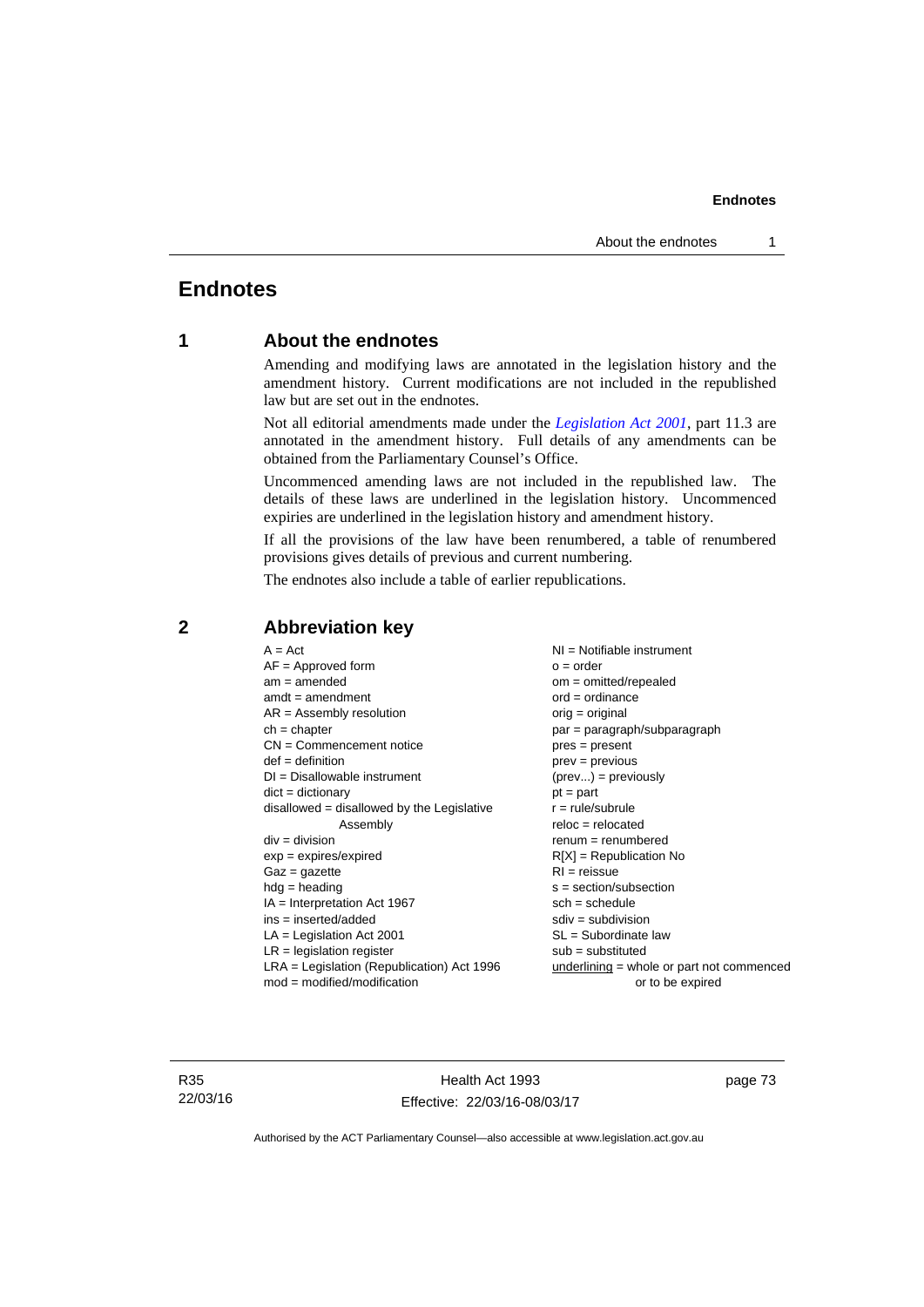| 3 | Legislation history |  |
|---|---------------------|--|
|---|---------------------|--|

# **3 Legislation history**

**Health Act 1993 A1993-13**  notified 1 March 1993 [\(Gaz 1993 No S23\)](http://www.legislation.act.gov.au/gaz/1993-S23/default.asp) commenced 1 March 1993 (s 2)

as amended by

# **[Health \(Amendment\) Act 1994](http://www.legislation.act.gov.au/a/1994-23) A1994-23**  notified 20 May 1994 ([Gaz 1994 No S87](http://www.legislation.act.gov.au/gaz/1994-S87/default.asp))

commenced 20 May 1994 (s 2)

## **[Public Sector Management \(Consequential and Transitional](http://www.legislation.act.gov.au/a/1994-38)  [Provisions\) Act 1994](http://www.legislation.act.gov.au/a/1994-38) A1994-38 sch 1 pt 44**

notified 30 June 1994 ([Gaz 1994 No S121\)](http://www.legislation.act.gov.au/gaz/1994-S121/default.asp)

s 1, s 2 commenced 30 June 1994 (s 2 (1))

sch 1 pt 44 commenced 1 July 1994 (s 2 (2) and [Gaz 1994 No S142\)](http://www.legislation.act.gov.au/gaz/1994-S142/default.asp)

# **[Administrative Appeals \(Consequential Amendments\) Act 1994](http://www.legislation.act.gov.au/a/1994-60) A1994-60 sch 1**

notified 11 October 1994 ([Gaz 1994 No S197\)](http://www.legislation.act.gov.au/gaz/1994-S197/default.asp) s 1, s 2 commenced 11 October 1994 (s 2 (1)) sch 1 commenced 14 November 1994 (s 2 (2) and see [Gaz 1994](http://www.legislation.act.gov.au/gaz/1994-S250/default.asp)  [No S250\)](http://www.legislation.act.gov.au/gaz/1994-S250/default.asp)

## **[Health and Community Care Services \(Consequential Provisions\)](http://www.legislation.act.gov.au/a/1996-35)  [Act 1996](http://www.legislation.act.gov.au/a/1996-35) A1996-35 sch**

notified 1 July 1996 [\(Gaz 1996 No S130](http://www.legislation.act.gov.au/gaz/1996-S130/default.asp)) commenced 1 July 1996 (s 2)

**[Health \(Amendment\) Act 1998](http://www.legislation.act.gov.au/a/1998-50) A1998-50** 

notified 16 November 1998 [\(Gaz 1998 No S205](http://www.legislation.act.gov.au/gaz/1998-S205/default.asp)) commenced 16 November 1998 (s 2)

## **[Statute Law Revision \(Penalties\) Act 1998](http://www.legislation.act.gov.au/a/1998-54) A1998-54 sch**

notified 27 November 1998 [\(Gaz 1998 No S207](http://www.legislation.act.gov.au/gaz/1998-S207/default.asp)) s 1, s 2 commenced 27 November 1998 (s 2 (1)) sch commenced 9 December 1998 (s 2 (2) and [Gaz 1998 No 49\)](http://www.legislation.act.gov.au/gaz/1998-49/default.asp)

page 74 Health Act 1993 Effective: 22/03/16-08/03/17

R35 22/03/16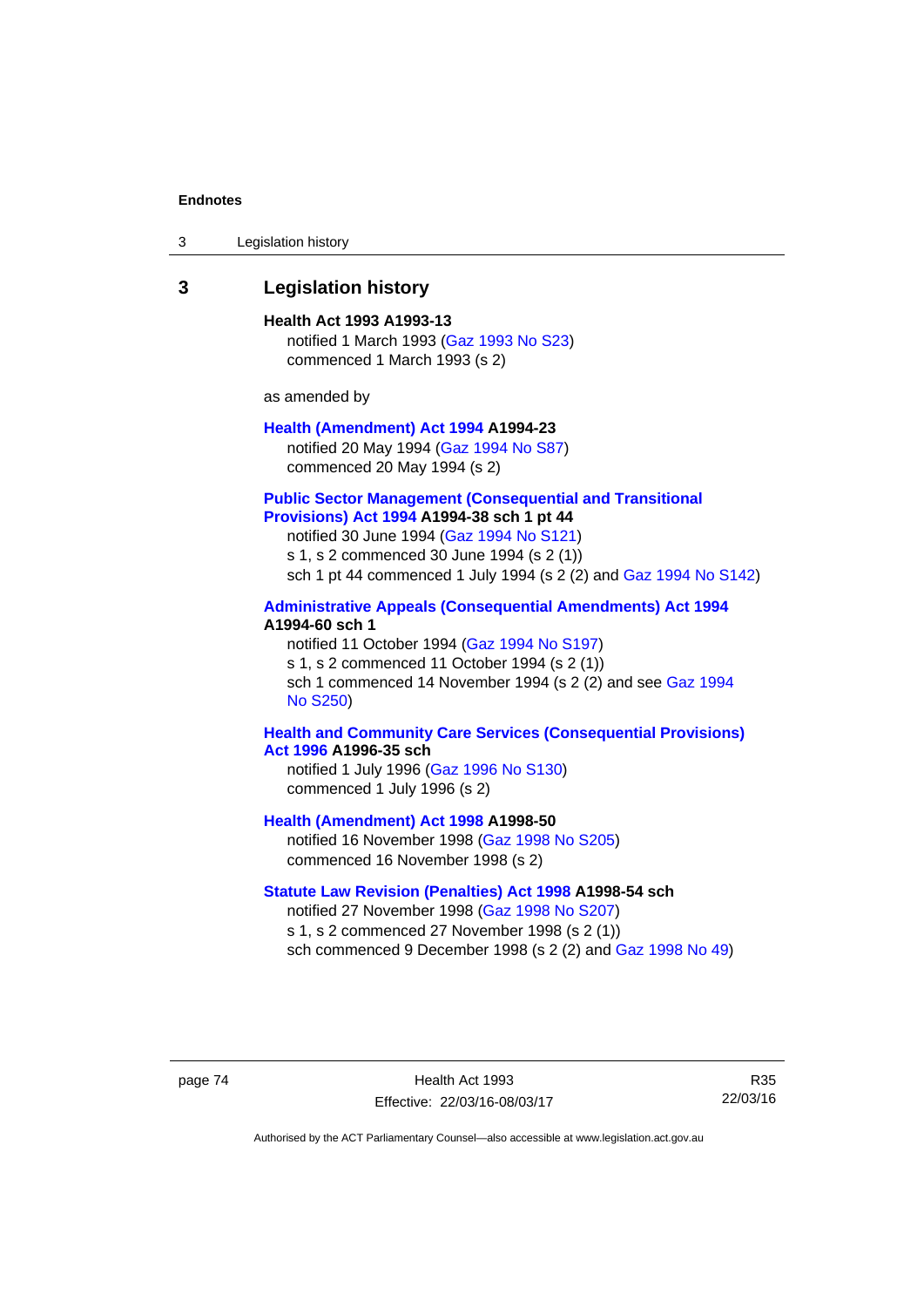# **[Legislation \(Consequential Amendments\) Act 2001](http://www.legislation.act.gov.au/a/2001-44) A2001-44 pt 175**  notified 26 July 2001 ([Gaz 2001 No 30\)](http://www.legislation.act.gov.au/gaz/2001-30/default.asp) s 1, s 2 commenced 26 July 2001 (IA s 10B) pt 175 commenced 12 September 2001 (s 2 and see [Gaz 2001](http://www.legislation.act.gov.au/gaz/2001-S65/default.asp)  [No S65](http://www.legislation.act.gov.au/gaz/2001-S65/default.asp)) **[Statute Law Amendment Act 2001 \(No 2\)](http://www.legislation.act.gov.au/a/2001-56) 2001 No 56 pt 1.3**  notified 5 September 2001 [\(Gaz 2001 No S65\)](http://www.legislation.act.gov.au/gaz/2001-S65/default.asp) s 1, s 2 commenced 5 September 2001 (IA s 10B) amdts 1.3-1.8, 1.10-1.13, 1.15, 1.16, 1.17, 1.35 commenced 12 September 2001 (s 2 (2)) pt 1.3 remainder commenced 5 September 2001 (s 2 (1)) **[Health and Community Care Services \(Repeal and Consequential](http://www.legislation.act.gov.au/a/2002-47)  [Amendments\) Act 2002](http://www.legislation.act.gov.au/a/2002-47) A2002-47 pt 1.2**  notified LR 20 December 2002 s 1, s 2 commenced 20 December 2002 (LA s 75 (1)) pt 1.2 commenced 31 December 2002 (s 2) **[Statute Law Amendment Act 2003](http://www.legislation.act.gov.au/a/2003-41) A2003-41 sch 1 pt 1.1**  notified LR 11 September 2003 s 1, s 2 commenced 11 September 2003 (LA s 75 (1)) sch 1 pt 1.1 commenced 9 October 2003 (s 2 (1)) **[Health Amendment Act 2003](http://www.legislation.act.gov.au/a/2003-43) A2003-43**  notified LR 29 September 2003 s 1, s 2 commenced 29 September 2003 (LA s 75 (1)) remainder commenced 30 September 2003 (s 2) **[Nurse Practitioners Legislation Amendment Act 2004](http://www.legislation.act.gov.au/a/2004-10) A2004-10 pt 2**  notified LR 19 March 2004 s 1, s 2 commenced 19 March 2004 (LA s 75 (1)) pt 2 commenced 27 May 2004 (s 2 and [CN2004-9\)](http://www.legislation.act.gov.au/cn/2004-9/default.asp) **[Health Professionals Legislation Amendment Act 2004](http://www.legislation.act.gov.au/a/2004-39) A2004-39 sch 1 pt 1.3**  notified LR 8 July 2004 s 1, s 2 commenced 8 July 2004 (LA s 75 (1)) sch 1 pt 1.3 commenced 7 July 2005 (s 2 and see [Health Professionals](http://www.legislation.act.gov.au/a/2004-38)  [Act 2004](http://www.legislation.act.gov.au/a/2004-38) A2004-38, s 2 and [CN2005-11\)](http://www.legislation.act.gov.au/cn/2005-11/default.asp)

R35 22/03/16

Health Act 1993 Effective: 22/03/16-08/03/17 page 75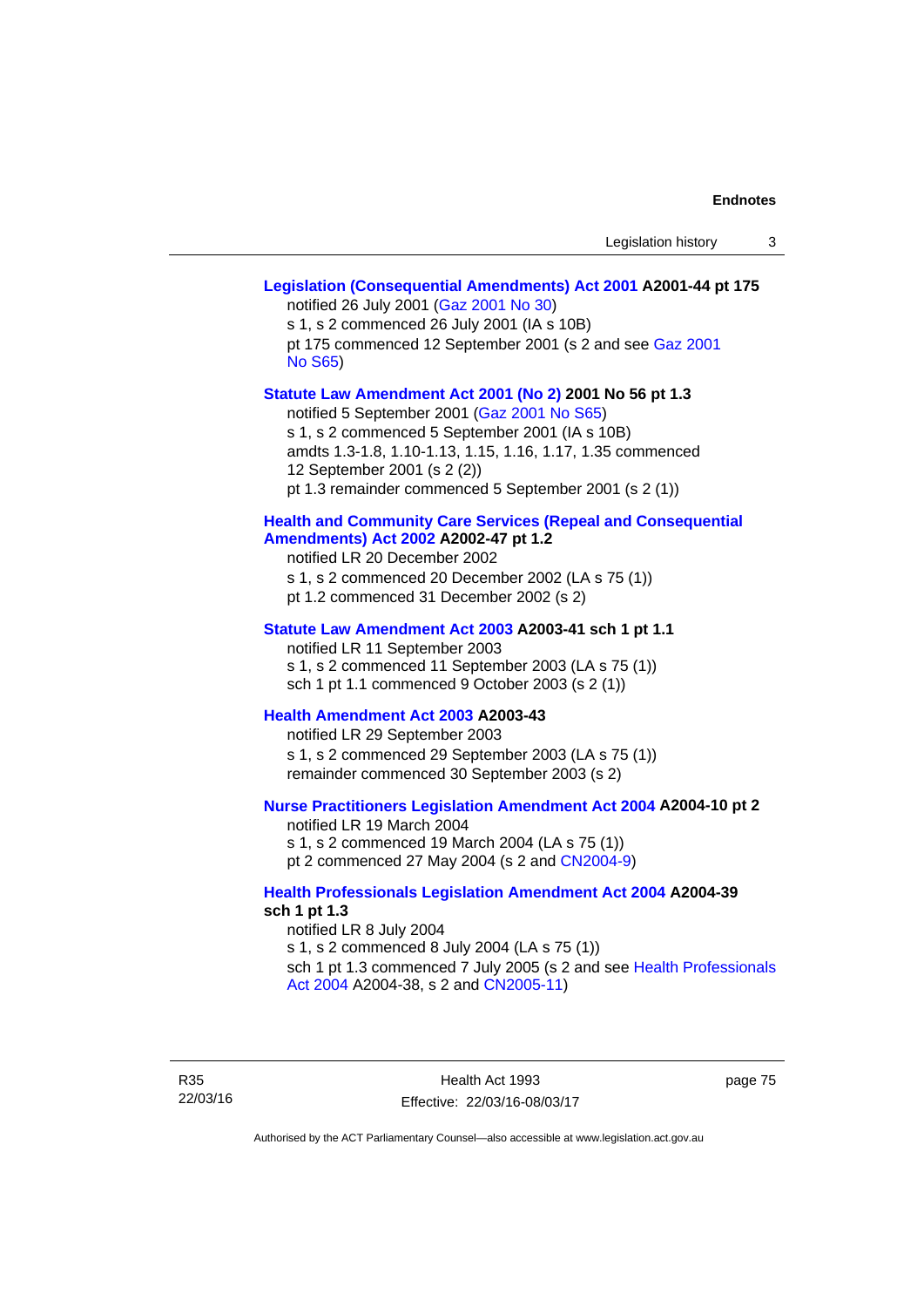| 3 | Legislation history                                                                                                                                                                                                                                                                                                                             |
|---|-------------------------------------------------------------------------------------------------------------------------------------------------------------------------------------------------------------------------------------------------------------------------------------------------------------------------------------------------|
|   | Health Legislation Amendment Act 2005 A2005-28 amdt 1.70<br>notified LR 6 July 2005<br>s 1, s 2 commenced 6 July 2005 (LA s 75 (1))<br>amdt 1.70 commenced 7 July 2005 (s 2)                                                                                                                                                                    |
|   | Criminal Code Harmonisation Act 2005 A2005-54 sch 1 pt 1.24<br>notified LR 27 October 2005<br>s 1, s 2 commenced 27 October 2005 (LA s 75 (1))<br>sch 1 pt 1.24 commenced 24 November 2005 (s 2)                                                                                                                                                |
|   | Statute Law Amendment Act 2005 (No 2) A2005-62 sch 3 pt 3.10<br>notified LR 21 December 2005<br>s 1, s 2 commenced 21 December 2005 (LA s 75 (1))<br>sch 3 pt 3.10 commenced 11 January 2006 (s 2 (1))                                                                                                                                          |
|   | Health Legislation Amendment Act 2006 A2006-27 pt 2, sch 1<br>notified LR 14 June 2006<br>s 1, s 2 commenced 14 June 2006 (LA s 75 (1))<br>pt 2, sch 1 commenced 14 December 2006 (s 2 and LA s 79)                                                                                                                                             |
|   | Health Legislation Amendment Act 2006 (No 2) A2006-46 sch 2 pt 2.8<br>notified LR 17 November 2006<br>s 1, s 2 commenced 17 November 2006 (LA s 75 (1))<br>sch 2 pt 2.8 commenced 18 November 2006 (s 2 (2))                                                                                                                                    |
|   | Statute Law Amendment Act 2007 (No 2) A2007-16 sch 3 pt 3.18<br>notified LR 20 June 2007<br>s 1, s 2 taken to have commenced 12 April 2007 (LA s 75 (2))<br>sch 3 pt 3.18 commenced 11 July 2007 (s 2 (1))                                                                                                                                      |
|   | Medicines, Poisons and Therapeutic Goods Act 2008 A2008-26<br>sch 2 pt 2.12<br>notified LR 14 August 2008<br>s 1, s 2 commenced 14 August 2008 (LA s 75 (1))<br>sch 2 pt 2.12 commenced 14 February 2009 (s 2 and LA s 79)                                                                                                                      |
|   | <b>ACT Civil and Administrative Tribunal Legislation Amendment</b><br>Act 2008 (No 2) A2008-37 sch 1 pt 1.53<br>notified LR 4 September 2008<br>s 1, s 2 commenced 4 September 2008 (LA s 75 (1))<br>sch 1 pt 1.53 commenced 2 February 2009 (s 2 (1) and see ACT Civil<br>and Administrative Tribunal Act 2008 A2008-35, s 2 (1) and CN2009-2) |

page 76 **Health Act 1993** Effective: 22/03/16-08/03/17

R35 22/03/16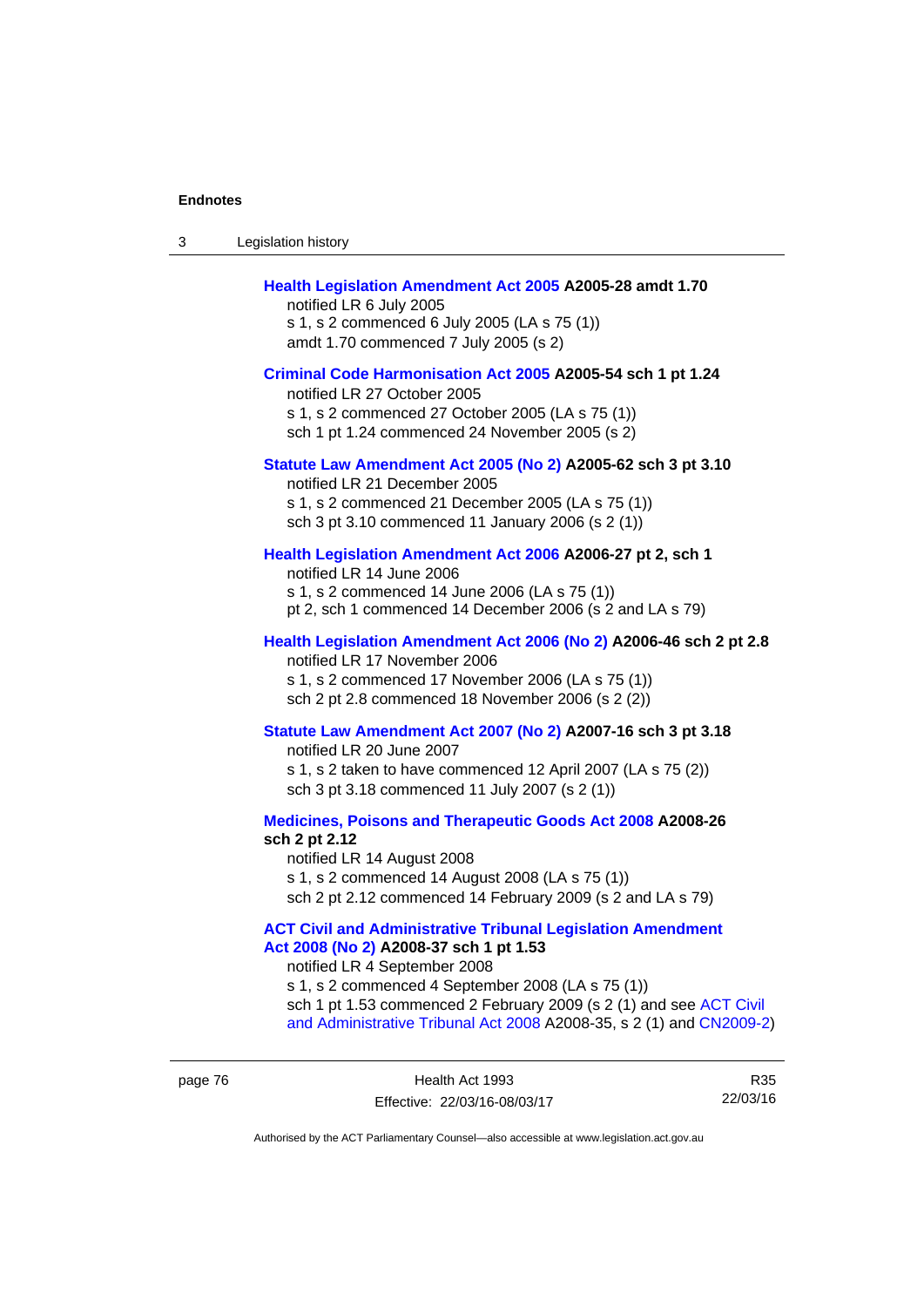Legislation history 3

# **[Health Practitioner Regulation National Law \(ACT\) Act 2010](http://www.legislation.act.gov.au/a/2010-10) A2010-10 sch 2 pt 2.7**

notified LR 31 March 2010 s 1, s 2 commenced 31 March 2010 (LA s 75 (1)) sch 2 pt 2.7 commenced 1 July 2010 (s 2 (1) (a))

as modified by

### **[Health Practitioner Regulation National Law \(ACT\) \(Transitional](http://www.legislation.act.gov.au/sl/2010-39)  [Provisions\) Regulation 2010 \(No 2\)](http://www.legislation.act.gov.au/sl/2010-39) SL2010-39 s 3 and sch 1**

notified LR 11 October 2010

s 1, s 2 commenced 11 October 2010 (LA s 75 (1))

s 3 and sch 1 commenced 12 October 2010 (s 2*)*

as amended by

#### **[Fair Trading \(Australian Consumer Law\) Amendment Act 2010](http://www.legislation.act.gov.au/a/2010-54) A2010-54 sch 3 pt 3.11**

notified LR 16 December 2010 s 1, s 2 commenced 16 December 2010 (LA s 75 (1)) sch 3 pt 3.11 commenced 1 January 2011 (s 2 (1))

#### **[Statute Law Amendment Act 2011](http://www.legislation.act.gov.au/a/2011-3) A2011-3 sch 3 pt 3.22**

notified LR 22 February 2011 s 1, s 2 commenced 22 February 2011 (LA s 75 (1)) sch 3 pt 3.22 commenced 1 March 2011 (s 2)

# **[Health Amendment Act 2011](http://www.legislation.act.gov.au/a/2011-11) A2011-11**

notified LR 12 April 2011 s 1, s 2 commenced 12 April 2011 (LA s 75 (1)) s 4, s 5 commenced 1 July 2011 (s 2 (2)) remainder commenced 13 April 2011 (s 2 (1))

# **[Administrative \(One ACT Public Service Miscellaneous Amendments\)](http://www.legislation.act.gov.au/a/2011-22)**

**[Act 2011](http://www.legislation.act.gov.au/a/2011-22) A2011-22 sch 1 pt 1.76**  notified LR 30 June 2011 s 1, s 2 commenced 30 June 2011 (LA s 75 (1))

sch 1 pt 1.76 commenced 1 July 2011 (s 2 (1))

R35 22/03/16 page 77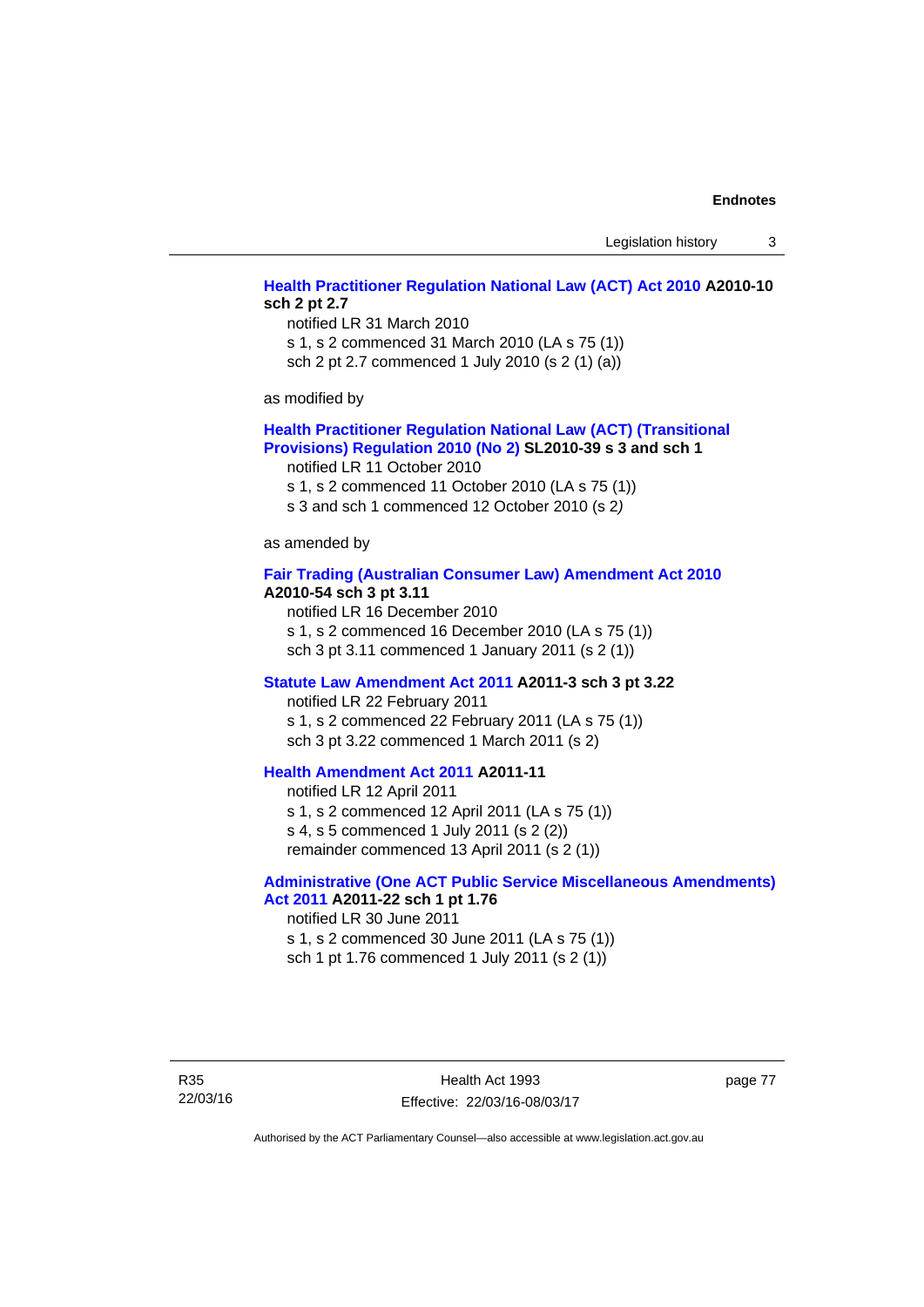| Legislation history<br>-3 |  |
|---------------------------|--|
|---------------------------|--|

# **[Statute Law Amendment Act 2011 \(No 2\)](http://www.legislation.act.gov.au/a/2011-28) A2011-28 sch 3 pt 3.18**

notified LR 31 August 2011 s 1, s 2 commenced 31 August 2011 (LA s 75 (1)) sch 3 pt 3.18 commenced 21 September 2011 (s 2 (1))

#### **[Statute Law Amendment Act 2013](http://www.legislation.act.gov.au/a/2013-19) A2013-19 sch 1 pt 1.1**

notified LR 24 May 2013

s 1, s 2 commenced 24 May 2013 (LA s 75 (1))

sch 1 pt 1.1 commenced 14 June 2013 (s 2)

#### **[Statute Law Amendment Act 2013 \(No 2\)](http://www.legislation.act.gov.au/a/2013-44) A2013-44 sch 1 pt 1.2, sch 3 pt 3.11**

notified LR 11 November 2013 s 1, s 2 commenced 11 November 2013 (LA s 75 (1)) sch 1 pt 1.2, sch 3 pt 3.11 commenced 25 November 2013 (s 2)

## **[Veterinary Surgeons Act 2015](http://www.legislation.act.gov.au/a/2015-29/default.asp) A2015-29 sch 2 pt 2.4**

notified LR 20 August 2015 s 1, s 2 commenced 20 August 2015 (LA s 75 (1)) sch 2 pt 2.4 commenced 1 December 2015 (s 2 (1) and [CN2015-22](http://www.legislation.act.gov.au/cn/2015-22/default.asp))

## **[Health Legislation Amendment Act 2016](http://www.legislation.act.gov.au/a/2016-11/default.asp) A2016-11 pt 3**

notified LR 1 March 2016

s 1, s 2 commenced 1 March 2016 (LA s 75 (1))

pt 3 commenced 2 March 2016 (s 2)

## **[Health \(Patient Privacy\) Amendment Act 2015](http://www.legislation.act.gov.au/a/2015-43/default.asp) A2015-43**

notified LR 4 November 2015 s 1, s 2 commenced 4 November 2015 (LA s 75 (1)) remainder commenced 22 March 2016 (s 2 and [CN2016-4](http://www.legislation.act.gov.au/cn/2016-4/default.asp))

page 78 Health Act 1993 Effective: 22/03/16-08/03/17

R35 22/03/16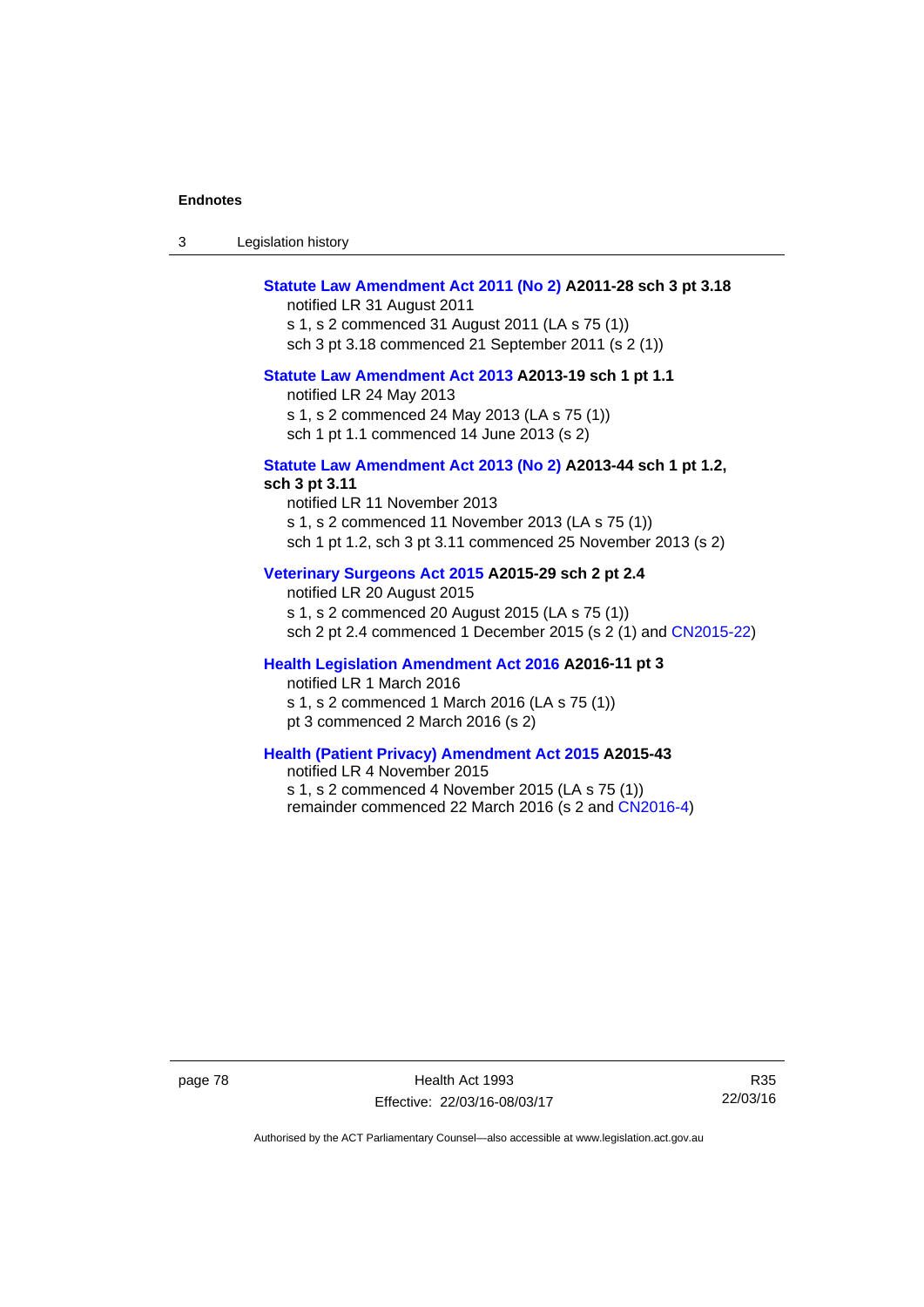# **4 Amendment history Long title**  sub [A1998-50](http://www.legislation.act.gov.au/a/1998-50) s 4 am [A2002-47](http://www.legislation.act.gov.au/a/2002-47) amdt 1.10 **Name of Act**  s 1 sub [A2001-56](http://www.legislation.act.gov.au/a/2001-56) amdt 1.3 **Dictionary**  s 2 om [A2001-44](http://www.legislation.act.gov.au/a/2001-44) amdt 1.2022 ins [A2001-56](http://www.legislation.act.gov.au/a/2001-56) amdt 1.3 am [A2006-27](http://www.legislation.act.gov.au/a/2006-27) s 4; [A2010-10](http://www.legislation.act.gov.au/a/2010-10) amdt 2.27 **Notes**  s 3 defs reloc to dict [A2001-56](http://www.legislation.act.gov.au/a/2001-56) amdt 1.6 sub [A2001-56](http://www.legislation.act.gov.au/a/2001-56) amdt 1.7 **Declaration of quality assurance activity**  s 3A renum as s 4 **Offences against Act—application of Criminal Code etc**  s 4 **orig s 4** renum as s 5 and then s 10 **prev s 4**  (prev s 3A) ins [A2001-56](http://www.legislation.act.gov.au/a/2001-56) amdt 1.8 renum as s 4 R4 LA (see [A2001-56](http://www.legislation.act.gov.au/a/2001-56) amdt 1.36) om [A2006-27](http://www.legislation.act.gov.au/a/2006-27) s 5 **pres s 4**  (prev s 3A) ins [A2005-54](http://www.legislation.act.gov.au/a/2005-54) amdt 1.167 renum as s 4 [A2006-27](http://www.legislation.act.gov.au/a/2006-27) amdt 1.1 **Important concepts**  pt 2 hdg **orig pt 2 hdg** renum as pt 3 hdg **pres pt 2 hdg**  ins [A2006-27](http://www.legislation.act.gov.au/a/2006-27) s 5 **What is a** *health service***?**  s 5 **orig s 5**  renum as s 6 and then s 11 **prev s 5**  renum as s 10 **pres s 5**  ins [A2006-27](http://www.legislation.act.gov.au/a/2006-27) s 5

R35 22/03/16

Health Act 1993 Effective: 22/03/16-08/03/17 page 79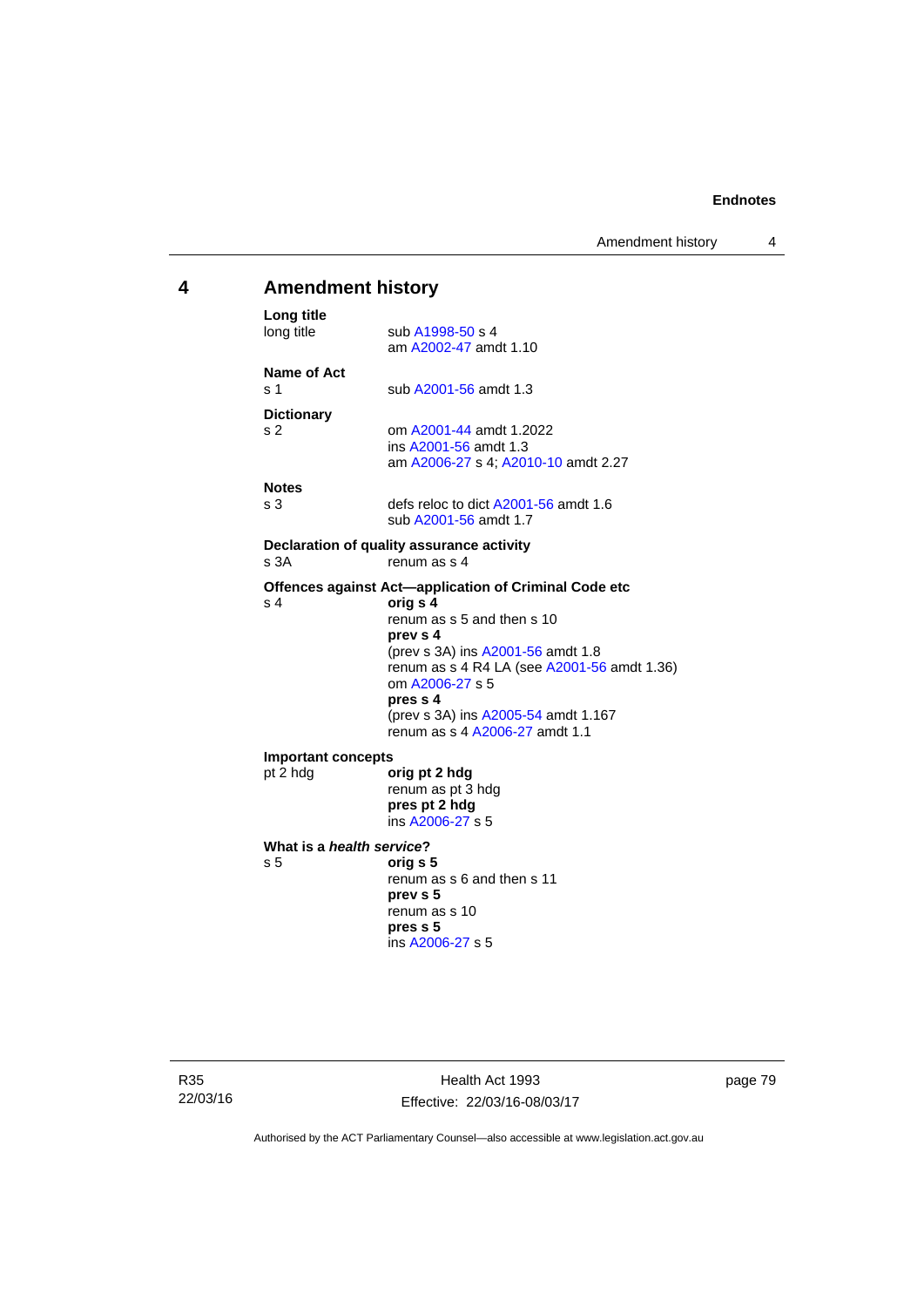4 Amendment history



page 80 Health Act 1993 Effective: 22/03/16-08/03/17

R35 22/03/16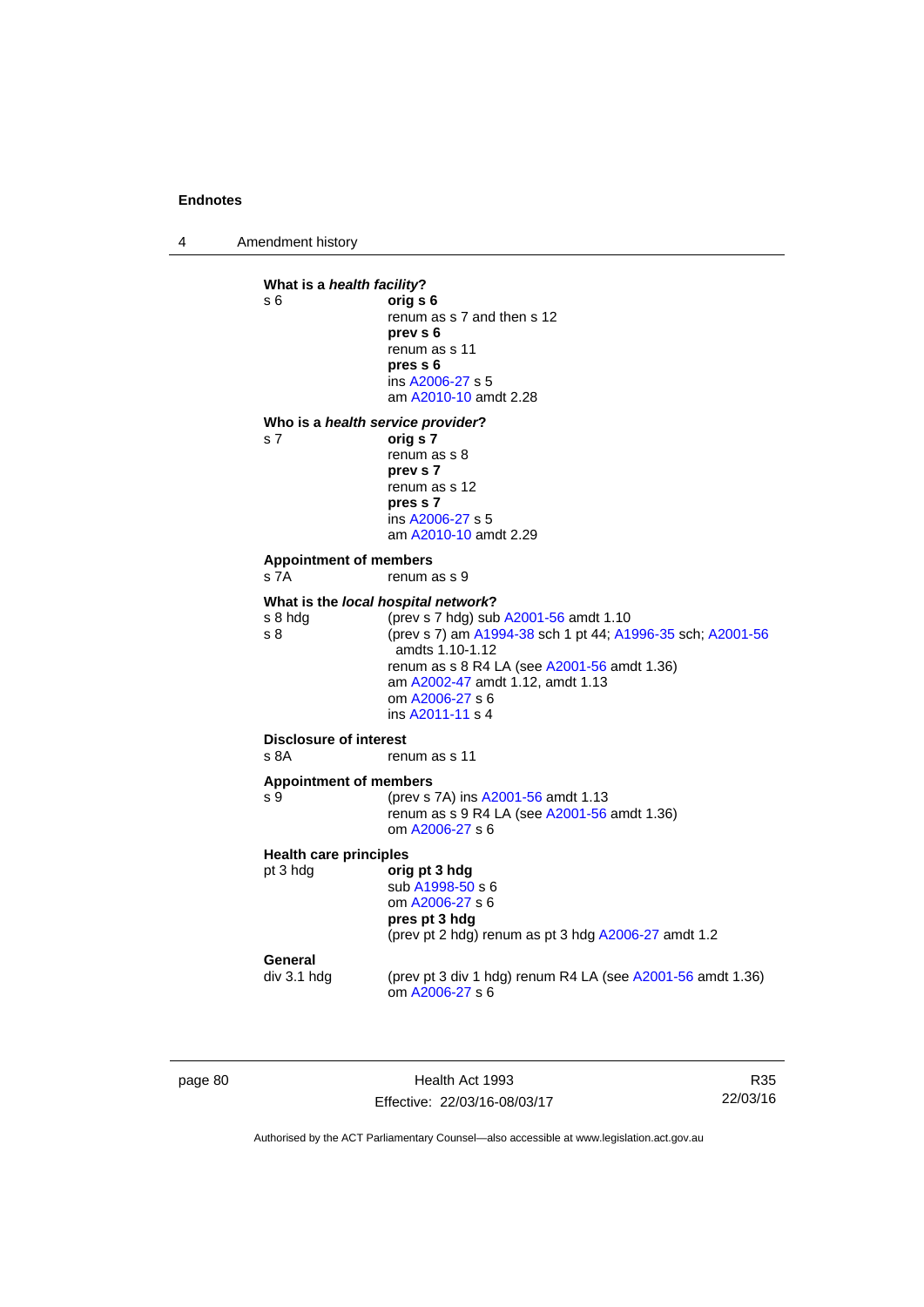| div 3.2 hdg               | (prev pt 3 div 2 hdg) renum R4 LA (see A2001-56 amdt 1.36)<br>om A2006-27 s 6                                                                                                                                                                                                                                           |
|---------------------------|-------------------------------------------------------------------------------------------------------------------------------------------------------------------------------------------------------------------------------------------------------------------------------------------------------------------------|
| <b>Objectives</b><br>s 10 | orig s 10<br>renum as s 13<br>prev s 10<br>(prev s 8) am A1998-50 s 7<br>renum as s 10 R4 LA (see A2001-56 amdt 1.36)<br>om A2006-27 s 6<br>pres s 10<br>(prev s 4) am A1996-35 sch<br>renum as s 5 R4 LA (see A2001-56 amdt 1.36)<br>am A2002-47 amdt 1.11<br>renum as s 10 A2006-27 amdt 1.3<br>am A2011-3 amdt 3.220 |
| s 11                      | <b>Medicare principles and commitments</b>                                                                                                                                                                                                                                                                              |
|                           | orig s 11<br>renum as s 14<br>prev s 11<br>(prev s 8A) ins A1998-50 s 8<br>renum as s 11 R4 LA (see A2001-56 amdt 1.36)<br>om A2006-27 s 6<br>pres s 11<br>(prev s 5) am A1994-23 s 4; A2001-56 amdt 1.9<br>renum as s 6 R4 LA (see A2001-56 amdt 1.36)<br>renum as s 11 A2006-27 amdt 1.3                              |
| Legal effect<br>s 12      |                                                                                                                                                                                                                                                                                                                         |
|                           | orig s 12<br>renum as s 15<br>prev s 12<br>(prev s 9) am A1998-50 s 9; A2001-56 amdts 1.14-1.17<br>renum as s 12 R4 LA (see A2001-56 amdt 1.36)<br>am A2003-41 amdt 1.1<br>om A2006-27 s 6<br>pres s 12<br>(prev s 6) renum as s 7 R4 LA (see A2001-56 amdt 1.36)<br>renum as s 12 A2006-27 amdt 1.3                    |
|                           | <b>Local Health and Hospitals Network</b>                                                                                                                                                                                                                                                                               |
| pt 3A hdg                 | orig pt 3A hdg<br>renum as pt 4 hdg<br>pres pt 3A hdg<br>ins A2011-11 s 5<br>om A2016-11 s 5                                                                                                                                                                                                                            |

R35 22/03/16

Health Act 1993 Effective: 22/03/16-08/03/17 page 81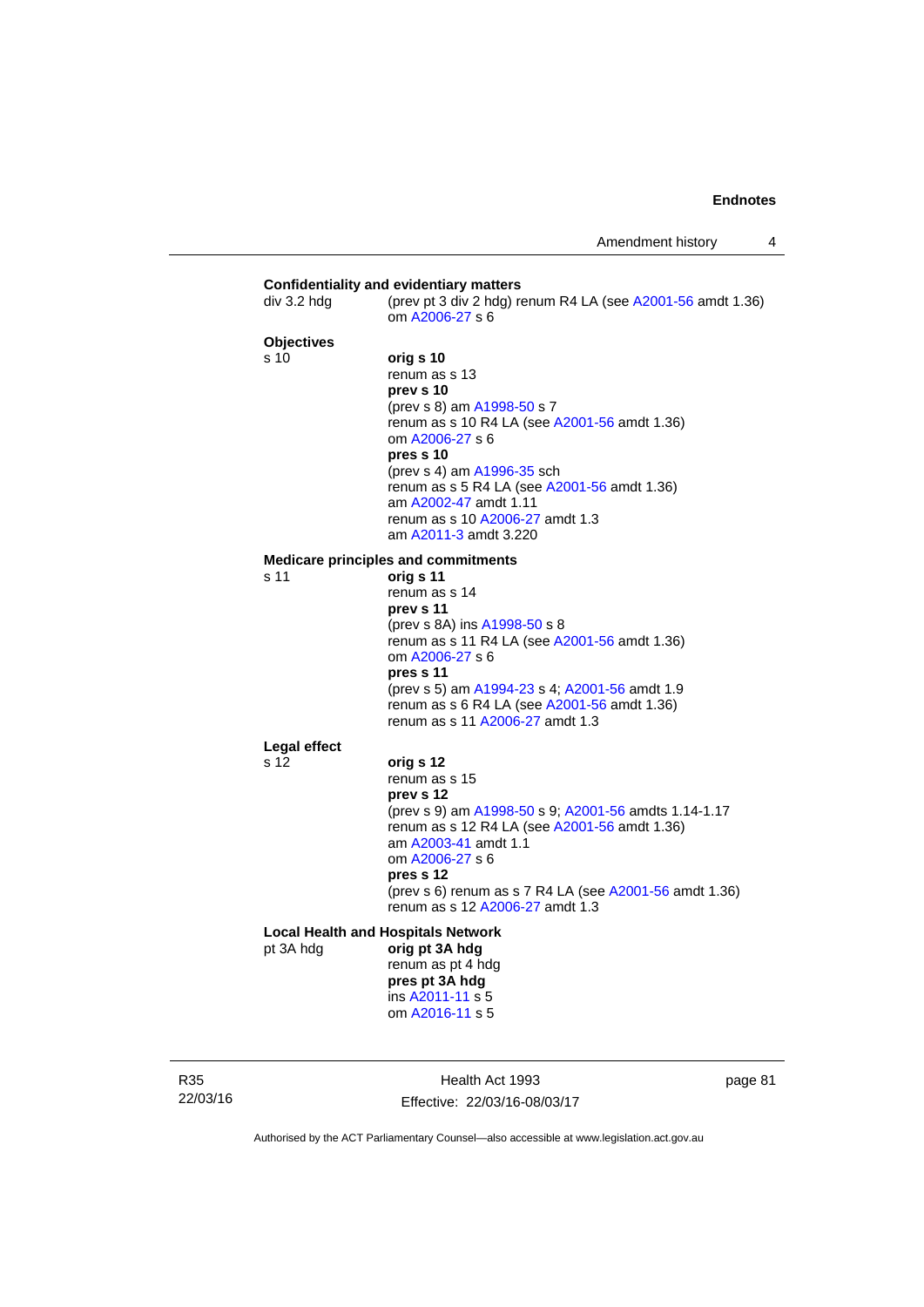4 Amendment history

**Establishment, functions and members of Local Hospital Network Council**  div 3A.1 hdg ins [A2011-11](http://www.legislation.act.gov.au/a/2011-11) s 5 om [A2016-11](http://www.legislation.act.gov.au/a/2016-11) s 5 **Local Hospital Network Council** s 13 (prev s 10) am [A1998-50](http://www.legislation.act.gov.au/a/1998-50) s 10; [A1998-54](http://www.legislation.act.gov.au/a/1998-54) sch renum as s 13 R4 LA (see [A2001-56](http://www.legislation.act.gov.au/a/2001-56) amdt 1.36) sub [A2005-54](http://www.legislation.act.gov.au/a/2005-54) amdt 1.168 om [A2006-27](http://www.legislation.act.gov.au/a/2006-27) s 6 ins [A2011-11](http://www.legislation.act.gov.au/a/2011-11) s 5 om [A2016-11](http://www.legislation.act.gov.au/a/2016-11) s 5 **Protection of people assisting committee**  s 13AA renum as s 17 **Definitions for pt 4**  s 13AB renum as s 18 **Committee to be approved**  s 13AC renum as s 19 **Procedure and conduct of matters**  s 13AD renum as s 20 **Disclosure of interest**  s 13AE renum as s 21 **Nondisclosure of identity**  s 13AF renum as s 22 **Admissibility of evidence**  s 13AG renum as s 23 **Members not compellable**  s 13AH renum as s 24 **Protection of members**  renum as s 25 **Protection of people assisting committee**  s 13AJ renum as s 26 **Interpretation for pt 5**<br>s 13A **rep** renum as s 27 **Functions of council** s 14 (prev s 11) sub [A1998-50](http://www.legislation.act.gov.au/a/1998-50) s 11 renum as s 14 R4 LA (see [A2001-56](http://www.legislation.act.gov.au/a/2001-56) amdt 1.36) om [A2006-27](http://www.legislation.act.gov.au/a/2006-27) s 6 ins [A2011-11](http://www.legislation.act.gov.au/a/2011-11) s 5 am [A2011-22](http://www.legislation.act.gov.au/a/2011-22) amdt 1.239 om [A2016-11](http://www.legislation.act.gov.au/a/2016-11) s 5

page 82 Health Act 1993 Effective: 22/03/16-08/03/17

R35 22/03/16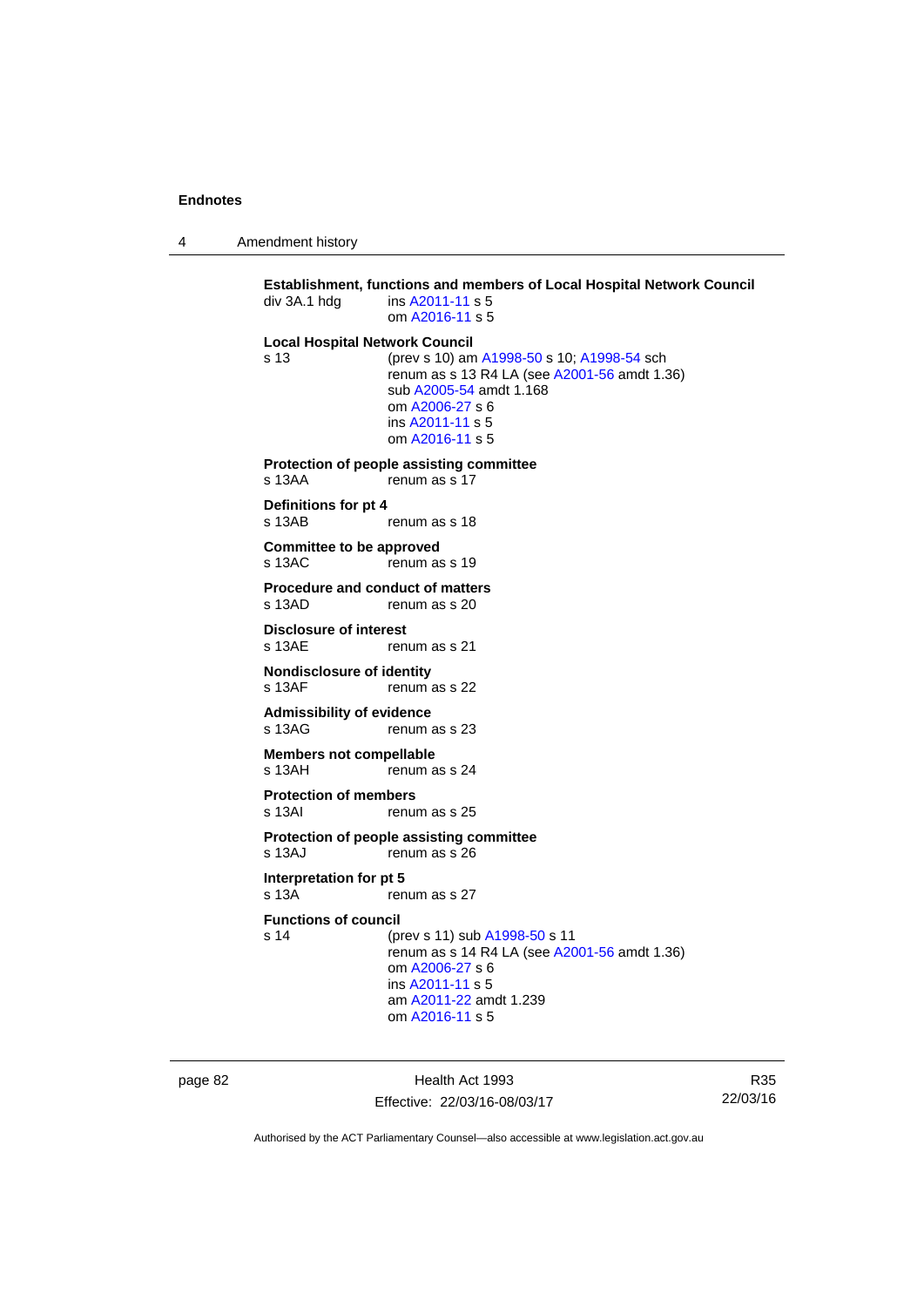**Council report to Minister etc** s 15 hdg (prev s 12 hdg) sub [A2003-41](http://www.legislation.act.gov.au/a/2003-41) amdt 1.1 s 15 (prev s 12) am [A1998-50](http://www.legislation.act.gov.au/a/1998-50) s 12 renum as s 15 R4 LA (see [A2001-56](http://www.legislation.act.gov.au/a/2001-56) amdt 1.36) om [A2006-27](http://www.legislation.act.gov.au/a/2006-27) s 6 ins [A2011-11](http://www.legislation.act.gov.au/a/2011-11) s 5 om [A2016-11](http://www.legislation.act.gov.au/a/2016-11) s 5 **Membership of council** s 16 (prev s 13) am [A1996-35](http://www.legislation.act.gov.au/a/1996-35) sch; [A1998-50](http://www.legislation.act.gov.au/a/1998-50) s 13; [A2001-56](http://www.legislation.act.gov.au/a/2001-56) amdts 1.18-1.24 renum as s 16 R4 LA (see [A2001-56](http://www.legislation.act.gov.au/a/2001-56) amdt 1.36) am [A2002-47](http://www.legislation.act.gov.au/a/2002-47) amdt 1.14 om [A2006-27](http://www.legislation.act.gov.au/a/2006-27) s 6 ins [A2011-11](http://www.legislation.act.gov.au/a/2011-11) s 5 om [A2016-11](http://www.legislation.act.gov.au/a/2016-11) s 5 **Members of council** s 17 **orig s 17** om [A1996-35](http://www.legislation.act.gov.au/a/1996-35) sch **pres s 17**  (prev s 13AA) ins [A1998-50](http://www.legislation.act.gov.au/a/1998-50) s 14 am [A2001-56](http://www.legislation.act.gov.au/a/2001-56) amdt 1.25 renum as s 17 R4 LA (see [A2001-56](http://www.legislation.act.gov.au/a/2001-56) amdt 1.36) am [A2002-47](http://www.legislation.act.gov.au/a/2002-47) amdt 1.14 om [A2006-27](http://www.legislation.act.gov.au/a/2006-27) s 6 ins [A2011-11](http://www.legislation.act.gov.au/a/2011-11) s 5 om [A2016-11](http://www.legislation.act.gov.au/a/2016-11) s 5 **Chair and deputy chair** s 18 **orig s 18** om [A1996-35](http://www.legislation.act.gov.au/a/1996-35) sch **pres s 18**  (prev s 13AB) ins [A1998-50](http://www.legislation.act.gov.au/a/1998-50) s 15 def *prescribed body* ins [A1998-50](http://www.legislation.act.gov.au/a/1998-50) s 15 am [A2001-56](http://www.legislation.act.gov.au/a/2001-56) amdt 1.26 def *private day hospital facility* ins [A1998-50](http://www.legislation.act.gov.au/a/1998-50) s 15 renum as s 18 R4 LA (see [A2001-56](http://www.legislation.act.gov.au/a/2001-56) amdt 1.36) om [A2006-27](http://www.legislation.act.gov.au/a/2006-27) s 6 ins [A2011-11](http://www.legislation.act.gov.au/a/2011-11) s 5 om [A2016-11](http://www.legislation.act.gov.au/a/2016-11) s 5 **Term of appointment of members** s 19 (prev s 13AC) ins [A1998-50](http://www.legislation.act.gov.au/a/1998-50) s 15 am [A2001-44](http://www.legislation.act.gov.au/a/2001-44) amdt 1.2023, amdt 1.2024 renum as s 19 R4 LA (see [A2001-56](http://www.legislation.act.gov.au/a/2001-56) amdt 1.36) om [A2006-27](http://www.legislation.act.gov.au/a/2006-27) s 6 ins [A2011-11](http://www.legislation.act.gov.au/a/2011-11) s 5 om [A2016-11](http://www.legislation.act.gov.au/a/2016-11) s 5

R35 22/03/16

Health Act 1993 Effective: 22/03/16-08/03/17 page 83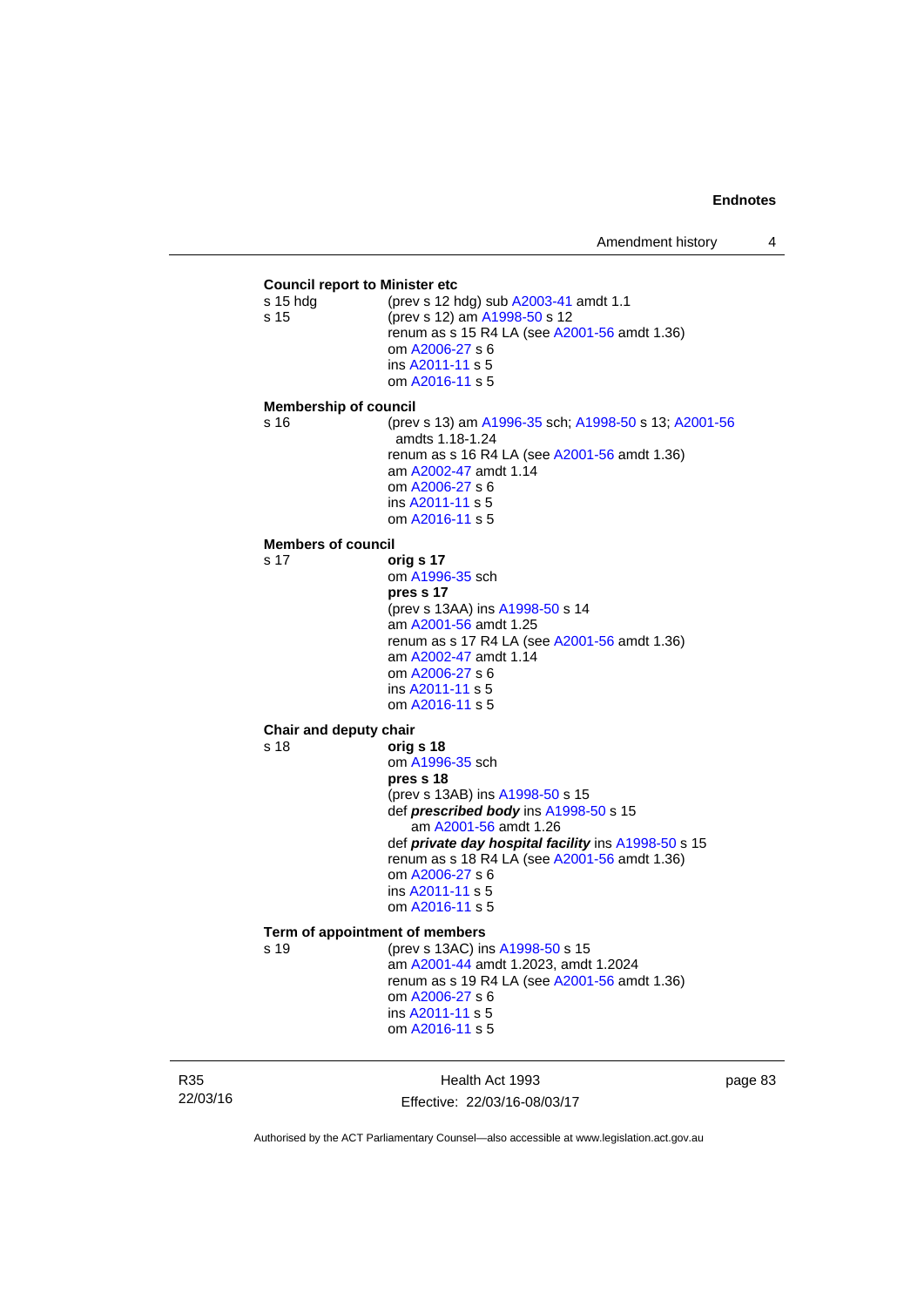4 Amendment history

page 84 Health Act 1993 Effective: 22/03/16-08/03/17 R35 22/03/16 **Ending of appointment of members**  s 19A **orig s 19A** renum as s 31 **pres s 19A**  ins [A2011-11](http://www.legislation.act.gov.au/a/2011-11) s 5 om [A2016-11](http://www.legislation.act.gov.au/a/2016-11) s 5 **Conditions of appointment generally**  s 19B ins [A2011-11](http://www.legislation.act.gov.au/a/2011-11) s 5 om [A2016-11](http://www.legislation.act.gov.au/a/2016-11) s 5 **Proceedings of council**  div 3A.2 hdg ins [A2011-11](http://www.legislation.act.gov.au/a/2011-11) s 5 om [A2016-11](http://www.legislation.act.gov.au/a/2016-11) s 5 **Time and place of meetings of council**  s 19C ins [A2011-11](http://www.legislation.act.gov.au/a/2011-11) s 5 am [A2011-22](http://www.legislation.act.gov.au/a/2011-22) amdt 1.239 om [A2016-11](http://www.legislation.act.gov.au/a/2016-11) s 5 **Procedures governing proceedings of council**  s 19D ins [A2011-11](http://www.legislation.act.gov.au/a/2011-11) s 5 am [A2011-22](http://www.legislation.act.gov.au/a/2011-22) amdt 1.239 om [A2016-11](http://www.legislation.act.gov.au/a/2016-11) s 5 **Council—disclosure of interests**  ins [A2011-11](http://www.legislation.act.gov.au/a/2011-11) s 5 om [A2016-11](http://www.legislation.act.gov.au/a/2016-11) s 5 **Review of pt 3A**  div 3A.3 hdg ins [A2011-11](http://www.legislation.act.gov.au/a/2011-11) s 5 exp 1 July 2013 (s 19F (3)) **Review of pt 3A**  s 19F ins [A2011-11](http://www.legislation.act.gov.au/a/2011-11) s 5 exp 1 July 2013 (s 19F (3)) **Quality assurance** (prev pt 3A hdg) ins  $A1998-50$  s 15 renum as pt 4 hdg R4 LA (see [A2001-56](http://www.legislation.act.gov.au/a/2001-56) amdt 1.36) sub [A2006-27](http://www.legislation.act.gov.au/a/2006-27) s 6 **Quality assurance—important concepts**   $div 4.1$  hdg  $(over v 3A$  div 1 hdg) renum R4 LA (see [A2001-56](http://www.legislation.act.gov.au/a/2001-56) amdt 1.36) sub [A2006-27](http://www.legislation.act.gov.au/a/2006-27) s 6 **Definitions—pt 4** s 20 (prev s 13AD) ins [A1998-50](http://www.legislation.act.gov.au/a/1998-50) s 15 renum as s 20 R4 LA (see [A2001-56](http://www.legislation.act.gov.au/a/2001-56) amdt 1.36) sub [A2006-27](http://www.legislation.act.gov.au/a/2006-27) s 6 def *CEO* ins [A2006-27](http://www.legislation.act.gov.au/a/2006-27) s 6 def *health facility QAC* ins [A2006-27](http://www.legislation.act.gov.au/a/2006-27) s 6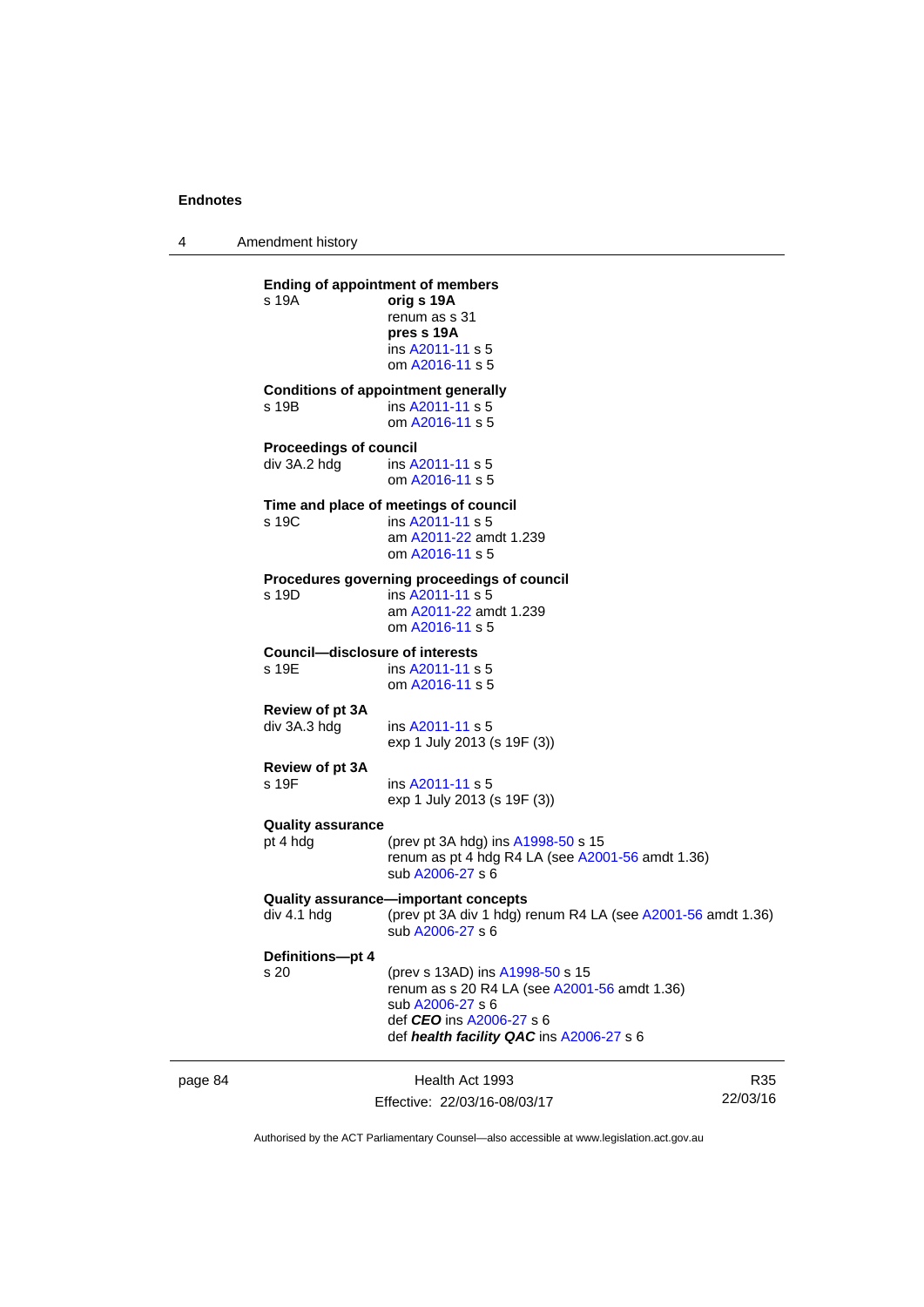def *health professional organisation* ins [A2006-27](http://www.legislation.act.gov.au/a/2006-27) s 6 def *health professional organisation QAC* ins [A2006-27](http://www.legislation.act.gov.au/a/2006-27) s 6 def *health service report* ins [A2006-27](http://www.legislation.act.gov.au/a/2006-27) s 6 def *ministerial report* ins [A2006-27](http://www.legislation.act.gov.au/a/2006-27) s 6 def *special purpose QAC* ins [A2006-27](http://www.legislation.act.gov.au/a/2006-27) s 6 **What is a** *health professional organisation***?** s 21 **orig s 21**  renum as s 34 **pres s 21**  (prev s 13AE) ins [A1998-50](http://www.legislation.act.gov.au/a/1998-50) s 15 renum as s 21 R4 LA (see [A2001-56](http://www.legislation.act.gov.au/a/2001-56) amdt 1.36) sub [A2006-27](http://www.legislation.act.gov.au/a/2006-27) s 6 **Who is the** *CEO* **of a health facility?** s 22 **orig s 22**  renum as s 35 and then s 191 **pres s 22**  (prev s 13AF) ins [A1998-50](http://www.legislation.act.gov.au/a/1998-50) s 15 renum as s 22 R4 LA (see [A2001-56](http://www.legislation.act.gov.au/a/2001-56) amdt 1.36) sub [A2005-54](http://www.legislation.act.gov.au/a/2005-54) amdt 1.169; [A2006-27](http://www.legislation.act.gov.au/a/2006-27) s 6 am [A2011-22](http://www.legislation.act.gov.au/a/2011-22) amdt 1.238 **Who is the** *CEO* **of a health professional organisation?** s 23 (prev s 13AG) ins [A1998-50](http://www.legislation.act.gov.au/a/1998-50) s 15 renum as s 23 R4 LA (see [A2001-56](http://www.legislation.act.gov.au/a/2001-56) amdt 1.36) sub [A2006-27](http://www.legislation.act.gov.au/a/2006-27) s 6 **Quality assurance—quality assurance committees**<br>div 4.2 hdg (prev pt 3A div 2 hdg) renum R4 L (prev pt 3A div 2 hdg) renum R4 LA (see  $A2001-56$  amdt 1.36) sub [A2006-27](http://www.legislation.act.gov.au/a/2006-27) s 6 **What is a** *quality assurance committee***?** s 24 (prev s 13AH) ins [A1998-50](http://www.legislation.act.gov.au/a/1998-50) s 15 renum as s 24 R4 LA (see [A2001-56](http://www.legislation.act.gov.au/a/2001-56) amdt 1.36) sub [A2006-27](http://www.legislation.act.gov.au/a/2006-27) s 6 **Approval of health facility QACs** s 25 (prev s 13AI) ins [A1998-50](http://www.legislation.act.gov.au/a/1998-50) s 15 am [A2001-56](http://www.legislation.act.gov.au/a/2001-56) amdts 1.27-1.33 renum as s 25 R4 LA (see [A2001-56](http://www.legislation.act.gov.au/a/2001-56) amdt 1.36) sub [A2006-27](http://www.legislation.act.gov.au/a/2006-27) s 6 **Approval of health professional organisation QACs** s 26 (prev s 13AJ) ins [A1998-50](http://www.legislation.act.gov.au/a/1998-50) s 15 am [A2001-56](http://www.legislation.act.gov.au/a/2001-56) amdt 1.34 renum as s 26 R4 LA (see [A2001-56](http://www.legislation.act.gov.au/a/2001-56) amdt 1.36) sub [A2006-27](http://www.legislation.act.gov.au/a/2006-27) s 6

R35 22/03/16

Health Act 1993 Effective: 22/03/16-08/03/17 page 85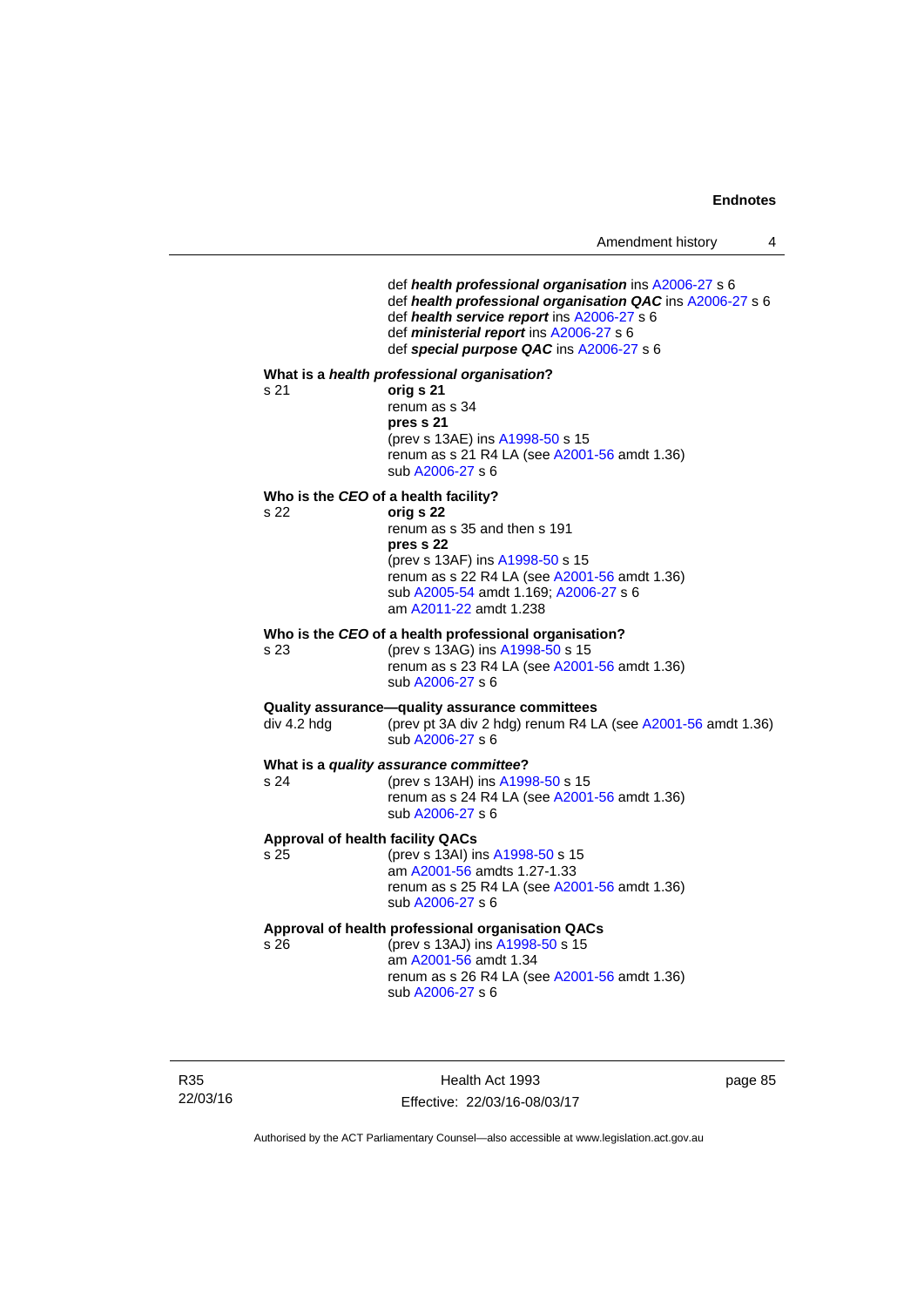| 4 | Amendment history |  |
|---|-------------------|--|
|---|-------------------|--|

| s 27                                         | <b>Approval of special purpose QACs</b><br>(prev s 13A) ins A1996-35 sch<br>renum as s 27 R4 LA (see A2001-56 amdt 1.36)<br>sub A2006-27 s 6                                                         |
|----------------------------------------------|------------------------------------------------------------------------------------------------------------------------------------------------------------------------------------------------------|
| s 27A                                        | <b>Quality Assurance Committees-term</b><br>ins A2011-11 s 6                                                                                                                                         |
| s 28                                         | Quality assurance committees-criteria for approval<br>(prev s 14) am A1994-38 sch 1 pt 44; A1998-50 s 16<br>renum as s 28 R4 LA (see A2001-56 amdt 1.36)<br>sub A2006-27 s 6                         |
| s 29                                         | Quality assurance committees-revocation of approval<br>(prev s 15) renum as s 29 R4 LA (see A2001-56 amdt 1.36)<br>sub A2006-27 s 6                                                                  |
| s 30                                         | Quality assurance committees-functions<br>(prev s 16) renum as s 30 R4 LA (see A2001-56 amdt 1.36)<br>sub A2006-27 s 6                                                                               |
| Meaning of abortion for pt 6<br>s 30A        | renum as s 80                                                                                                                                                                                        |
| s 30B                                        | Only doctor may carry out abortion<br>renum as s 81                                                                                                                                                  |
| s 30C                                        | Abortion to be carried out in approved medical facility<br>renum as s 82                                                                                                                             |
| <b>Approval of facilities</b><br>s 30D       | renum as s 83                                                                                                                                                                                        |
| No obligation to carry out abortion<br>s 30E | renum as s 84                                                                                                                                                                                        |
| s 31                                         | Quality assurance committees—appointment of members<br>(prev s 19A) ins A1996-35 sch<br>renum as s 31 R4 LA (see A2001-56 amdt 1.36)<br>sub A2006-27 s 6<br>am A2011-22 amdt 1.238                   |
| s 32                                         | Quality assurance committees-disclosure of interests<br>(prev s 19) am A1994-38 sch 1 pt 44; A1994-60 sch 1<br>sub A1998-50 s 17<br>renum as s 32 R4 LA (see A2001-56 amdt 1.36)<br>sub A2006-27 s 6 |

page 86 **Health Act 1993** Effective: 22/03/16-08/03/17

R35 22/03/16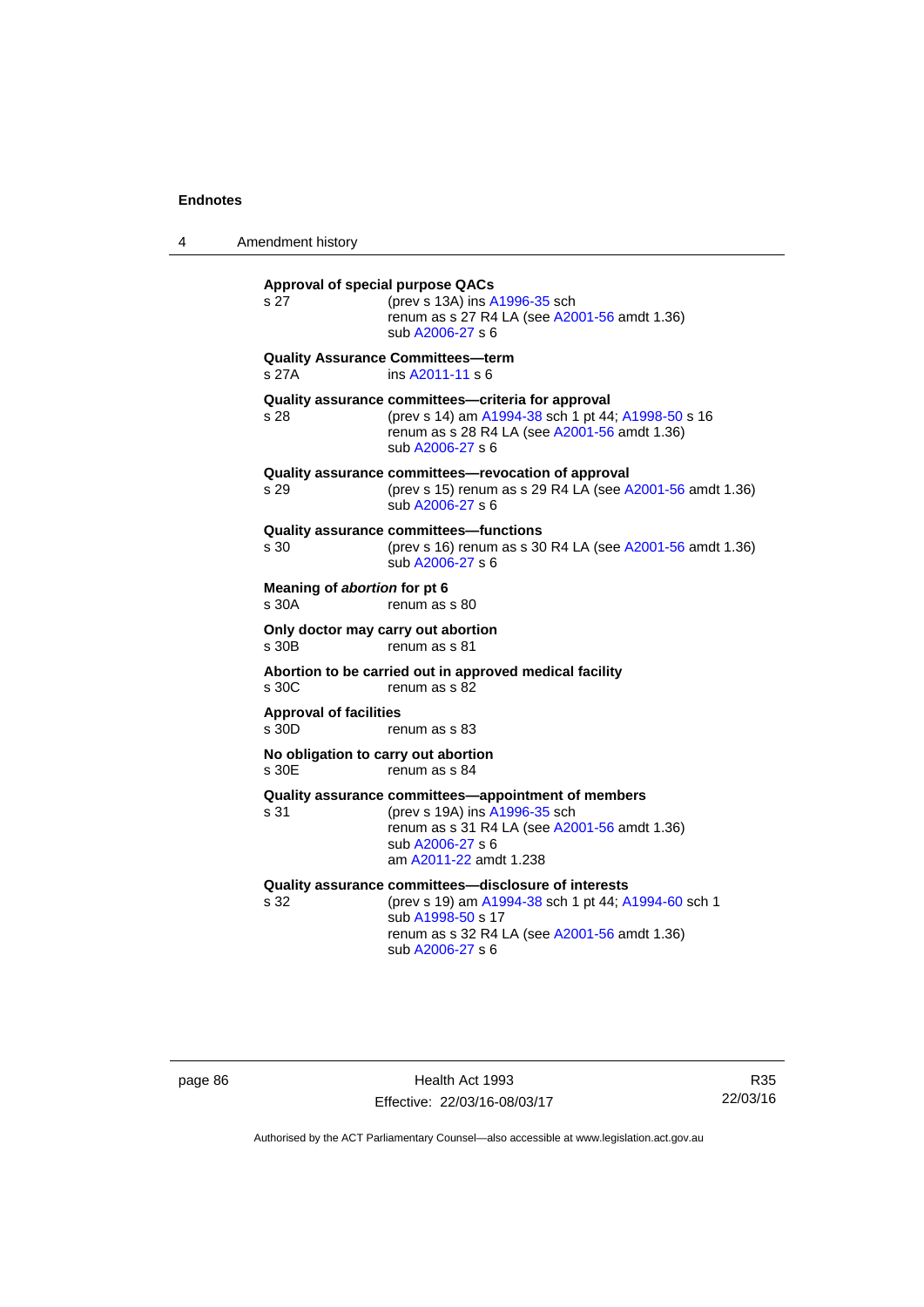**Quality assurance committees—procedure** s 33 (prev s 20) am [A1994-38](http://www.legislation.act.gov.au/a/1994-38) sch 1 pt 44; [A1994-60](http://www.legislation.act.gov.au/a/1994-60) sch 1 sub [A1998-50](http://www.legislation.act.gov.au/a/1998-50) s 17 renum as s 33 R4 LA (see [A2001-56](http://www.legislation.act.gov.au/a/2001-56) amdt 1.36) sub [A2006-27](http://www.legislation.act.gov.au/a/2006-27) s 6 **Definitions for pt 7**  s 33A renum as s 100 **Service contracts**  renum as s 101 **Core conditions**  s 33C renum as s 102 **Collective negotiations**  s 33D renum as s 103 **Negotiating agents**  s 33E renum as s 104 **Authorised representatives**  s 33F renum as s 105 **Arbitration**  s 33G renum as s 106 **Trade Practices Act authorisation**  s 33H renum as s 107 **Quality assurance committees—protection of members etc from liability** s 34 (prev s 21) ins [A1994-23](http://www.legislation.act.gov.au/a/1994-23) s 5 renum as s 34 R4 LA (see [A2001-56](http://www.legislation.act.gov.au/a/2001-56) amdt 1.36) om [A2006-27](http://www.legislation.act.gov.au/a/2006-27) amdt 1.25 ins [A2006-27](http://www.legislation.act.gov.au/a/2006-27) s 6 **Quality assurance committees—obtaining information** s 35 **orig s 35**  renum as s 191 **pres s 35**  ins [A2006-27](http://www.legislation.act.gov.au/a/2006-27) s 6 **Assessment and evaluation of health services**  div 4.3 hdg ins [A2006-27](http://www.legislation.act.gov.au/a/2006-27) s 6 **Assessment and evaluation of health services**  s 36 **orig s 36**  renum as s 192 **pres s 36**  ins [A2006-27](http://www.legislation.act.gov.au/a/2006-27) s 6

R35 22/03/16

Health Act 1993 Effective: 22/03/16-08/03/17 page 87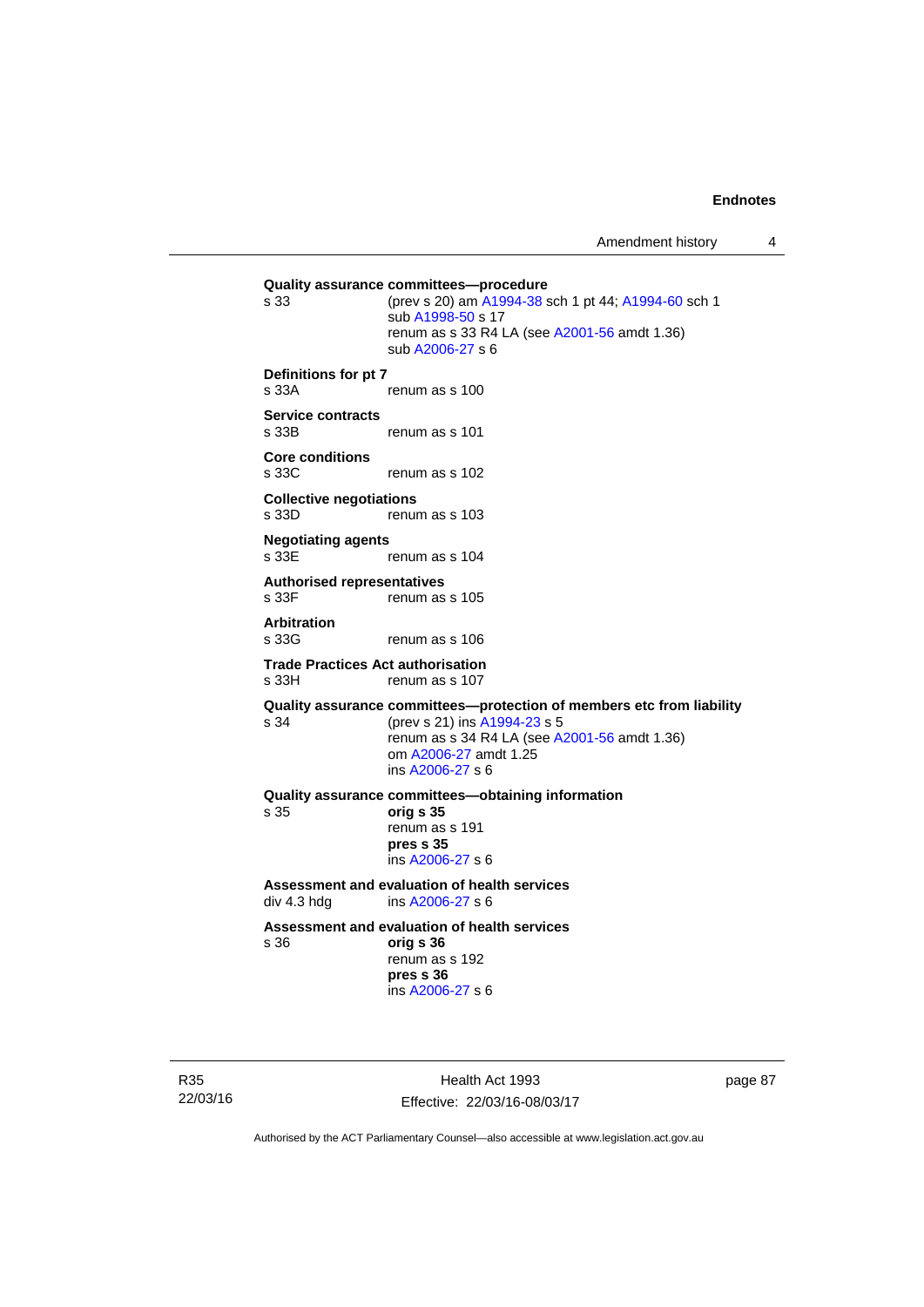4 Amendment history

```
Approval of quality assurance activities 
s 37 orig s 37 
                    renum as s 193 
                  pres s 37 
                    ins A2006-27 s 6
Approved forms 
s 37A renum as s 194
Regulations about nurse practitioners 
                  renum as s 195
Preparing health service reports 
s 38 orig s 38
                   renum as s 196 
                  pres s 38 
                    ins A2006-27 s 6
Extraordinary reports 
A2011-11 s 7
                    am A2011-22 amdt 1.238
Interim reports 
                   A2011-11 s 7
                   am A2011-22 amdt 1.238
Giving health service reports to CEO or director-general<br>s 39 hdg am A2011-22 amdt 1.238
 A2011-22 amdt 1.238<br>s 39 orig s 39
                   s 39 orig s 39 
                   ins A2002-47 amdt 1.16 
                   exp 31 December 2003 (s 46) 
                   prev s 39 
                   renum as s 240 
                   pres s 39 
                    ins A2006-27 s 6
                    am A2011-22 amdt 1.238
Monitoring implementation of recommendations 
s 40 orig s 40 
                   ins A2002-47 amdt 1.16 
                   exp 31 December 2003 (s 46) 
                   prev s 40 
                  renum as s 241 
                   pres s 40 
                    ins A2006-27 s 6
Quality assurance committees—reporting<br>div 4.4 hdg ins A2006-27 s 6
                  A2006-27 s 6
```
page 88 Health Act 1993 Effective: 22/03/16-08/03/17

R35 22/03/16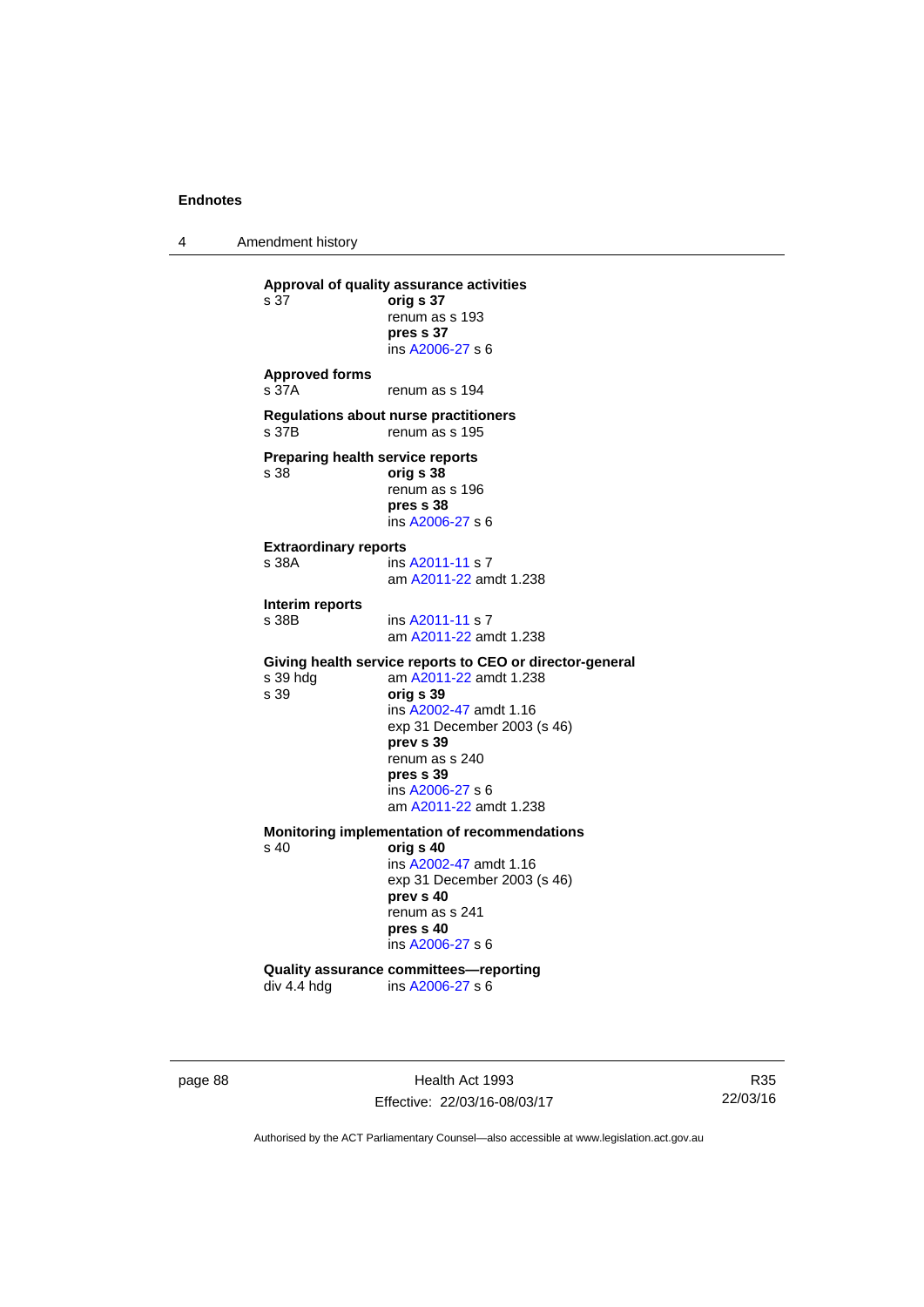```
Annual quality assurance committee report to Minister 
s 41 ins A2002-47 amdt 1.16 
                 exp 31 December 2003 (s 46) 
                  ins A2006-27 s 6
Other quality assurance committee reports 
s 42 ins A2002-47 amdt 1.16 
                 exp 31 December 2003 (s 46) 
                  ins A2006-27 s 6
Quality assurance committees—information sharing 
A2006-27 s 6
Quality assurance committees—giving information to the Coroner's Court 
s 43 ins A2002-47 amdt 1.16 
                 exp 31 December 2003 (s 46) 
                  ins A2006-27 s 6
                  sub A2011-11 s 8 
Quality assurance committees—giving information to other quality 
assurance committees 
s 44 A2002-47 amdt 1.16
                 exp 31 December 2003 (s 46) 
                  ins A2006-27 s 6
                  sub A2011-11 s 8 
Quality assurance committees—giving information to health board and 
health services commissioner 
s 45 hdg am A2010-10 amdt 2.30
s 45 ins A2002-47 amdt 1.16 
                 exp 31 December 2003 (s 46) 
                  ins A2006-27 s 6
                  am A2010-10 amdt 2.30
                  sub A2011-11 s 8 
Quality assurance committees—giving information to Minister 
s 46 ins A2002-47 amdt 1.16 
                 exp 31 December 2003 (s 46) 
                  ins A2006-27 s 6
                  sub A2011-11 s 8 
Quality assurance committees—admissibility of evidence 
                 A2006-27 s 6
Reviewing scope of clinical practice 
pt 5 hdg orig pt 5 hdg
                  om A1996-35 sch 
                 pres pt 5 hdg 
                 (prev pt 4 hdg) renum as pt 5 hdg R4 LA (see A2001-56
                  amdt 1.36)
                  sub A2006-27 s 6; A2011-11 s 9
```
R35 22/03/16

Health Act 1993 Effective: 22/03/16-08/03/17 page 89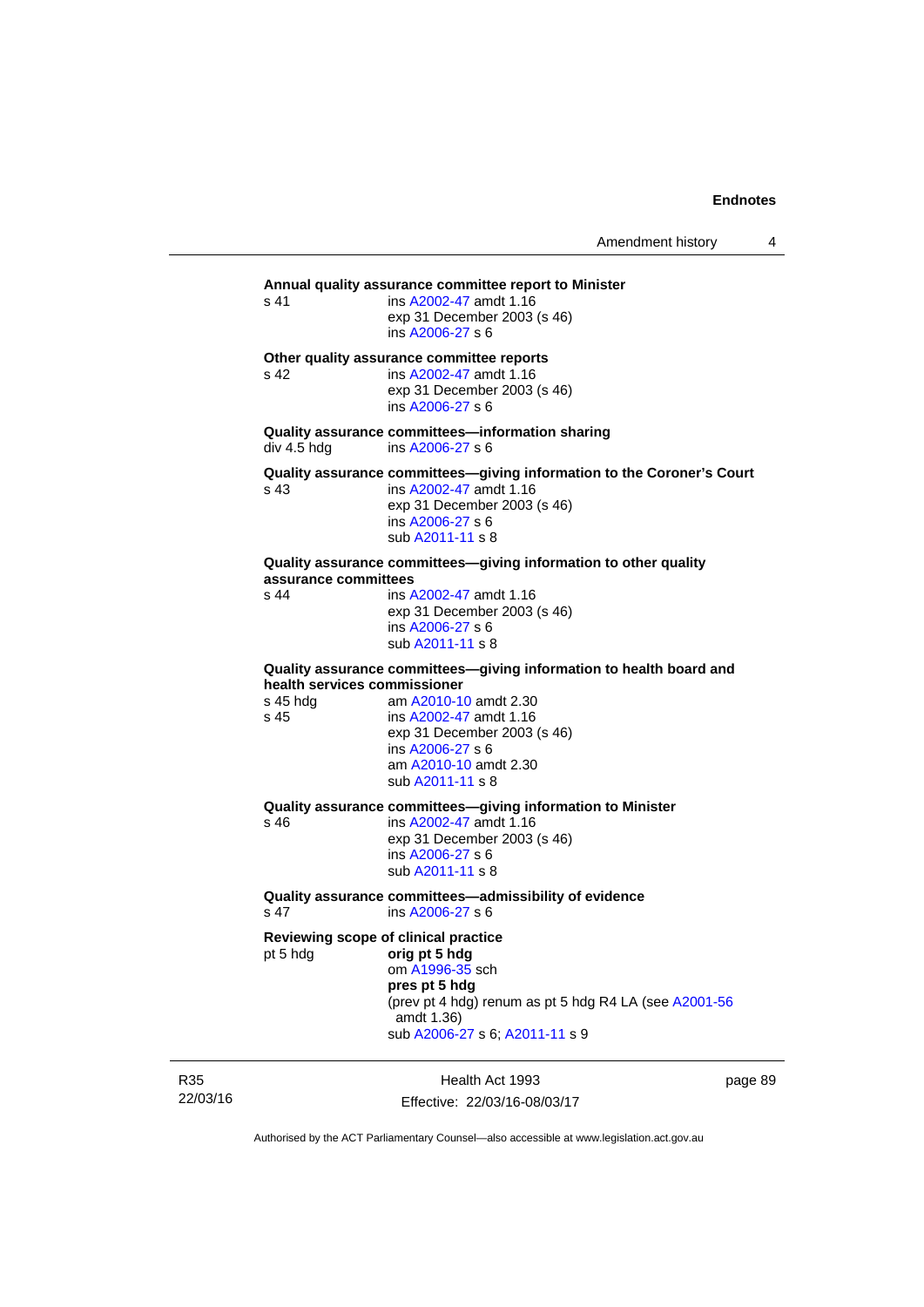4 Amendment history



Effective: 22/03/16-08/03/17

22/03/16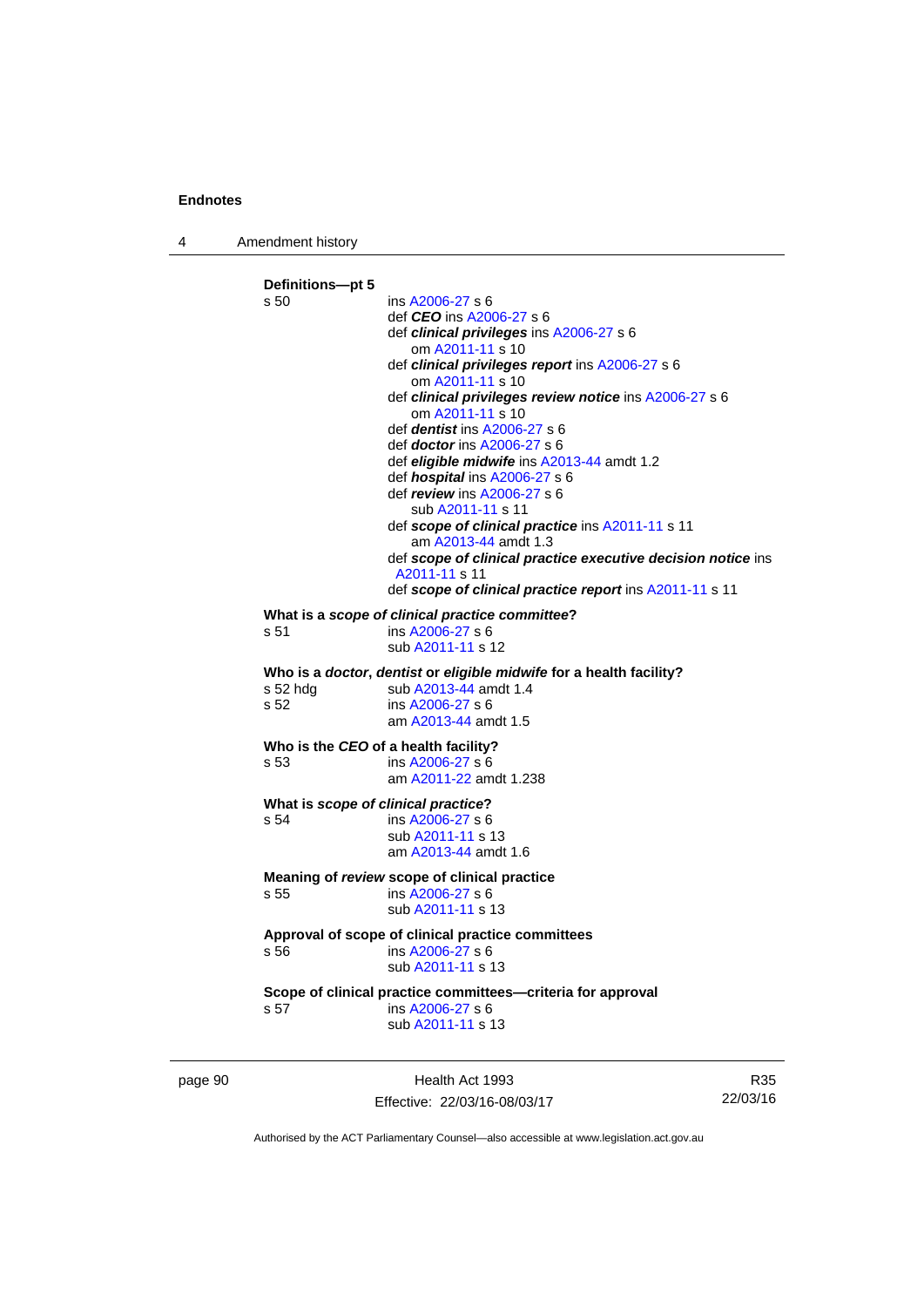Amendment history 4

**Scope of clinical practice committees—revocation of approval**  s 58 ins [A2006-27](http://www.legislation.act.gov.au/a/2006-27) s 6 sub [A2011-11](http://www.legislation.act.gov.au/a/2011-11) s 13 **Scope of clinical practice committees—functions**  s 59 ins [A2006-27](http://www.legislation.act.gov.au/a/2006-27) s 6 sub [A2011-11](http://www.legislation.act.gov.au/a/2011-11) s 13 am [A2013-44](http://www.legislation.act.gov.au/a/2013-44) amdt 1.7, amdt 1.8 **Scope of clinical practice committees—appointment of members**  $\sin 60$  ins A2006-27 s 6 ins [A2006-27](http://www.legislation.act.gov.au/a/2006-27) s 6 sub [A2011-11](http://www.legislation.act.gov.au/a/2011-11) s 13 am [A2011-22](http://www.legislation.act.gov.au/a/2011-22) amdt 1.238 **Scope of clinical practice committees—disclosure of interests**  s 61 ins [A2006-27](http://www.legislation.act.gov.au/a/2006-27) s 6 sub [A2011-11](http://www.legislation.act.gov.au/a/2011-11) s 13 **Scope of clinical practice committees—procedure**  s 62 ins [A2006-27](http://www.legislation.act.gov.au/a/2006-27) s 6 sub [A2011-11](http://www.legislation.act.gov.au/a/2011-11) s 13 **Scope of clinical practice committees—protection of members etc from liability**  ins [A2006-27](http://www.legislation.act.gov.au/a/2006-27) s 6 sub [A2011-11](http://www.legislation.act.gov.au/a/2011-11) s 13 **Scope of clinical practice committees—obtaining information**  s 64 ins [A2006-27](http://www.legislation.act.gov.au/a/2006-27) s 6 sub [A2011-11](http://www.legislation.act.gov.au/a/2011-11) s 13 **Scope of clinical practice committee must give doctor, dentist or eligible midwife opportunity to explain**  s 65 hdg am [A2013-44](http://www.legislation.act.gov.au/a/2013-44) amdt 1.9 s 65 ins [A2006-27](http://www.legislation.act.gov.au/a/2006-27) s 6 sub [A2011-11](http://www.legislation.act.gov.au/a/2011-11) s 13 am [A2013-44](http://www.legislation.act.gov.au/a/2013-44) amdt 1.9 **Interim and emergency withdrawal or amendment of scope of clinical practice by committee**  s 66 ins [A2006-27](http://www.legislation.act.gov.au/a/2006-27) s 6 sub [A2011-11](http://www.legislation.act.gov.au/a/2011-11) s 13 am [A2011-22](http://www.legislation.act.gov.au/a/2011-22) amdt 1.235; [A2013-44](http://www.legislation.act.gov.au/a/2013-44) amdt 1.9, amdt 1.10 **Preparing scope of clinical practice reports**  ins [A2006-27](http://www.legislation.act.gov.au/a/2006-27) s 6 sub [A2011-11](http://www.legislation.act.gov.au/a/2011-11) s 13 am [A2013-44](http://www.legislation.act.gov.au/a/2013-44) amdt 1.11

R35 22/03/16

Health Act 1993 Effective: 22/03/16-08/03/17 page 91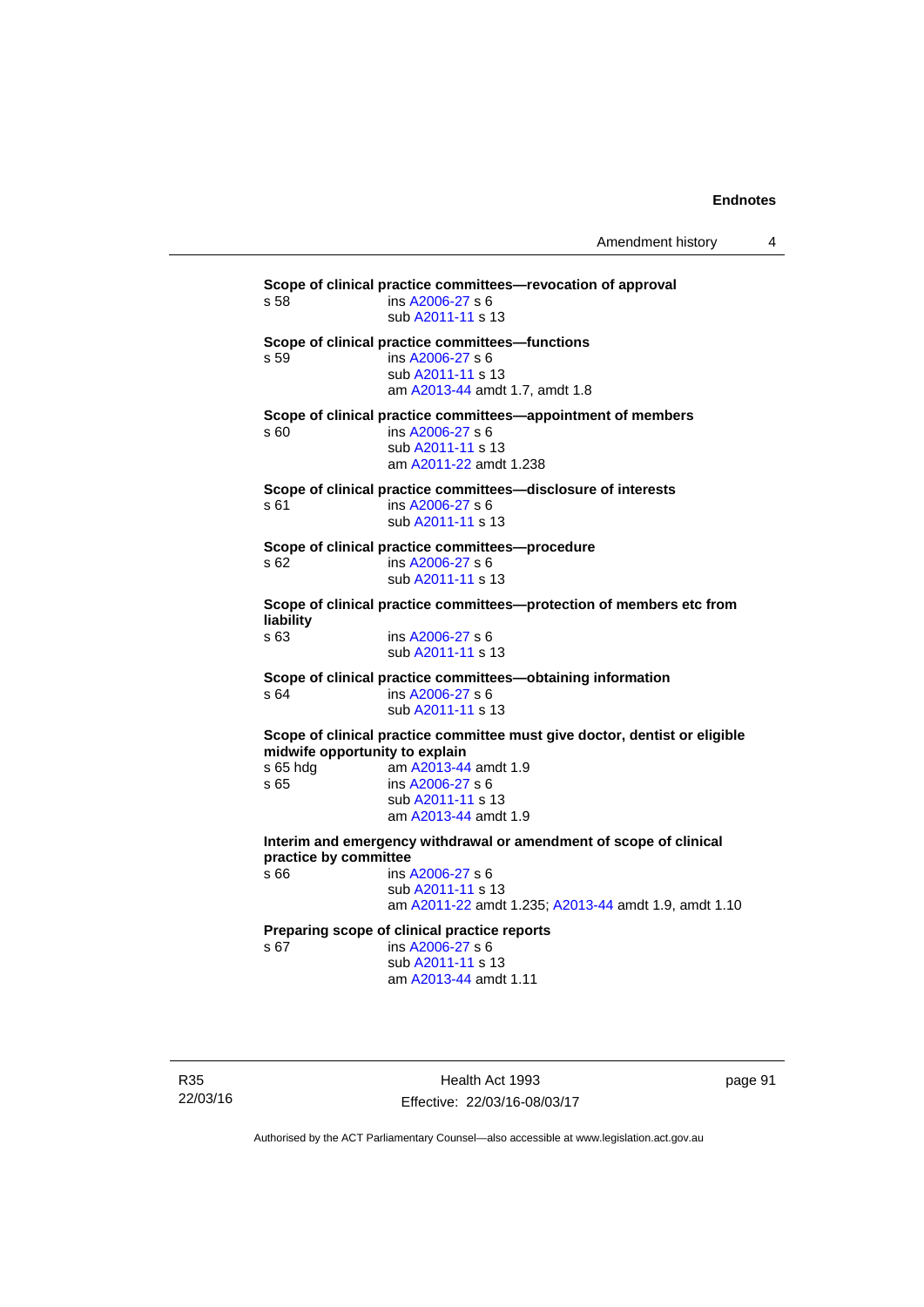4 Amendment history

| s 68 hda<br>s 68<br>s 69 | am A2013-44 amdt 1.11<br>ins A2006-27 s 6<br>sub A2011-11 s 13<br>am A2013-44 amdt 1.11<br>CEO may make interim or emergency decision on scope of clinical practice |
|--------------------------|---------------------------------------------------------------------------------------------------------------------------------------------------------------------|
|                          |                                                                                                                                                                     |
|                          |                                                                                                                                                                     |
|                          |                                                                                                                                                                     |
|                          |                                                                                                                                                                     |
|                          | ins A2006-27 s 6<br>sub A2011-11 s 13                                                                                                                               |
|                          | am A2011-22 amdt 1.238; A2013-44 amdt 1.11                                                                                                                          |
|                          | CEO must make decision on scope of clinical practice report                                                                                                         |
| s 70                     | ins A2006-27 s 6                                                                                                                                                    |
|                          | am A2008-37 amdt 1.232                                                                                                                                              |
|                          | sub A2011-11 s 13<br>am A2013-44 amdt 1.11, amdt 1.12, amdt 3.95                                                                                                    |
|                          |                                                                                                                                                                     |
| s 71                     | When CEO decision on scope of clinical practice report takes effect<br>ins A2006-27 s 6                                                                             |
|                          | sub A2011-11 s 13                                                                                                                                                   |
|                          | am A2013-44 amdt 1.13                                                                                                                                               |
|                          | CEO may give information about decision to health facility outside ACT                                                                                              |
| s 72 hdg                 | am A2010-10 amdt 2.30                                                                                                                                               |
| s 72                     | ins A2006-27 s 6                                                                                                                                                    |
|                          | am A2010-10 amdt 2.30<br>sub A2011-11 s 13                                                                                                                          |
|                          | am A2013-44 amdt 1.13                                                                                                                                               |
|                          | Request for information by health facility outside ACT                                                                                                              |
| s 73                     | ins A2006-27 s 6                                                                                                                                                    |
|                          | sub A2011-11 s 13                                                                                                                                                   |
|                          | am A2013-44 amdt 1.13, amdt 1.14                                                                                                                                    |
|                          | Scope of clinical practice committees-giving information to health board<br>and health services commissioner                                                        |
| s 74                     | ins A2006-27 s 6                                                                                                                                                    |
|                          | sub A2011-11 s 13                                                                                                                                                   |
|                          | am A2013-44 amdt 1.15; A2015-29 amdts 2.33-2.35                                                                                                                     |
|                          | Scope of clinical practice committees-admissibility of evidence                                                                                                     |
| s 75                     | ins A2011-11 s 13                                                                                                                                                   |
|                          | Sharing information with other committees                                                                                                                           |
| s 76                     | ins A2011-11 s 13                                                                                                                                                   |
|                          | Sharing information with 3rd parties                                                                                                                                |
| s 77                     | ins A2011-11 s 13<br>am A2013-44 amdt 1.15                                                                                                                          |

page 92 **Health Act 1993** Effective: 22/03/16-08/03/17

R35 22/03/16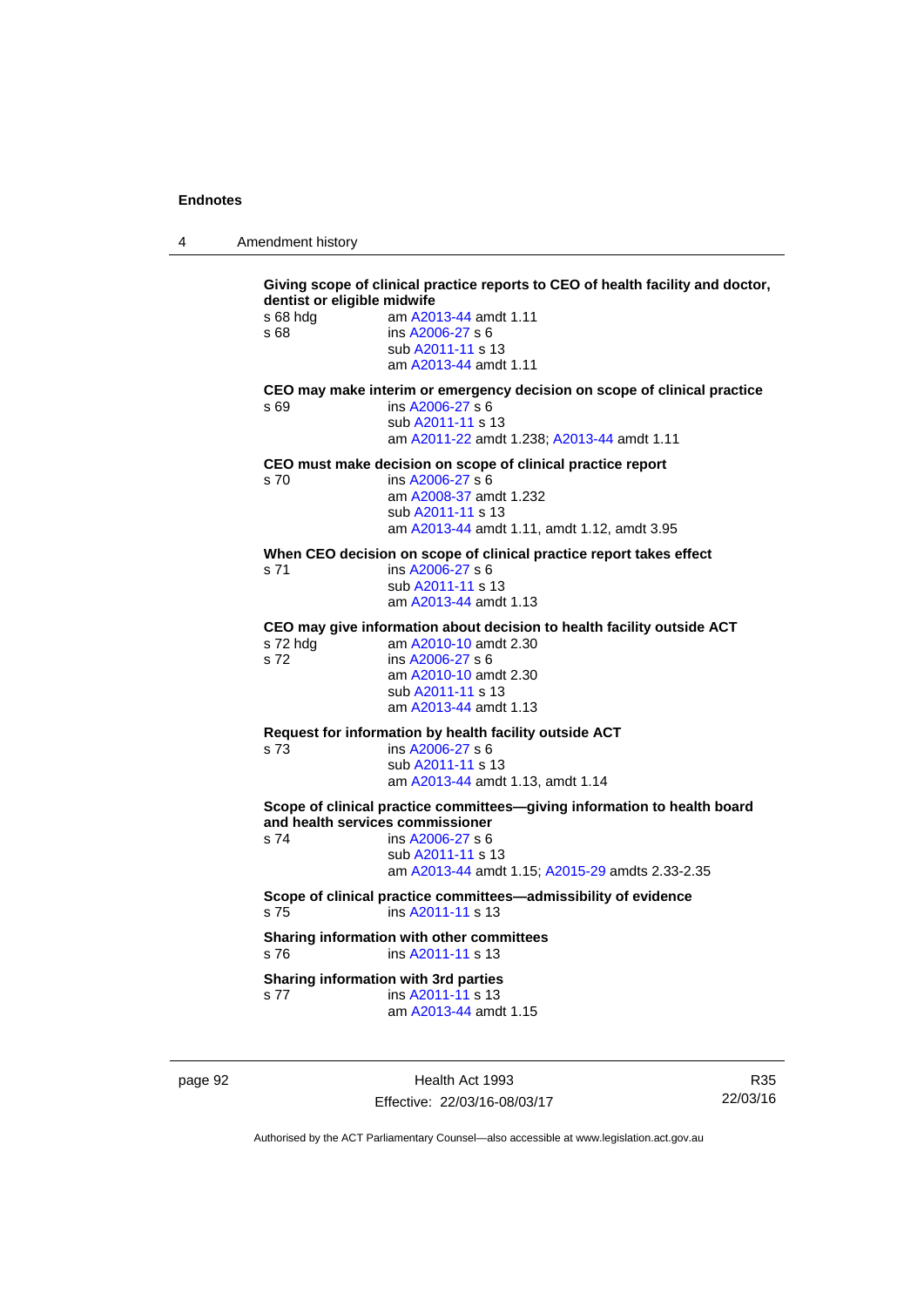| s 78                                             | ins A2011-11 s 13<br>am A2013-44 amdt 1.15, amdt 1.16                                                                                                                                                       |
|--------------------------------------------------|-------------------------------------------------------------------------------------------------------------------------------------------------------------------------------------------------------------|
| <b>Abortions</b><br>pt 5A hdg                    | renum as pt 6 hdg                                                                                                                                                                                           |
| <b>Abortions</b><br>pt 6 hdg                     | orig pt 6 hdg<br>om A2006-27 amdt 1.9<br>pres pt 6 hdg<br>(prev pt 5A hdg) reloc from Medical Practitioners Act 1930<br>pt 4B by A2005-28 amdt 1.70<br>renum as pt 6 hdg A2006-27 amdt 1.4                  |
| Abortions-generally<br>div 6.1 hdg               | ins A2015-43 s 4                                                                                                                                                                                            |
| Meaning of abortion for pt 6<br>s 80 hdg<br>s 80 | (prev s 30A hdg) am A2006-27 amdt 1.5<br>(prev s 30A) reloc from Medical Practitioners Act 1930 s 55A<br>by A2005-28 amdt 1.70<br>renum as s 80 A2006-27 amdt 1.6                                           |
| s 81                                             | Only doctor may carry out abortion<br>(prev s 30B) reloc from Medical Practitioners Act 1930 s 55B<br>by A2005-28 amdt 1.70<br>renum as s 81 A2006-27 amdt 1.6                                              |
| s 82                                             | Abortion to be carried out in approved medical facility<br>(prev s 30C) reloc from Medical Practitioners Act 1930 s 55C<br>by A2005-28 amdt 1.70<br>am A2006-27 amdt 1.7<br>renum as s 82 A2006-27 amdt 1.8 |
| <b>Approval of facilities</b><br>s 83            | (prev s 30D) reloc from Medical Practitioners Act 1930 s 55D<br>by A2005-28 amdt 1.70<br>renum as s 83 A2006-27 amdt 1.8<br>am A2011-3 amdt 3.221                                                           |
| s 84                                             | No obligation to carry out abortion<br>(prev s 30E) reloc from Medical Practitioners Act 1930 s 55E<br>by A2005-28 amdt 1.70<br>renum as s 84 A2006-27 amdt 1.8                                             |
| div 6.2 hdg                                      | Patient privacy in protected areas<br>ins A2015-43 s 5                                                                                                                                                      |

R35 22/03/16

Health Act 1993 Effective: 22/03/16-08/03/17 page 93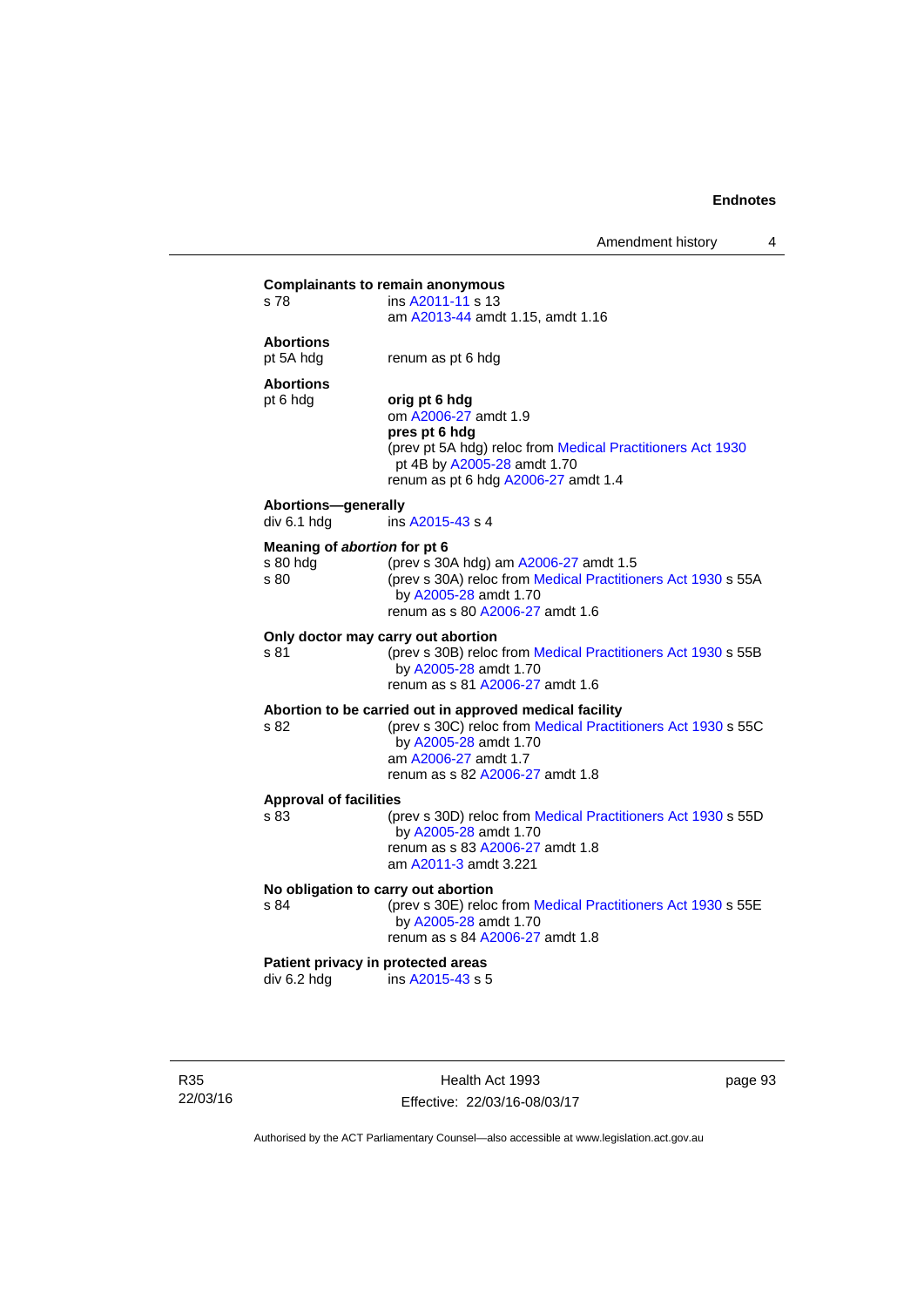4 Amendment history **Definitions—div 6.2**  ins [A2015-43](http://www.legislation.act.gov.au/a/2015-43/default.asp) s 5 def *approved medical facility* ins [A2015-43](http://www.legislation.act.gov.au/a/2015-43/default.asp) s 5 def *capture visual data* ins [A2015-43](http://www.legislation.act.gov.au/a/2015-43/default.asp) s 5 def *prohibited behaviour* ins [A2015-43](http://www.legislation.act.gov.au/a/2015-43/default.asp) s 5 def *protected area* ins [A2015-43](http://www.legislation.act.gov.au/a/2015-43/default.asp) s 5 **Declaration of protected area**  s 86 ins [A2015-43](http://www.legislation.act.gov.au/a/2015-43/default.asp) s 5 **Prohibited behaviour in or in relation to protected area**  s 87 ins [A2015-43](http://www.legislation.act.gov.au/a/2015-43/default.asp) s 5 **VMO service contracts**  pt 7 hdg **orig pt 7 hdg**  renum as pt 15 hdg **pres pt 7 hdg**  (prev pt 6A hdg) ins [A2003-43](http://www.legislation.act.gov.au/a/2003-43) s 4 renum as pt 7 hdg [A2006-27](http://www.legislation.act.gov.au/a/2006-27) amdt 1.10 **Definitions for pt 7**  s 100 hdg (prev s 33A hdg) am [A2006-27](http://www.legislation.act.gov.au/a/2006-27) amdt 1.11<br>s 100 (prev s 33A) ins A2003-43 s 4 (prev s 33A) ins [A2003-43](http://www.legislation.act.gov.au/a/2003-43) s 4 renum as s 100 [A2006-27](http://www.legislation.act.gov.au/a/2006-27) amdt 1.16 def *authorised representative* ins [A2003-43](http://www.legislation.act.gov.au/a/2003-43) s 4 am [A2006-27](http://www.legislation.act.gov.au/a/2006-27) amdt 1.12 def *core conditions* ins [A2003-43](http://www.legislation.act.gov.au/a/2003-43) s 4 am [A2006-27](http://www.legislation.act.gov.au/a/2006-27) amdt 1.13 def *entity* ins [A2003-43](http://www.legislation.act.gov.au/a/2003-43) s 4 def *negotiating agent* ins [A2003-43](http://www.legislation.act.gov.au/a/2003-43) s 4 am [A2006-27](http://www.legislation.act.gov.au/a/2006-27) amdt 1.14 def *negotiating period* ins [A2003-43](http://www.legislation.act.gov.au/a/2003-43) s 4 am [A2006-27](http://www.legislation.act.gov.au/a/2006-27) amdt 1.15 def *practice corporation* ins [A2003-43](http://www.legislation.act.gov.au/a/2003-43) s 4 def *service contract* ins [A2003-43](http://www.legislation.act.gov.au/a/2003-43) s 4 def *VMO* ins [A2003-43](http://www.legislation.act.gov.au/a/2003-43) s 4 **Service contracts**  s 101 (prev s 33B) ins [A2003-43](http://www.legislation.act.gov.au/a/2003-43) s 4 renum as s 101 [A2006-27](http://www.legislation.act.gov.au/a/2006-27) amdt 1.16 **Core conditions**  s 102 (prev s 33C) ins [A2003-43](http://www.legislation.act.gov.au/a/2003-43) s 4 am [A2006-27](http://www.legislation.act.gov.au/a/2006-27) amdt 1.17, amdt 1.18 renum as s 102 [A2006-27](http://www.legislation.act.gov.au/a/2006-27) amdt 1.19 am [A2011-3](http://www.legislation.act.gov.au/a/2011-3) amdt 3.222

page 94 Health Act 1993 Effective: 22/03/16-08/03/17

R35 22/03/16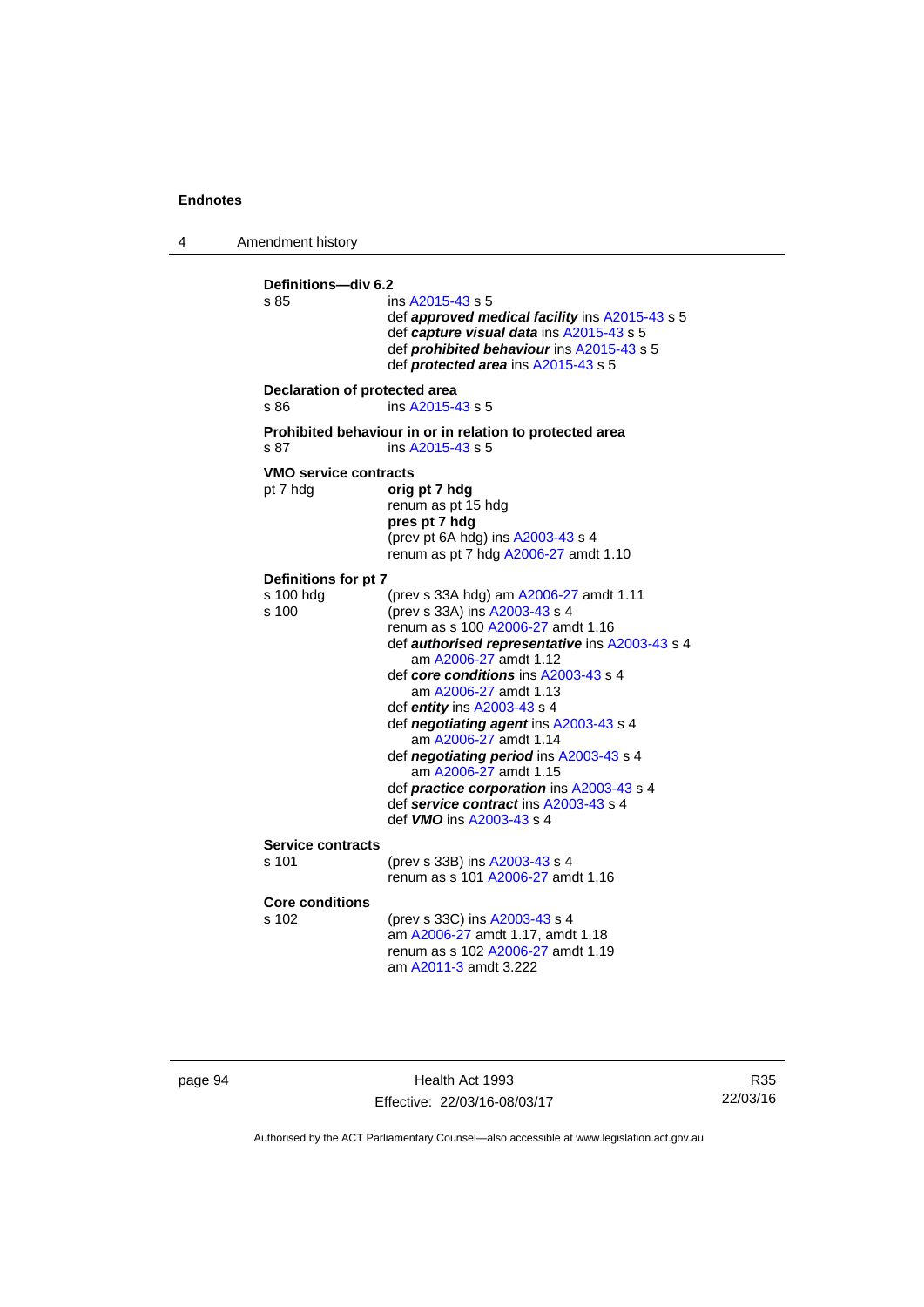| s 123                                        | What is protected information?<br>ins A2006-27 s 7                                                                                                             |
|----------------------------------------------|----------------------------------------------------------------------------------------------------------------------------------------------------------------|
| s 122                                        | Who is an <i>information holder</i> ?<br>ins A2006-27 s 7<br>am A2010-10 amdt 2.31; A2011-11 s 14, s 15; A2011-22<br>amdt 1.238                                |
| s 121                                        | When is information divulged?<br>ins A2006-27 s 7                                                                                                              |
| s 120                                        | ins A2006-27 s 7<br>def <i>divulge</i> ins A2006-27 s 7<br>def <i>information holder</i> ins A2006-27 s 7<br>def <i>protected information</i> ins A2006-27 s 7 |
| Definitions-pt 8                             | ins A2006-27 s 7                                                                                                                                               |
| <b>Secrecy</b><br>pt 8 hdg                   | orig pt 8 hdg<br>ins A2002-47 amdt 1.16<br>exp 31 December 2003 (s 46)<br>prev pt 8 hdg<br>renum as pt 20 hdg<br>pres pt 8 hdg                                 |
|                                              | renum as s 107 A2006-27 amdt 1.23<br>am A2010-54 amdt 3.33                                                                                                     |
| s 107 hdg<br>s 107                           | <b>Competition and Consumer Act authorisation</b><br>am A2010-54 amdt 3.32<br>(prev s 33H) ins A2003-43 s 4                                                    |
| s 106                                        | (prev s 33G) ins A2003-43 s 4<br>renum as s 106 A2006-27 amdt 1.23<br>am A2011-3 amdt 3.223; A2013-19 amdt 1.1                                                 |
| <b>Arbitration</b>                           |                                                                                                                                                                |
| <b>Authorised representatives</b><br>$s$ 105 | (prev s 33F) ins A2003-43 s 4<br>am A2006-27 amdts 1.20-1.22<br>renum as s 105 A2006-27 amdt 1.23                                                              |
|                                              | am A2005-62 amdt 3.119<br>renum as s 104 A2006-27 amdt 1.19                                                                                                    |
| <b>Negotiating agents</b><br>s 104           | (prev s 33E) ins A2003-43 s 4                                                                                                                                  |
| s 103                                        | (prev s 33D) ins A2003-43 s 4<br>renum as s 103 A2006-27 amdt 1.19<br>am A2013-44 amdt 3.96                                                                    |

R35 22/03/16

Effective: 22/03/16-08/03/17

page 95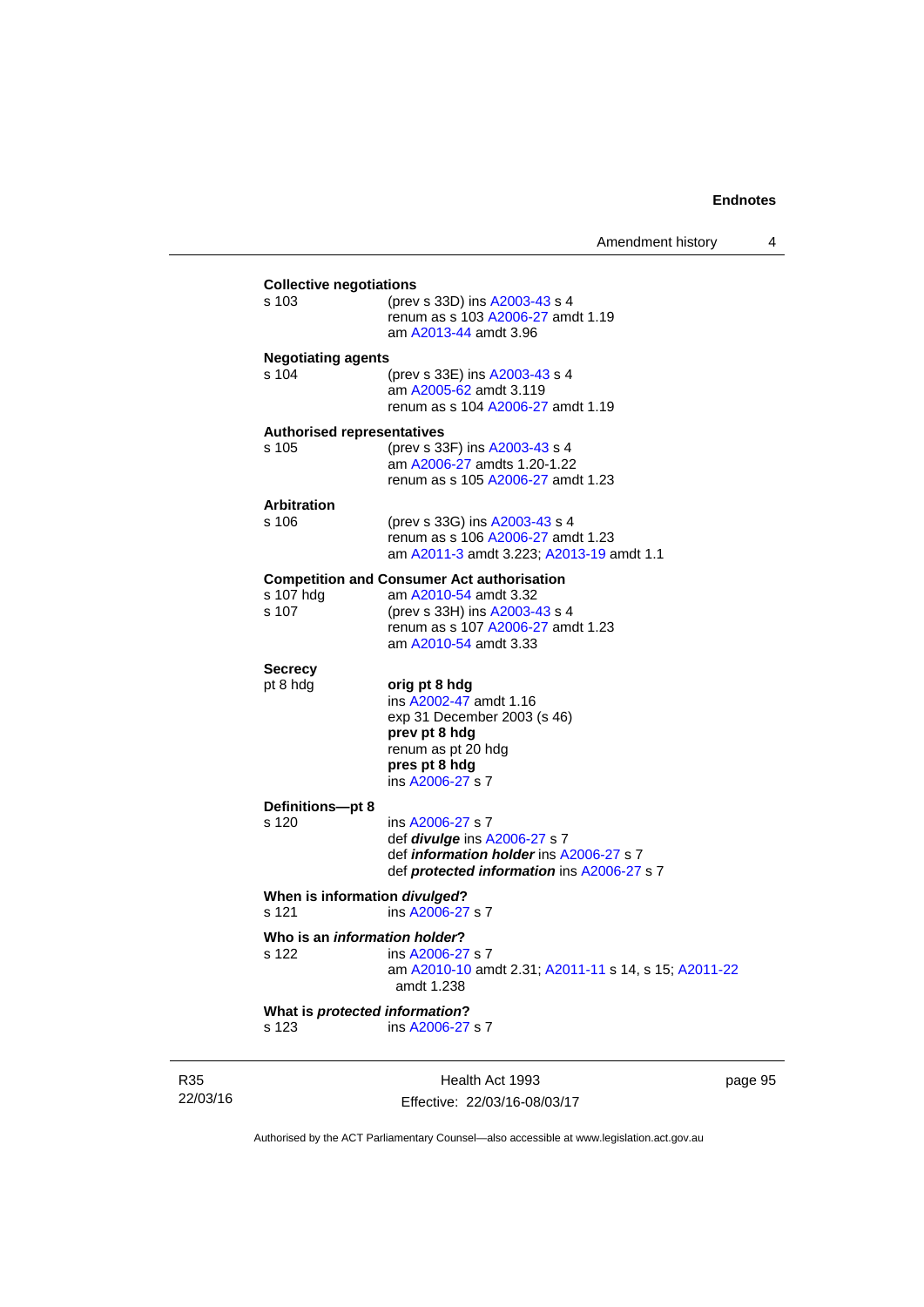| 4 | Amendment history |
|---|-------------------|
|---|-------------------|

| What is sensitive information?<br>s 124<br>ins A2006-27 s 7<br>am A2011-11 s 16 |                                                                                                                                                                 |  |  |
|---------------------------------------------------------------------------------|-----------------------------------------------------------------------------------------------------------------------------------------------------------------|--|--|
| s 125                                                                           | Offence-secrecy of protected information<br>ins A2006-27 s 7<br>am A2011-3 amdt 3.224                                                                           |  |  |
| s 126                                                                           | Information may be given to Medicare Australia<br>ins A2006-27 s 7                                                                                              |  |  |
| pt 8A hdg                                                                       | Offence-provision of health services by non-health practitioners<br>ins A2010-10 amdt 2.32                                                                      |  |  |
| s 127                                                                           | Provision of regulated health service by person not health practitioner<br>ins A2010-10 amdt 2.32                                                               |  |  |
| pt 9 hdg                                                                        | <b>Pharmacists and pharmacy premises</b><br>orig pt 9 hdg renum as pt 10 hdg<br>ins A2008-26 amdt 2.74<br>sub A2010-10 amdt 2.33<br>om A2013-44 amdt 1.17       |  |  |
| s 128                                                                           | Meaning of community pharmacy-pt 9<br>ins A2010-10 amdt 2.33<br>reloc to Public Health Act 1997 s 66U by A2013-44 amdt 1.18                                     |  |  |
| <b>Complying pharmacy corporation</b><br>s 128A                                 | ins A2010-10 amdt 2.33<br>om A2013-44 amdt 1.19                                                                                                                 |  |  |
| <b>Standard of premises</b><br>s 128B                                           | ins A2010-10 amdt 2.33<br>am A2013-44 amdt 1.20, amdt 1.21<br>reloc to Public Health Act 1997 s 66W by A2013-44 amdt 1.22                                       |  |  |
| s 129                                                                           | Restriction on pharmacy premises-supermarkets<br>ins A2008-26 amdt 2.74<br>am A2010-10 amdt 2.34<br>reloc to Public Health Act 1997 s 66X by A2013-44 amdt 1.22 |  |  |
| <b>Ownership of pharmacy business</b><br>s 129A                                 | ins as mod SL2010-39 mod 1.1<br>exp 1 July 2012 (see A2010-10 s 12A (2))                                                                                        |  |  |
| <b>Review of decisions</b><br>pt 10 hdg                                         | (prev pt 9 hdg) ins A2006-27 s 7<br>renum as pt 10 hdg A2008-26 amdt 2.75                                                                                       |  |  |

| page 96 |  |  |
|---------|--|--|
|---------|--|--|

page 96 Health Act 1993 Effective: 22/03/16-08/03/17

R35 22/03/16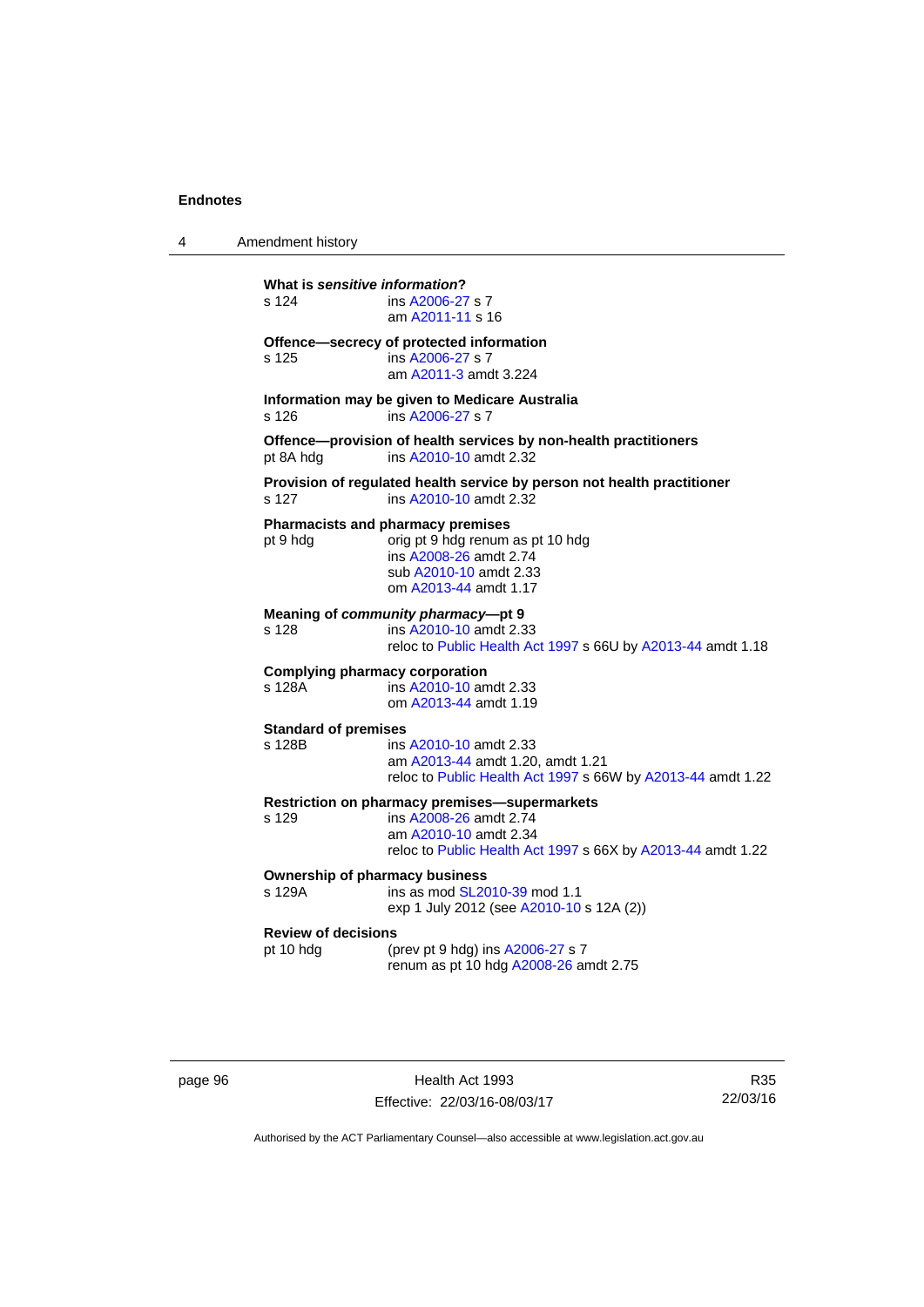| <b>Review of decisions</b>   |                                                                               |         |
|------------------------------|-------------------------------------------------------------------------------|---------|
|                              |                                                                               |         |
| s 130                        | ins A2006-27 s 7                                                              |         |
|                              | am A2008-37 amdt 1.233; A2011-11 s 17; A2013-44                               |         |
|                              | amdt 1.23, amdt 1.24                                                          |         |
|                              | Pt 10 obligations-no contracting out                                          |         |
| s 131                        | ins A2006-27 s 7                                                              |         |
|                              | sub A2013-44 amdt 1.25                                                        |         |
|                              |                                                                               |         |
| <b>Miscellaneous</b>         |                                                                               |         |
| pt 15 hdg                    | (prev pt 7 hdg) ins A1994-23 s 5                                              |         |
|                              | renum as pt 15 hdg A2006-27 amdt 1.24                                         |         |
|                              | Protection of doctor, dentist or eligible midwife from liability in emergency |         |
| s 189 hdg                    | sub A2013-44 amdt 1.26                                                        |         |
| s 189                        | ins A2011-11 s 18                                                             |         |
|                              |                                                                               |         |
|                              | am A2013-44 amdt 1.27, amdt 1.28                                              |         |
|                              | Disclosure of interests by committee members                                  |         |
| s 190                        | ins A2006-27 s 8                                                              |         |
|                              | am A2011-11 s 19; A2016-11 s 7                                                |         |
|                              |                                                                               |         |
|                              | References to Health and Community Care Service                               |         |
| s 191                        | (prev s 22) ins A1994-23 s 5                                                  |         |
|                              | sub A2001-44 amdt 1.2025                                                      |         |
|                              | renum as s 35 R4 LA (see A2001-56 amdt 1.36)                                  |         |
|                              | sub A2002-47 amdt 1.15                                                        |         |
|                              | renum as s 191 A2006-27 amdt 1.26                                             |         |
|                              |                                                                               |         |
| <b>Determination of fees</b> |                                                                               |         |
| s 192                        | (prev s 36) ins A2002-47 amdt 1.15                                            |         |
|                              | renum as s 192 A2006-27 amdt 1.26                                             |         |
|                              | am A2011-3 amdt 3.225                                                         |         |
|                              | <b>Payment of fees and interest</b>                                           |         |
| s 193                        | (prev s 37) ins A2002-47 amdt 1.15                                            |         |
|                              | renum as s 193 A2006-27 amdt 1.26                                             |         |
|                              |                                                                               |         |
|                              | am A2011-3 amdt 3.226                                                         |         |
| <b>Approved forms</b>        |                                                                               |         |
| s 194                        | (prev s 37A) ins A2003-43 s 5                                                 |         |
|                              | renum as s 194 A2006-27 amdt 1.26                                             |         |
|                              | am A2011-3 amdt 3.227                                                         |         |
|                              |                                                                               |         |
|                              | Regulations about nurse practitioners                                         |         |
| s 195                        | (prev s 37B) ins A2004-10 s 4                                                 |         |
|                              | renum as s 195 A2006-27 amdt 1.26                                             |         |
|                              | <b>Regulation-making power</b>                                                |         |
| s 196                        | (prev s 38) ins A2002-47 amdt 1.15                                            |         |
|                              | renum as s 196 A2006-27 amdt 1.26                                             |         |
|                              |                                                                               |         |
|                              |                                                                               |         |
|                              | Health Act 1993                                                               | page 97 |
|                              |                                                                               |         |

22/03/16

R35

Effective: 22/03/16-08/03/17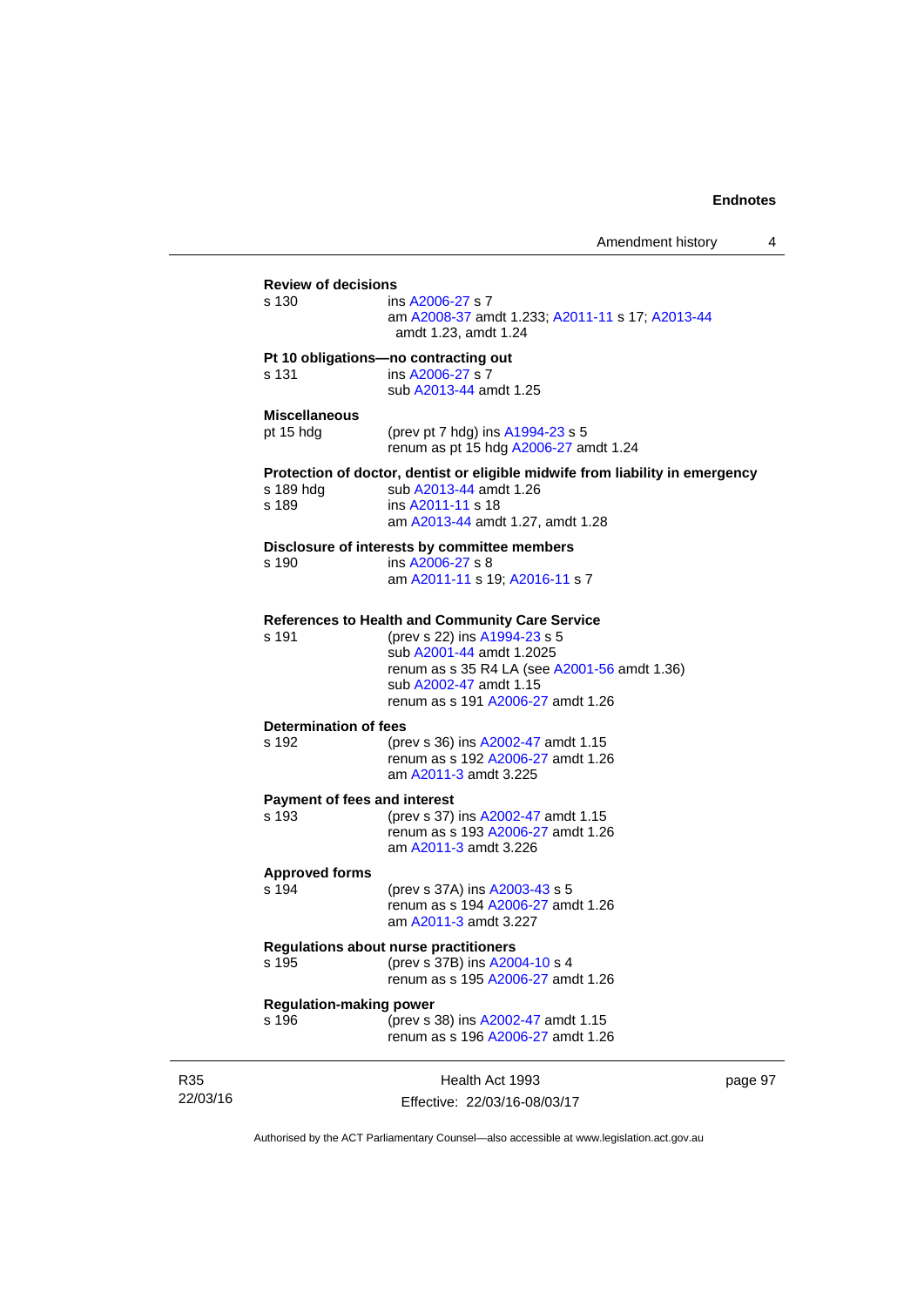| 4 | Amendment history                  |                                                                                                                                                                                                                   |
|---|------------------------------------|-------------------------------------------------------------------------------------------------------------------------------------------------------------------------------------------------------------------|
|   | pt 20 hdg                          | <b>Transitional-Health Professionals Act 2004</b><br>(prev pt 8 hdg) ins A2004-39 amdt 1.15<br>renum as pt 20 hdg A2006-27 amdt 1.27<br>exp 9 January 2009 (s 241)                                                |
|   | s 240 hdg<br>s 240                 | <b>Transitional—definitions in Health (Fees) Determination</b><br>(prev s 39 hdg) sub A2006-27 amdt 1.28<br>(prev s 39) ins A2004-39 amdt 1.15<br>renum as s 240 A2006-27 amdt 1.28<br>exp 9 January 2009 (s 241) |
|   | Expiry-pt 20<br>s 241 hdg<br>s 241 | (prev s 40 hdg) sub A2006-27 amdt 1.29<br>(prev s 40) ins A2004-39 amdt 1.15<br>renum as s 241 A2006-27 amdt 1.29<br>exp 9 January 2009 (s 241)                                                                   |
|   | pt 21 hdg                          | <b>Transitional—Health Legislation Amendment Act 2006</b><br>ins A2006-27 s 9<br>exp 14 December 2007 (s 243)                                                                                                     |
|   | s 242                              | Transitional-protection of former members from liability<br>ins A2006-27 s 9<br>exp 14 December 2007 (s 243)                                                                                                      |
|   | Expiry-pt 21<br>s 243              | ins A2006-27 s 9<br>am A2007-16 amdt 3.68<br>exp 14 December 2007 (s 243)                                                                                                                                         |
|   | s 250                              | Approval of facilities-transitional<br>ins A2006-46 amdt 2.25<br>exp 18 November 2006 (s 250 (3) (LA s 88 declaration<br>applies))                                                                                |
|   | pt 22 hdg                          | <b>Transitional-Health Amendment Act 2011</b><br>ins A2011-11 s 20<br>exp 13 April 2012 (s 260)                                                                                                                   |
|   | Definitions-pt 22<br>s 255         | ins A2011-11 s 20<br>exp 13 April 2012 (s 260)<br>def clinical privileges committee ins A2011-11 s 20<br>exp 13 April 2012 (s 260)<br>def commencement day ins A2011-11 s 20<br>exp 13 April 2012 (s 260)         |
|   | s 256                              | Transitional-quality assurance committee already appointed<br>ins A2011-11 s 20<br>exp 13 April 2012 (s 260)                                                                                                      |

page 98 Health Act 1993 Effective: 22/03/16-08/03/17

R35 22/03/16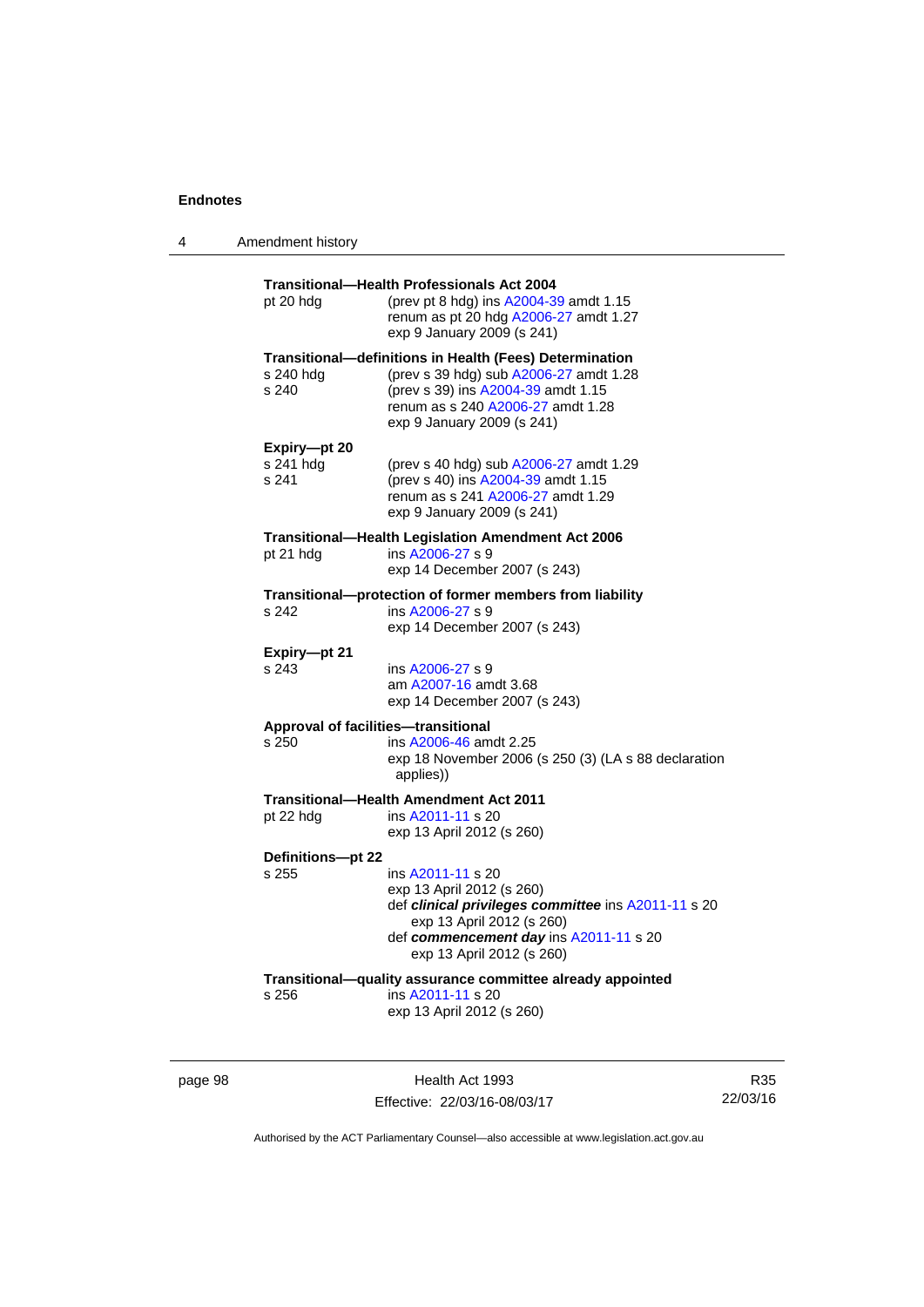| s 257             | Transitional-clinical privileges-review not begun<br>ins A2011-11 s 20<br>exp 13 April 2012 (s 260) |
|-------------------|-----------------------------------------------------------------------------------------------------|
|                   | Transitional--clinical privileges-review begun                                                      |
| s 258             | ins A2011-11 s 20                                                                                   |
|                   | exp 13 April 2012 (s 260)                                                                           |
|                   |                                                                                                     |
|                   | Transitional--clinical privileges committees--admissibility of evidence                             |
| s 259             | ins A2011-11 s 20                                                                                   |
|                   | exp 13 April 2012 (s 260)                                                                           |
| Expiry-pt 22      |                                                                                                     |
| s 260             | ins A2011-11 s 20                                                                                   |
|                   | exp 13 April 2012 (s 260)                                                                           |
|                   |                                                                                                     |
| <b>Dictionary</b> |                                                                                                     |
| dict              | ins A2001-56 amdt 1.35                                                                              |
|                   | sub A2006-27 s 10                                                                                   |
|                   | am A2008-37 amdt 1.234, amdt 1.235; A2010-10 amdt 2.35;                                             |
|                   | A2011-11 s 21; A2011-22 amdt 1.236, amdt 1.237; A2013-44                                            |
|                   | amdt 3.97, amdt 3.98                                                                                |
|                   | def <i>abortion</i> ins R17 LA                                                                      |
|                   | def approved committee om A1998-50 s 5                                                              |
|                   | def approved medical facility ins A2015-43 s 6                                                      |
|                   | def approved private sector committee ins A1998-50 s 5                                              |
|                   | om A2006-27 s 10                                                                                    |
|                   | def approved public sector committee ins A1998-50 s 5                                               |
|                   | sub A2001-56 amdt 1.4                                                                               |
|                   | am A2003-41 amdt 1.2                                                                                |
|                   | om A2006-27 s 10                                                                                    |
|                   | def authorised representative ins A2003-43 s 6                                                      |
|                   | sub A2006-27 s 10                                                                                   |
|                   | def capture visual data ins A2015-43 s 6                                                            |
|                   | def CEO ins A2006-27 s 10                                                                           |
|                   | def chief executive officer, Calvary ins A2011-11 s 22                                              |
|                   | def clinical privileges sub A2006-27 s 10                                                           |
|                   | om A2011-11 s 23                                                                                    |
|                   | def clinical privileges committee ins A2006-27 s 10                                                 |
|                   | om A2011-11 s 23                                                                                    |
|                   | def clinical privileges report ins A2006-27 s 10                                                    |
|                   | om A2011-11 s 23                                                                                    |
|                   | def clinical privileges review notice ins A2006-27 s 10                                             |
|                   | om A2011-11 s 23                                                                                    |
|                   | def community pharmacy ins A2010-10 amdt 2.36                                                       |
|                   | om A2013-44 amdt 1.29                                                                               |
|                   | def core conditions ins A2003-43 s 6                                                                |
|                   | sub A2006-27 s 10                                                                                   |
|                   |                                                                                                     |
|                   |                                                                                                     |

R35 22/03/16

Health Act 1993 Effective: 22/03/16-08/03/17 page 99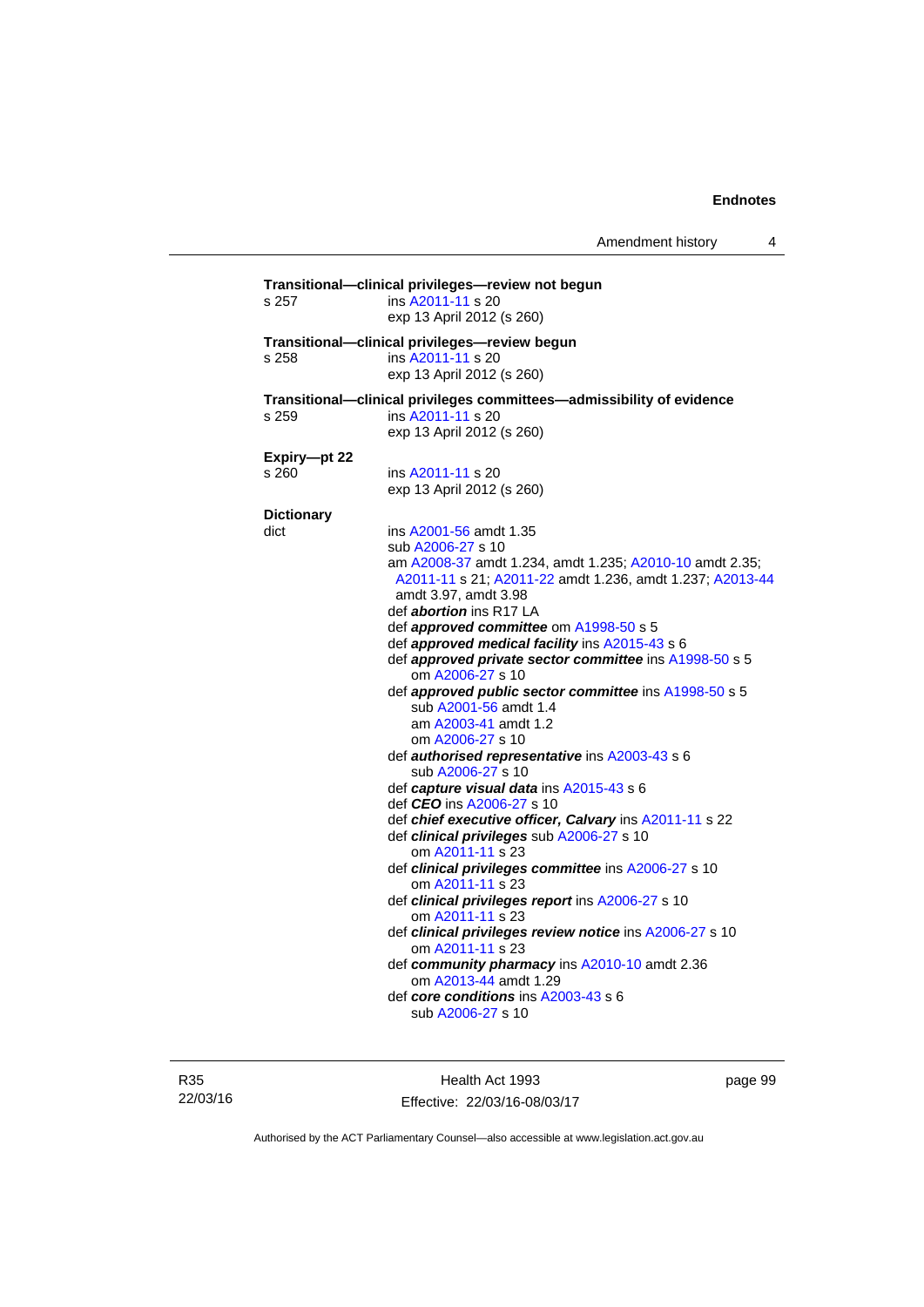4 Amendment history

```
 def council ins A2011-11 s 24 
    om A2016-11 s 6 
 def day hospital ins A2006-27 s 10 
 def dental technical work ins A2011-28 amdt 3.129 
 def dental technician ins A2011-28 amdt 3.129 
 def dentist ins A2006-27 s 10 
    sub A2011-11 s 25 
 def divulge ins A2006-27 s 10 
 def doctor ins A2006-27 s 10 
    sub A2011-11 s 26 
 def eligible midwife ins A2013-44 amdt 1.30 
 def engage ins A2006-27 s 10 
 def entity ins A2006-27 s 10 
 def health board ins A2010-10 amdt 2.36
    sub A2015-29 amdt 2.36 
 def health facility am A1996-35 sch; A2002-47 amdt 1.17 
    sub A2006-27 s 10 
 def health facility QAC ins A2006-27 s 10 
 def health profession board ins A2006-27 s 10 
    om A2010-10 amdt 2.37
 def health professional ins A2006-27 s 10 
    om A2010-10 amdt 2.37
 def health professional organisation ins A2006-27 s 10 
 def health professional organisation QAC ins A2006-27
 s 10 
 def health service ins A2006-27 s 10 
 def health service provider sub A2004-39 amdt 1.16; 
 A2006-27 s 10 
 def health service report ins A2006-27 s 10 
 def hospital ins A2006-27 s 10 
    sub A2011-11 s 27 
 def information holder ins A2006-27 s 10 
 def local hospital network ins A2011-11 s 28 
 def ministerial report ins A2006-27 s 10 
 def negotiating agent ins A2003-43 s 6 
   A2006-27 s 10
 def negotiating period ins A2003-43 s 6 
    sub A2006-27 s 10 
 def practice corporation ins A2003-43 s 6 
    sub A2006-27 s 10 
 def prescribed body ins A2001-56 amdt 1.35 
    om A2006-27 s 10 
 def private day hospital facility ins A2001-56 amdt 1.35 
    om A2006-27 s 10 
 def prohibited behaviour ins A2015-43 s 6 
 def protected area ins A2015-43 s 6
```
page 100 Health Act 1993 Effective: 22/03/16-08/03/17

R35 22/03/16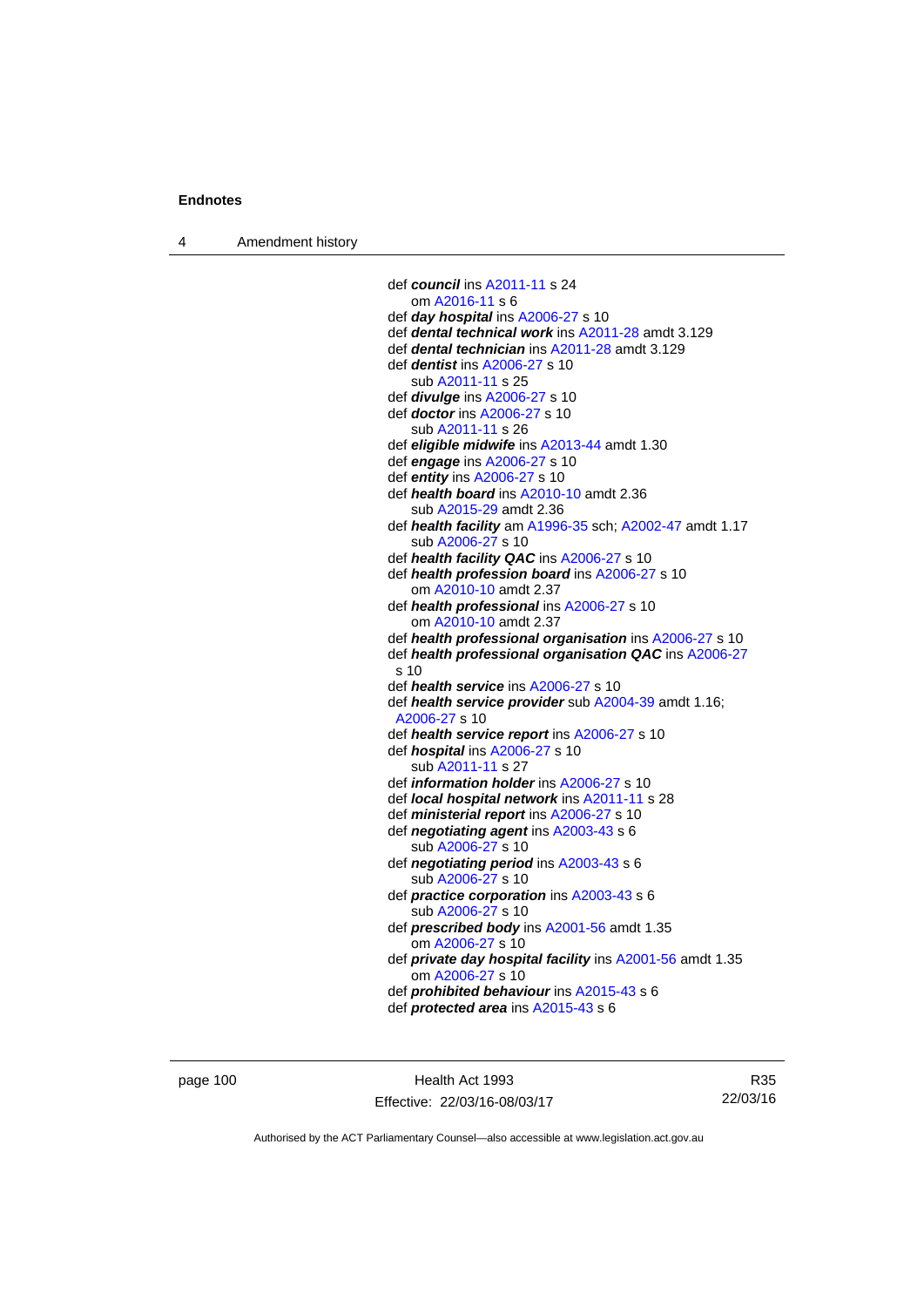### **Endnotes**

| def <b>protected information</b> ins A2006-27 s 10           |
|--------------------------------------------------------------|
| sub A2011-28 amdt 3.130                                      |
| def quality assurance activities om A2001-56 amdt 1.5        |
| def quality assurance activity ins A2001-56 amdt 1.5         |
| om A2006-27 s 10                                             |
| def quality assurance committee ins A2006-27 s 10            |
| def <i>review</i> ins A2006-27 s 10                          |
| sub A2011-11 s 29                                            |
| def scope of clinical practice ins A2011-11 s 24             |
| def scope of clinical practice committee ins A2011-11 s 24   |
| def scope of clinical practice executive decision notice ins |
| A2011-11 s 24                                                |
| def scope of clinical practice report ins A2011-11 s 24      |
| def sensitive information ins A2006-27 s 10                  |
| def service contract ins A2003-43 s 6                        |
| sub A2006-27 s 10                                            |
| def special purpose QAC ins A2006-27 s 10                    |
| def <i>tribunal</i> om A1994-60 sch 1                        |
| def <b>VMO</b> ins A2003-43 s 6                              |
| sub A2006-27 s 10                                            |
|                                                              |

R35 22/03/16

Health Act 1993 Effective: 22/03/16-08/03/17 page 101

Authorised by the ACT Parliamentary Counsel—also accessible at www.legislation.act.gov.au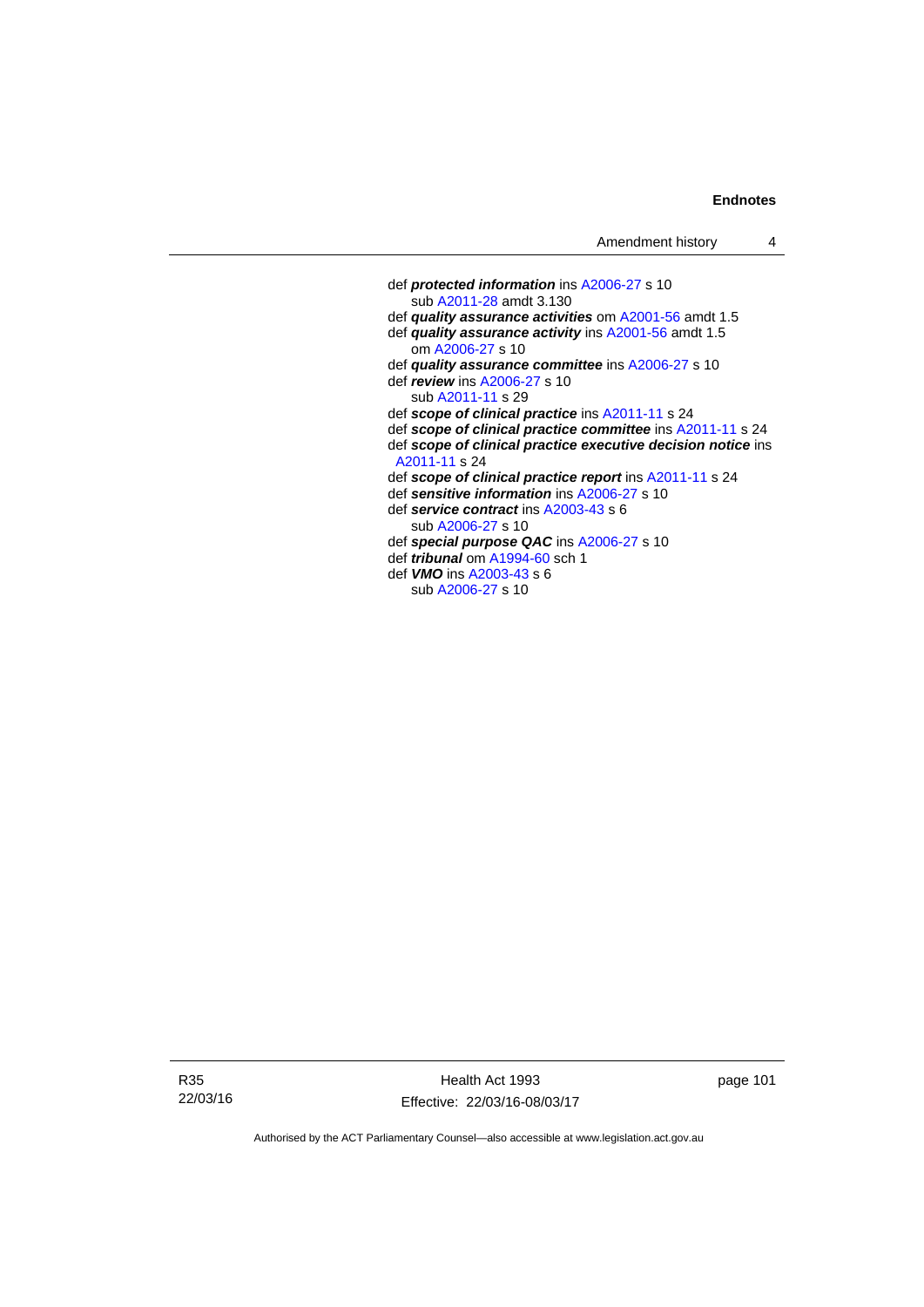#### **Endnotes**

5 Earlier republications

# **5 Earlier republications**

Some earlier republications were not numbered. The number in column 1 refers to the publication order.

Since 12 September 2001 every authorised republication has been published in electronic pdf format on the ACT legislation register. A selection of authorised republications have also been published in printed format. These republications are marked with an asterisk (\*) in column 1. Electronic and printed versions of an authorised republication are identical.

| <b>Republication No</b> | <b>Amendments to</b> | <b>Republication date</b> |
|-------------------------|----------------------|---------------------------|
| 1                       | A1994-60             | 28 February 1995          |
| 2                       | A1996-35             | 31 January 1998           |
| 3                       | A1998-54             | 28 February 1999          |
| $\overline{4}$          | A2001-56             | 19 April 2002             |
| 5                       | A2002-47             | 31 December 2002          |
| 6                       | A2003-43             | 30 September 2003         |
| 7                       | A2003-43             | 9 October 2003            |
| 8                       | A2003-43             | 24 December 2003          |
| 9                       | A2004-10             | 27 May 2004               |
| 10                      | A2005-28             | 7 July 2005               |
| 11                      | A2005-54             | 24 November 2005          |
| $12*$                   | A2005-62             | 11 January 2006           |
| 13                      | A2006-46             | 18 November 2006          |
| 14                      | A2006-46             | 19 November 2006          |
| 15                      | A2006-46             | 14 December 2006          |
| 16                      | A2007-16             | 11 July 2007              |
| 17                      | A2007-16             | 15 December 2007          |
| 18                      | A2008-37             | 10 January 2009           |
| 19                      | A2008-37             | 2 February 2009           |
| 20                      | A2008-37             | 14 February 2009          |
| $21*$                   | A2010-10             | 1 July 2010               |
| 22                      | A2010-10             | 12 October 2010           |
|                         |                      |                           |

page 102 Health Act 1993 Effective: 22/03/16-08/03/17

R35 22/03/16

Authorised by the ACT Parliamentary Counsel—also accessible at www.legislation.act.gov.au